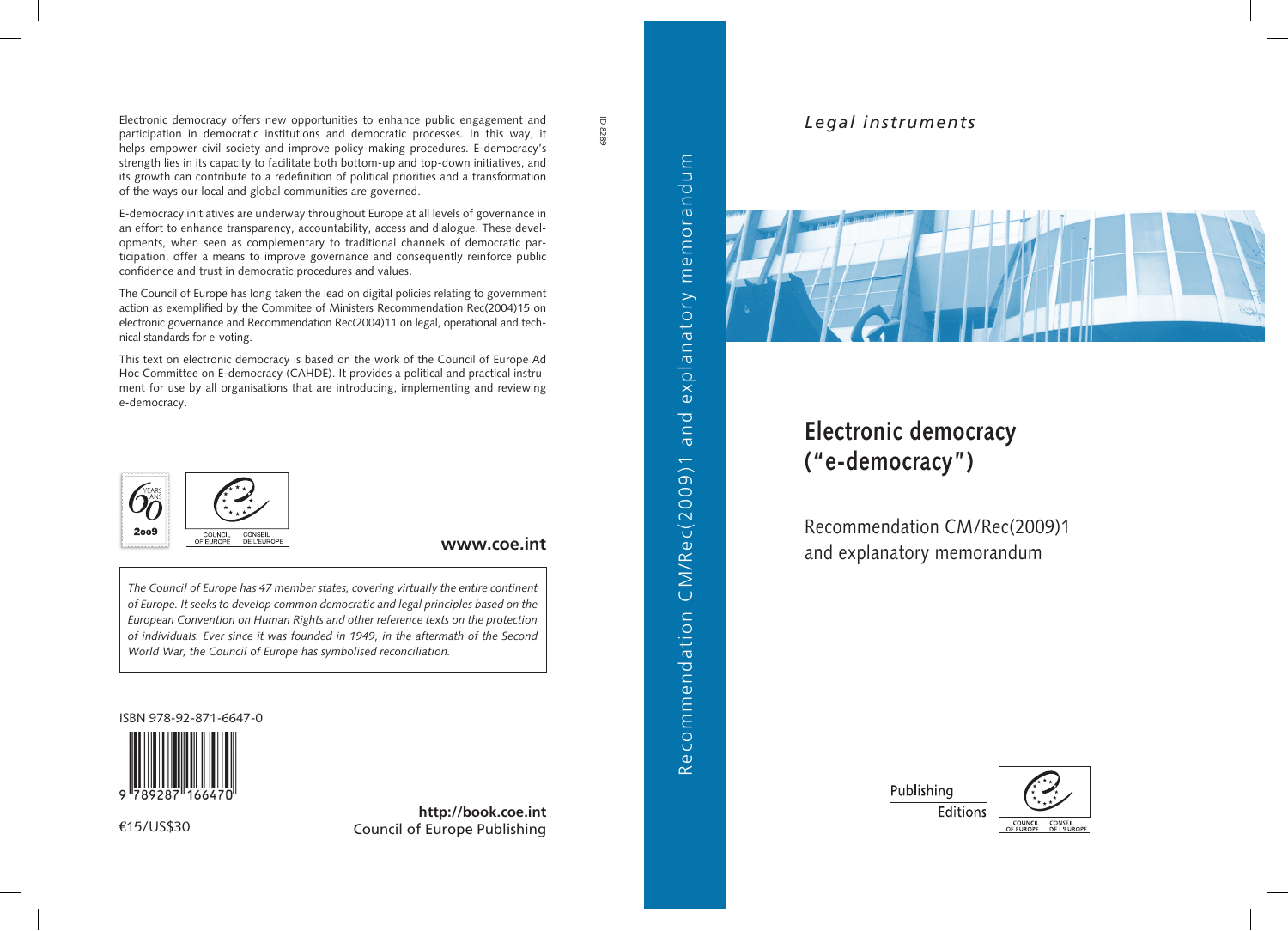# **Electronic democracy (e-democracy)**

Recommendation CM/Rec(2009)1 adopted by the Committee of Ministers of the Council of Europe on 18 February 2009 and explanatory memorandum

Council of Europe Publishing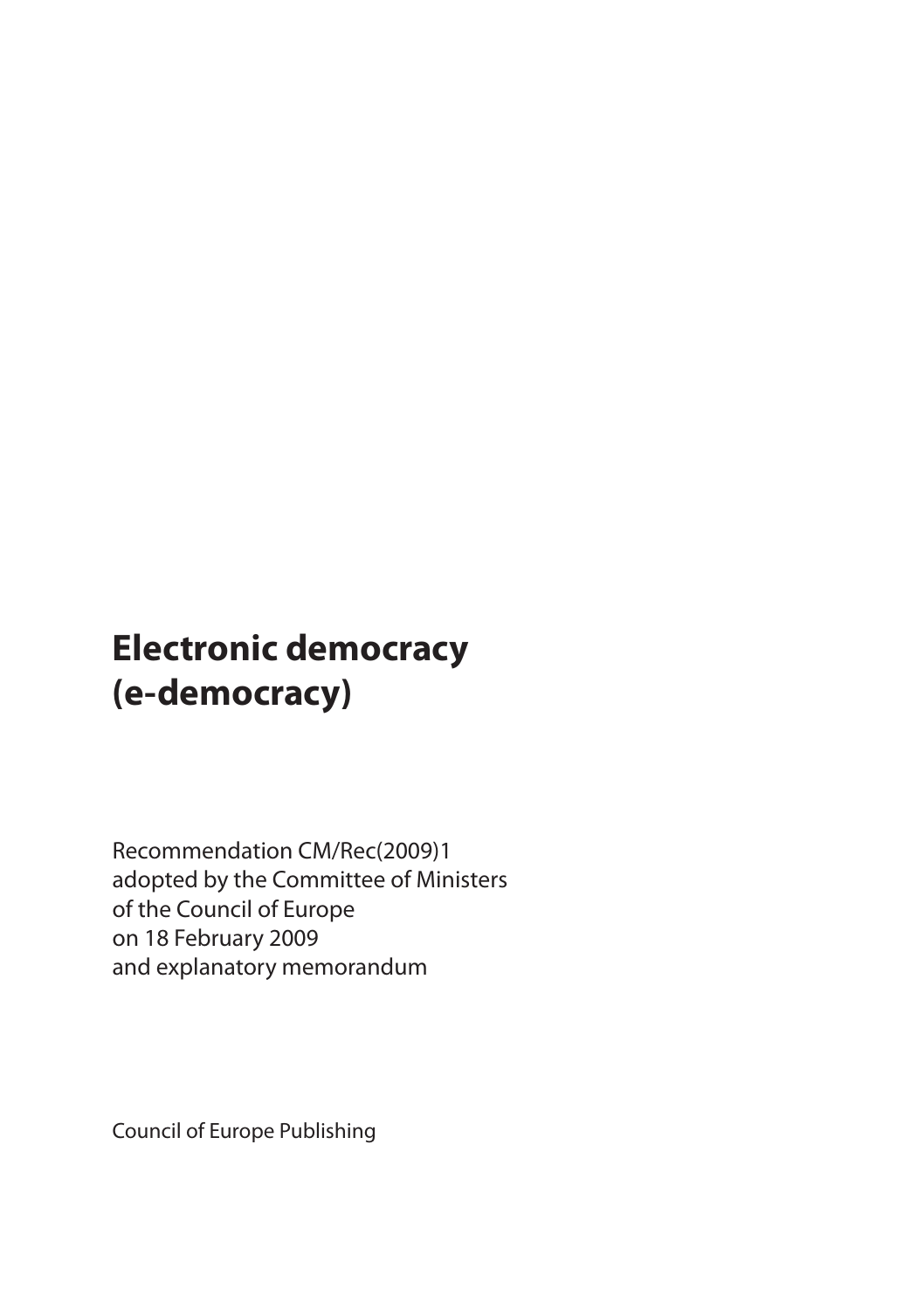French edition:

*La démocratie électronique (Recommandation CM/Rec(2009)1 et exposé des motifs)* ISBN 978-92-871-6646-3

Reproduction of the texts in this publication is authorised provided the full title of the source, namely the Council of Europe, is cited. If they are intended to be used for commercial purposes or translated into one of the non-official languages of the Council of Europe, please contact publishing@coe.int.

Council of Europe Publishing F-67075 Strasbourg Cedex http://book.coe.int

ISBN 978-92-871-6647-0 © Council of Europe, September 2009 Printed at the Council of Europe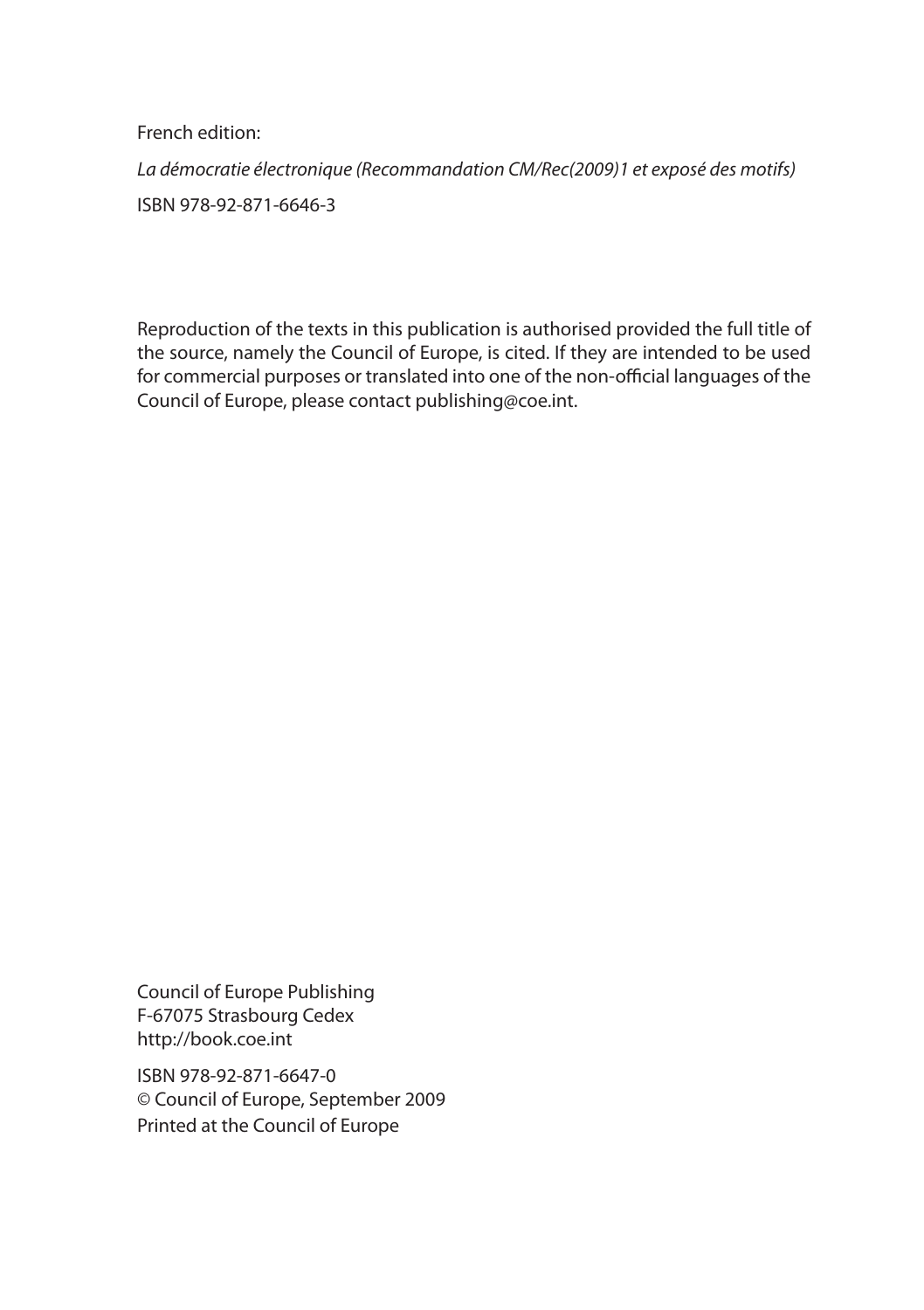# **Preface**

Recommendation CM/Rec(2009)1 on electronic democracy (e-democracy) was adopted by the Committee of Ministers on 18 February 2009 at the 1049th meeting of the Ministers' Deputies. It was prepared by the Ad Hoc Committee on E-Democracy (CAHDE).

This publication contains the text of Recommendation(2009)1. After the preamble, the text sets out a series of recommendations to member states. These are developed further in the section on the principles of e-democracy and in the section on e-democracy guidelines which are addressed to the various stakeholders. The recommendation is accompanied by its explanatory memorandum.

A series of indicative and practical guides for the introduction, implementation and evaluation of e-democracy has been developed by the CAHDE. More information on these can be found at www.coe.int/democracy.

# **Acknowledgements**

The work of the Ad hoc Committee on E-Democracy (CAHDE) has greatly benefited from the input of many experts. In particular, Dr Georg Aichholzer, Dr Ulrike Kozeluh, Mr Robert Krimmer, Mr Manuel J Kripp, Dr Fernando Mendez, Professor Lawrence Pratchett and Dr Thomas Rössler who contributed to the "indicative guides".

In addition to these experts, the following people have contributed in written form to the explanatory memorandum and other CAHDE texts: Mr Lasse Berntzen, Mr Marcus Brixskiöld, Dr Thomas M. Buchsbaum, Professor Dr Jiri Hrebicek, Mr Amr Huber, Ms Evika Karamagioli, Mr Christoforos Korakas, Mr Rudolf Legat, Professor Ann Macintosh, Mr Csaba Madarasz, Mr Michael Nagy, Dr Peter Parycek, Mr Paul- Henri Philips, Mr Øystein Sæbø, Dr Günther Schefbeck, Dr Martin Schneider, Mr John Shaddock, Ms Barbara Trapani, Mr Patrick Trouveroy, Dr Melvin Wingfield, Mr Roman Winkler and Dr Irina Zálišová.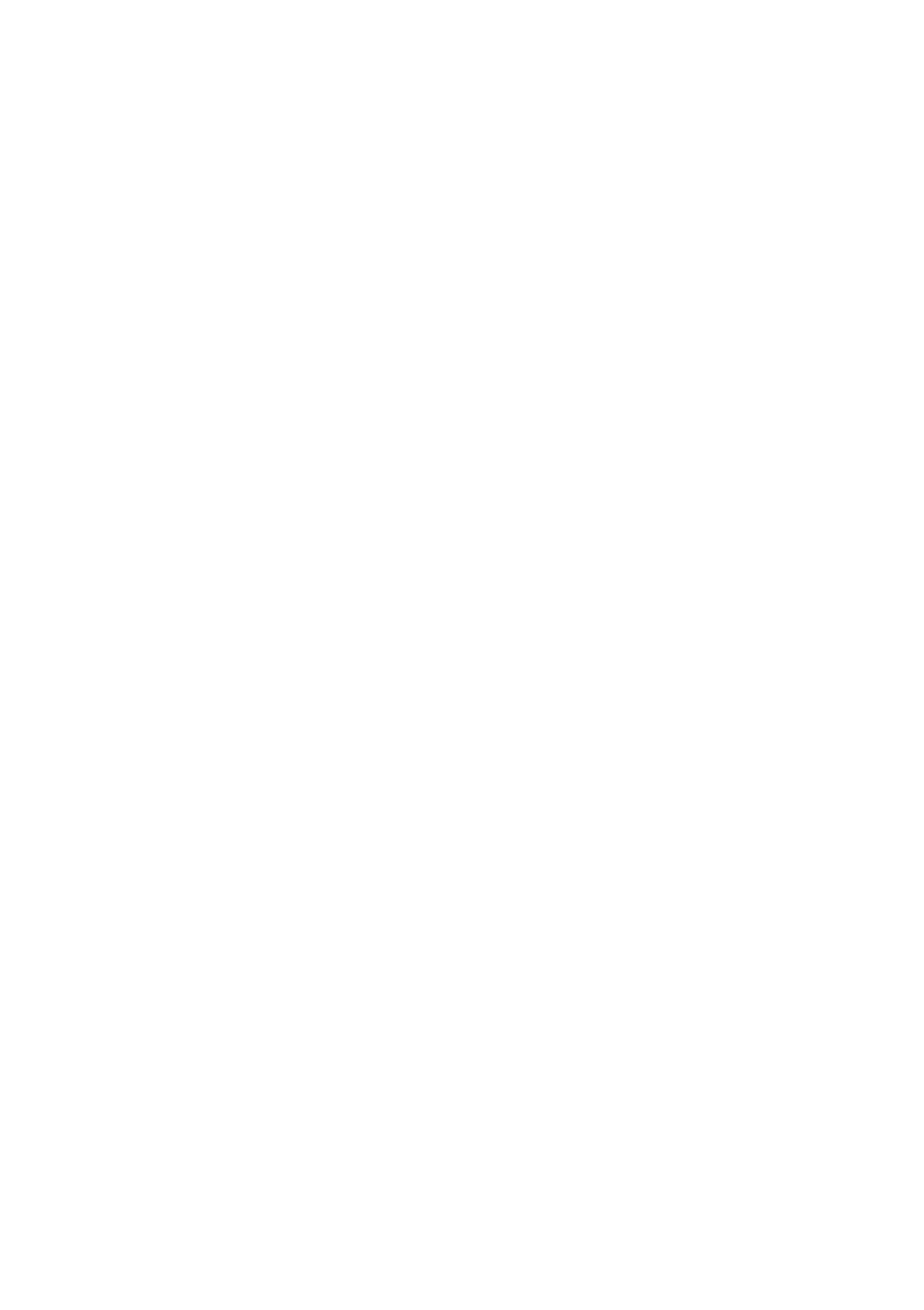# **Recommendation CM/Rec(2009)1**

#### **of the Committee of Ministers to member states on electronic democracy (e-democracy)**

(*Adopted by the Committee of Ministers on 18 February 2009 at the 1049th meeting of the Ministers' Deputies*)

The Committee of Ministers, in accordance with Article 15.*b* of the Statute of the Council of Europe,

Considering that the aim of the Council of Europe is to achieve greater unity between its members;

Reiterating that the promotion and protection of pluralist democracy have been central to the Council of Europe's work since its inception;

Reaffirming that the principles of individual freedom, political liberty, human rights and the rule of law form the basis of all genuine democracy;

Reaffirming, on the occasion of the 60th anniversary of its adoption, the continuing relevance and importance of the Universal Declaration of Human Rights;

Welcoming the fact that the United Nations has declared 15 September to be the International Day of Democracy, a day that was celebrated for the first time on 15 September 2008;

Reaffirming that the application of democratic values, effective democratic processes, good governance and the engagement and involvement of citizens and civil society are essential for preventing conflicts, promoting stability and facilitating economic and social progress and cohesion at all levels;

Acknowledging that, while democracy is the only mode of government ensuring lasting solutions to the political, economic, social and cultural problems facing Europe's societies, it can take different forms in different countries, depending on the political and constitutional traditions and political and legal culture of each member state;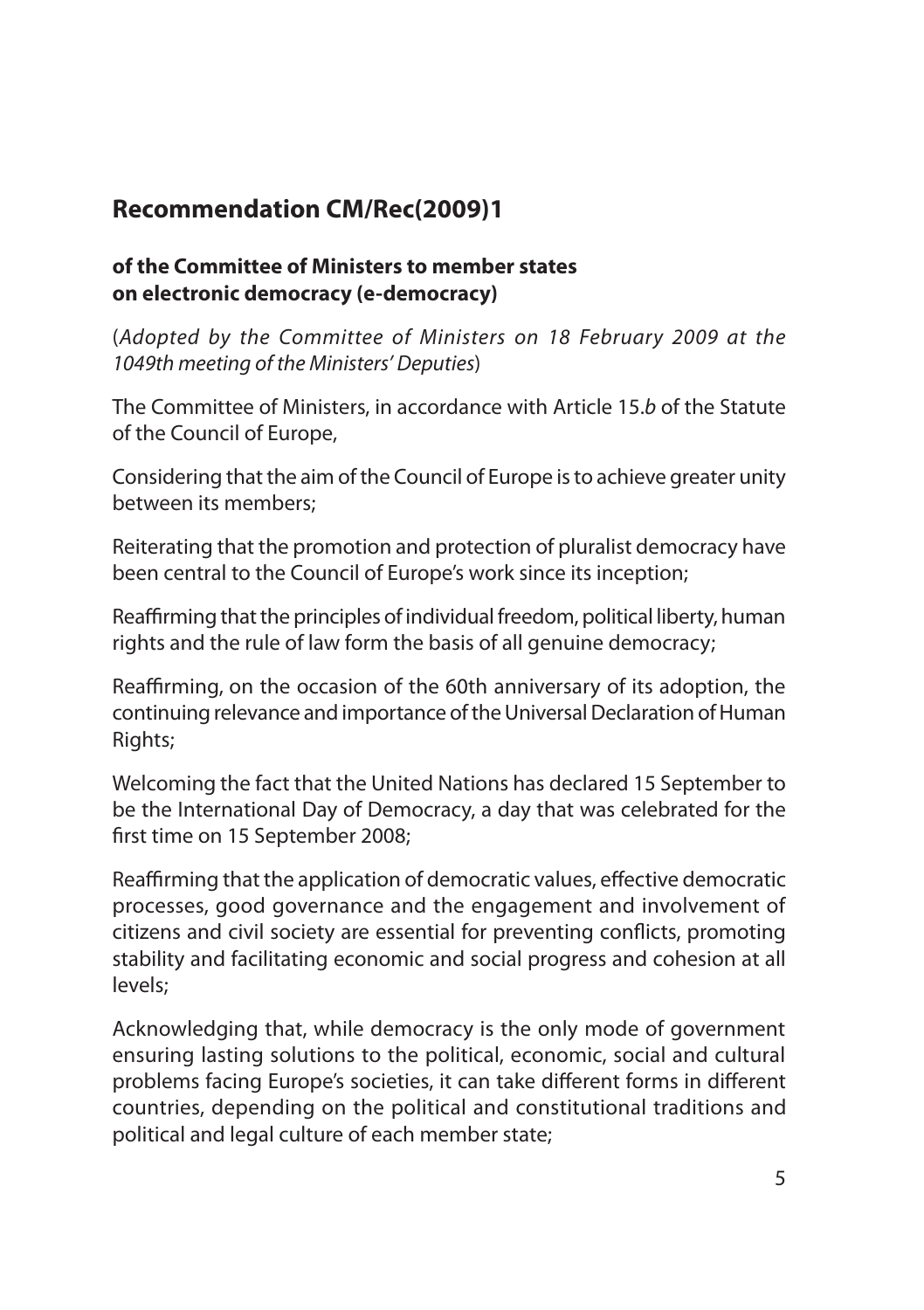Reiterating the need to develop and maintain effective, transparent and accountable democratic institutions that are responsive to the needs and aspirations of all;

Taking note of the alarming shortcomings in democratic processes that may be observed in Council of Europe member states and have been contributing to the growing feeling of political discontent and disaffection among citizens;

Emphasising the importance of maintaining and improving democratic institutions and processes in the context of the new opportunities and challenges arising from the information society;

Acknowledging the range of e-democracy initiatives in member states at local, regional, national, international and supranational level;

Recognising that information and communication technology (ICT) is progressively facilitating the dissemination of information about, and discussion of, political issues, wider democratic participation by individuals and groups and greater transparency and accountability in democratic institutions and processes, and is serving citizens in ways that benefit democracy and society;

Aware of the potential risks stemming, in particular, from the lack of access to ICT and the inadequate e-literacy skills of certain sections of the population, and therefore aware of the need for training and the maintenance of adequate non-electronic channels;

Noting that ICT can, on the one hand, significantly enhance the enjoyment and exercise of human rights and fundamental freedoms and, on the other, adversely affect these and other rights, freedoms and values;

Noting that the World Summit on the Information Society (WSIS, Geneva, 2003, and Tunis, 2005) recognised the right of everyone to benefit from the information society and reaffirmed the desire and commitment of participating states to build a people-centred, inclusive and development-oriented information society that fully respects and upholds the Universal Declaration of Human Rights, as well as the universality, indivisibility, interdependence and interrelation of all human rights and fundamental freedoms;

Convinced that free and diverse media are a precondition for the full exercise of democratic rights;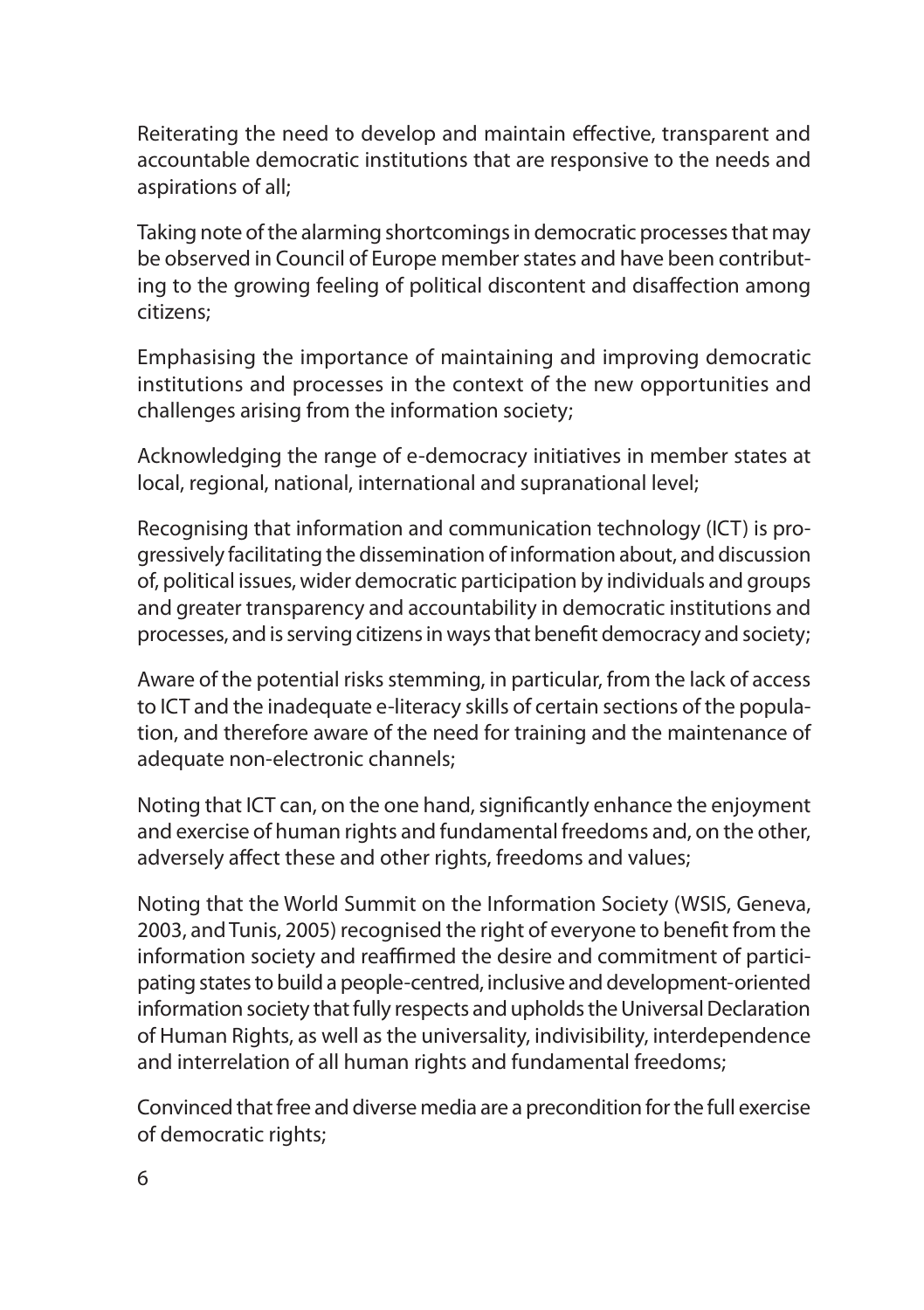Aware of the public-service value of the Internet, namely, people's reliance on the Internet as an essential tool for their everyday activities, and the resulting legitimate expectation that Internet services will be accessible and affordable, secure, reliable and ongoing;

Reiterating that communication using new information and communication technology and services must respect the right to privacy, as guaranteed by Article 8 of the European Convention on Human Rights (ETS No. 5) and the 1981 Convention for the Protection of Individuals with regard to Automatic Processing of Personal Data (ETS No. 108), and as provided for in Recommendation No. R (99) 5 of the Committee of Ministers to member states on the protection of privacy on the Internet;

Convinced that access to official documents can be significantly facilitated by the use of ICT;

Taking into account the presentations and discussions at the Council of Europe symposium on "E-democracy: new opportunities for enhancing civic participation" (23-24 April 2007), the Council of Europe Ad hoc Committee on E-Democracy (CAHDE) workshops in 2007 and 2008 on regulatory issues arising in connection with e-democracy (London, Madrid), comprehensive e-parliament (Vienna) and academic advice on standard-setting in e-democracy (Vienna, Krems, Madrid);

Taking into account the conclusions of the general rapporteurs of the Council of Europe Forum for the Future of the Democracy, held in Madrid from 15 to 17 October 2008 on the theme "E-democracy: who dares?";

Stressing the importance of building on previous work by the Council of Europe and other international institutions such as the United Nations, the Organisation for Economic Co-operation and Development (OECD) and the European Union,

Recommends that member states:

1. consider making use of the opportunities afforded by e-democracy to strengthen democracy, democratic institutions and democratic processes;

2. consider and implement e-democracy as the support and enhancement of democracy, democratic institutions and democratic processes by means of ICT, and linked to the engagement and re-engagement of citizens in democracy;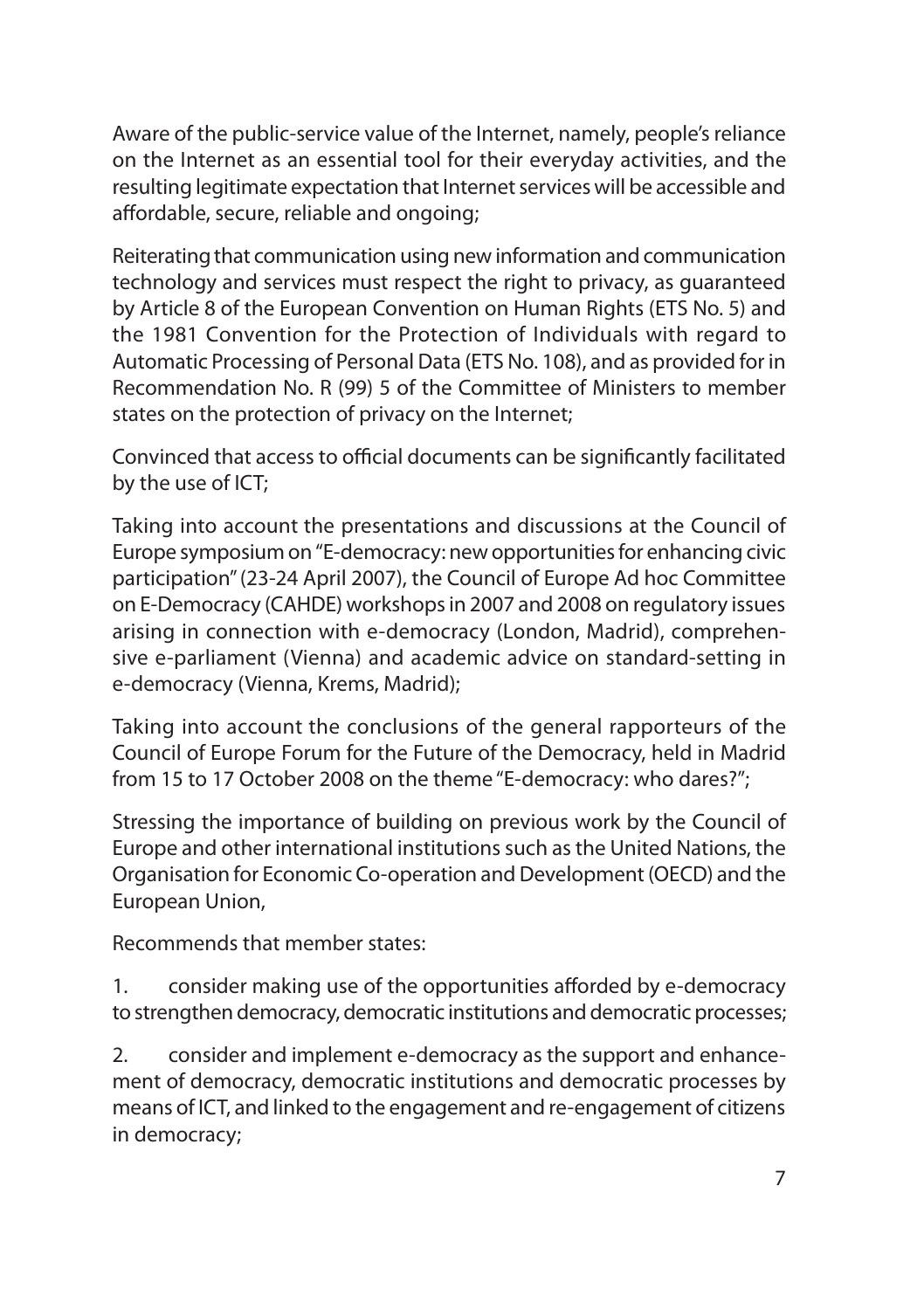3. introduce, develop or review e-democracy policies and practice and, where it is deemed appropriate, legislation, in the light of the principles and guidelines appended to, and constituting an integral part of, this recommendation;

4. consider, when introducing and expanding e-democracy, making use of the set of indicative guides, as further suggestions for possible action;

5. take steps, in co-operation with the appropriate local, regional, national and international partners and stakeholders, to develop concepts of, and standards for, e-democracy that uphold human rights, democracy and the rule of law;

6. when introducing, implementing and reviewing e-democracy, ensure that it:

- fully complies with obligations and commitments in respect of human rights and fundamental freedoms, and the principles governing the domestic organisation of democratic government;
- enhances the effectiveness of democracy, democratic institutions and democratic processes;
- is additional, complementary to, and interlinked with traditional democratic processes, so as to widen the choices available to the public for taking part in political processes;
- maintains and enhances citizens' trust in democracy, democratic institutions and democratic processes;
- supports the democratic roles of intermediaries between citizens and the state, such as democratic institutions, politicians and the media;
- promotes, ensures and enhances transparency, accountability, responsiveness, engagement, deliberation, inclusiveness, accessibility, participation, subsidiarity and social cohesion;
- provides opportunities for meaningful and effective public deliberation and participation in all stages of the democratic process, responsive to people's needs and priorities;
- is based on and implements the concepts of comprehensive and active information and a broad understanding of citizenship;
- takes account of the challenges, risks and barriers to e-democracy, addressing and overcoming them, in particular through sound risk-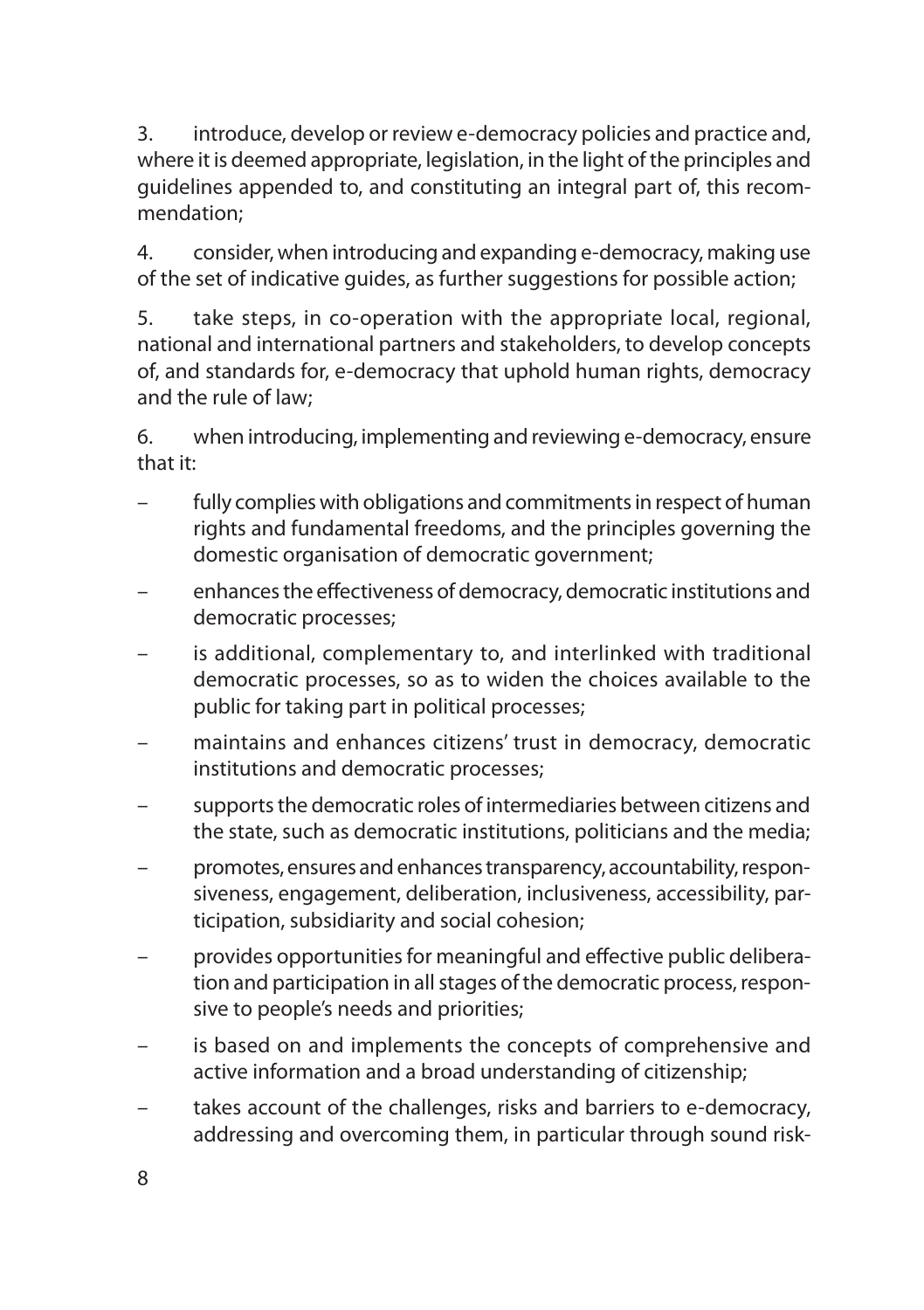assessment and risk-management measures and mechanisms ensuring ongoing evaluation and progress;

- helps to narrow the digital divide by means of an inclusive and non-discriminatory approach and by empowering people through support for education and training, including education and training in e-literacy, and public information measures, and by combining electronic and non-electronic approaches;
- facilitates and enhances access, accessibility and interoperability by using, where feasible, transparent and technology-neutral means, open source solutions and open standards and specifications;
- is embedded in balanced, citizen-oriented rules and regulatory frameworks, including regulations adopted by public authorities, coregulation and self-regulation;

7. fully implement the relevant Council of Europe recommendations, in particular Recommendation Rec(2004)11 of the Committee of Ministers to member states on legal, operational and technical standards for e-voting and Recommendation Rec(2004)15 of the Committee of Ministers to member states on electronic governance ("e-governance");

8. take into account and translate into specific action the conclusions concerning e-democracy of the Forum for the Future of Democracy held on the theme of e-democracy in Madrid from 15 to 17 October 2008;

9. bring this recommendation to the attention of all stakeholders in the public and civic domains, as well as media and businesses, encourage them to take all the measures needed to help achieve its objectives, and support them in the process;

10. disseminate this recommendation and the appendix widely, along with a translation where appropriate;

11. continue to address e-democracy at the Council of Europe, including regulatory issues, its use for consultation purposes, and bottom-up e-democracy;

12. review this recommendation two years after its adoption, in the light of the experience gained in the field of e-democracy and, if possible, after open debates organised by a civil society institution and an academic conference;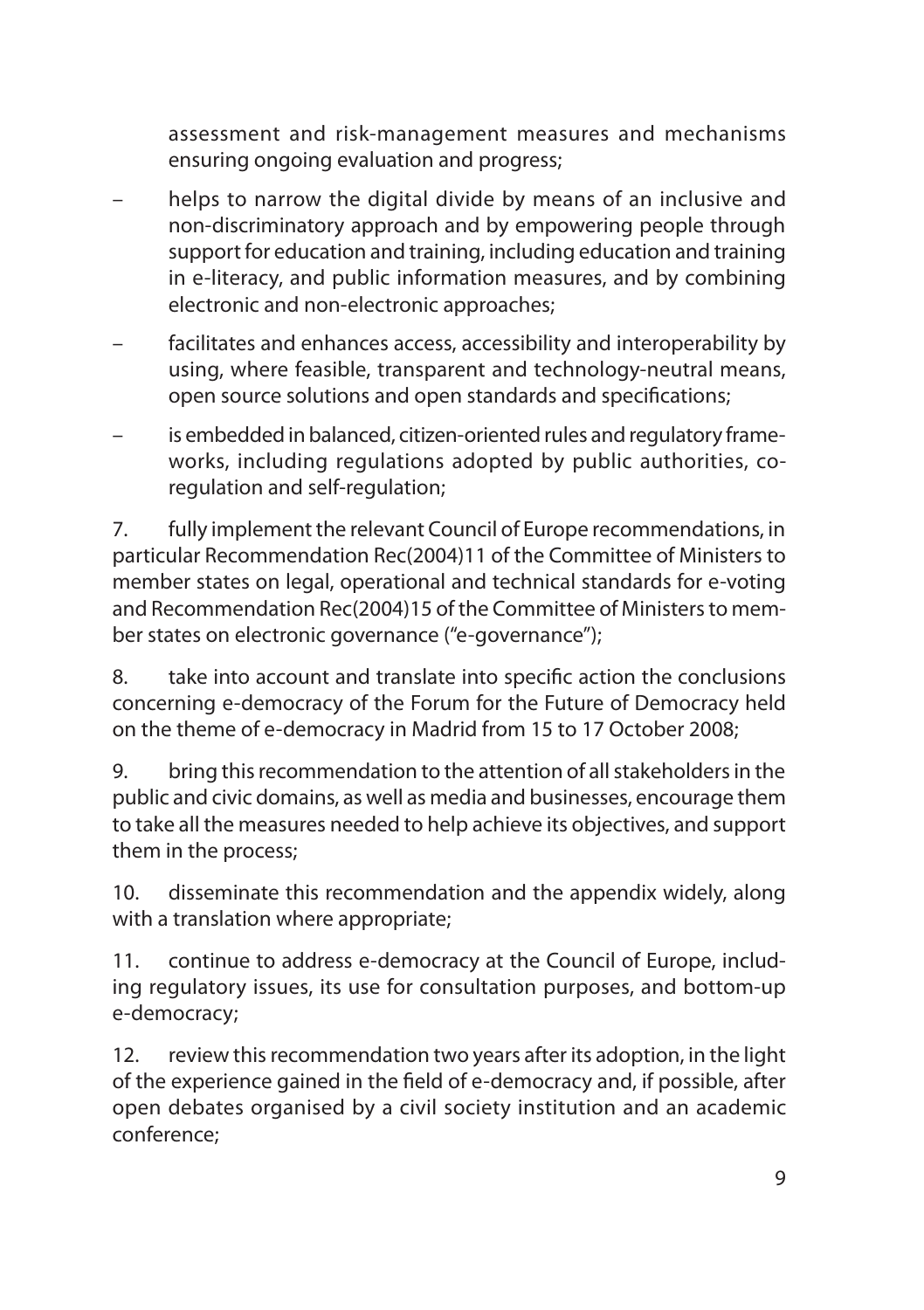Instructs the Secretariat to include e-democracy aspects, where appropriate, in the Council of Europe's democracy projects and in the work of other sectors of the Council of Europe, in the case of both external and internal activities.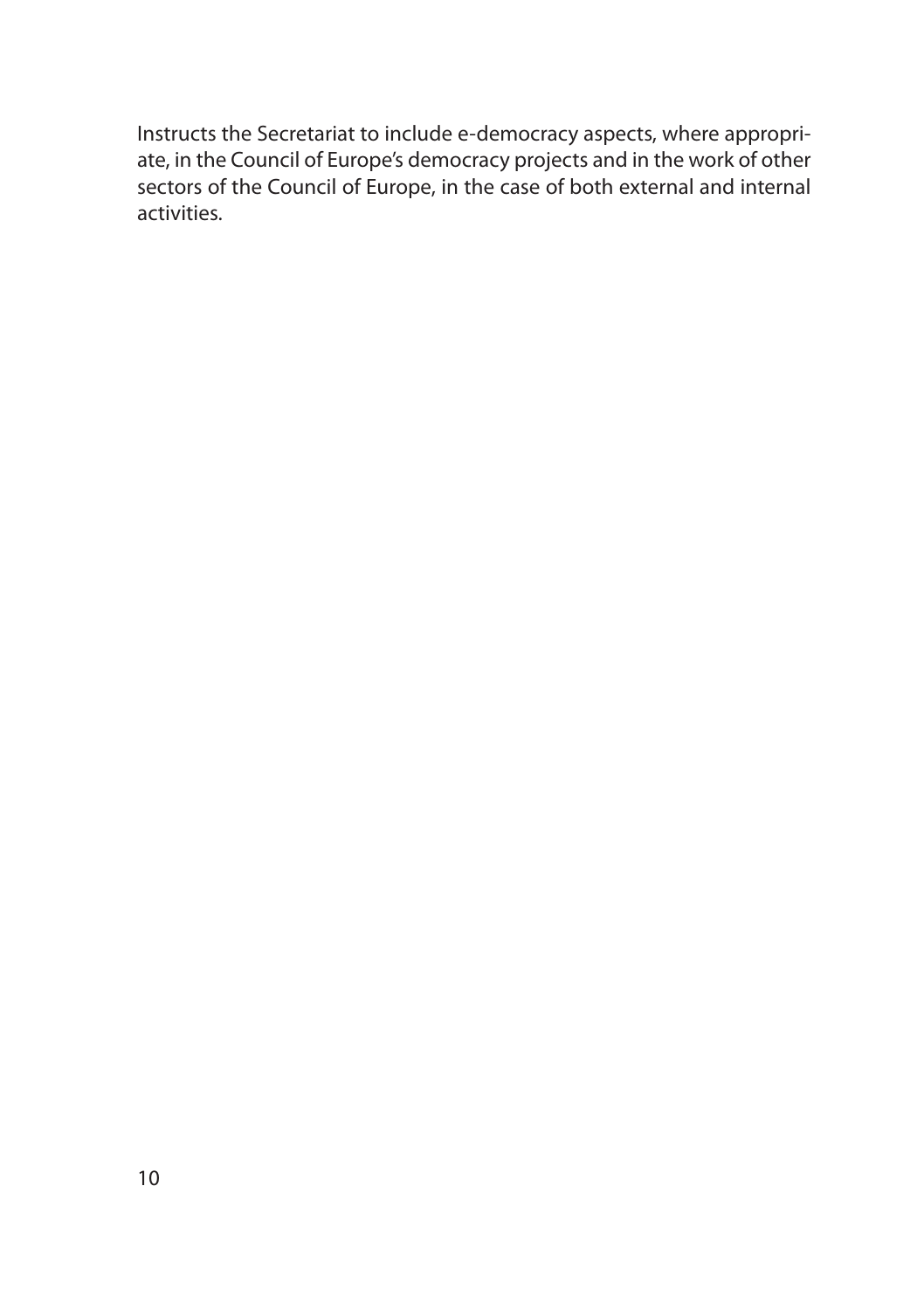# **Appendix to Recommendation CM/Rec(2009)1**

### *Principles of e-democracy<sup>1</sup>*

When introducing or taking steps to improve electronic democracy, stakeholders should take account of the following principles of e-democracy:

P.1. E-democracy, as the support and enhancement of democracy, democratic institutions and democratic processes by means of ICT, is above all about democracy. Its main objective is the electronic support of democracy.

P.2. E-democracy is one of several strategies for supporting democracy, democratic institutions and democratic processes and spreading democratic values. It is additional, complementary to, and interlinked with traditional processes of democracy. Each process has its merits: none is universally applicable.

P.3. E-democracy is based on the democratic, human, social, ethical and cultural values of the society in which it is implemented.

P.4. E-democracy is closely linked to good governance, which is the efficient, effective, participatory, transparent and accountable democratic exercise of power in electronic form, and includes informal politics and non-governmental players.

P.5. E-democracy must respect and implement fundamental freedoms, human rights and minority rights, including freedom of, and access to, information.

P.6. E-democracy is an opportunity for enabling and facilitating the provision of information and deliberation, enhancing civic participation in order to broaden political debate, and fostering better and more legitimate political decisions.

P.7. E-democracy concerns all sectors of democracy, all democratic institutions, all levels of government, and a wide range of other parties.

P.8. E-democracy stakeholders are all individuals and institutions involved in and benefiting from democracy.

<sup>1.</sup> A glossary explaining terms relating to e-democracy as used in this recommendation is available at www.coe.int/democracy.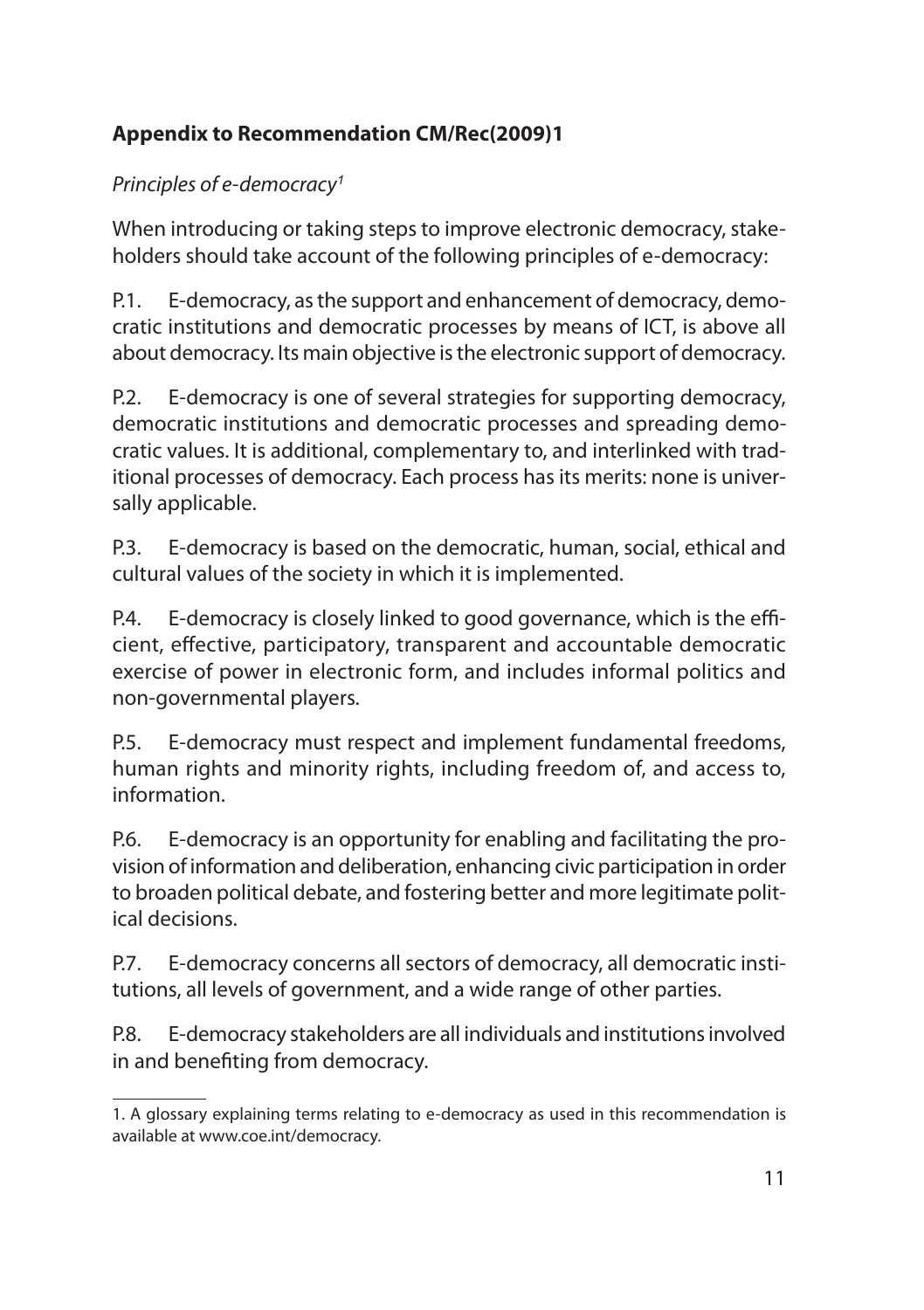P.9. E-democracy, like democracy, concerns many different stakeholders and requires their co-operation. Member states, public authorities and their representatives are only some of the parties with a stake in e-democracy. Citizens, civil society and its institutions, politicians and political institutions, the media and the business community are equally indispensable for the purposes of designing and implementing e-democracy.

P.10. Recommendations on e-democracy cannot therefore be confined to public authorities, but must cover all e-democracy stakeholders.

P.11. Any type of participation can be achieved through e-democracy:

- the provision of information;
- communication, consultation, deliberation;
- transaction, empowered participation, co-decision and decision making.

P.12. E-democracy can be implemented with varying degrees of complexity, in different types of democracy and at different stages in the development of democracy. It is not linked to, and does not lead to, a specific type of democracy.

P.13. In particular, e-democracy can, through new technology, attract young people to democracy, democratic institutions and democratic processes.

P.14. NGOs can both benefit from e-democracy and at the same time provide a testing ground for e-democracy for citizens.

P.15. E-democracy can be of particular benefit to regions that cut across national borders and encompass territorial political entities from different countries, to their institutions, and to persons living in different countries and sharing the same linguistic or cultural identity; it can facilitate the participation and decision-making processes of international institutions.

P.16. Public authorities can benefit from discussions and initiatives concerning e-democracy activities developed by civil society and from co-operation with civil society in this field.

P.17. The goals of e-democracy – which are similar to those of good governance – are transparency, accountability, responsiveness, engagement,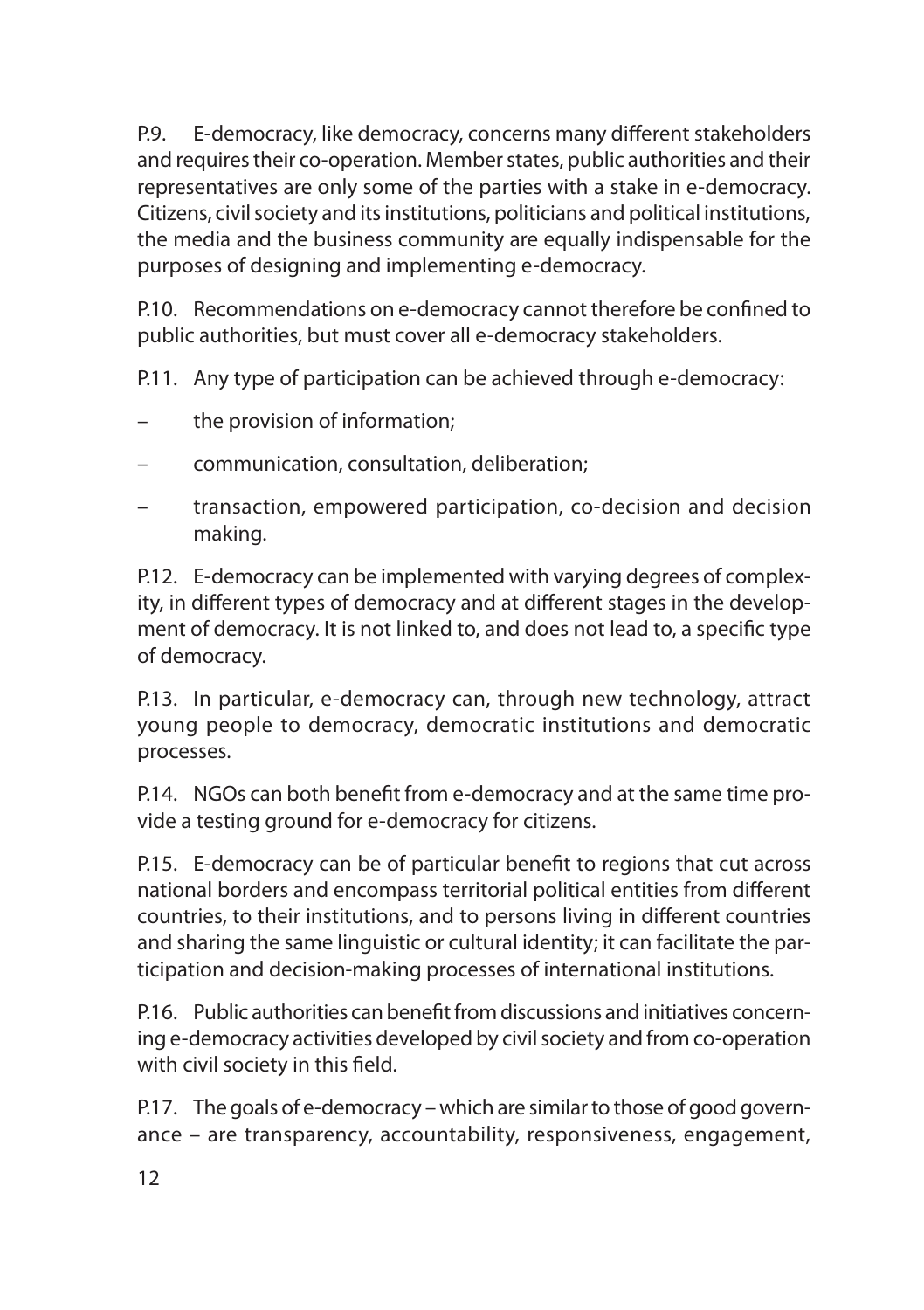deliberation, inclusiveness, accessibility, participation, subsidiarity, trust in democracy, democratic institutions and democratic processes, and social cohesion.

P.18. Trust is indispensable for any type of e-democracy, at all stages and phases. It is closely related to accessibility, transparency and responsiveness.

P.19. E-democracy makes for greater individual and group participation, allows those whose voices are heard less often or are less powerful to express their views, and fosters participation on an equal footing. It can lead to more participatory forms of decision making and democracy.

P.20. E-participation is the support and enhancement of democratic participation and encompasses those sectors of e-democracy where civil society and businesses are involved in drawing up formal and informal agendas and shaping and taking decisions.

P.21. E-democracy does not in itself affect the constitutional and other duties and responsibilities of decision makers; it can provide them with additional benefits.

P.22. E-democracy requires information, dialogue, communication, deliberation and ongoing creation of open public spaces where citizens can get together to uphold their civic interests.

P.23. The media play a crucial role in e-democracy; among other things, they provide a forum where citizens can engage in public debate and defend their interests in the public sphere.

P.24. New media and providers of electronic services improve access to information and hence provide people with a better basis for engaging in democracy.

P.25. E-democracy is an integral part of the information society, which has ushered in a range of traditional and innovative tools that can usefully be applied in democratic processes and institutions.

P.26. Access to the new information and communications environment can facilitate the exercise of democratic rights and freedoms, in particular participation in public life and democratic processes.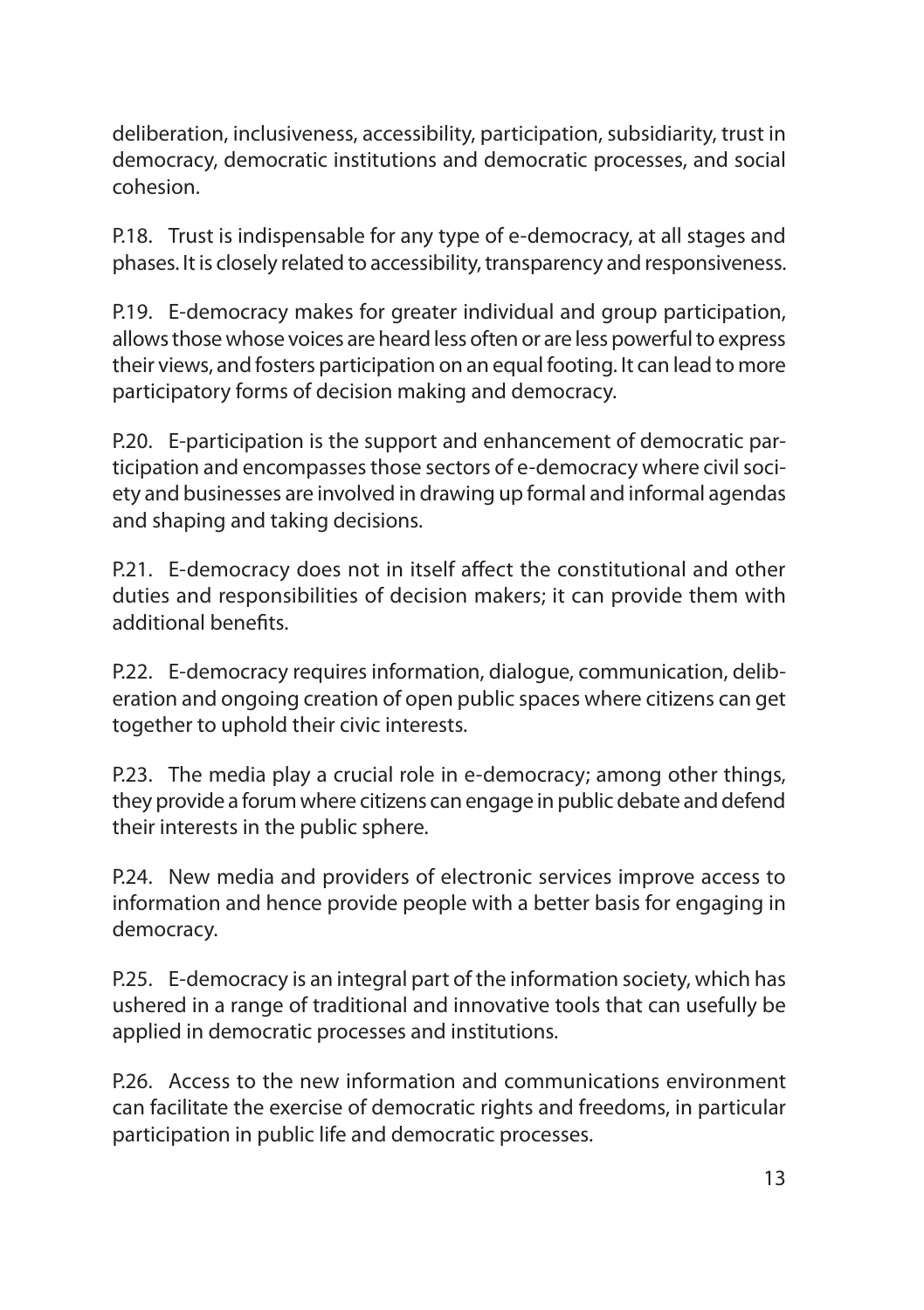P.27. If e-democracy is to be properly designed, it has to be based on the following concepts:

- the active provision of comprehensive, balanced and objective information designed to help the public understand problems, alternatives, opportunities and/or solutions to democratic issues; this concept is closely linked to freedom of information and freedom of speech;
- a broad understanding of citizenship, encompassing persons and groups of persons permanently residing and integrated in a political entity, irrespective of nationality;
- citizen participation that is, the involvement of citizens and groups of citizens in public affairs, such as interest groups, corporations, associations and non-profit organisations (NPOs), so that they can exert influence and improve the quality and acceptability of the results of democratic processes;
- empowerment namely, policies and measures to support citizens' rights and provide resources for participation;
- inclusion that is, the political and technological empowerment of citizens irrespective of age, gender, education, socio-economic situation, language, special needs and place of residence. Such inclusion requires an ability to use electronic tools (knowledge, e-skills, e-readiness), available and accessible e-tools and a combination of electronic and non-electronic approaches;
- deliberation namely, rational debate among equals, where people publicly discuss, endorse and criticise one another's points of view in a thoughtful, respectful discussion of an issue and action to be taken on it.

P.28. E-democracy can result in a form of democracy which can be seen and observed, accessed and interacted with from anywhere, by all stakeholders.

P.29. E-democracy can bring together policy makers and citizens in new forms of engagement and policy making. This can lead, on the one hand, to a better understanding of public opinion and people's needs by policy makers and, on the other, to a better public understanding of the tasks and challenges facing policy makers, and thus to increased citizen identification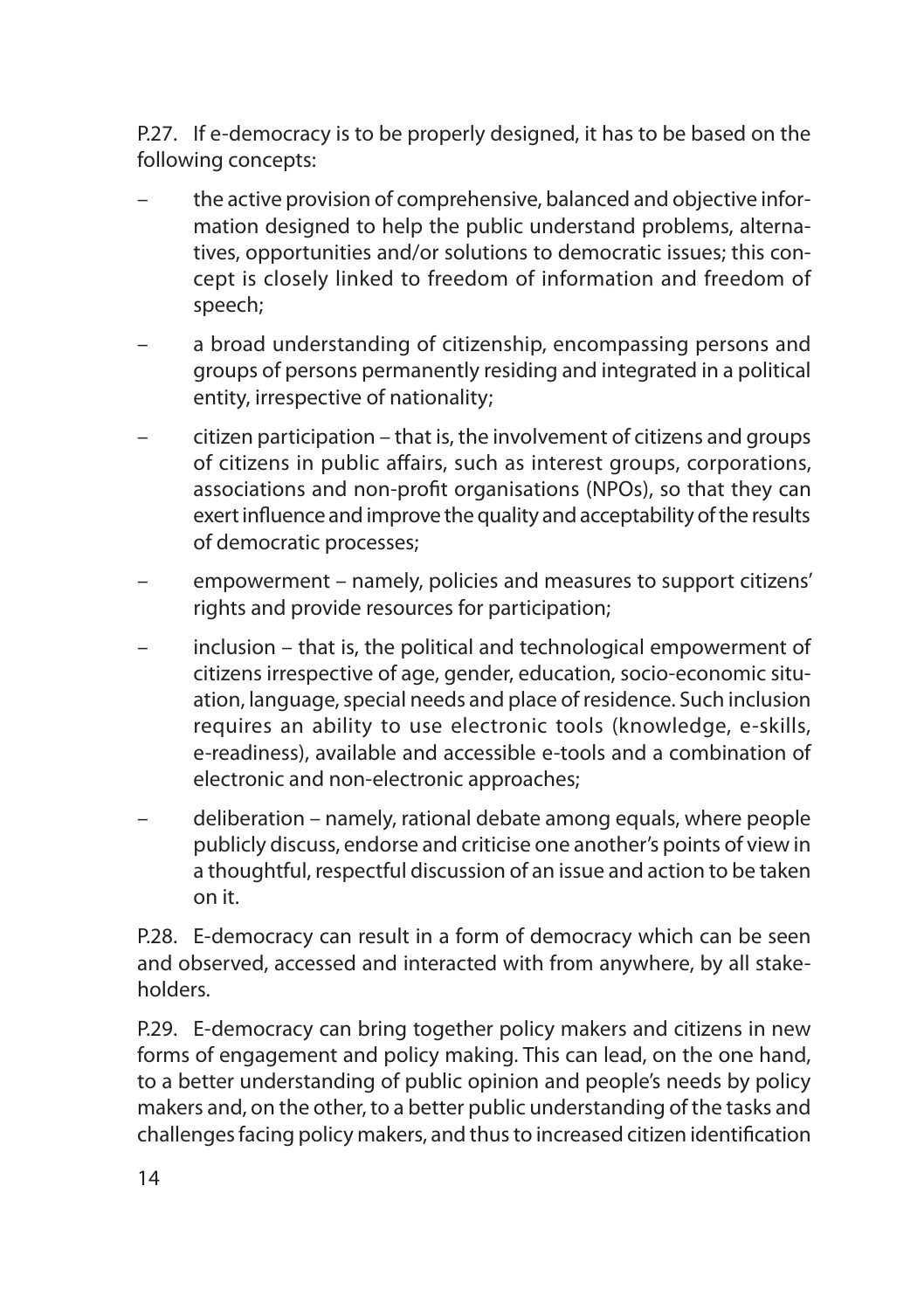with the democratic system and a higher regard for, and greater trust in, democracy.

P.30. Because it opens up new channels for information, communication, deliberation and participation and enhances transparency and accountability, e-democracy has the potential to address shortcomings in democratic institutions and processes.

P.31. E-democracy has great potential in the area of community building, including among, and with, minorities.

P.32. By providing a means of reducing exclusion, e-democracy can foster social integration and social cohesion and thus contribute to social stability.

P.33. E-democracy can enhance the increasingly European, international and global nature of politics and facilitate the cross-border collaboration this entails.

P.34. E-democracy requires inter-disciplinary and cross-border research.

## *Sectors of e-democracy*

P.35. E-democracy encompasses, in particular, e-parliament, e-legislation, e-justice, e-mediation, e-environment, e-election, e-referendum, e-initiative, e-voting, e-consultation, e-petitioning, e-campaigning, e-polling and e-surveying; it makes use of e-participation, e-deliberation and e-forums.

P.36. E-parliament is the use of ICT by elected representative assemblies, their members and political and administrative staff in the conduct of their tasks, in particular for the purposes of actively involving citizens. E-parliament concerns legislative, consultative and deliberative assemblies at international, national, regional and local level; there are many stakeholders: members of parliament, political and administrative staff, electors, citizens, and the media.

E-parliament encompasses, *inter alia*, aspects of e-legislation, e-voting, e-petitioning and e-consultation, and can make for better information and improved management of communication with members, staff and administration, and for contact with citizens.

While e-parliament underpins the principle of representative democracy, it can provide tools for changing the culture of representation in such a way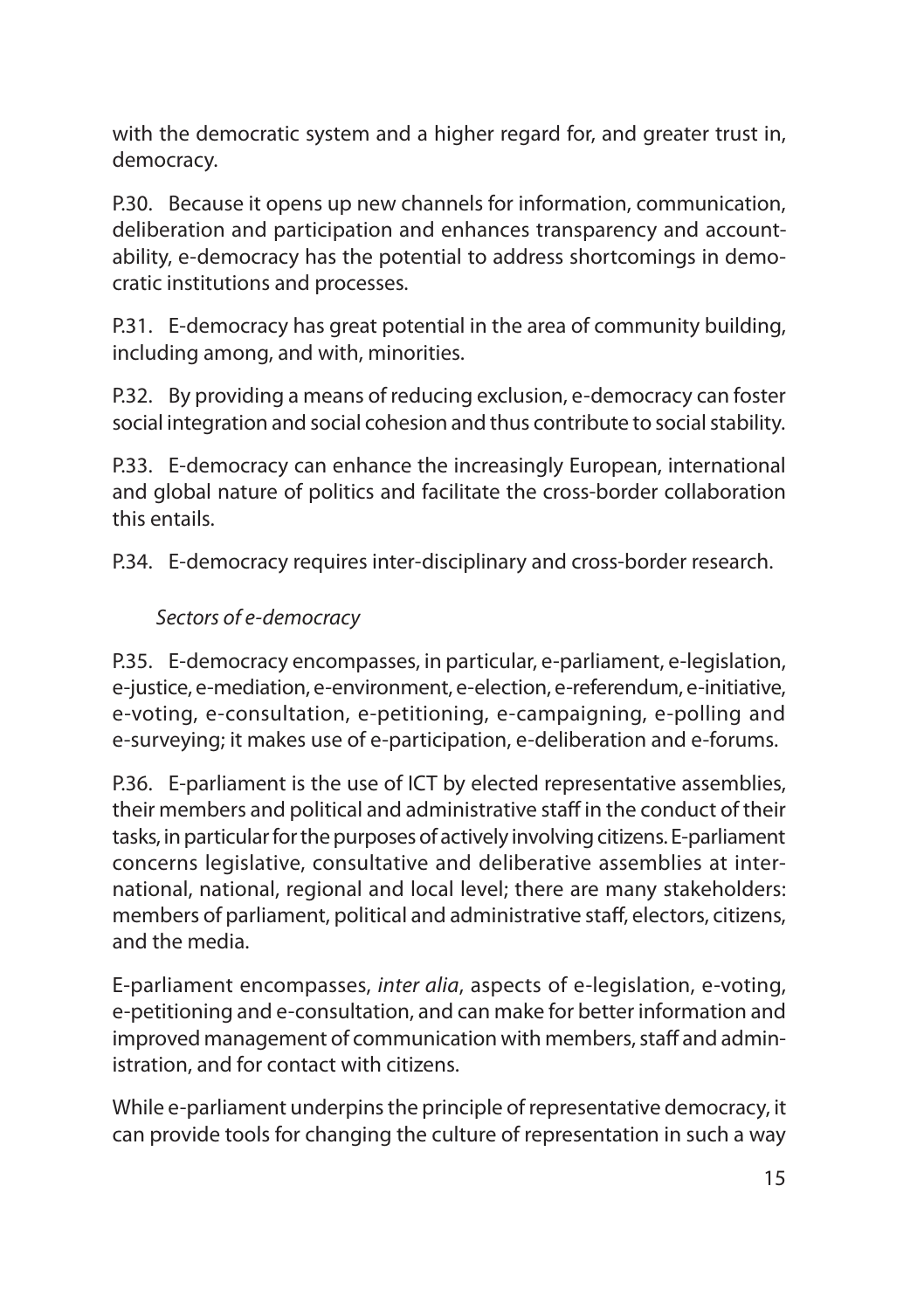as to ensure a more inclusive, deliberative and participatory form of democracy.

P.37. E-legislation is the use of ICT for drafting, commenting on, consulting, structuring, formatting, submitting, amending, voting on and publishing laws passed by elected assemblies. It makes legislative procedures more transparent, improves the content and readability of legislation, provides better access to it, and thereby enhances public knowledge of the law.

P.38. E-justice is the use of ICT in the conduct of justice by all stakeholders of the judiciary in order to improve the efficiency and quality of the public service, in particular, to individuals and businesses. It includes electronic communication and data exchange, as well as access to judicial information.

As the judiciary is a key component of democracy, e-justice is an essential facet of e-democracy, its main goal being to improve the efficiency of the judicial system and the quality of justice. Access to justice is one aspect of access to democratic institutions and processes.

P.39. E-mediation is the use of ICT to find means of resolving disputes without the physical presence of the opposing parties: e-tools can serve as mediators.

P.40. E-environment is the use and promotion of ICT for the purposes of environmental assessment and protection, spatial planning, and the sustainable use of natural resources, and includes public participation. Using ICT to introduce or enhance public participation can improve democratic governance in respect of environmental issues.

P.41. E-elections, e-referendums and e-initiatives are political elections, referendums or initiatives in which electronic means are used at one or more stages.

P.42. E-voting is an election or referendum that involves the use of electronic means in at least the casting of the vote.

Remote e-voting speeds up procedures, enables voting to be electronically monitored and votes electronically registered, and facilitates participation from greater distances and by persons with special needs.

P.43. E-consultation is a way of collecting the opinions of designated persons or the public at large on a specific policy issue without necessarily obliging the decision maker to act in accordance with the outcome. There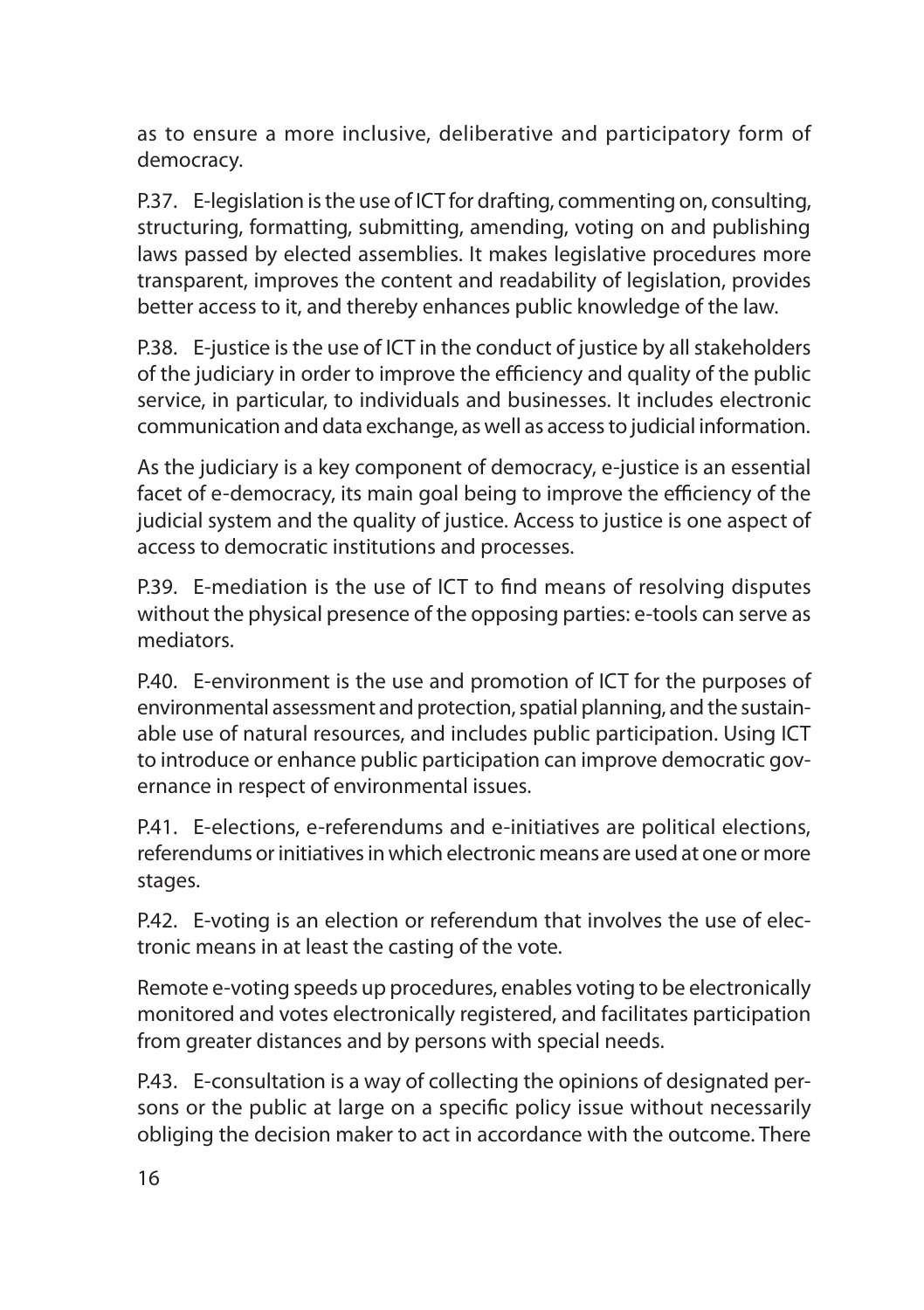are various forms of e-consultation, formal and informal, public-authorityregulated and unregulated.

E-consultation can invite and collect various opinions whilst providing an inclusive space for deliberation or for simply following the debate; it allows decisions to be directly or indirectly influenced.

P.44. E-initiatives allow citizens to develop and put forward political proposals by means of ICT and thus engage in political agenda setting.

P.45. E-petitioning is the electronic delivery of a protest or recommendation to a democratic institution: citizens sign a petition and possibly engage in a discussion on the subject by putting their names and addresses online. As is the case with petitions to parliament in general, e-petitions take various forms.

E-petitions facilitate citizen input to parliament and other democratic institutions and discussion and deliberation among citizens.

P.46. E-campaigning is engaging by electronic means with people in a co-ordinated way and encouraging people to engage with one another in order to mobilise individuals in electoral and other campaigns and/or persuade them to promote a particular cause, in an endeavour directly or indirectly to influence the shaping or implementation of public policy.

E-campaigning includes e-electioneering, that is, e-campaigning in connection with elections, and e-advocacy, that is, e-campaigning in connection with other issues.

P.47. E-polling/e-surveying allow opinions to be obtained informally, by electronic means, from random or selected persons, usually in connection with a proposal and a set of possible responses.

#### *Technology*

P.48. ICT has led to major changes in the structure and culture of communication, which have to be taken into account when designing or redesigning democratic institutions and processes.

P.49. While e-democracy is dependent on modern, suitably adapted ICT, more and better technology does not in itself lead to more and better democracy.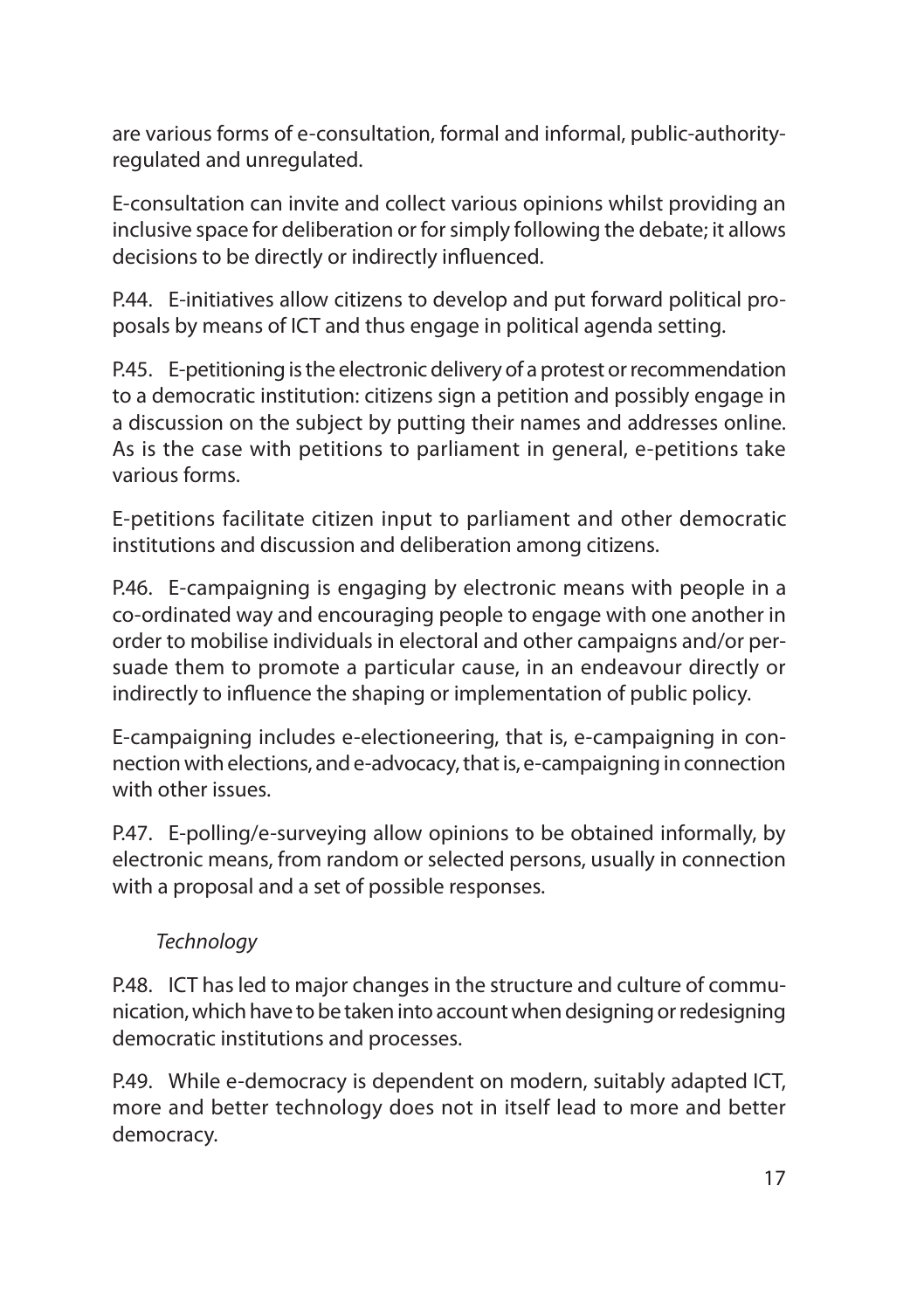P.50. Technology is an enabler, not a solution; it is a tool that can support and enhance democratic processes.

P.51. Technology is of secondary importance to democratic considerations. It must not be the reason for introducing e-democracy.

P.52. Technology is not neutral but has built-in values and its own methodology. A general awareness of the characteristics of technology is necessary and needs to be promoted.

P.53. Responsibility for the technology used lies with the institution in charge of the e-democracy tool. It is of prime concern that the ICT in question should be designed to perform securely.

P.54. Making the source code available to the public enhances transparency.

P.55. The use of open-source solutions can enhance trust, as anyone can, to some extent, inspect the solution adopted. Open source is not a substitute for the open standards/specifications requirement.

P.56. The use of open standards and specifications promotes interoperability.

P.57. Applying the standards of accessibility design contributes to inclusion.

P.58. The use of environment-friendly, sustainable "green" technology for e-democracy is of benefit to the public and to democracy.

#### *Introduction of e-democracy*

P.59. E-democracy can be introduced by any stakeholder. It can be initiated top-down, namely, by public authorities, at all levels of government, or bottom-up, that is, by citizens. It can also be horizontally designed. Each approach has its merits.

P.60. In introducing e-democracy, account needs to be taken of political characteristics and the political culture. E-democracy may be introduced in order to put the emphasis on a specific type of democracy or specifically defined democratic values.

P.61. E-democracy requires a balanced mix of such factors as the will to engage, a process and tools that are of high quality, and analysis of the results.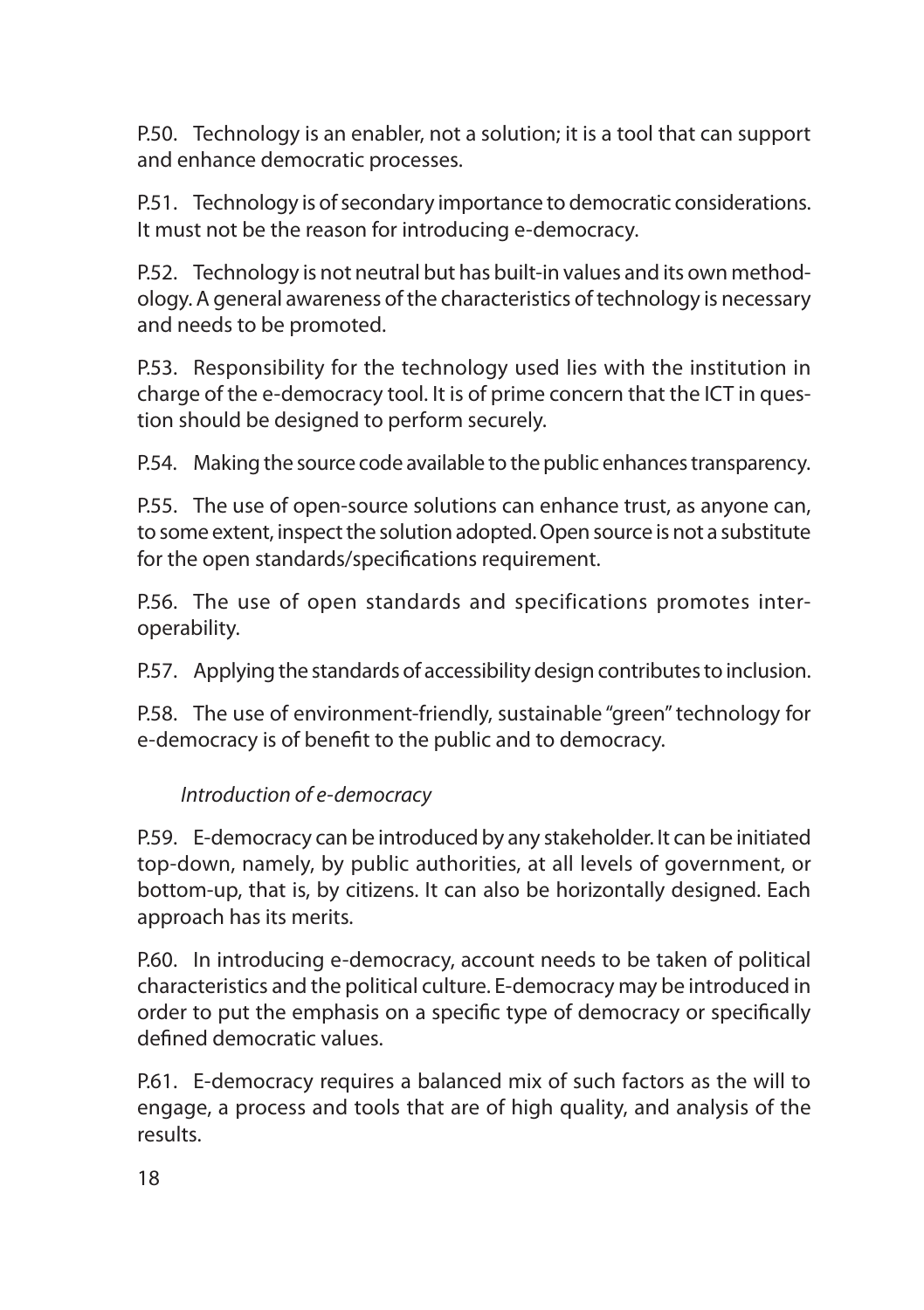P.62. The introduction and implementation of e-democracy and the accompanying measures require expertise from a broad range of fields and are best undertaken gradually, with sound methodology and reporting, monitoring and evaluation mechanisms.

P.63. E-democracy flourishes best where there are the political will and leadership to make it work effectively by introducing the structural changes needed to take account of the opinions expressed. The incorporation of ICT into democratic processes usually requires structural changes and procedural reform.

P.64. E-democracy requires education, training and measures to ensure inclusion. It is necessary to help stakeholders to acquire the ability to use e-tools and to ensure the availability of such tools, while recognising that there will be "unable willing" and "able unwilling" who may require individual help and necessitate special efforts.

P.65. The impact of e-democracy depends on the democratic nature of the state and the public authorities, and the extent to which they respect and safeguard fundamental human rights and minority rights and encourage democratic processes, including active political participation.

P.66. The introduction and operation of e-democracy methods and tools require democratic control by legitimate actors.

P.67. International co-operation can greatly enhance the development, introduction and evaluation of e-democracy by individual public or civic bodies.

## *Enablers, challenges, barriers and risks*

P.68. Enablers of e-democracy can be initiatives by any stakeholder or factors conducive to the introduction and operation of e-democracy, such as new ICT and ICT-readiness, government and public interest, legislation and regulations, adequate resources, a well-developed civil society and systems to enhance democracy.

P.69. The challenges, barriers and risks to e-democracy can take many forms and may be political, legal, organisational, technological, economic, financial,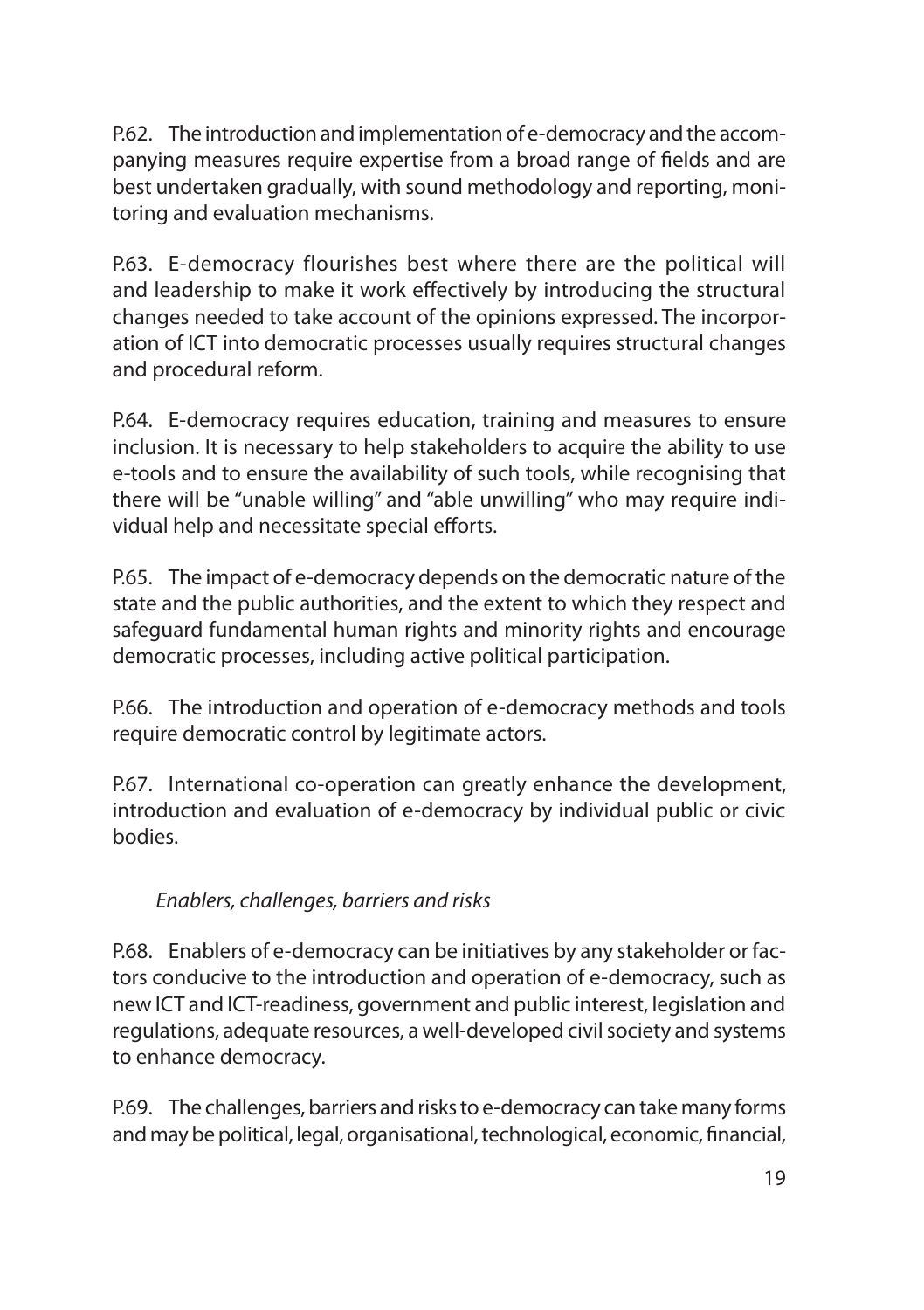social or cultural. It is necessary to address, overcome and safeguard against them.

P.70. The challenges facing e-democracy include ensuring that citizens and politicians are willing and able to engage in democracy by electronic means and have confidence in those means, closing the digital and social divides, responding to new forms of communication and new media, developing appropriate and reliable technology and making it generally available within a reasonable time, developing expertise, fostering multi-disciplinary cooperation and making timely agreements on appropriate expert regulation.

P.71. The potential barriers to e-democracy include, on the supply side, differing understandings of democracy, a lack of resources, organisational constraints and structural limitations, and, on the demand side, the differing interests of the various stakeholders and their misgivings.

P.72. The risks attached to e-democracy stem from technical and political misuse, undemocratic use and denial of the decision-making opportunities provided by ICT. Fragmentation of communities can be a danger to the universality of democracy. Safeguards against misuse and appropriate sanctions are necessary.

# *Rules and regulatory frameworks*

P.73. E-democracy requires rules and regulations. Regulation needs to be citizen centred and carefully balanced: it is necessary to focus on citizens' needs, define and, where applicable, limit the powers of public authorities, avoid over-regulation and leave scope for initiatives by stakeholders, including civil society.

P.74. Regulation of e-democracy entails empowerment and safeguards. Regulation can take various forms and be undertaken by a variety of players at different levels, including public authorities, providers of tools and users themselves. A balance between rights of access and safeguards is the only way to uphold and protect citizens' interests.

P.75. All e-democracy participants have to act in a fully transparent manner and be responsible and accountable for their actions and for publicly expressed opinions.

P.76. The human rights standards established by inter-governmental organisations, in particular the United Nations, the Organisation for Security and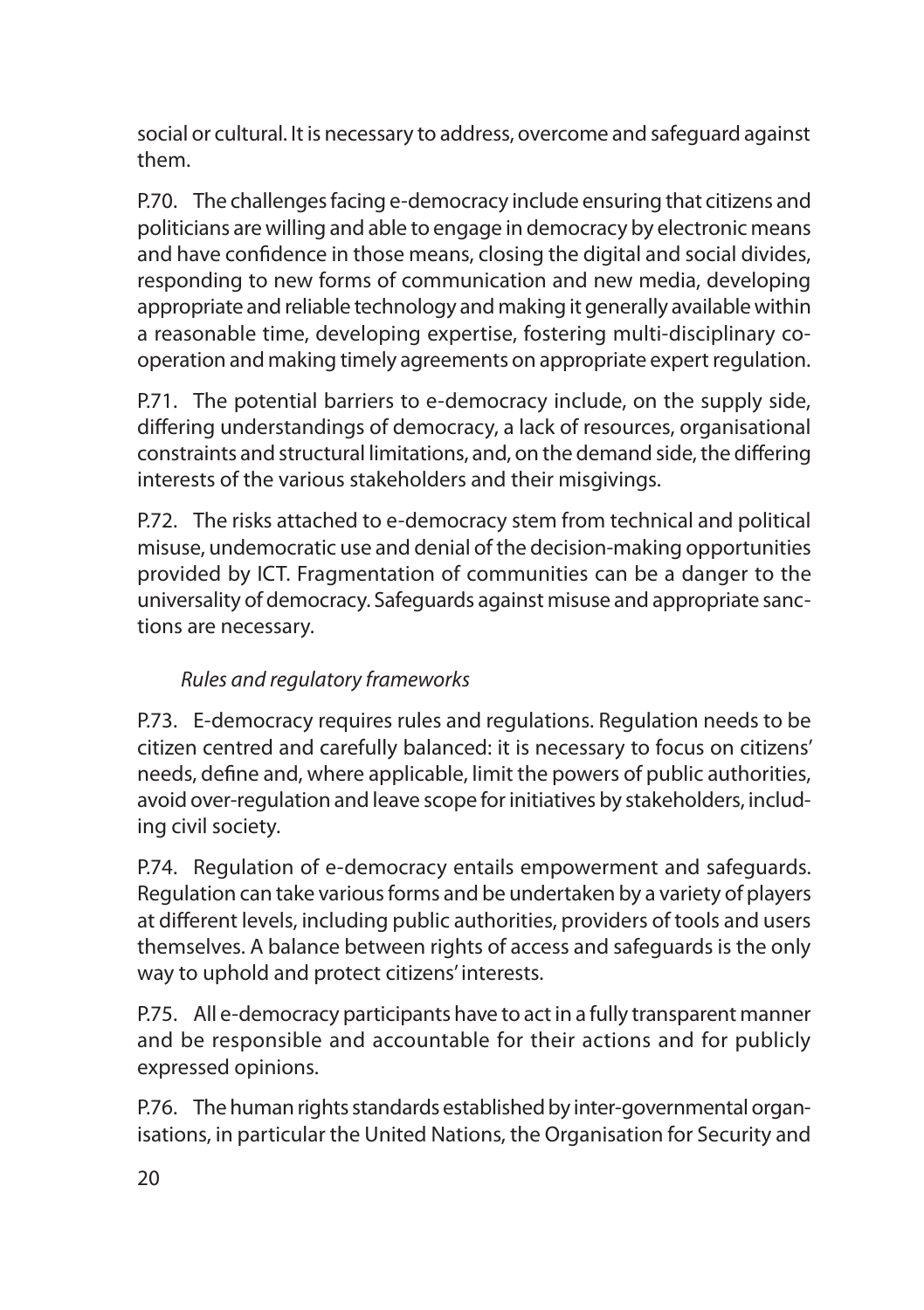Co-operation in Europe and the Council of Europe constitute a set of internationally adopted rules relevant and applicable to e-democracy.

P.77. In the light of the realities of present-day ICT, existing international and domestic rules should be adapted or new rules drawn up and implemented. Model rules and regulations prepared by competent bodies can be of use here.

P.78. Security issues are of major concern to e-democracy; they include information security, data security, including compliance with data protection requirements, document security, voting security, Internet security, networking security and information system security.

P.79. E-democracy requires attention to standardisation and interoperability. Standardisation in areas such as terminology, document format, applications and architecture can facilitate interoperability.

P.80. Standardisation of terminology can greatly enhance public understanding of terms, as well as transborder understanding of the decisions and documents of democratic institutions.

#### *Guidelines on e-democracy*

In implementing the above principles, all stakeholders should take account of the following guidelines, which cover e-democracy in general, including its democratic aspects, but not administrative and purely service-oriented e-government, that is, e-administration and e-services.<sup>1</sup>

G.1. When introducing, reviewing and improving e-democracy, the focus should be on democracy and its stakeholders – not on technology.

G.2. Technology should not be the reason or driving force for e-democracy: democratic institutions and citizens should be, and remain, responsible for e-democracy processes and tools.

G.3. E-democracy should be based on, and conducted in accordance with, the principles of democratic governance and democratic practice.

<sup>1.</sup> E-government is the delivery of public administration at all levels by means of ICT in order to enhance the effectiveness and efficiency of public administration and the country itself; it is closely linked to changes in concepts, procedures and skills in respect of service provision by administrative departments.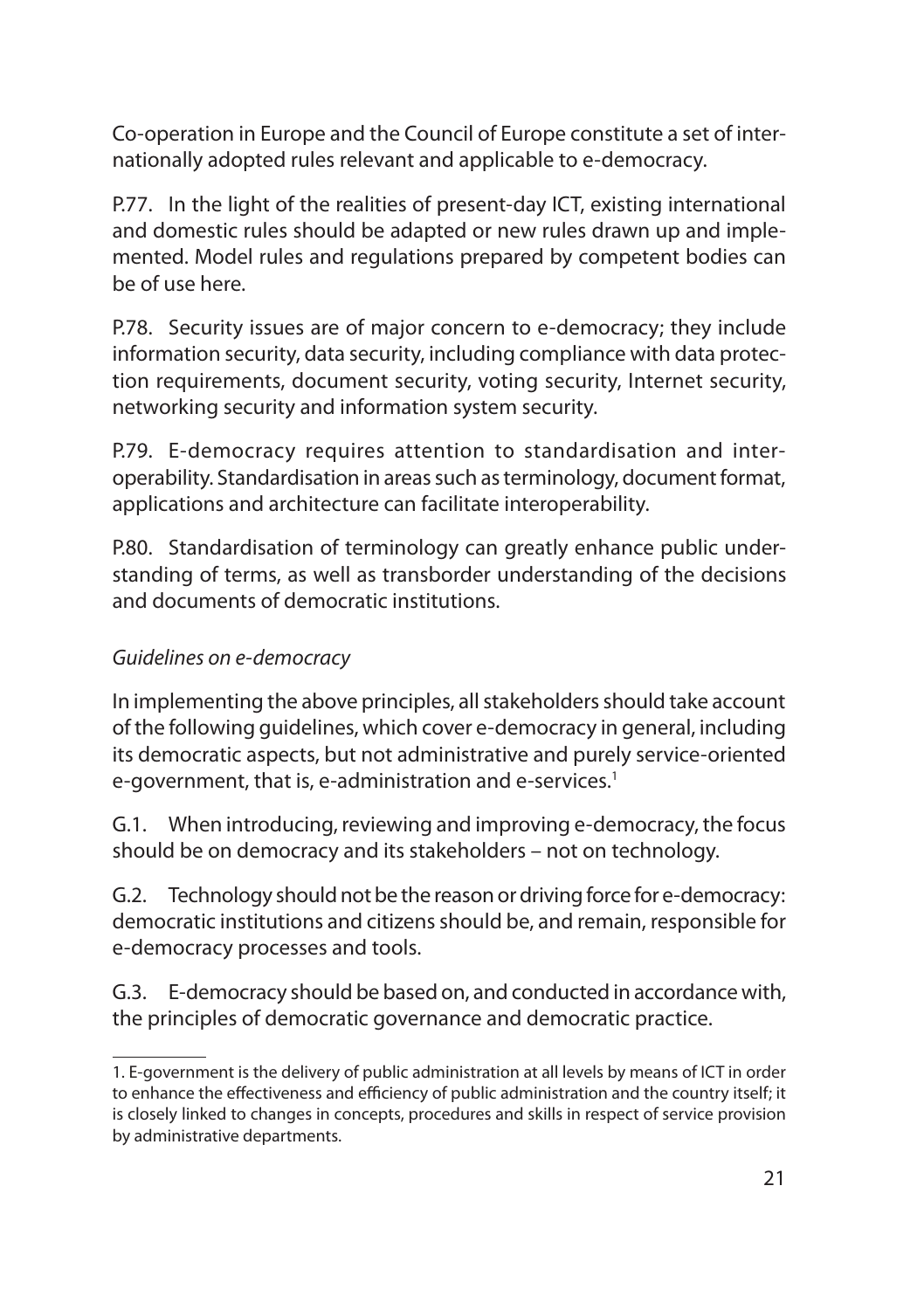G.4. E-democracy should bring benefits to democracy and to stakeholders alike. Such benefits should be evident to stakeholders, in particular to citizens.

G.5. In order to enhance traditional political processes, e-democracy measures should supplement, and be compatible and integrated with, nonelectronic forms of democratic engagement and participation (multichannel approach). If they are to be widely used, online devices require appropriate offline support.

G.6. The choice of specific tools should reflect democratic, human, social, ethical and cultural values.

G.7. E-democracy should allow for more citizen input into agenda setting, analysis and the formulation, implementation and monitoring of policy.

G.8. E-democracy, by overcoming barriers of space and time, should provide opportunities for people to receive information or communicate in real time and allow numerous people and institutions in different locations to establish close contact for deliberation purposes, so as to foster new democratic activities.

G.9. E-democracy should encompass a wide range of fields, including legislation, meeting and voting management, information and knowledge collection, management and sharing, as well as documentation and archiving.

G.10. E-democracy stakeholders should include, in particular, public authorities at all levels, politicians, elected representatives, political parties, civil servants, citizens, electors, members of (public law) corporations and associations, civil society and its organisations, the media and businesses, including providers of infrastructure.

G.11. E-democracy should target children and young people in particular, so as to take advantage of their interest and involvement in new technology to attract them at an early age and engage and include them in democracy, democratic institutions and democratic processes.

G.12. NGOs, regardless of size, should be given special support when they make use of e-democracy, as they are a testing ground for e-democracy for citizens.

G.13. When specific e-democracy measures are introduced, account should be taken of the stage of development of civil society, the general level and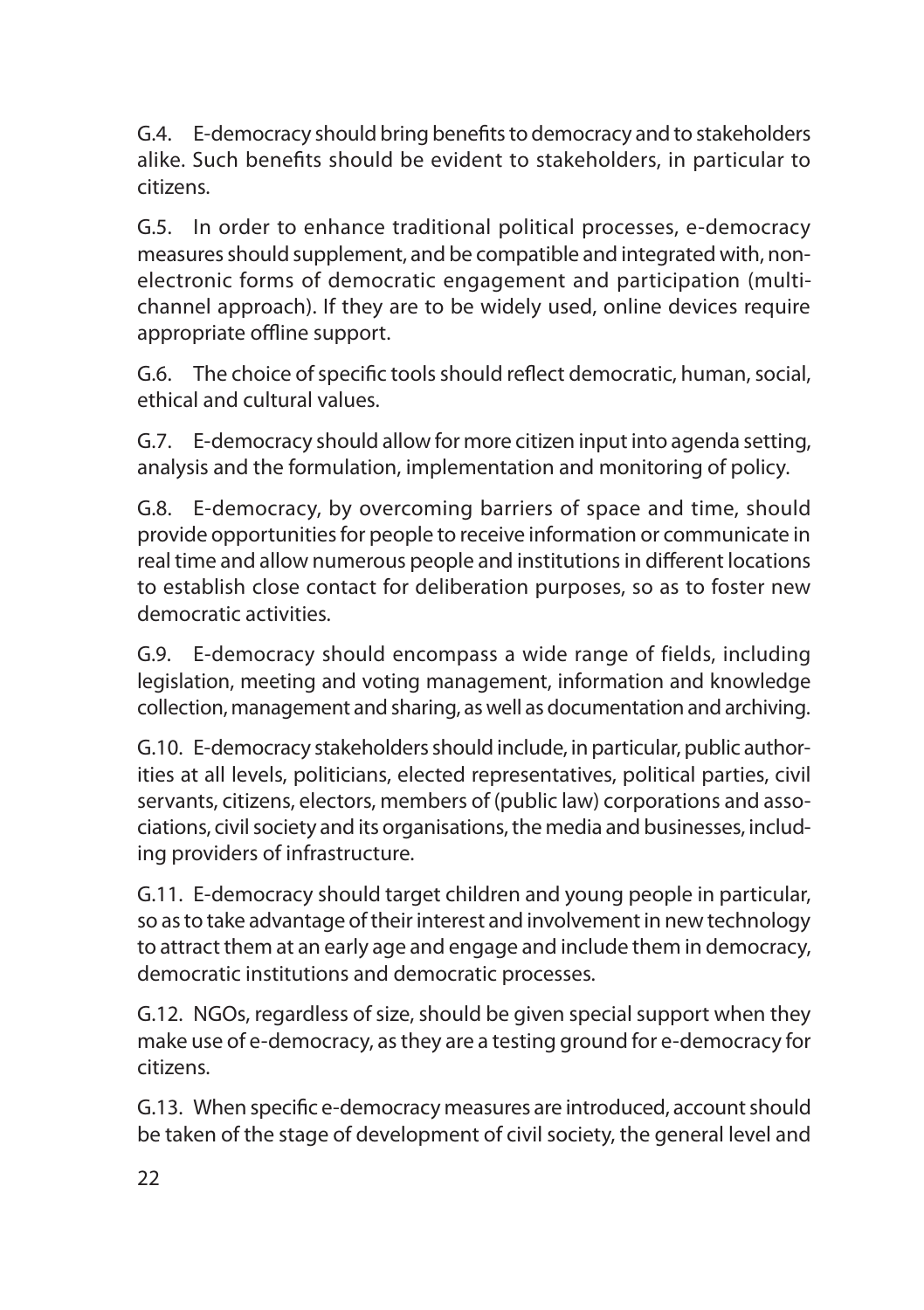means of communication between public authorities and other stakeholders, in particular citizens, and the state of development of the information society in the country concerned.

G.14. Public authorities and representative assemblies should actively seek links with social networking activities concerned with political issues and draw upon ideas and discussions held in these new democratic participatory and deliberative spaces.

G.15. Transparency in e-democracy should include transparency in the participation process itself at all political levels and at all stages of deliberation and the decision-making process, and during implementation, monitoring and evaluation.

G.16. Efforts to reach out electronically to the public should cover many aspects, including ensuring full transparency, providing comprehensive information, sharing knowledge, providing for interactive communication, securing inclusiveness, fostering active citizenship and promoting international co-operation.

G.17. Public authorities and representative assemblies should use e-democracy to enhance dialogue and promote citizen-centred communication, thereby enabling citizens to engage in active, responsible and responsive citizenship and exercise wide-ranging oversight more effectively.

G.18. Trust in democracy, politicians, infrastructure providers, technology and users should be created and sustained by all stakeholders at all stages of e-democracy.

G.19. Stakeholders should encourage the use of ICT by politicians, citizens, civil society and its organisations and political parties for the purposes of democratic debate, e-activism and e-campaigning, so that they can voice their concerns and ideas, put forward initiatives, promote dialogue and debate with representatives and public authorities and scrutinise officials and politicians in matters of public interest.

G.20. When e-democracy measures are devised, all possible stakeholders should be involved and their interests taken into account at an early stage.

G.21. The introduction of e-democracy should actively involve, not circumvent, traditional democracy stakeholders, whose specific roles may be changing.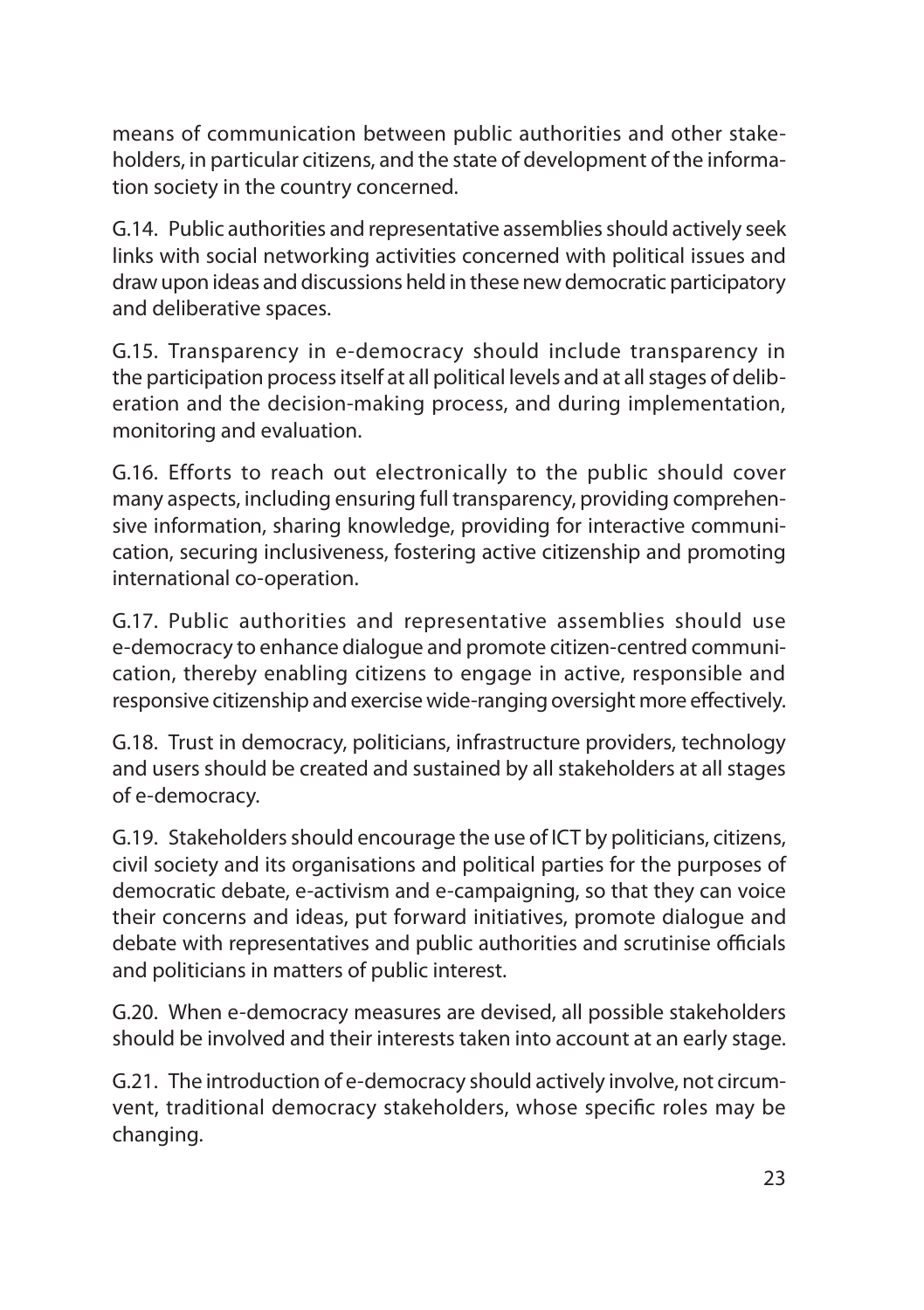G.22. Politicians and political parties should harness e-democracy in order to maintain and, if possible, enhance, their essential role as democracy "intermediaries".

G.23. In particular, politicians and political parties should use the opportunities offered by e-democracy in order to connect with citizens and the society they represent, and with fellow party members and party bodies.

G.24. The media are invited to harness the opportunities offered by interactive technology to promote broader democratic debate and participation.

G.25. The media are encouraged to provide reliable, independent news and information for everyone, including in electronic form, separating information from comment, and have a strong commitment to context setting and analysis, to allow citizens to form their own opinions and make political choices.

G.26. The media, in particular the public-service media, are invited to also use electronic means to fulfil their essential role in educating people to become active and responsible citizens by providing a platform for public debate, open to the diverse ideas and convictions of society, and for disseminating democratic values. They are encouraged to provide appropriate electronic information about democracy, democratic institutions and democratic processes.

G.27. E-democracy should take account of the realities of the present-day information and communication society and provide tools which resemble those used by citizens in their everyday lives.

G.28. As the information and communication environment continues to develop, existing and emerging technologies and techniques should be examined with a view to exploiting ways in which people interact in order to promote democracy. This entails compiling and publishing information in the public domain.

G.29. People should be able to receive timely information and be actively involved in the community through the network of public authority information systems, so that the authorities can operate transparently and provide efficient service.

G.30. Public authorities should disclose, and provide free and constant access to, information, ensure the security of public and private data and reduce costs.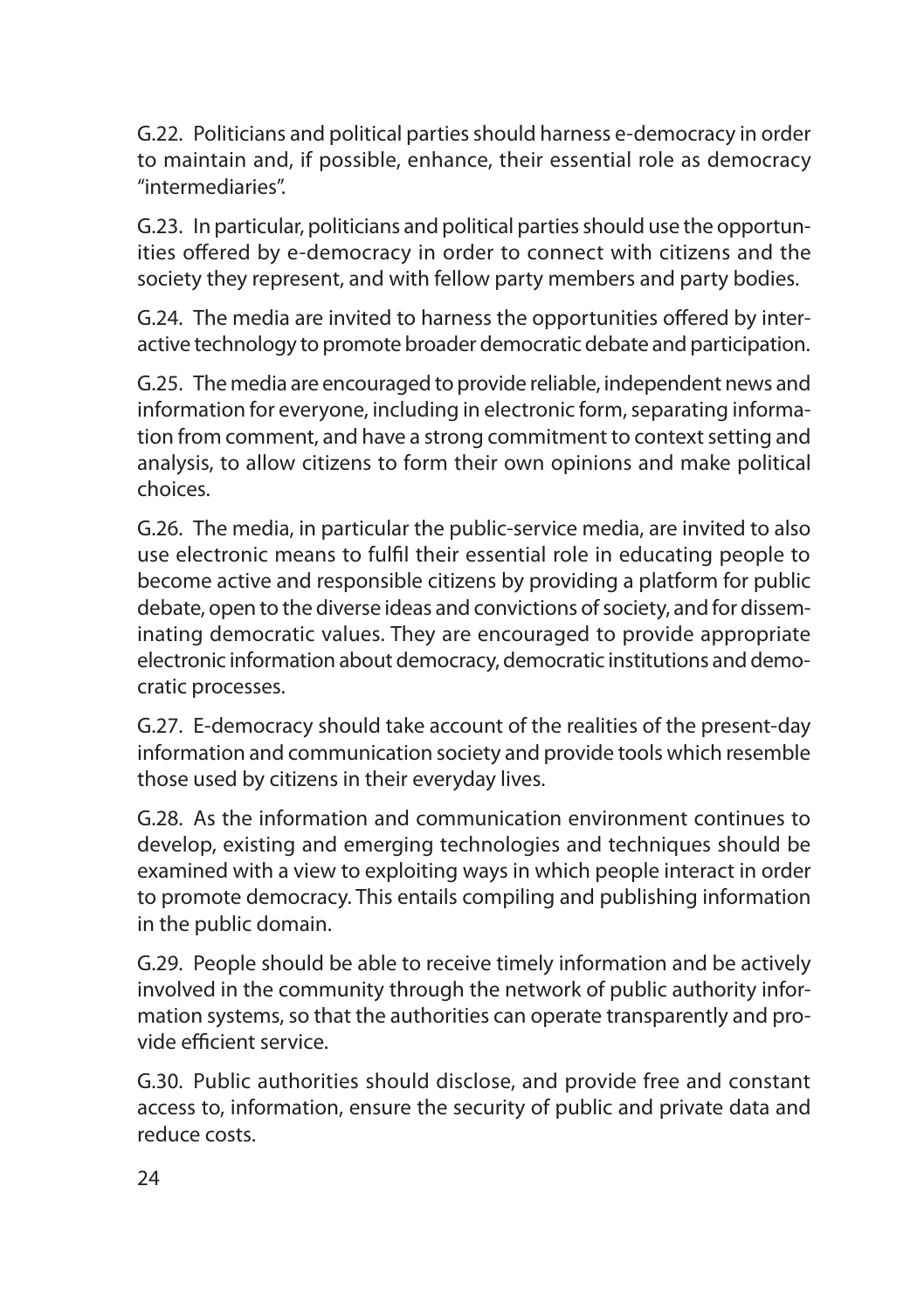G.31. As e-democracy is heavily dependent on citizens' access to relevant and timely information, continual monitoring and a regular review of access to information are important requirements as e-democracy methods develop.

G.32. In order to create an environment conducive to the widespread use of ICT for democracy and participation purposes, public authorities should, in co-operation with the private sector and civil society:

- provide a stable regulatory framework that offers an incentive to the private sector to invest in ICT infrastructure and services;
- promote the widespread availability and affordability of, and enhance access to, ICT infrastructure, the Internet and public online services, as well as relevant education and training.

G.33. E-democracy methods and tools should be devised in such a way that citizens can take part in a ubiquitous, non-stop democracy where participation is possible round the clock, at the same time and wherever they may be.

G.34. E-democracy games involving, for example, parliamentary procedure and budgeting should be devised in such a way as to provide citizens with a better understanding of the tasks and processes of democratic institutions.

G.35. While e-democracy may not be a panacea when it comes to addressing shortcomings in democratic practice, it should help to tackle existing democratic challenges such as declining numbers of participants, social, racial and regional segregation and the formation of splinter groups where no deliberation takes place, and to promote sustainable inclusion.

G.36. E-democracy methods and tools designed to reverse the trend towards a decline in the legitimacy and relevance of, and trust in, democratic institutions and processes should include, *inter alia*, the sharing of information and knowledge with third parties, the creation of new networks, the opening up of decision-making processes, and transparency in respect of the individual.

G.37. In order to remedy shortcomings in democratic practice, e-democracy measures should focus on transparency, accountability, reactivity, speed and universal accessibility, empower people by allowing inclusive participation in formal and informal democratic processes, in particular decision making, and strive for more democracy.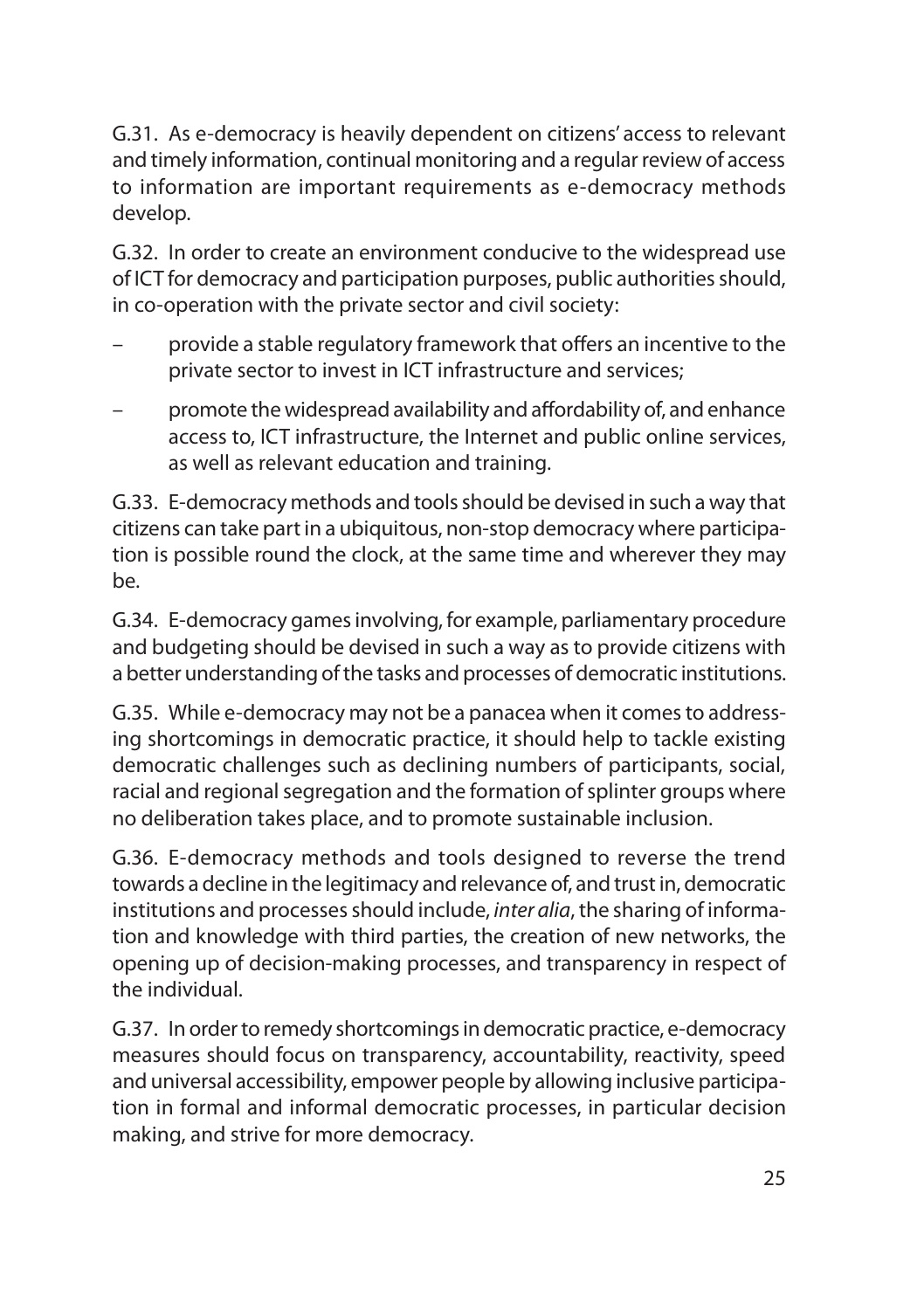G.38. In the context of the Europeanisation, internationalisation and globalisation of political affairs, e-democracy should help to make regional and national democratic processes such as legislation and policy making increasingly collaborative and international.

G.39. Given the various approaches to, and views on, e-democracy in academia and the need to harness quality expertise in many sectors, governments, representative assemblies, the business community and international institutions should encourage and fund research on e-democracy.

## *Sectors of e-democracy*

G.40. E-parliament should be devised as a comprehensive parliament, concerning elected representative assemblies at international, national, regional and local level and including many stakeholders: members of assemblies, political and administrative staff, electors, citizens and the media.

G.41. E-parliament should be devised in such a way as to increase transparency, accountability and citizen participation in the work of assemblies.

G.42. E-parliament should promote the role of its members as representatives of the people and as legislators, and therefore be designed in the light of their requirements.

G.43. E-parliament should enable citizens to communicate more often and more effectively with their assemblies and their members. It should also enhance citizen input into agenda setting and decision making.

G.44. By overcoming geographical and political borders, which restrict access to information, cross-border e-parliament – inter-parliamentary cooperation by electronic means – should enable information to be exchanged quickly and provide structured input to legislation, overview and administration, drawing on the expertise and experience of other countries, regions or local authorities.

G.45. E-democracy should, by fostering broader, structured, informed participation, make legislative procedure more transparent, improve the content and readability of legislation, provide better access to legislation, and thereby enhance public knowledge of the law.

G.46. E-justice should improve the quality of judicial services for people and businesses by using ICT to speed up court proceedings, enhance general service quality and improve transparency.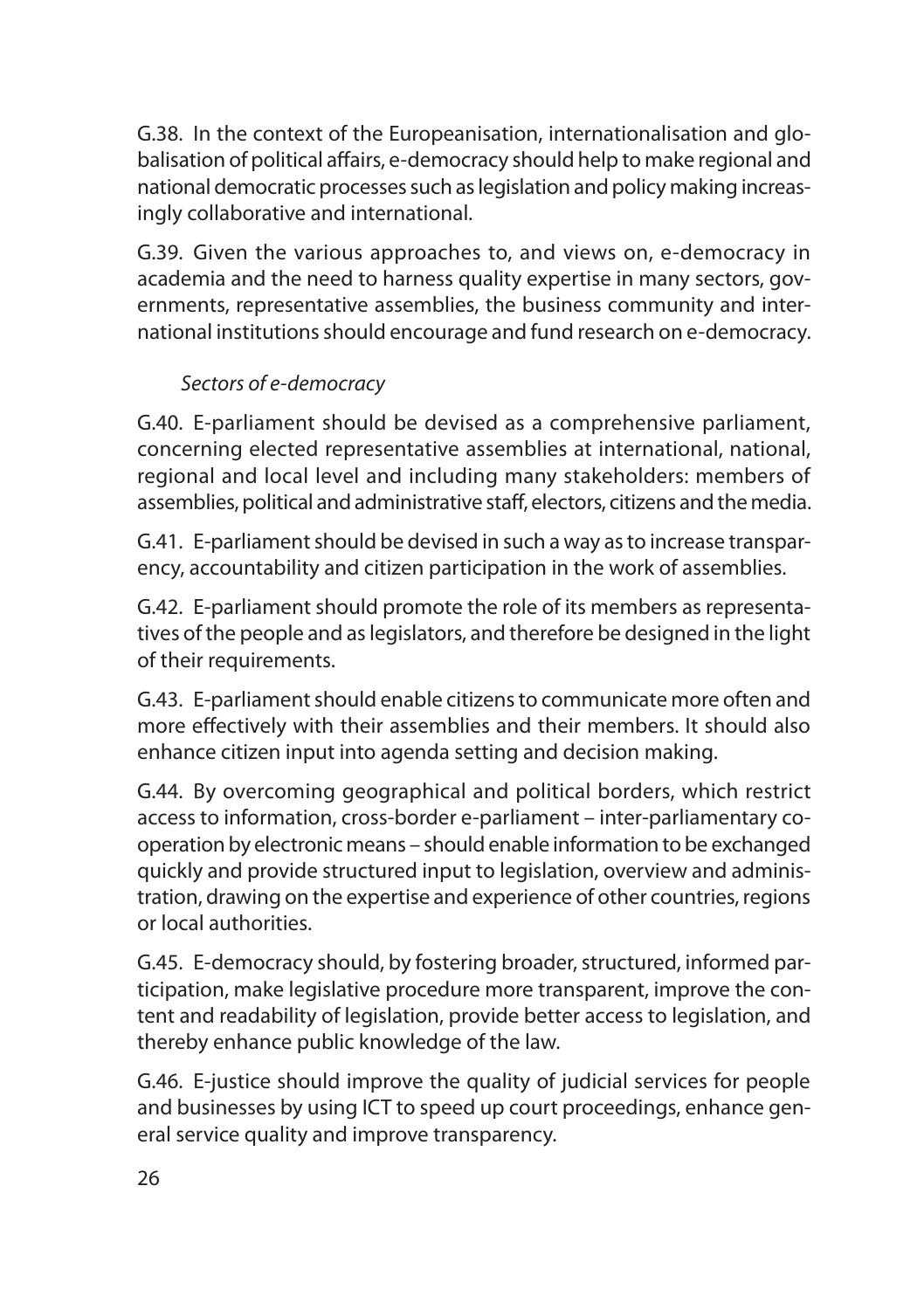G.47. E-justice should provide user-friendly access to legal and judicial information for the public, including the business and finance community, legal practitioners, the judicial authorities and the courts, with due respect for individual rights.

G.48. E-justice should include informative court websites, national and international portals, the development of online "case tracking" systems, the use of videoconferencing techniques and standards for the electronic exchange of information.

G.49. To enable the judiciary to function efficiently in the information age, electronic data exchanges between institutions within and across national borders should be legally recognised and widely used.

G.50. In order to create trust in e-petitions and e-consultations, parliament or another public authority should give adequate consideration to the opinions voiced and provide reasoned feedback to petitioners concerning decisions.

# *Technology*

G.51. ICT should provide new additional means for enhancing the workings and image of democracy and democratic institutions, bringing about both qualitative and quantitative improvements in the efficiency and effectiveness of democratic institutions, especially in respect of communication and the dissemination and management of information. In particular, it should make for new forms of access to information and services provided and have a direct impact on work both inside and outside institutions.

G.52. Stakeholders should promote and support the development and use of technology appropriate to e-democracy, in addition to existing networks and tools.

G.53. In e-parliament, ICT should ensure and enhance good governance on the part of elected assemblies in terms of efficiency, inclusiveness, openness, transparency and accountability; it should encourage better communication and co-operation among all stakeholders, provide user-centred services and reduce unnecessary bureaucracy.

G.54. In addition to the role of ICT as a means of sharing and disseminating information, its potential to improve the exercise and enjoyment of human rights and fundamental freedoms should be promoted and exploited.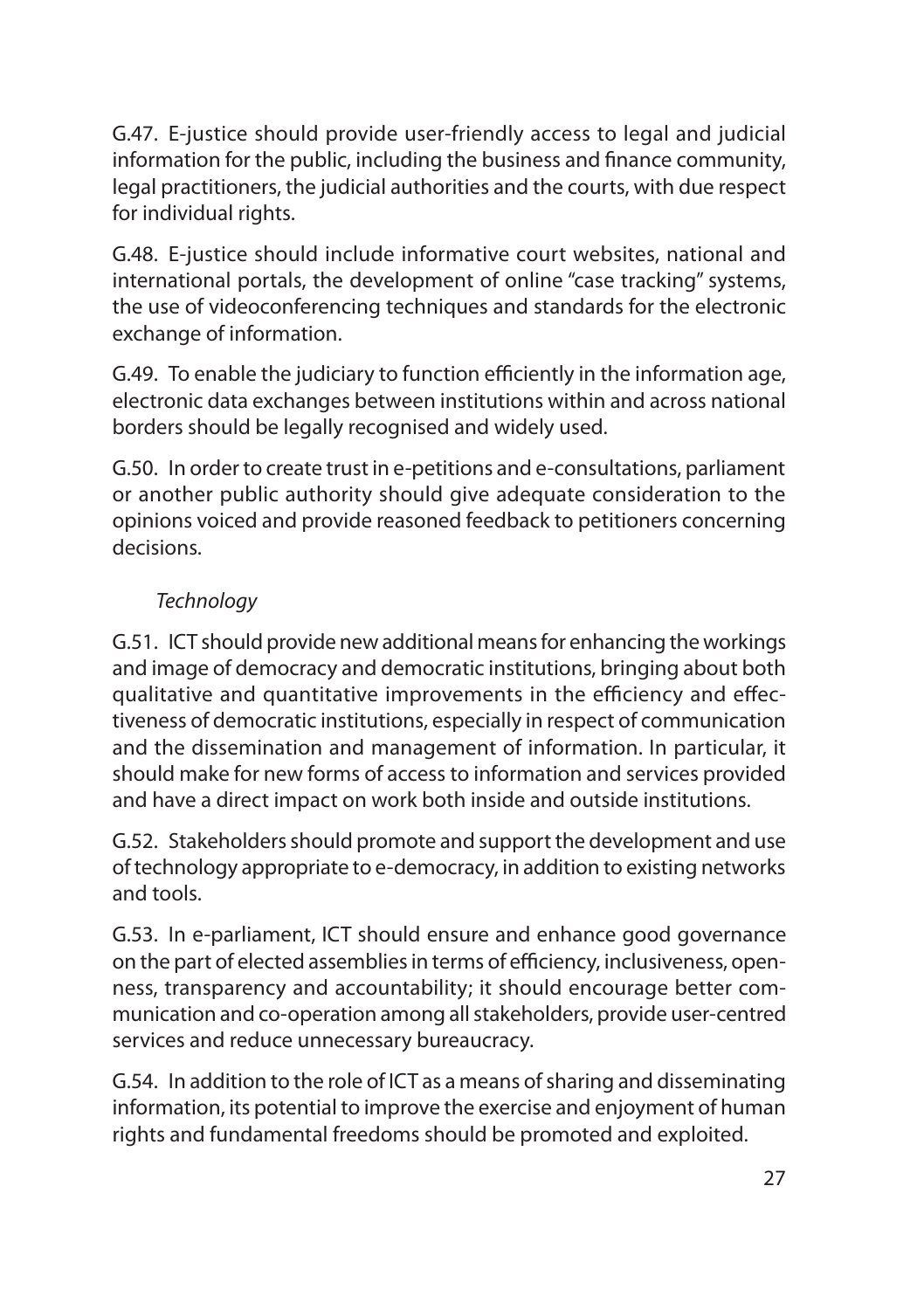G.55. The institution running an e-democracy tool should be familiar with, and responsible for, the components of the tool for verification and certification purposes. Whenever a method or tool is devised, it should be made clear from the outset which individual or institution is responsible for what, and at what stage. In the case of public authority tools, the public authority in question should ensure the reliability and security of the system.

G.56. Whenever a method is devised, it should also be made clear from the outset how and to what extent the opinions and consensus expressed through it will be taken into account when the relevant authorities shape or take decisions, and how these decisions will be explained in the light of the opinions and consensus expressed.

G.57. E-democracy software should either be open source software that can be inspected or, alternatively, be certified by an independent body.

G.58. Stakeholders should consider including an open source clause when contracting for e-democracy applications, as open source software and applications provide open frameworks and hence the opportunity to share development and maintenance costs.

G.59. Open standards and specifications should be used to ensure that the various technical components or services of an e-democracy tool, which may be derived from a variety of sources, are interoperable.

G.60. E-democracy solutions based on open standards/specifications and open software should be preferred, as this not only prevents vendor lock-in but also promotes transparency and interoperability of the various technical components and services of an e-democracy tool, which may be derived from a variety of sources, as well as interoperability with other systems and components – including in a transborder context.

#### *Introduction of e-democracy*

G.61. All stakeholders should consider making use of the opportunities provided by e-democracy, and foster and initiate such opportunities, in order to engage with and become involved in democratic processes and institutions. This should ensure that stakeholders' views are heard or passed on to political decision-making institutions, and improve the work of these institutions.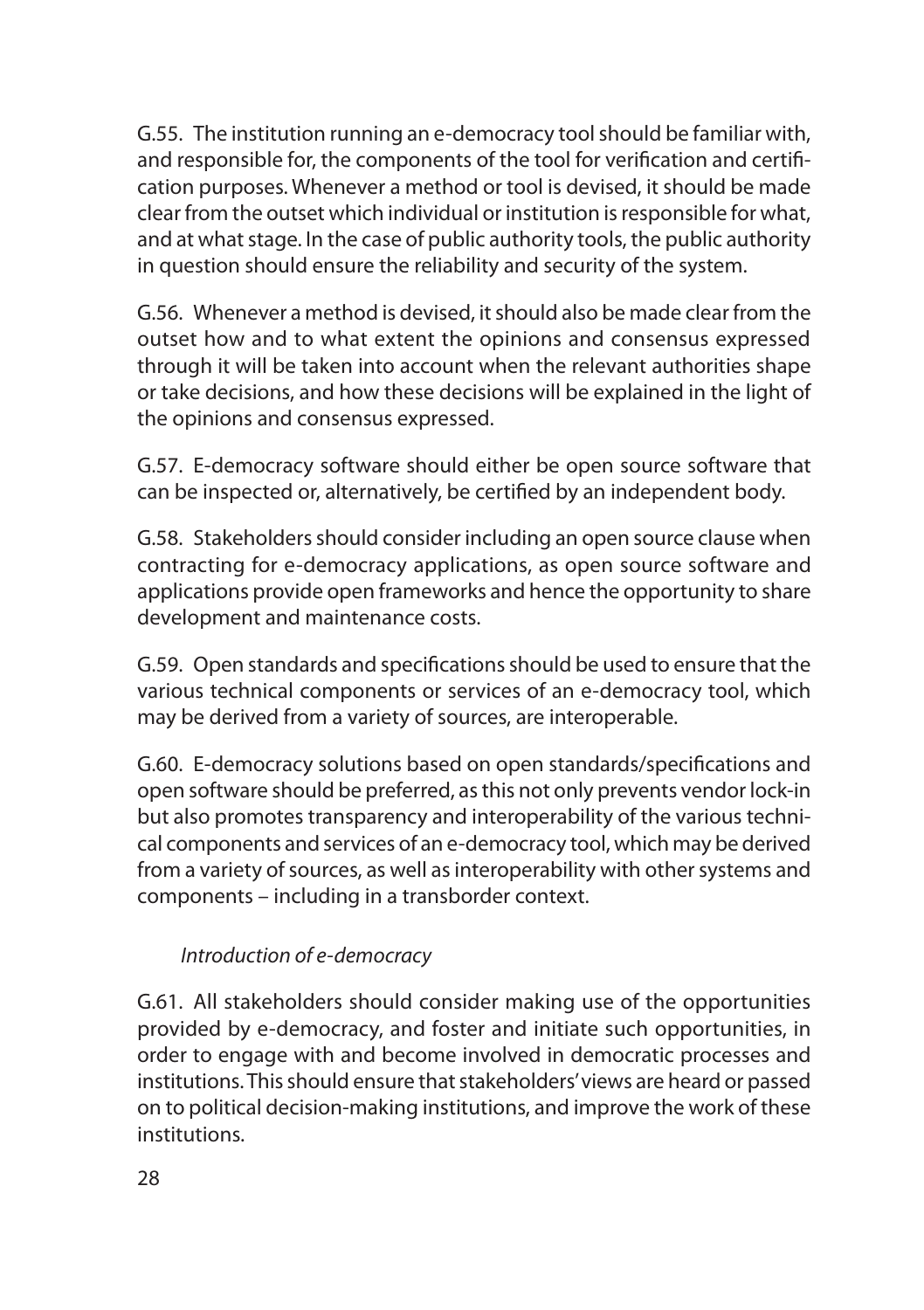G.62. Generic e-democracy tools based on a large number of e-democracy methods and tools employed in a number of countries at different levels can be used to develop and introduce individual e-democracy tools, as set out in the indicative guide to "Generic tools and policies for an electronic democracy" (see quide No.1).<sup>1</sup>

G.63. E-democracy initiatives should aim for high quality and a balanced qualitative and quantitative mix in public participation in the process and public contribution to the outcome. Attention should therefore be paid to the number, legitimacy and representativeness of participants and to promoting and supporting democratic processes. The issue chosen should be relevant and the outcome should be taken into account in political decision making. The process should be designed in such a way as to ensure that different channels are available and that the tools employed are accessible, inspire trust and foster an effective, quality deliberation.

G.64. The introduction, development and refinement of e-democracy and its methods and tools should be well prepared, undertaken gradually and monitored for quality, and the lessons learned should be acted on.

G.65. A roadmap can be used to plan, implement and monitor e-democracy and e-democracy methods at all levels, as indicated in the indicative guide to "A roadmap approach to e-democracy" (see guide No. 2).

G.66. A review and readjustment of democratic processes via their electronic implementation should be accompanied by sound theory and methodology, and by a strategic development through political analyses of issues and their origins.

G.67. Processes of monitoring the risks involved in introducing new tools should be devised and implemented.

G.68. In order to decide when to introduce a particular e-democracy measure or technology, the specific democratic ideals and goals, the forms of communication needed to achieve them and the purposes those forms of communications serve should be agreed and defined, as set out in the indicative guide "A checklist for the introduction of e-democracy tools" (see guide No. 3).

<sup>1.</sup> This document is one of a series of five indicative guides. They are available at www.coe.int/ democracy.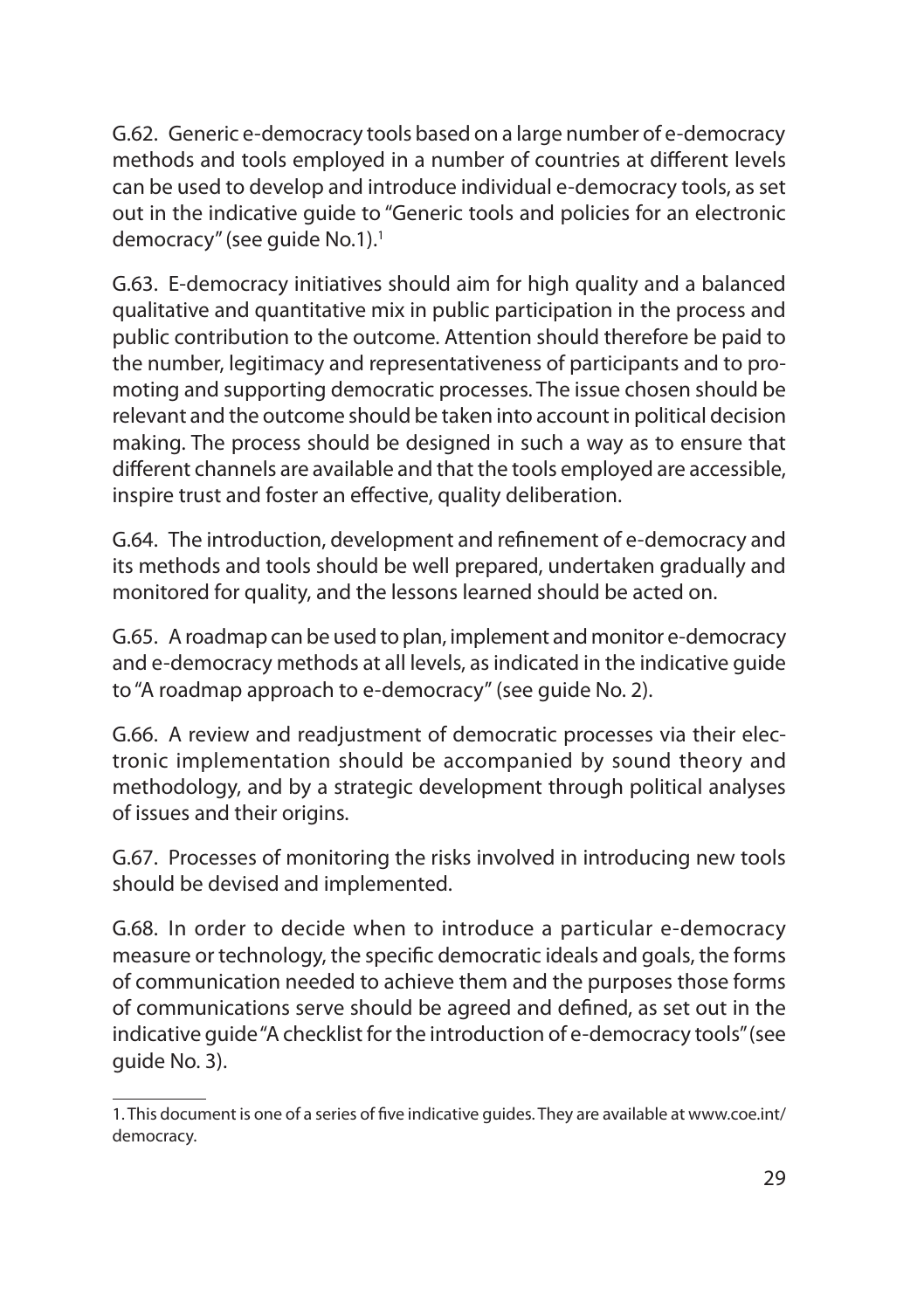G.69. Reporting frameworks can be effectively used to compare different e-democracy tools employed in different countries at different levels, as suggested in the indicative guide "A framework for reporting e-democracy initiatives" (see guide No. 4).

G.70. The same e-democracy method should not be employed indiscriminately for every community or every issue. When e-democracy is used, the broader context of democracy, including cohesion and legitimacy, should be taken into account.

G.71. Before a public authority introduces any e-democracy tool that is designed for broader participation, is of major importance or is intended to lead to a legally binding outcome, and at appropriate intervals thereafter, in particular after any changes are made to the system, an independent body appointed by the authority in question should check that the e-democracy tool is working properly and that all the necessary security measures have been taken.

G.72. E-democracy methods and tools require both quantitative and qualitative evaluation, if possible by an independent party. The evaluation should cover their democratic, governance, public participation and e-democracy attributes, as well as user-friendliness, acceptability and the extent to which they are in fact accepted, as set out in the indicative guide "Evaluating e-democracy" (see guide No. 5).

G.73. In order to counteract any possible (further) widening of the gap between participants and non-participants in democratic processes and between "e-able" and "e-unable" persons, as well as "e-willing" and "e-unwilling" persons, broad, comprehensive, permanent and sustained measures of "e-inclusion" should be undertaken and, where possible, a combination of electronic and non-electronic approaches should be provided.

G.74. E-democracy should offer special opportunities to persons unable to be physically present at democratic meetings and elections, such as those travelling or living abroad, those with reduced mobility and those with pressing personal obligations.

G.75. E-democracy should offer suitable opportunities for the inclusive engagement of minorities and for multicultural democracy, for instance by means of multilingual e-tools and discussion forums.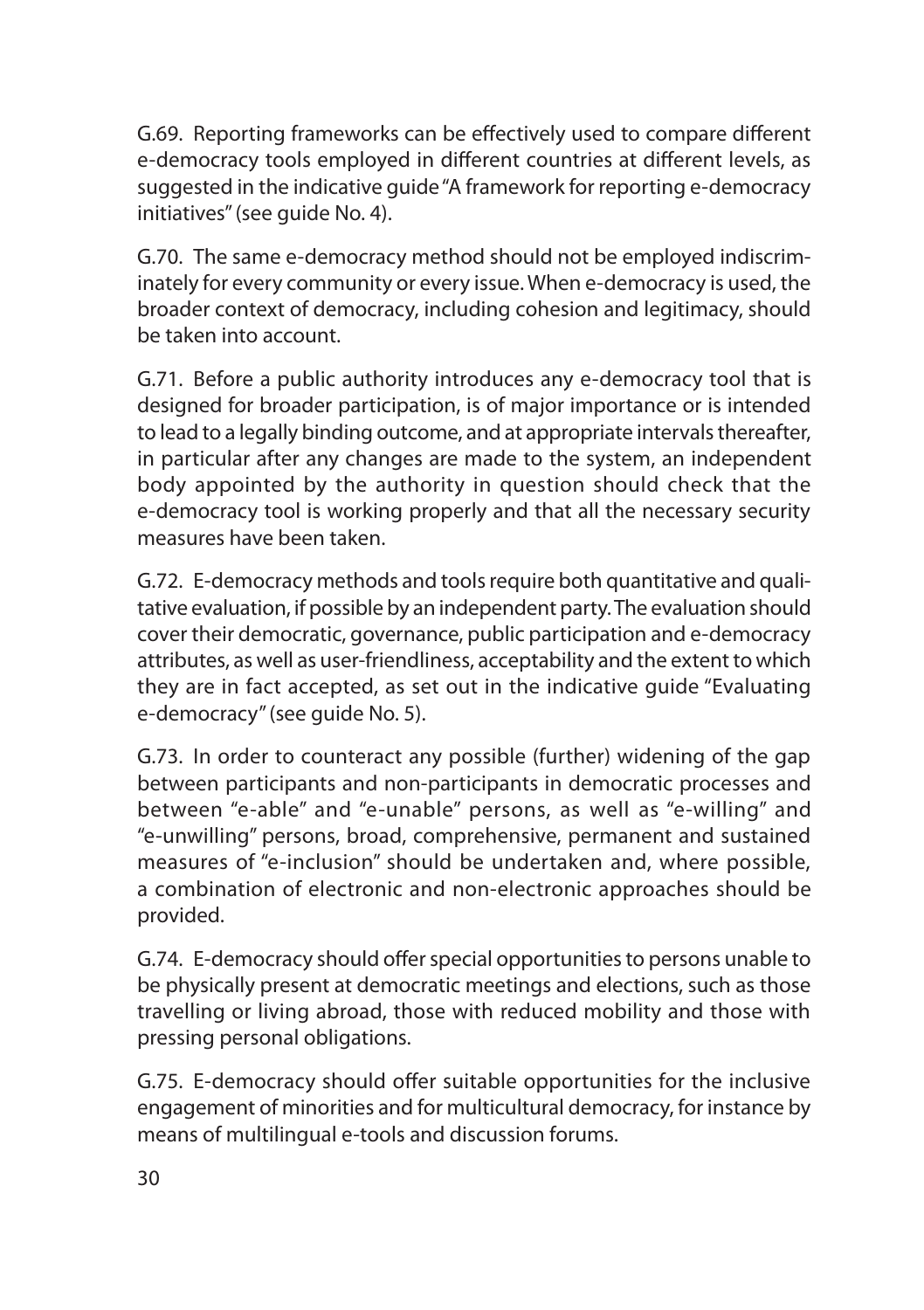G.76. Ongoing training in the skills necessary to engage in e-democracy should be offered by public educational institutions and by employers, including in the form of e-learning for users.

G.77. As the development of e-literacy is essential for sustainable democratic societies, not least in a human rights context, particular emphasis should be placed on:

- providing e-literacy training for everyone, in particular children, young people and people without access, or with limited access, to the Internet, so that they can participate fully and responsibly in public life;
- ensuring that (e-)technology and services are seen as useful tools, which should not be feared but rather embraced as a means of exercising rights and freedoms.

G.78. Early guidance should be provided and standards established and, if appropriate, e-democracy rules and regulatory frameworks, principles, methods and tools should be harmonised across borders.

#### *Enablers, challenges, barriers and risks*

G.79. When devising and implementing e-democracy, it is necessary to take account of enabling factors. These include:

- the political will and leadership of government and politicians;
- a developed and vibrant civil society;
- high levels of trust and transparency;
- extensive online and offline promotion of e-democracy, based on a strategy designed to increase awareness and maximise uptake;
- good participation, in qualitative and quantitative terms, in e-democracy processes;
- the fact that participation has an impact on the outcome;
- efforts to understand and address the wishes and reservations of all possible stakeholders;
- political objectives other than involvement for the sake of selfexpression;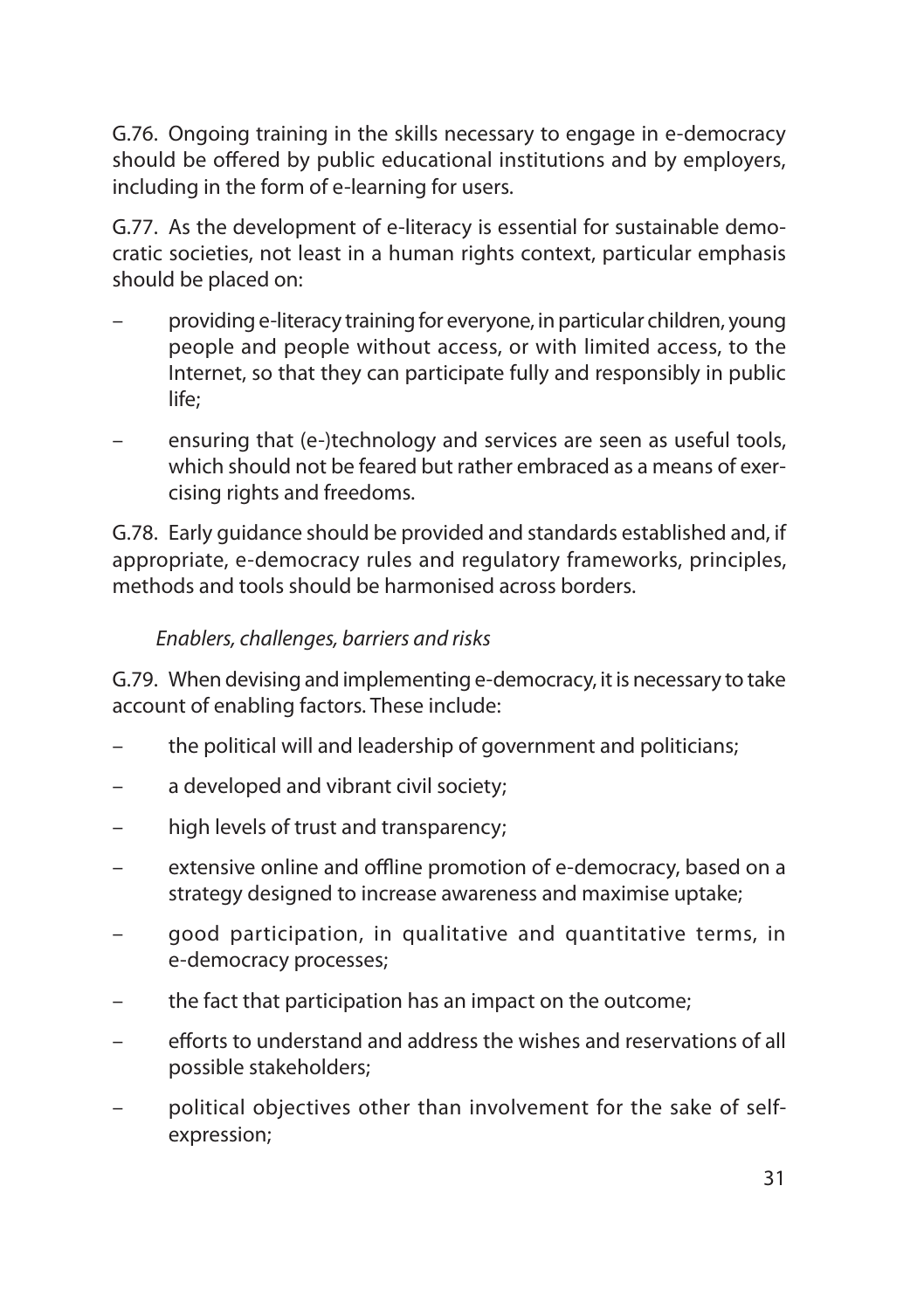- initially low requirements for the identification of participants in order to facilitate engagement in e-democracy methods;
- widespread access to and accessibility of technology, including access for persons with special needs and those living in less-developed or remote regions (e-inclusion);
- effective co-operation among the different stakeholders;
- user-friendly, transparent, appropriate, differentiated and sustainable e-tools that can be scaled up;
- user-friendly but reliable identity authentication, where necessary;
- information for citizens from the outset about how their input will be used (no false promises or undue expectations raised);
- information on how citizen input has been used in decision making (feedback requirement).

G.80. Attention should be paid to the potential risks of providing misleading information, giving undertakings that are not followed through, defamation, the publication of obscene material, incitement to racial and religious hatred, and discrimination on grounds of age, gender, race and disability.

#### *Rules and regulatory frameworks*

G.81. The main purpose of rules and regulatory frameworks concerning e-democracy should be empowerment and the provision of safeguards. Regulations should ensure an effective right to participate in e-democracy. Key factors should be who participates, how and for what purpose, and which institutions are best placed to ensure participation in, and the transparency of, decision making and to evaluate the process.

G.82. The right of effective access to e-democracy and its tools, to information about e-democracy, to appropriate opportunities to learn without any barriers and communicate, and to transparency should be balanced against the need to protect the rights of others, including the need to protect (information) privacy and personal data, as well as intellectual property. There need to be adequate and effective safeguards and, where these do not exist, they should be introduced and enforced.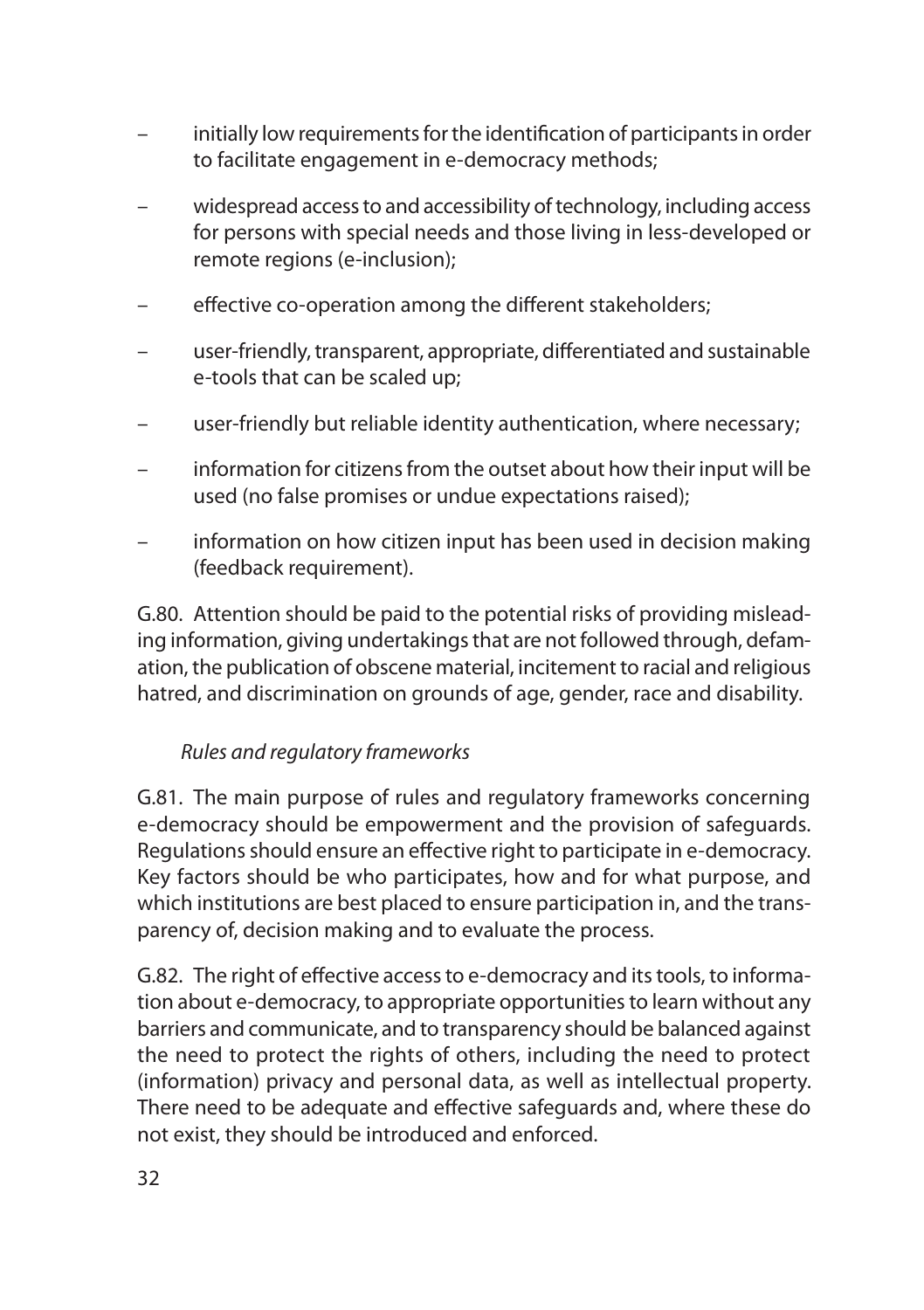G.83. The advantages and disadvantages of anonymity and confidentiality, on the one hand, and identity and authentication, on the other, should be taken into account when devising specific applications.

G.84. The need to disclose public information should be carefully balanced against the need to ensure confidentiality in the interests of the people and institutions concerned.

G.85. Personal data held by public authorities should be actively disclosed and the persons in question given the right to check and correct personal data concerning them.

G.86. Rules concerning the editorial independence of media broadcasters should provide for fair, balanced and impartial electronic coverage of election campaigns as part of the general programme services provided by broadcasters, and be applicable to both public-service media and private broadcasters.

G.87. There should be safeguards and redress against the misuse of e-democracy methods (for example, undue control and restrictions, false claims of legitimacy) by government bodies, other authorities, politicians and citizens, and appropriate sanctions should be introduced.

G.88. Potential regulators of e-democracy – public and civic institutions, including infrastructure providers and users at any level – should co-operate in drawing up and refining rules and regulatory frameworks governing e-democracy in order to determine the type, level and content of regulation best suited to particular spheres.

G.89. All stakeholders should be allowed to participate in the drafting and refinement of rules and regulatory frameworks concerning e-democracy.

G.90. Before new rules are drawn up, existing international and domestic rules should be reviewed to see if they can be applied, adapted or expanded.

G.91. Existing standards for e-government and e-governance should be examined to see if they can be applied or adapted to e-democracy.

G.92. E-democracy rules and regulatory frameworks should guarantee respect for human rights and fundamental freedoms, as enshrined in domestic and international instruments, including personal privacy and the right to freedom of thought, expression, information, communication, conscience and religion, the right to respect for private life and correspondence, the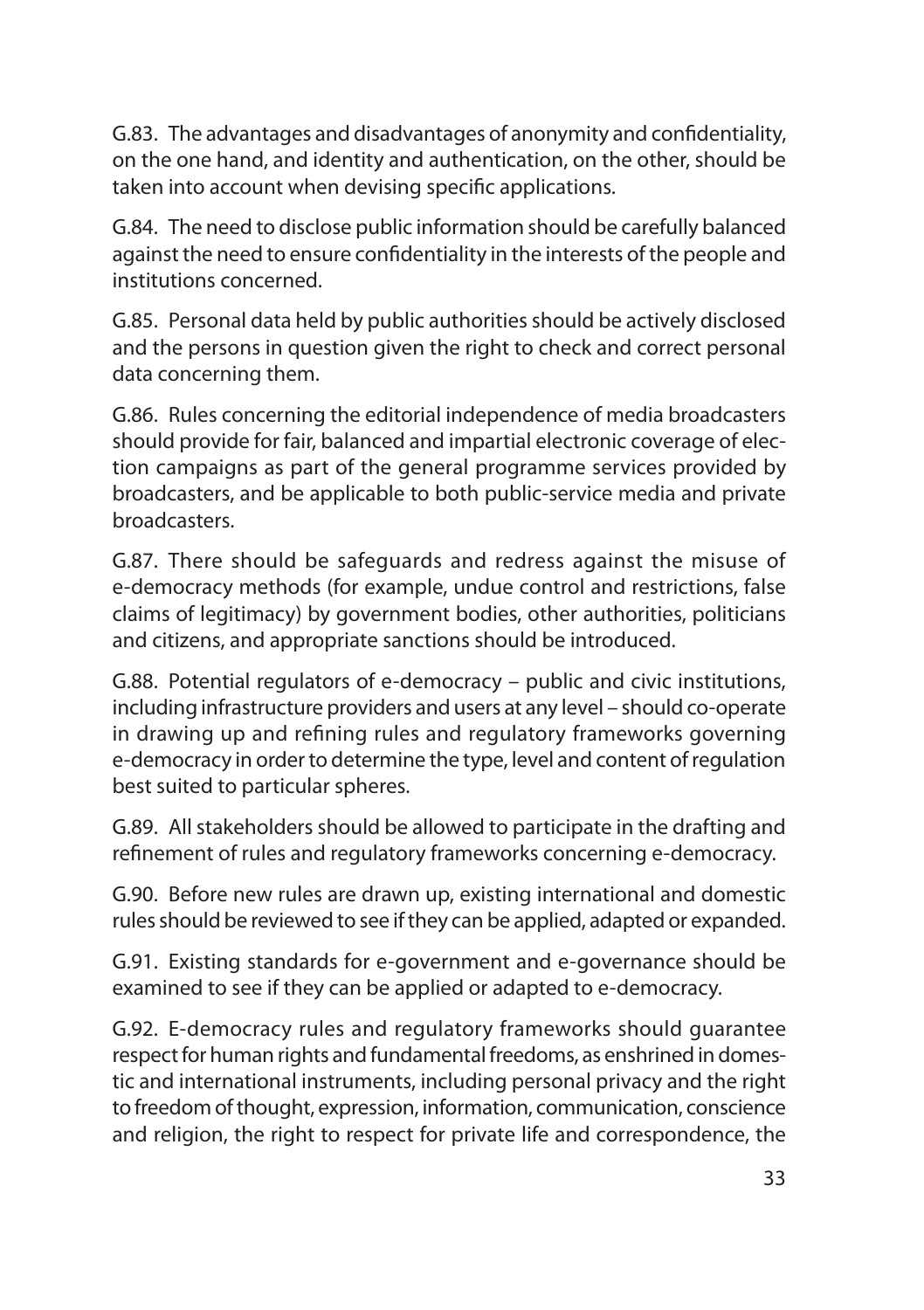right to education, the prohibition of trafficking in human beings and the protection of property.

G.93. Rules and regulations governing e-democracy should promote democracy and the rule of law, in particular by strengthening the involvement and participation of citizens in national, regional and local public life and decision-making processes, encouraging citizen initiatives, and improving public administration and services by making them more accessible, responsive, user-oriented, transparent, efficient and cost-effective, thus contributing to the economic, social and cultural vitality of society.

G.94. Regulatory action should be taken in respect of Internet governance. The Internet should continue to operate on the basis of democratic values that guarantee its openness and accessibility.

G.95. Member states should devise and implement strategies for e-democracy that make effective use of ICT in democratic process and debate, in relations between public authorities and civil society and in the provision of public services, as part of an integrated approach that makes full and appropriate use of a number of communication channels, both online and offline.

G.96. When devising e-democracy methods and tools, special emphasis should be placed on e-security, which includes information security, data security (including compliance with data protection requirements), document security, voting security, Internet security, networking security and information system security.

G.97. Appropriate levels of security should be identified for each tool and in each setting. Security should be weighed up against considerations relating to the local culture to ensure that security issues do not become a deterrent to the inclusion of individuals and groups in democratic processes.

G.98. Document formats, applications and architecture should be standardised in order to simplify and speed up the use of political documents by representatives, the public and government bodies. This can be achieved by means of simple, self-explanatory formats that can feasibly be used in the long term.

G.99. Structured documents, with added metadata, in standard formats should be drawn up and made widely available and various display formats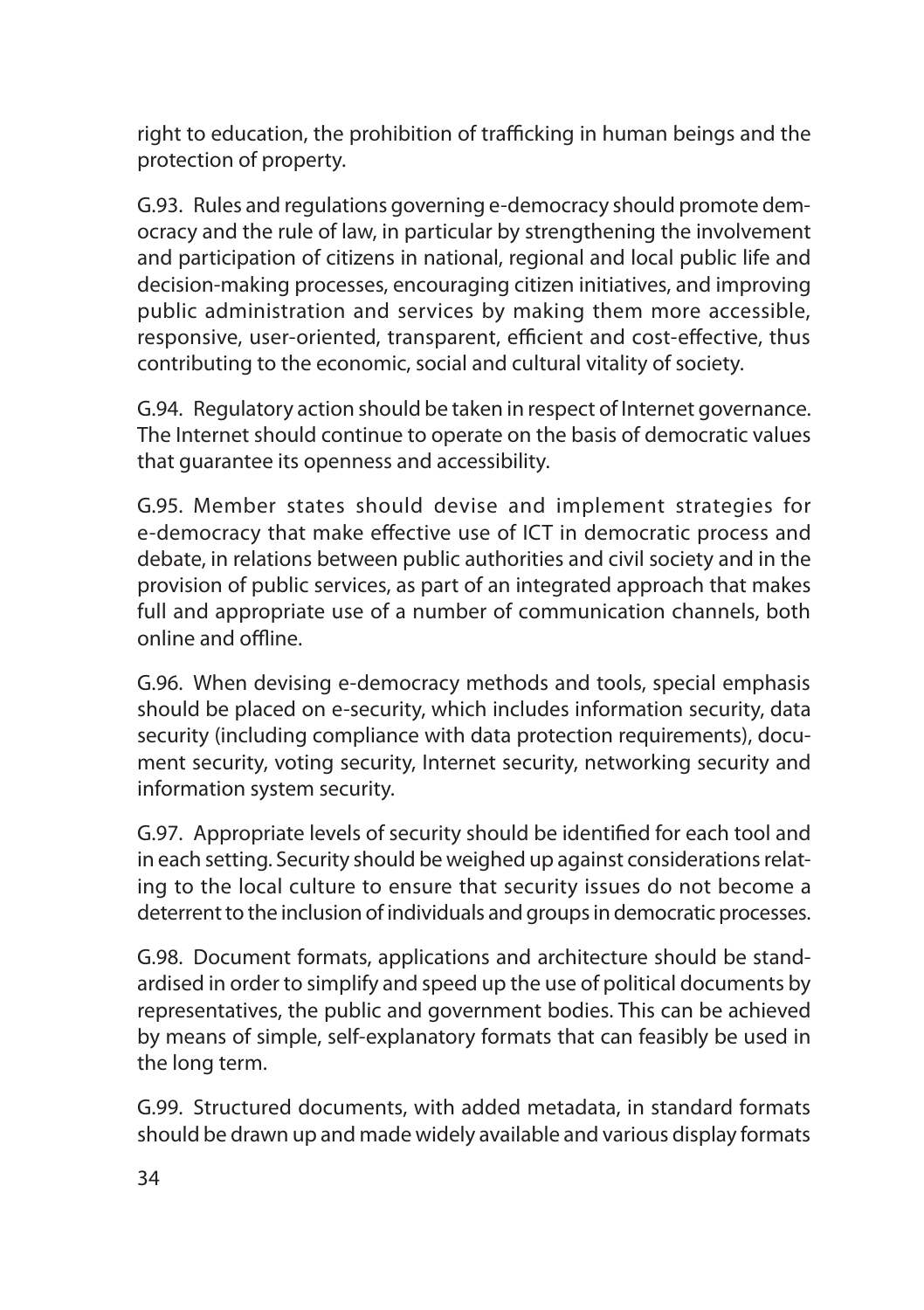should be developed to make it easier to find relevant documents and document sections containing the information sought.

G.100. Local, regional, national and international document formatting standards should, as far as possible, comply with common guidelines, and be based on and, if necessary, customise existing international standards as proposed by such standardisation bodies as the United Nations and the European Committee for Standardization (CEN).

G.101. In addition to standard formats available at local, regional, national and international level, interchange formats should be used to identify similarities in documents regardless of terminology.

G.102. Document format and technical terminology standards should be designed to increase the durability of documents and intellectual resources, regardless of current technology and restrictions stemming from intellectual property rights and patents.

When embarking on or improving electronic democracy, stakeholders should consider using the following guides/tools which are available at www.coe.int/democracy:

No. 1: Generic tools and policies for an electronic democracy

No. 2: A roadmap approach to e-democracy

No. 3: A checklist for the introduction of e-democracy tools

No. 4: A framework for reporting e-democracy initiatives

No. 5: Evaluating e-democracy

See also the glossary of technical terms in the field of electronic democracy.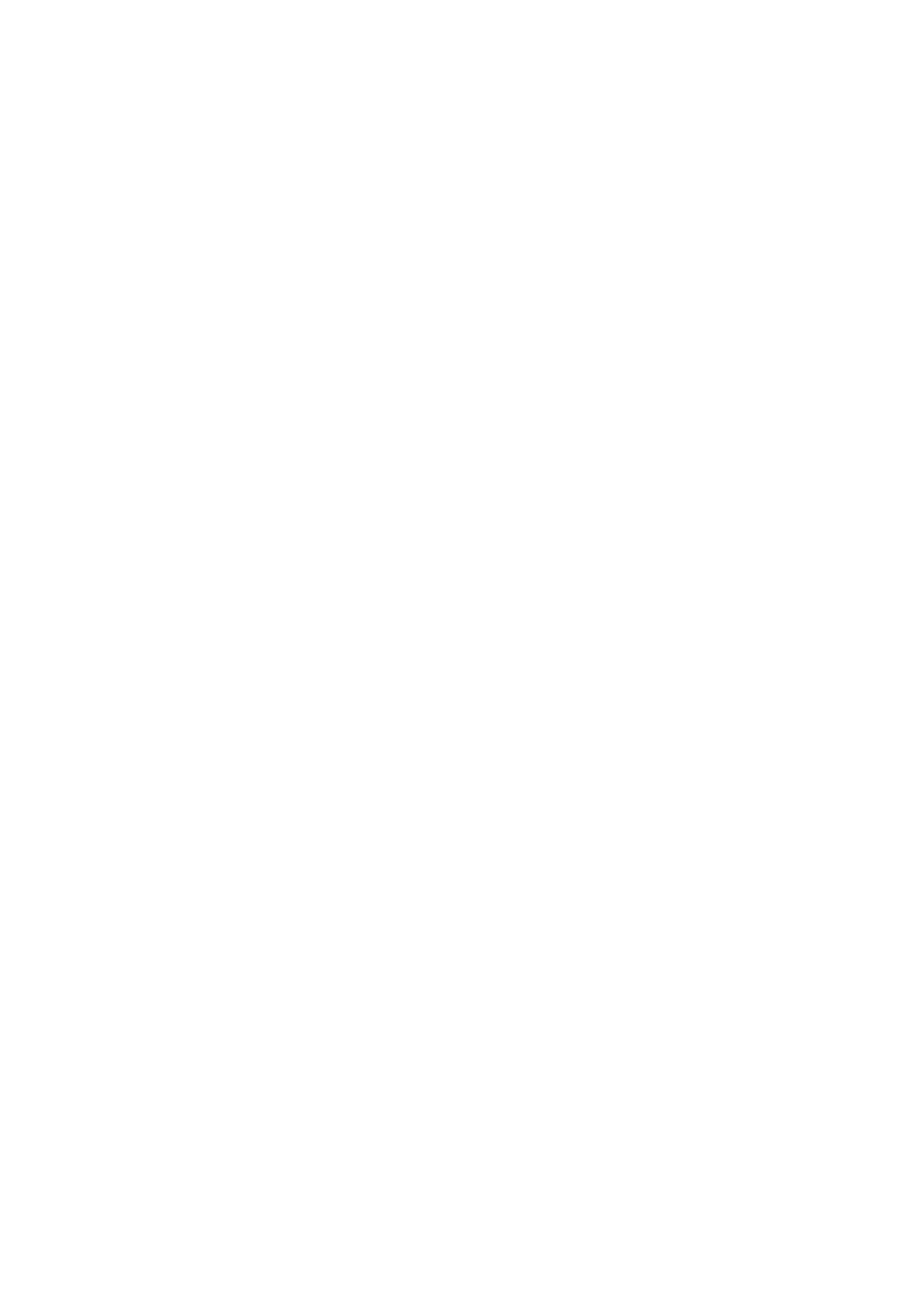# **Explanatory memorandum**

### **Background**

1. The Committee of Ministers Recommendation CM/Rec(2009)1 on e-democracy sets out recommendations, principles and guidelines concerning e-democracy, which are designed to apply to e-democracy the democracy and human rights principles established, *inter alia,* by existing Council of Europe instruments and other international instruments. The recommendation is accompanied by a set of indicative guides, as further suggestions for possible action.

2. The recommendation is based on the work done by the Ad hoc Committee on E-Democracy (CAHDE), an intergovernmental group open to all Council of Europe member states. CAHDE was set up by the Committee of Ministers and entrusted with the task of examining developments in the field of e-democracy and making recommendations to the Committee of Ministers on possible further action in that field, as part of the Council of Europe's mission of strengthening democracy and good governance. Further to an initial analysis of the scope of its terms of reference and of good e-democracy practice in member states, CAHDE considered it appropriate that a text be prepared for adoption by the Committee of Ministers as a recommendation to member states.

3. In its work, CAHDE has greatly benefited from the input of many experts, on whose expertise it was possible to draw on the occasion of a number of events that CAHDE organised jointly with an array of partners, including DEMO-Net and the national authorities and parliaments which hosted informal CAHDE working group meetings and related events. The input of these partners is gratefully acknowledged. Lastly, the conclusions of the Forum for the Future of Democracy 2008 (Madrid, 15-17 October), the theme of which was e-democracy, have been taken into account in this recommendation.

4. CAHDE also acknowledged past and ongoing work on e-democracy by the European Union (EU) and other international organisations, in particular the United Nations (UN) and the Organisation for Economic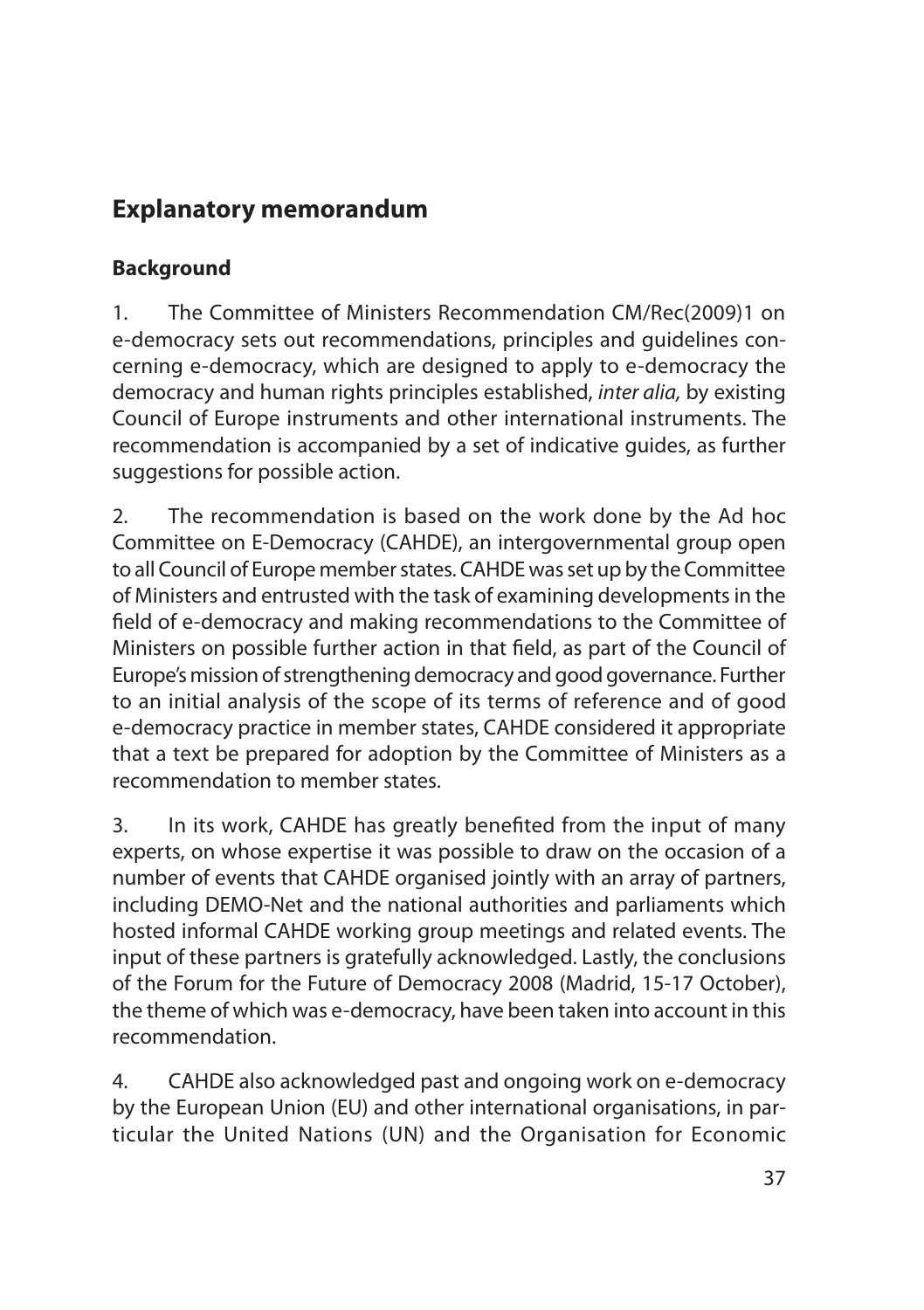Co-operation and Development (OECD). The aforementioned organisations have observer status with CAHDE and were represented at several of its meetings and other events in which CAHDE was involved as co-organiser.

5. The European Commission has, over the last few years, supported a number of packages designed to pilot e-participation tools (via the Information Society and Media Directorate-General − DG INFSO) as well as DEMO-Net, an EU-funded project carried out by academics and experts, and has set up several funded e-democracy practitioner networks, such as the Pan European eParticipation Network PepNet.<sup>1</sup> The declaration by the EU's 4th Ministerial eGovernment Conference of 19 September 2007 invited the European Commission to build on the ongoing e-participation exploratory action and define future support mechanisms to explore and exploit the benefits of e-participation, identify good practice and stimulate the exchange of experience gained by member states. CAHDE also took note of the work done by the European Parliament on e-participation and by the Council of the European Union on e-justice.

6. The United Nations Department of Economic and Social Affairs (UNDESA) actively supports the UN member states' efforts to promote e-governance initiatives and implementation. It does this in particular by facilitating the exchange of knowledge and experience via the platform established within the United Nations Public Administration Network (UNPAN) portal and by researching and compiling cases published in the "Compendium on E-Government Innovative Practices" and the "Compendium of ICT Applications on Electronic Government"; by promoting policy dialogue and advocacy for mainstreaming the use of information and communication technologies for development (ICTD) and by publishing the "UN E-Government Survey". As part of the E-Government Survey, UNDESA has devised a Global E-Government Readiness Index. This tool includes an e-participation index which assesses the quality and usefulness of information and services provided by a country for the purpose of engaging its citizens in public policy making through the use of e-government programmes.

7. Moreover, in co-operation with the Inter-Parliamentary Union (IPU), UNDESA assists parliaments around the world to harness ICT in support of their representative, legislative and oversight functions (e-parliament). It

<sup>1.</sup> For further information, see: www.epractice.eu/community/eParticipation.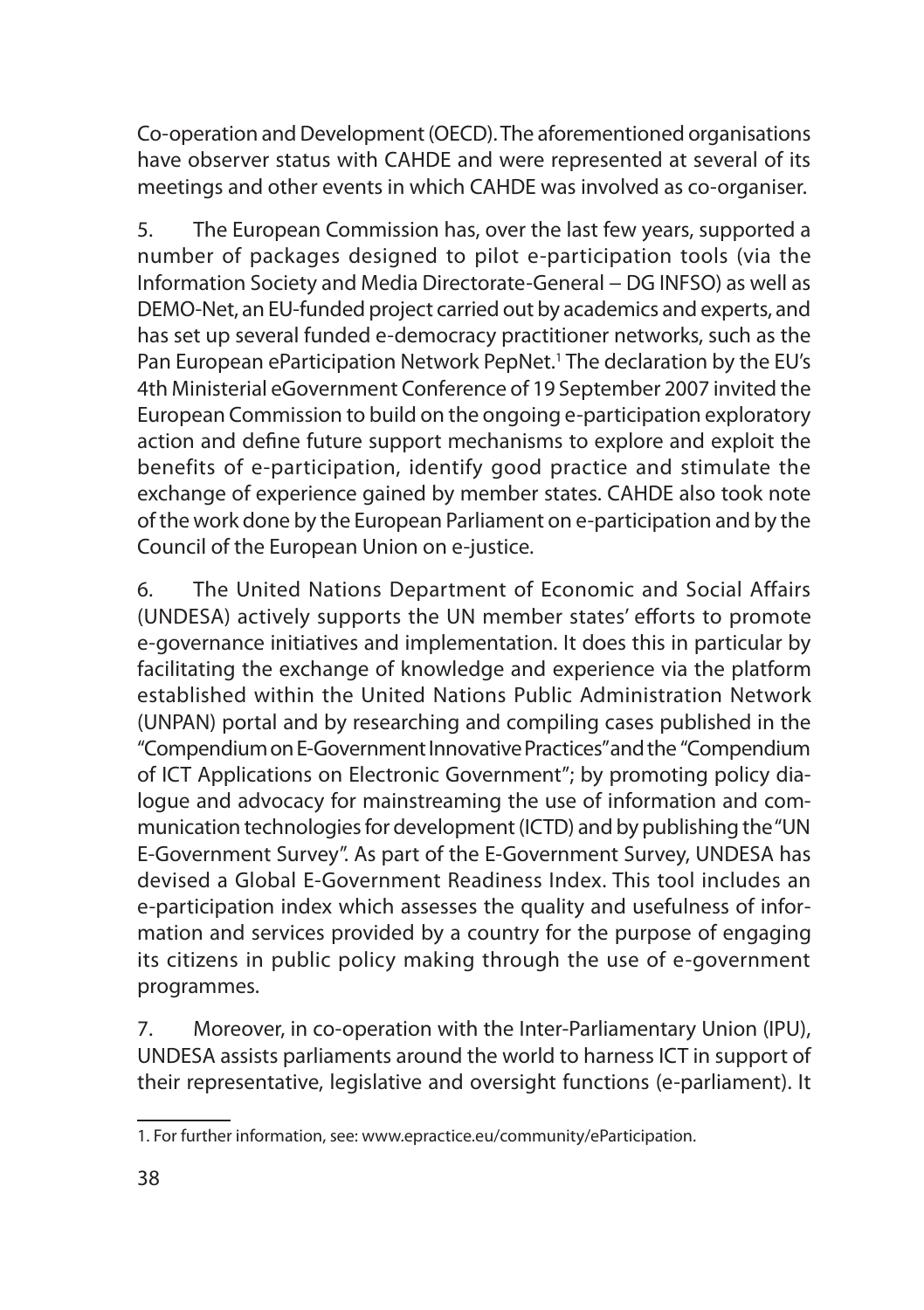does so through the Global Centre for Information and Communication Technologies in Parliament, which acts as a clearing house for information, research, and innovation and provides technical assistance by mobilising multi-stakeholder partnerships. The Global Centre for ICT in Parliament issues the biennial *World e-Parliament Report* and convenes annually the World e-Parliament Conference. Finally, the Global Centre fosters the sharing of experience and practices among members of parliament on policies and legislation favouring the development of an inclusive information society.

8. The United Nations Economic Commission for Europe (UNECE) has been promoting e-democracy in support of environmentally sustainable development in the context of the Convention on Access to Information, Public Participation in Decision-making and Access to Justice in Environmental Matters (Aarhus Convention).

9. The OECD has conducted research on e-democracy. The book *Promise*  and problems of e-democracy: challenges of online citizen engagement<sup>1</sup> (2003) examines the use of new information and communication technologies in engaging citizens in policy making in OECD member countries. The book *Evaluating public participation in policy making* (2005) looks at theory and practice, and draws heavily upon the insights and contributions of government experts, scholars and civil society practitioners from OECD countries. It builds upon the findings of a previous OECD report, *Citizens as partners: information, consultation and public participation* (2001), which highlights the lack of systematic evaluation of government efforts to engage citizens and civil society in policy making. Through this book, the OECD strives to close the "evaluation gap".2

#### **Structure and scope of the recommendation**

10. After the preambular paragraphs, the Committee of Ministers recommendation on e-democracy sets out a series of recommendations to member states. These are further elaborated on under the principles of e-democracy, which include the essential messages concerning e-democracy,

<sup>1.</sup> See: www.oecd.org/dataoecd/9/11/35176328.pdf.

<sup>2.</sup> For further information, see: www.oecd.org/document/2/0,3343,en\_2649\_34129\_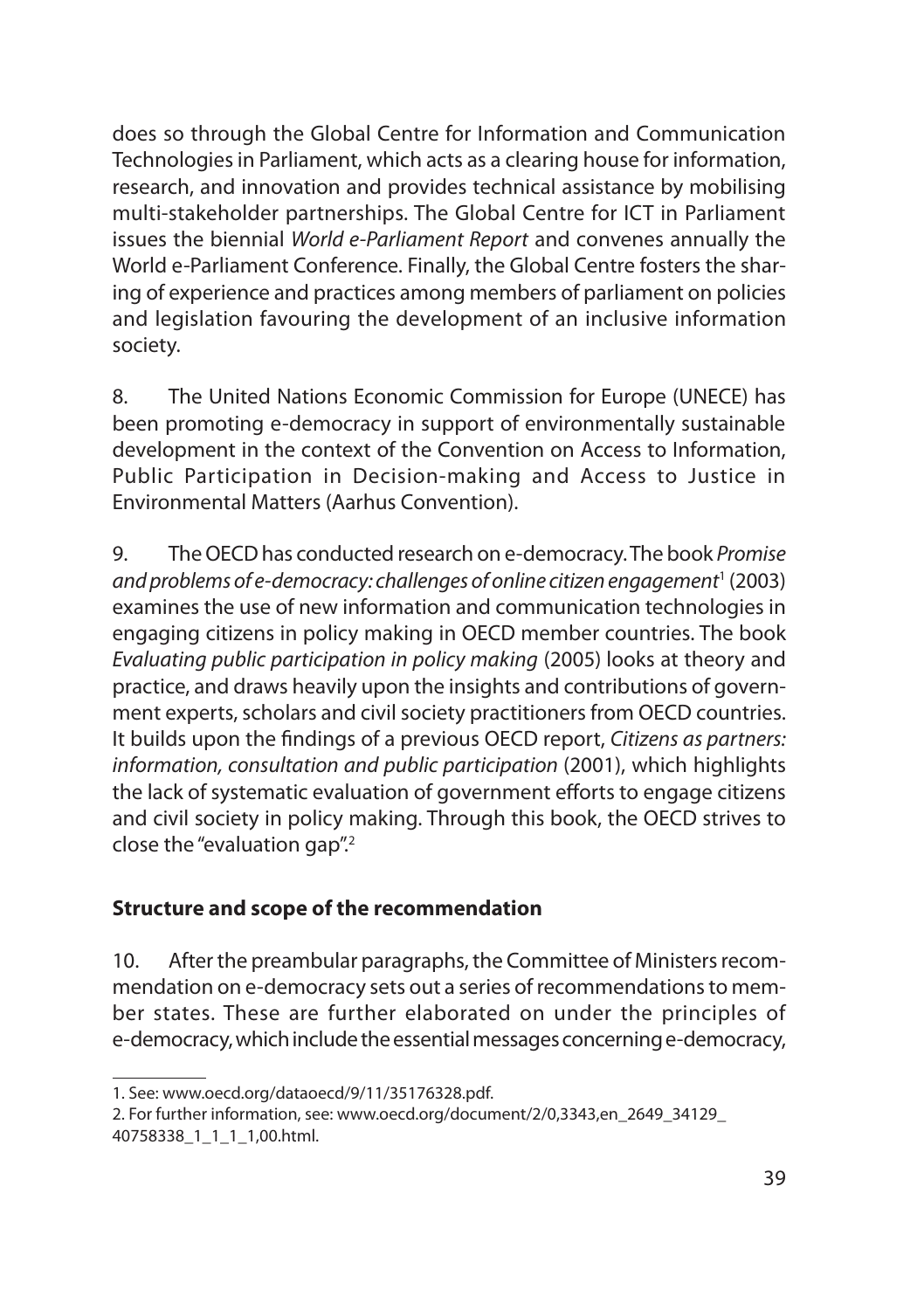and under the guidelines on e-democracy, which include detailed recommendations to different stakeholders.

11. The recommendation is accompanied by a series of indicative guides: a set of generic tools and policies for electronic democracy, a roadmap approach to e-democracy, a checklist for the introduction of e-democracy tools, a framework for reporting e-democracy initiatives, a guide to evaluating e-democracy, and a glossary.

12. Even though e-democracy is primarily about democracy, the intention was not to draw up a set of recommendations concerning democracy in general. The principles and guidelines in the recommendation address only those matters that are of specific relevance to e-democracy. The general principles and guidelines applicable to democracy are not repeated. The purpose of the recommendation is to enable all stakeholders to apply common principles and guidelines when developing and implementing e-democracy.

13. It also needs to be borne in mind that the widespread use of ICT in democratic practice and participation is possible only in an enabling environment in which public authorities provide a stable regulatory framework. Such a framework needs to offer an incentive to the private sector to invest in ICT infrastructure and services, and promote and enhance access to widely available and affordable ICT infrastructure, the Internet and public online services, as well as to relevant education and training. The strategies and policies for building and maintaining such an enabling environment are, however, beyond the scope of this recommendation.

### **Reasons for introducing or considering the introduction of e-democracy**

14. The world of the 21st century is electronic and mobile. The end of the last century clearly showed trends towards this digitalisation of society. It is therefore not surprising that this digital trend should affect many other facets of life. The concepts of e-government, e-democracy and e-participation are thus being debated and implemented in various ways, as there is an increasing demand for participation in the public decision-making process. Indeed, the Internet can be viewed as an opportunity to bridge the gap between governors and the governed. In a sense, institutions seem to have been unable to take advantage of new technology.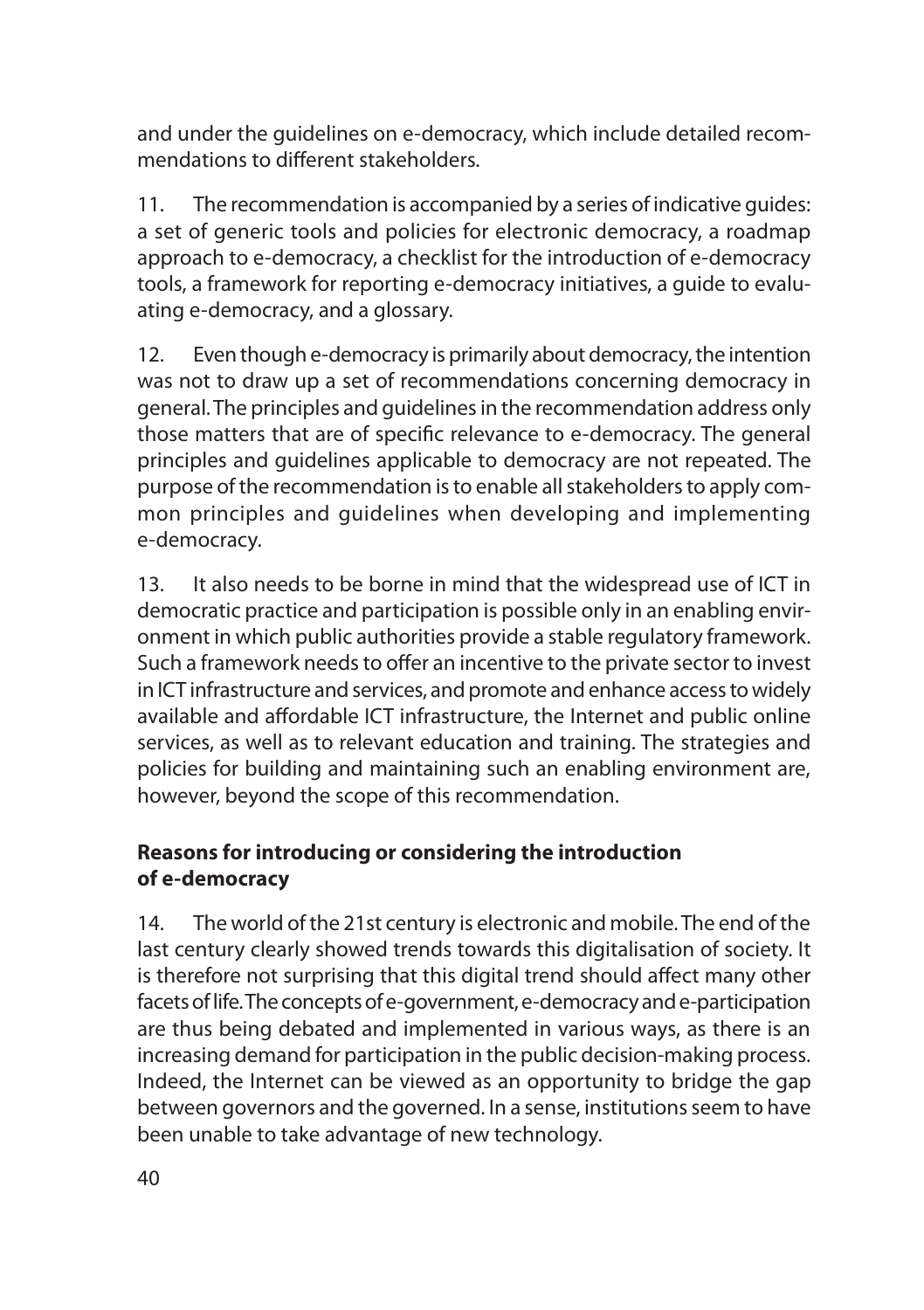15. Today e-democracy is still in its infancy. It seems that it was only a few years ago that websites with political information were launched. The same applies to the development of the first e-democracy tools for e-forums and e-voting; the focus was on facilitating the use of 20th-century political methods with 21st-century technology. Web 2.0 provides opportunities, such as conflictresolution and other group decision-making tools, and technology that could be seized for the purposes of radically transforming and enhancing democracy through technology. Most of the technology required to support the functions included in participatory instruments is readily available.

16. It is not just a range of public authorities that afford ICT a prominent place in their strategies for change: other organisations and groups increasingly use the Internet for activism and debate as well. E-democracy can bring about changes for the better and is not always driven or managed by government.

17. One way of increasing the impact of e-democracy on the democratic process is to identify contexts in which many of its goals are being met and provide the missing pieces. These missing pieces are more likely to be connecting nodes than stand-alone websites: the network provided by the Internet is a major enabler of e-democracy. Once it is acknowledged that various people and organisations also instigate, generate and manage democracy, more online places where e-participation, though not labelled as such, is thriving will be recognised. The challenge will be how best to support these with quality information and channel their expertise and output towards policy makers.

#### **The Recommendation on e-democracy1**

18. The principles and guidelines in this recommendation build on, but do not replace, previous standard-setting work by the Council of Europe, which includes, in particular, the texts listed in the appendix to this explanatory memorandum.

#### *Paragraph 1. "Consider making use of …"*

19. The terms "democracy", "democratic institutions" and "democratic processes" are used in this recommendation. The concept of democracy reflects the two principles of democracy. The first is that all members of society have

<sup>1.</sup> This section refers to the 12 recommendations contained in the Recommendation on e-democracy.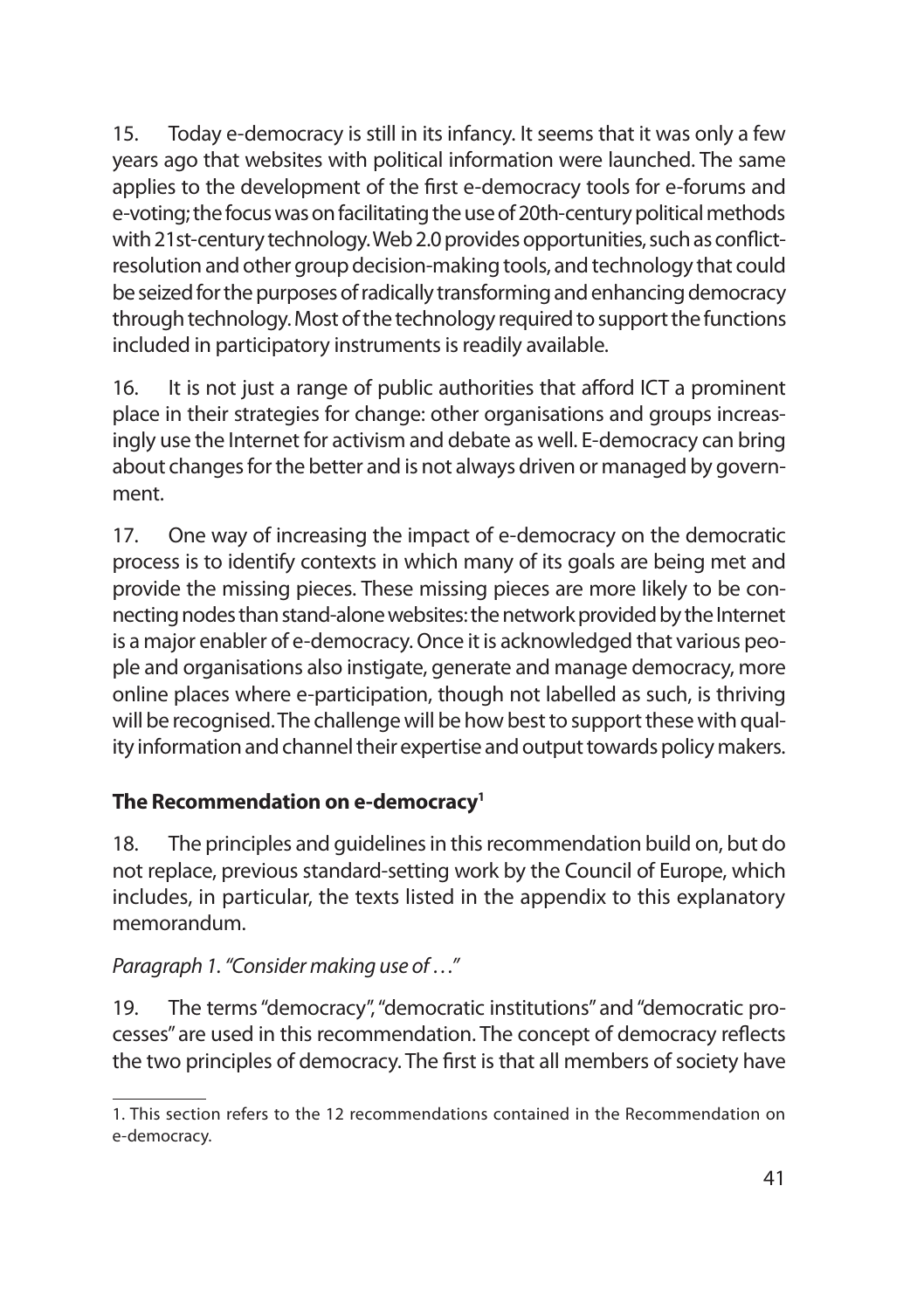equal access to power and the second is that all members enjoy universally recognised freedoms. Democratic institutions, including NGOs, are necessary because democracy is not restricted to occasional elections, and institutions are therefore needed to guide and safeguard democracy. Democratic processes refer to the way decisions are taken within these institutions and democratic rights are protected.

20. E-democracy is above all about democracy and not simply about technology. The evolution of e-democracy through the use of enhanced technology should therefore be based on and pursued in accordance with the principles of democratic governance and practice. E-democracy and its tools are presented in this recommendation as additional opportunities for democracy and are neither generally recommended nor discouraged (see principles 1, 2 and 6).

*Paragraph 2. "Consider and implement e-democracy …"*

21. This paragraph contains a description of the term "e-democracy", on which the recommendation is based.

*Paragraph 3. "Introduce, develop or review e-democracy policies …"*

22. The principles and guidelines appended to the recommendation are mostly based on best-policy practice in member states, which was collated and analysed by CAHDE.

23. The precise domestic arrangements and hence the implications of implementing the principles and guidelines will vary from country to country. It is likely that no one member state will have an e-democracy policy and practice or e-democracy legislation that comply with all principles set out in the recommendation. A review of domestic policies and practice and, where it is deemed appropriate, legislation, using the principles and guidelines in the appendix as a benchmark, is therefore recommended as a relevant and worthwhile undertaking in all member states.

*Paragraph 4. "Consider, when introducing and …"*

24. The five indicative guides complement the recommendation and the explanatory memorandum. They are addressed to those responsible for introducing e-democracy, provide examples of tools different stakeholders can use for the purposes of e-democracy and explain how to evaluate a tool or measure. The purpose of these documents is to provide guidance to any e-democracy stakeholder.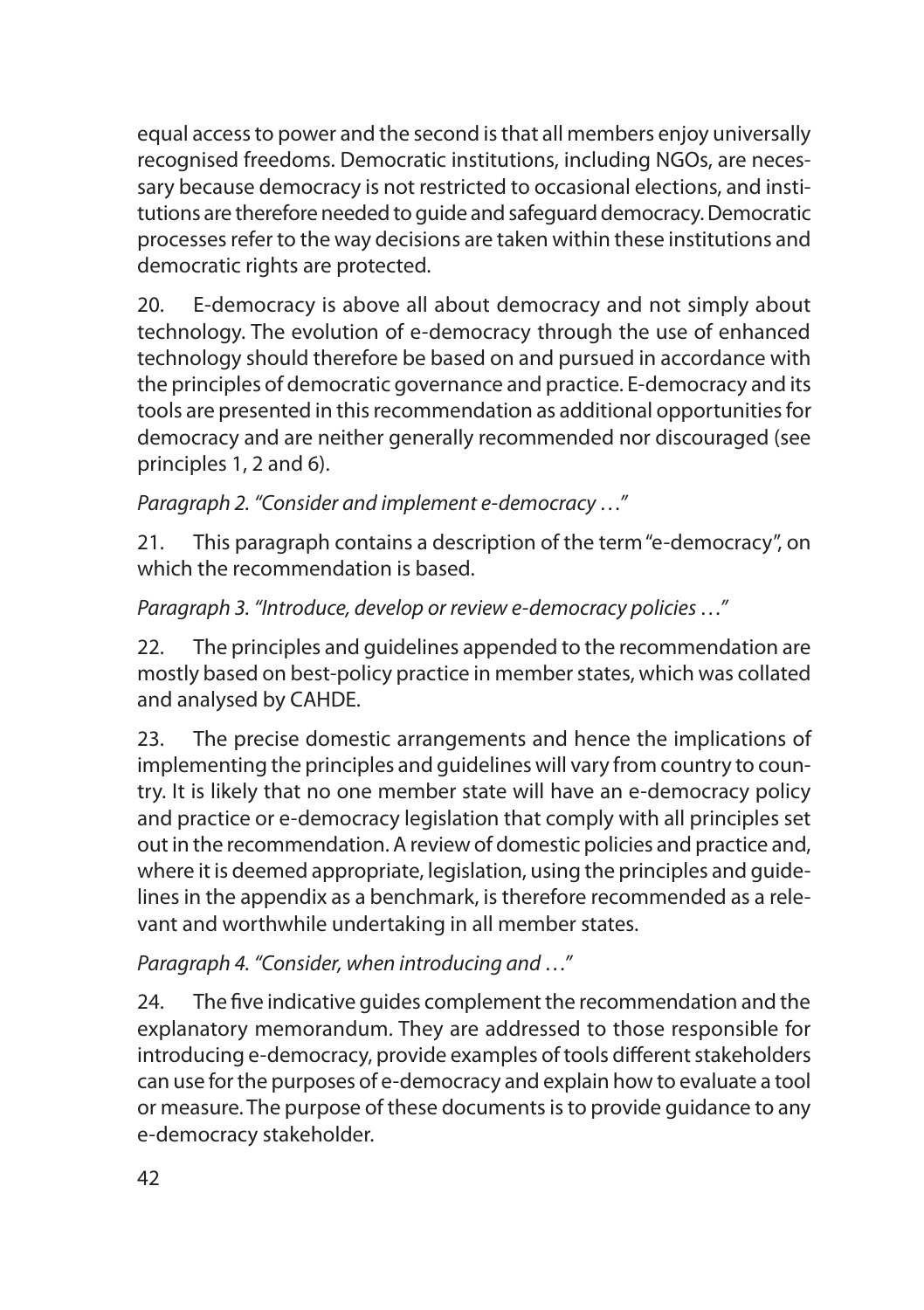*Paragraph 5. " Take steps, in co-operation with …"* 

25. It is imperative that all stakeholders be involved in developing e-democracy concepts and standards, not least in order to forge public trust in e-democracy.

*Paragraph 6. "When introducing, implementing and …"*

26. This paragraph sums up, in a number of indents, the principles and guidelines that are set out in detail in the appendix to the recommendation.

27. "fully complies with obligations…": No activity by a public authority may violate human rights and fundamental freedoms, in particular those which the country is obliged, under international standards, to respect. The recommendation recognises the existence of different concepts and traditions and of different stages of democracy (see paragraph 7 of the introduction, principles 12 and 60 and guideline 13), but these cannot be used as a basis for infringing the basic values and precepts of democracy, or restricting the enjoyment of human rights and fundamental freedoms.

28. "is additional, complementary to …": E-democracy is part of democracy, not a new type of democracy. It provides additional opportunities for democracy without undermining or supplanting traditional democratic processes, with which e-democracy methods have, as far as possible, to be compatible and interlinked (see principles 1, 2, 6, 27 penultimate indent and guidelines 5 and 73).

29. "maintains and enhances citizens' trust …": Trust − in democracy, democratic institutions and democratic processes, and in fellow-citizens and politicians – is the precondition for democracy. Any activity concerning democracy has to take account of the need to establish, enhance and, if necessary, restore trust (see principle and guideline 18).

30. "supports the democratic roles …": The so-called democracy "intermediaries" – for instance, democratic institutions (including political parties, other public or private law political institutions and NGOs), politicians and the media − are essential for democracy. The introduction of e-democracy does not circumvent or belittle these intermediaries, but must actively include them in e-democracy methods (see principles 21 and 23 and guidelines 4 and 20 to 23).

31. "is based on and …": For details, see principle 27, first and second indents.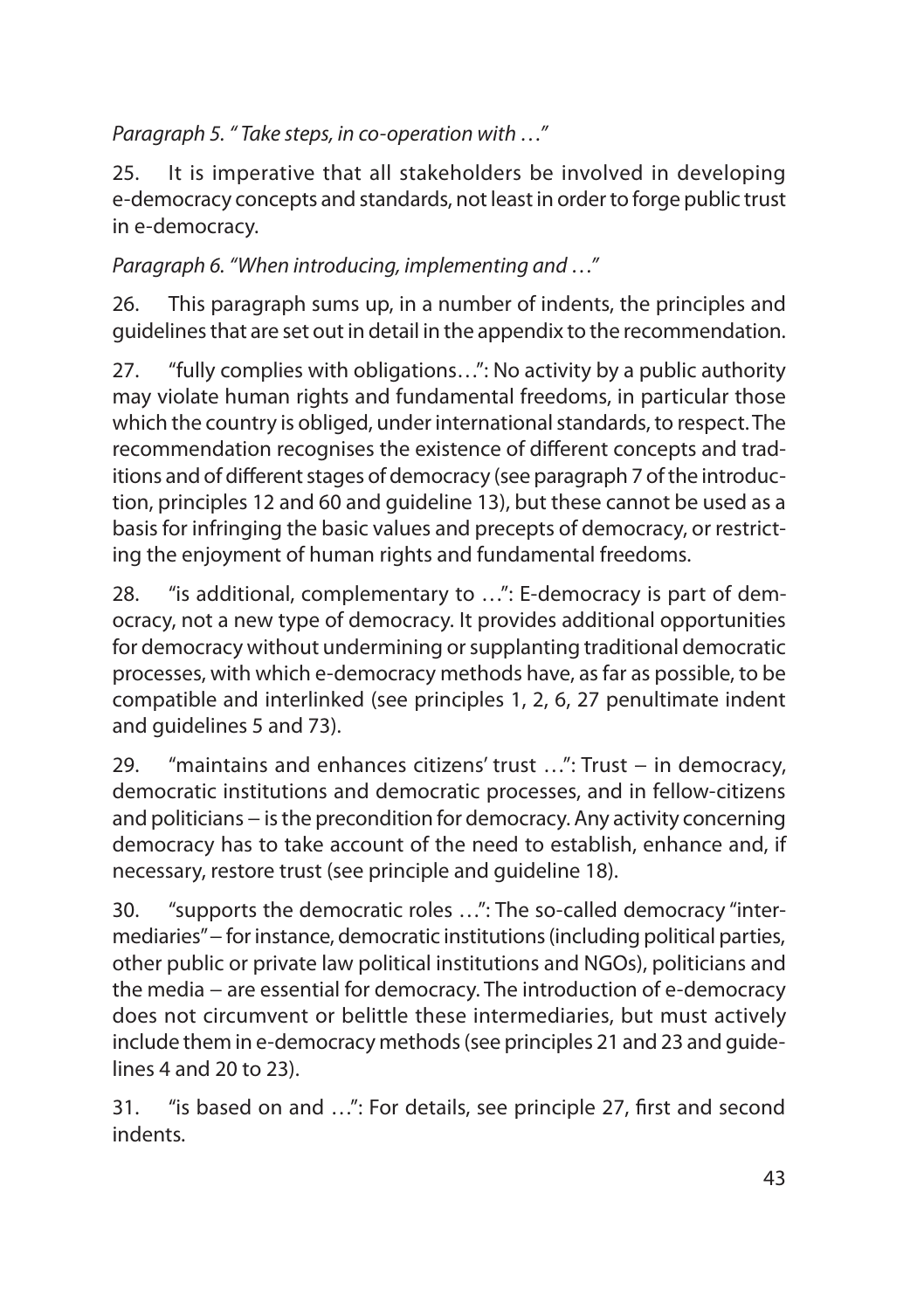32. "takes account of the …": For details of the challenges, risks and barriers to e-democracy, see principles 69 to 72 and guideline 81; for riskassessment, risk-management, evaluation and progress, see guidelines 66, 67, 71 and 72.

33. "helps to narrow the …": See principle 64 and guidelines 73, 76 to 78 and 96.

34. "facilitates and enhances access…": For details of technology transparency, open-source solutions and open standards and specifications, see principles 54 to 56 and guidelines 57 to 60.

35. "is embedded in balanced …": For details of rules and regulations, see principles 73 to 80 and guidelines 82 to 103.

*Paragraph 7 . "Fully implement the relevant …"*

36. While this recommendation can be considered as a follow-up to and a substantial enhancement of the Recommendation on e-governance, the Recommendation on legal, operational and technical standards for e-voting (hereinafter, Recommendation on e-voting), conserves its full validity. This is the reason why issues relating to e-voting – the e-democracy approach with the results that are most binding on public authorities – are not dealt with in detail in this recommendation, but, in most cases, simply referred to (see principles 35, 36, 41, 42 and 78 and guidelines 86 and 96).<sup>1</sup>

*Paragraph 8. "Take into account and …"*

37. In the conclusions of the 2008 session of the Forum for the Future of Democracy,<sup>2</sup> the general rapporteurs propose different actions for different stakeholders with regard to e-democracy.

*Paragraph 9. "Bring this recommendation to …"*

38. The recommendation on e-democracy is not addressed solely to member states and their national authorities. Since e-democracy has many stakeholders, it is of the utmost importance that other stakeholders, including civil society, local and regional authorities, the media and the business

<sup>1.</sup> Link to Recommendations Rec(2004)15 on e-governance and Rec(2004)11 on e-voting: http://wcd.coe.int.

<sup>2.</sup> Documentation from the 2008 Session of the Forum for the Future of Democracy can be found at: www.coe.int/t/dc/files/themes/forum\_democratie/default\_en.asp.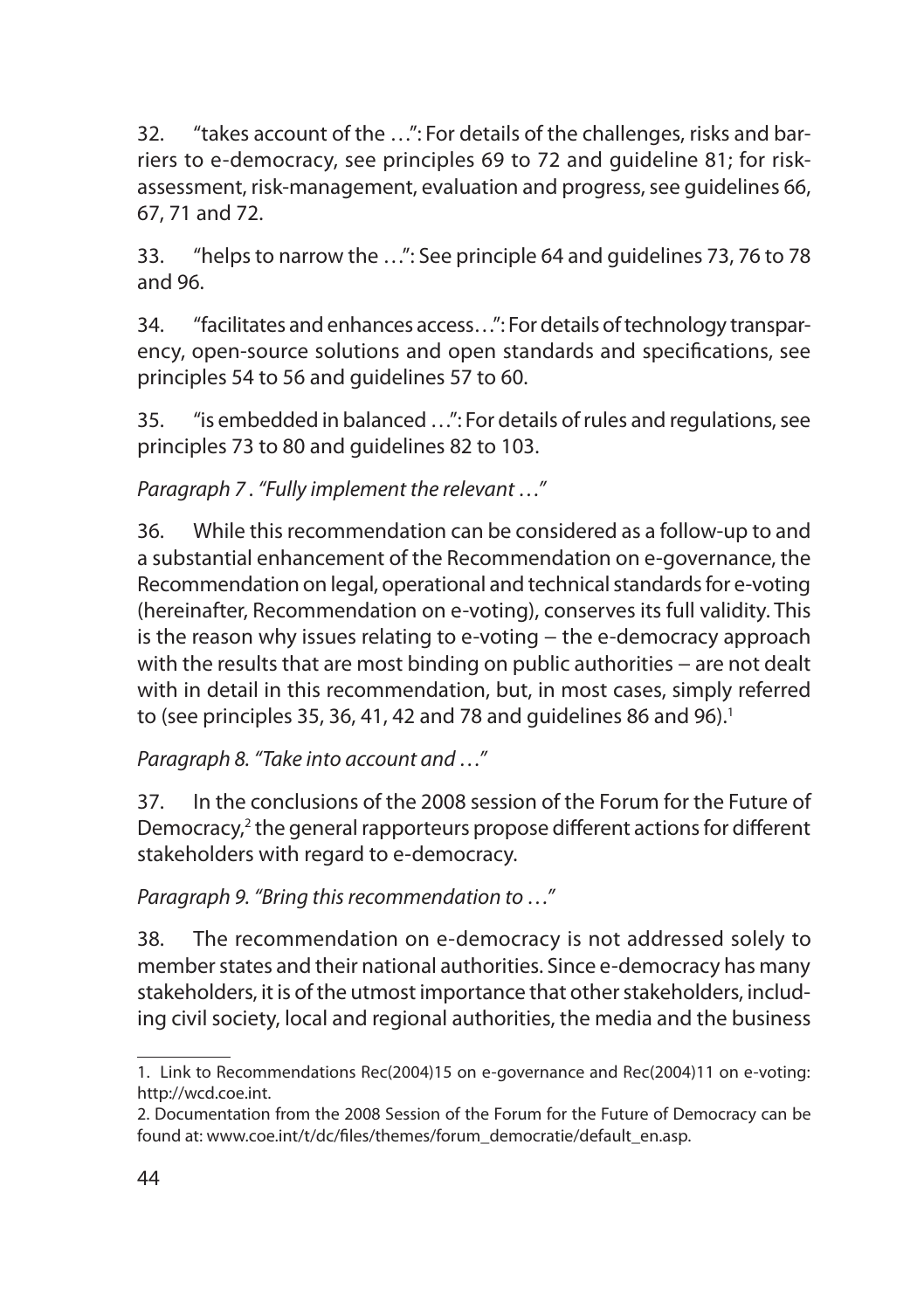sector, should also be informed of the recommendation and encouraged to apply it.

#### *Paragraph 10. "Disseminate this recommendation and …"*

39. All member states should actively disseminate the e-democracy recommendation. This may be done, in particular, by including aspects of e-democracy in events organised on the International Day for Democracy proclaimed by the United Nations (15 September), and in European Local Democracy Week, initiated by the Council of Europe (mid-October). Activities in member states should be closely linked with activities in other member states, so as to build up European momentum in the field of e-democracy.

### *Paragraph 11. "Continue to address e-democracy …"*

40. This recommendation constitutes the first comprehensive international document covering e-democracy in its entirety. It is thus only a first step in the presentation and description of e-democracy and the setting of relevant standards by an international (inter-governmental) organisation. Further work on specific areas of e-democracy is called for. The Council of Europe will, *inter alia*, continue with work on regulatory issues, consultations and bottom-up e-democracy, as these are areas in which the Council of Europe has special expertise and a particular interest. Other issues for possible further work in an e-democracy context include social cohesion, education and training, confronting the digital divide and identity management (e-identity), including its international interoperability.

#### *Paragraph 12. "Review this recommendation two years …"*

41. The recommendation does not set up a new reporting system or open-ended follow-up activities. In the light of experience of the Council of Europe Recommendations on e-voting and e-governance (see above, paragraph 7 of the recommendation), the Council of Europe member states will review the application of this recommendation two years after its adoption, on the basis of the experience gained. In order to prepare properly for such a review and effectively include academia and civil society, it is recommended that an academic conference co-hosted by the Council of Europe (like the ones held on two occasions on Recommendation Rec(2004)11 on e-voting, in Castle Hofen, Austria) and an online activity organised by civil society take place before the meeting devoted to the review.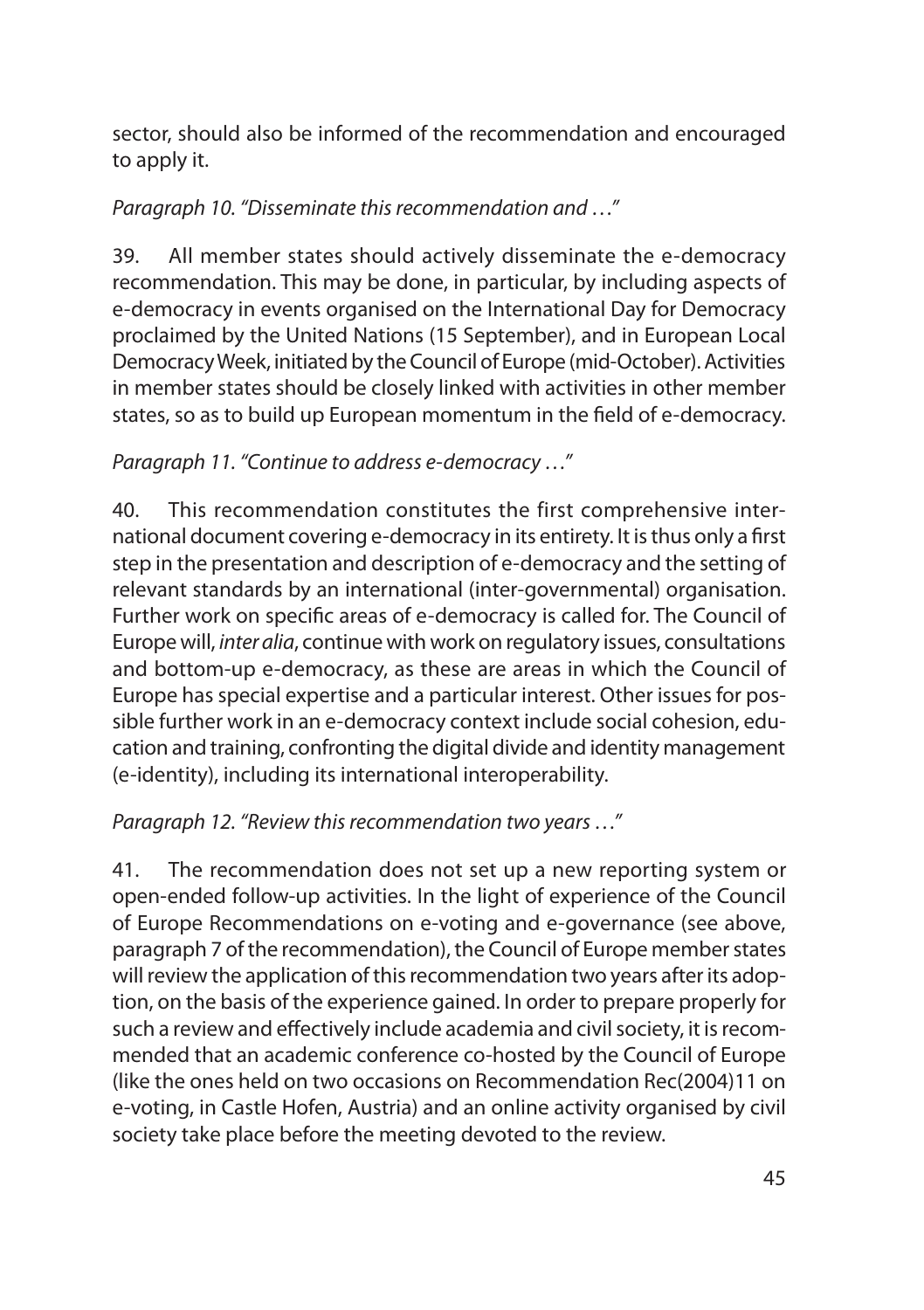42. "Instructs the Secretariat to …": In this text, the Committee of Ministers not only makes recommendations and proposes guidelines to member states and other stakeholders in member states, but also instructs the Council of Europe Secretariat to exploit the opportunities offered by e-democracy. The Secretariat has already taken initiatives in this connection. These include the use of e-voting in internal elections, launching the Council of Europe's channel on YouTube and its page on Facebook, and providing webcasts of public hearings of the European Court of Human Rights.

43. Because of its statutory status within the Council of Europe, the Committee of Ministers cannot act in the same way as the other pillars of the Organisation (the Parliamentary Assembly, the Congress of Local and Regional Authorities and the Conference of INGOs). It appears logical, however, that the other pillars and bodies of the Council of Europe should take into account and implement this recommendation (with regard to e-democracy and international institutions, see principles 9, 15 and 36).

## **Principles of e-democracy**

*Principle 1. "E-democracy, as the support …"*

44. The first sentence contains a basic description of the term "e-democracy" (see also paragraph 2 of the recommendation). If the potential of e-democracy is to be achieved, it has to be understood that e-democracy is about democracy. The main objective of e-democracy is therefore to support existing democratic processes. E-democracy opens up additional channels of communication among citizens themselves, between citizens and public authorities, among public authorities themselves and with all other stakeholders. At the same time, traditional channels will continue to be used.

*Principle 2. "E-democracy is one of …"*

45. In order to not exclude any stakeholder from participating in democracy, it is imperative that these channels be only used as additional channels. E-democracy provides, in particular, tools for distance invitation to, viewing of, participation in, and voting at, political meetings, including parliament. It also provides tools for online availability of documents and proceedings of democratic institutions by live-streaming or viewing-ondemand.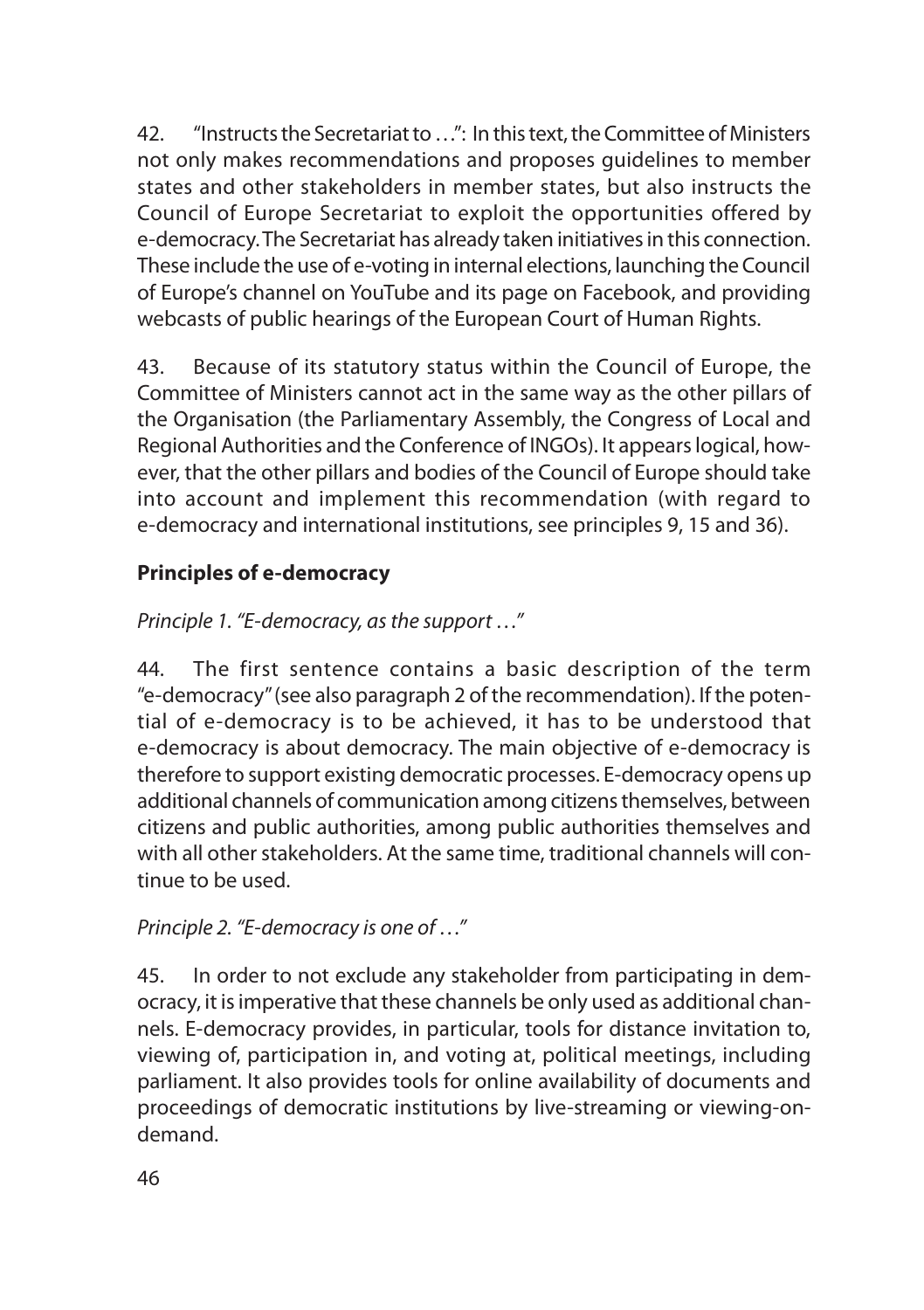### *Principle 3. "E-democracy is based on …"*

46. In order to ensure the proper use of e-democracy, a political system based on democratic, human, social, ethical and cultural values needs to be in place. This allows e-democracy to flourish. Democracy and democratic concepts are based on values, some of which are historic, constitute a common European heritage and are universal, while others are based on a consensus in the society in question. Neither of these two sets of values may contradict the other (see paragraph 6 of the preamble to the recommendation and guideline 3).

### *Principle 4. "E-democracy is closely linked …"*

47. Being democracy-oriented, good governance (see Recommendation Rec(2004)15 of the Committee of Ministers to member states on electronic governance ("e-governance")), a concept which is defined/described here for the purposes of recommendation, is closely linked to e-democracy and has similar goals (see principle 17 and guideline 3). While e-government in the strict sense (as described in introductory paragraph of the chapter on "Guidelines on e-democracy") may or may not be regarded as part of e-democracy, it is not included in this recommendation as it may also be implemented outside a democratic framework.

#### *Principle 7. "E-democracy concerns all sectors …"*

48. In this paragraph, "sectors of democracy" refers to the three branches of the state: the legislature, the executive and the judiciary. The term "all levels of government" refers to local, regional, national and international authorities. At democracy levels with smaller numbers of constituencies, that is, at local and regional levels, the potential for e-democracy methods is especially high because of issues closer to the everyday lives of the constituencies, a smaller number of participants, simpler decision making and easier correction of mistakes.

#### *Principle 8. "E-democracy stakeholders are all …"*

49. E-democracy stakeholders include, in particular, public authorities at all levels, politicians, elected representatives, political parties, civil servants, citizens, electors, members of (public law) corporations and associations, civil society, non-governmental organisations (NGOs), the media and businesses, including providers of infrastructure. It is important to realise that e-democracy is not intended only for certain groups or stakeholders, certain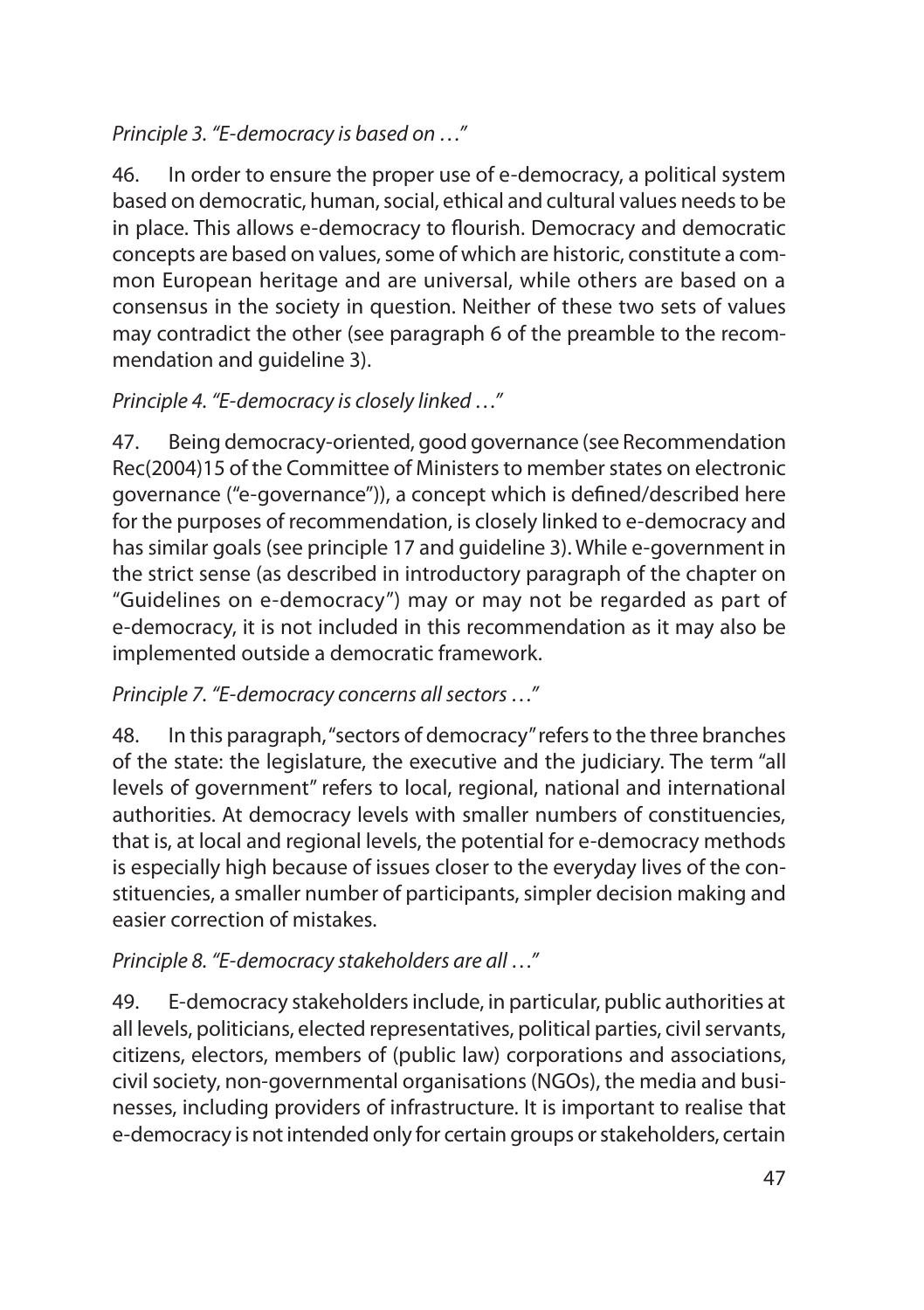sectors, certain types of participation or certain stages. E-democracy is for everybody, regardless of what channel is used and at what stage.

*Principle 10. "Recommendations on e-democracy cannot …"*

50. This paragraph refers to the "multi-stakeholder approach" of this recommendation, which is addressed not only to member states but also to public authorities (including elected representative assemblies) at all levels, civil society and its institutions, the media, academia and the economic sector (including technology providers). For the different stakeholders, see principle 8 and guidelines 10 and 12.

#### *Principle 11. "Any type of participation …"*

51. The recommendation acknowledges the existence of different concepts and traditions as well as different stages of democracy. A basic feature of the recommendation is the underlying concept that e-democracy does not lead to a different type of democracy from that which exists where it is implemented. Fundamentally, e-democracy is not designed to change democracy or the type of democracy that exists in the place where it is introduced. E-democracy and e-participation methods can be classified in various ways. In most cases, a three-tiered classification is used according, for instance, to the degree of interaction and the binding force of the result (information − communication − transaction) or the degree of participation (information – communication – participation).<sup>1</sup> Some propose a four-tiered classification (for example, information − consultation − co-operation – codetermination/(co-)decision, or, more in relation to e-government: information – one-way interaction – two-way interaction – full electronic case handling.<sup>2</sup> This recommendation uses a three-tiered classification and, as far as possible, all the terms proposed by the many available classifications.

*Principle 12. "E-democracy can be implemented …"*

52. It is important to understand that e-democracy does not promote a particular type of democracy. E-democracy is not designed to promote, for example, direct democracy. The purpose of e-democracy is to facilitate democratic practice, not to promote a certain type of democracy.

<sup>1.</sup> These approaches have been developed by A. Macintosh and by OECD PUMA Policy Brief No. 10, July 2001: www.oecd.org/dataoecd/24/34/2384040.pdf.

<sup>2.</sup> See EU Commission Programme Interoperable Delivery of European e-Government Services to public Administrations, Businesses and Citizens (IDABC).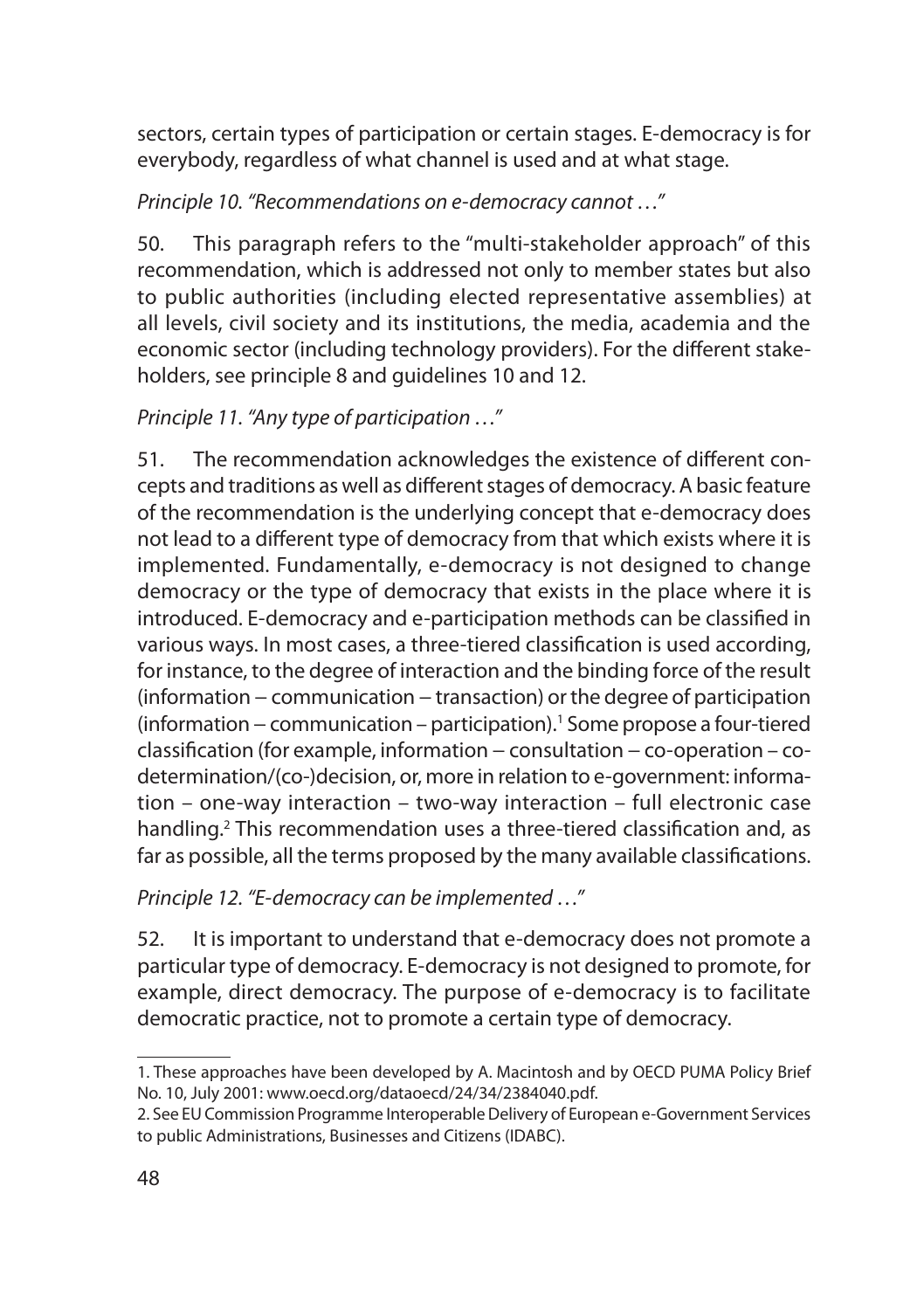#### *Principle 13. " In particular, e-democracy can …"*

53. Today we are witnessing the first generation of "digital natives". Young people are a specific, though diverse, group of stakeholders. They have technology and media literacy skills. Many youth groups already use e-democracy to govern themselves. There are topics in which young people need to be specifically involved, for example environmental issues with long-term consequences. One way of getting the young generation involved in democracy and politics is therefore to approach them through the channels they use, that is, by means of e-democracy, so as to ensure that the wishes and demands of the younger generation are not neglected.

### *Principle 14. "NGOs can both benefit …"*

54. Civil society and its institutions, including NGOs, are important (e-) democracy stakeholders. E-democracy methods can make NGOs more attractive and reduce their costs. At the same time, citizens can test out e-democracy with NGOs in order to become acquainted with it and come to trust it, before using the e-democracy methods offered by public authorities.

#### *Principle 15. " E-democracy can be of …"*

55. In many regions, traditional borders are increasingly not seen as boundaries. One of the benefits of e-democracy is that it can transcend traditional borders. Civic groups and other organisations are now better able to organise themselves across borders by means of various e-democracy methods, thereby enlarging the scope of cross-border democracy (for minorities, see principle 31 and guideline 75).

#### *Principle 16. "Public authorities can benefit …"*

56. Civil society can play a large role in the design and development of e-democracy. Grassroots initiatives should be given time and space to develop, because the grassroots know what is important within their community. This paragraph therefore calls on public authorities to make a special effort to listen to, learn from and work together with civil society.

57. As e-democracy can be top-down, bottom-up or horizontal (see principle 59), the role of the public authorities is not only to set up e-democracy but also to take advantage of, and create links with, existing e-democracy methods set up and used by civil society (see guideline 14). This provides a solution to the challenge of how to link citizen-to-citizen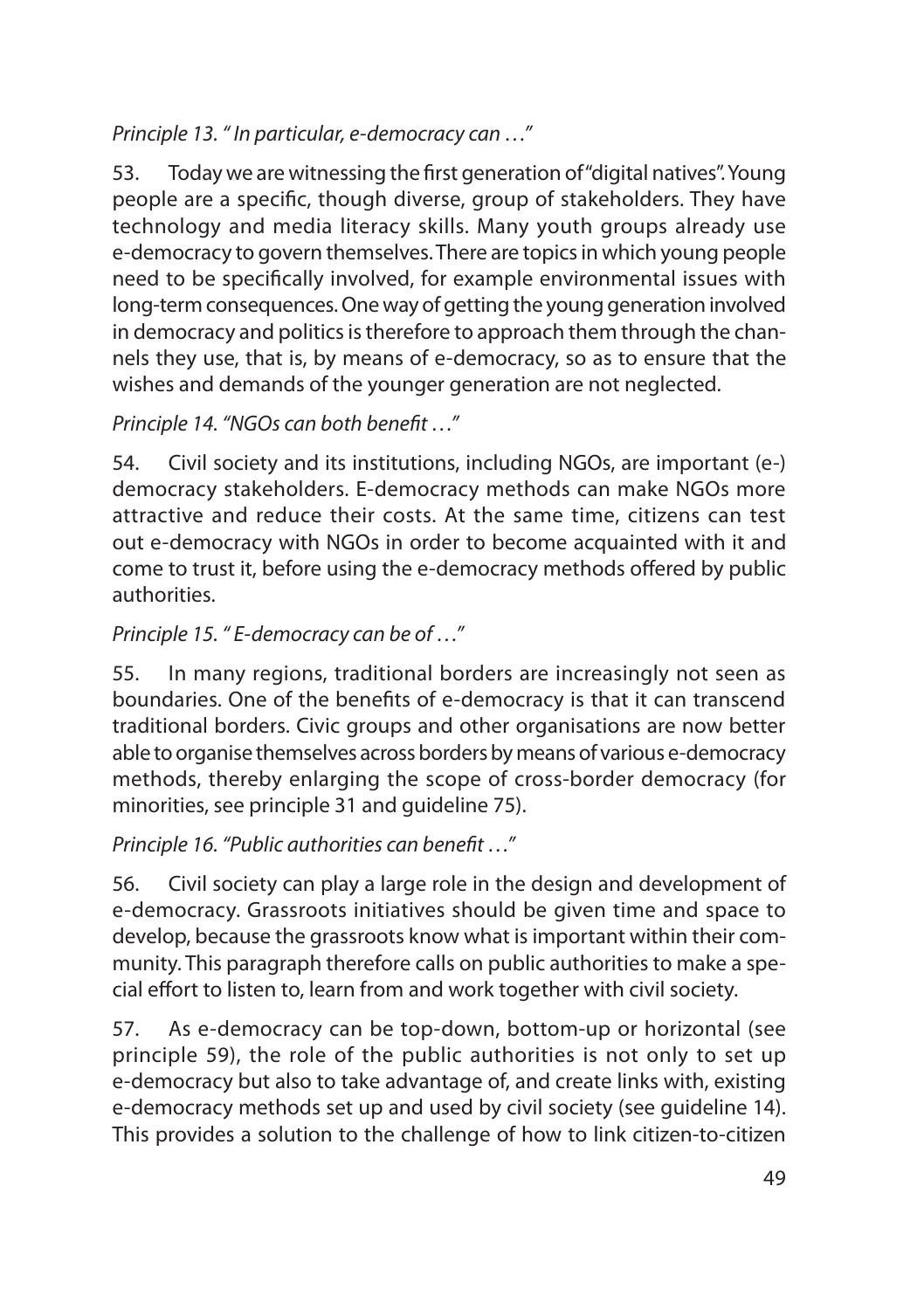(C2C) activities with public authorities, thereby ensuring effective bottomup citizen-to-government (C2G) relationships.

*Principle 17. "The goals of e-democracy …"*

58. (See principle 4.) Transparency can be attained by providing access to information, for example by making it available online. Accountability and responsiveness can be achieved by taking responsibility for decisions, and by making sure that the needs of stakeholders are taken into account. This entails the use of modern facilities like the Internet, which citizens use in their daily lives. E-democracy facilitates the participation of stakeholders, and this makes it possible to intensify engagement and discussion. An example is e-consultation.

59. Inclusiveness, accessibility and participation all relate to the fact that e-democracy provides new opportunities to engage in democracy, and hence gets more people involved, including people who were unable to become involved before. E-inclusion, e-parliament and social networks are examples.

60. Subsidiarity means the regulation of, and decision on, issues at the lowest possible competent level of government rather then taking every decision systematically at a high level.

61. One of the most important goals of e-democracy is to foster trust in democracy as a whole. An example is the opportunities e-democracy provides for more transparency in information and processes, which ensures that stakeholders receive more information. Another example is the fact that stakeholders have more options for voicing their opinions through tools such as e-forums and e-petitions. Public authorities also have more means of obtaining input from stakeholders, for example, through e-consultations and e-initiatives. What is important in this latter example is that public authorities should be receptive to stakeholders, who need to be persuaded that their input is valued and will be adequately considered. It will take more than technology, however, to improve trust between people and their representatives.

62. E-democracy can bring people together, particularly in a context of cultural diversity. E-neighbourhood, where citizens from the same neighbourhood discuss and participate in the agenda setting and decision making on sub-local issues (including urban planning) is an example. This can lead to a greater social cohesion in the neighbourhood.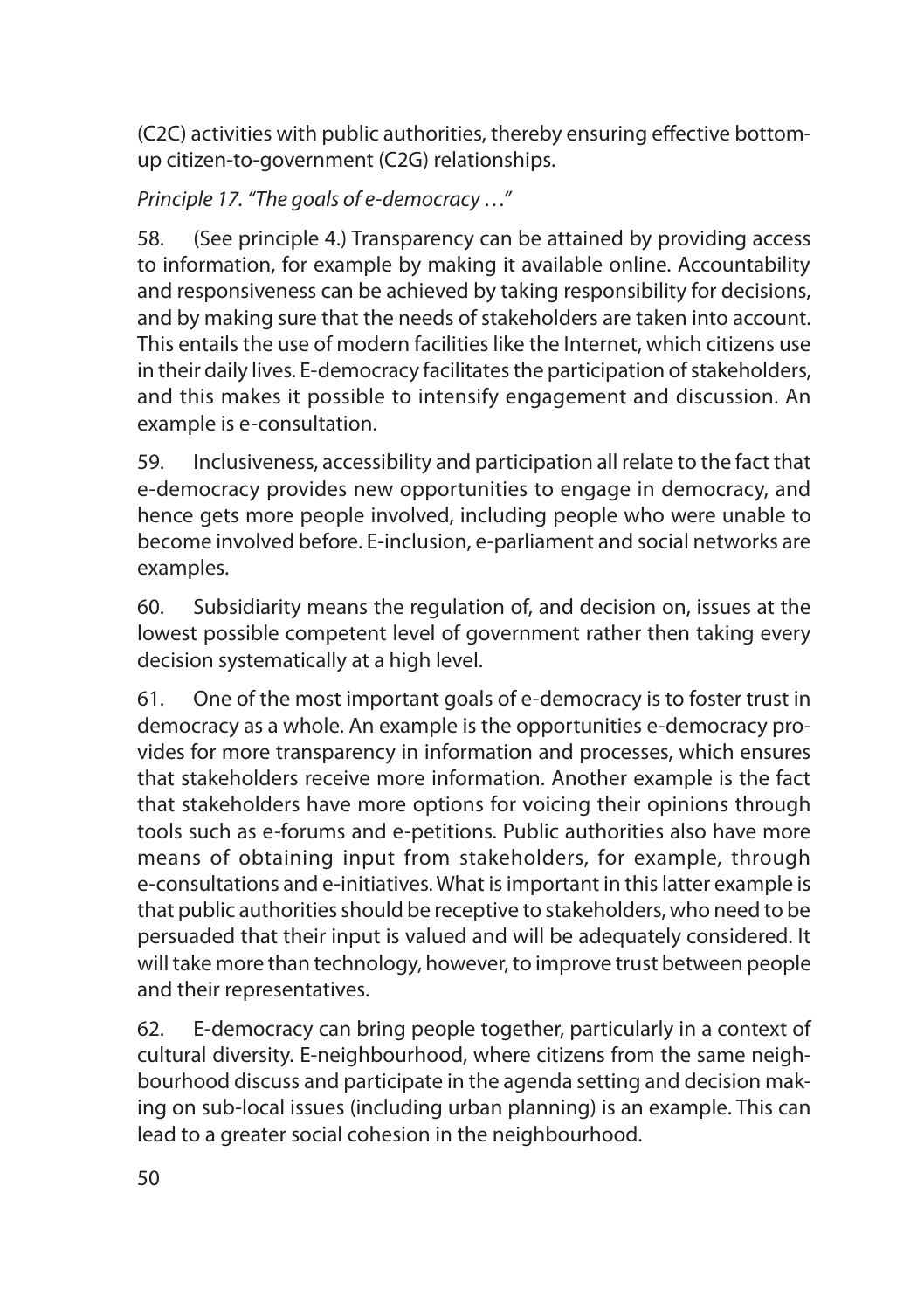*Principle 18. "Trust is indispensable for* …"

63. See the explanatory paragraph on trust to paragraph 6 of the recommendation and principle 18.

*Principle 19. "E-democracy makes for greater …" and principle 20. "E-participation is the support …"*

64. E-participation is an important element of e-democracy. E-participation can empower people and give them more opportunities to become involved in democratic processes. The public authorities may, in turn, be party to people's knowledge of circumstances affecting their lives that would otherwise remain undisclosed. Many of the exciting physical participatory processes could benefit from, and be better implemented through, e-participation tools, which often reflect innovative approaches. See also principles 6 and 29.

*Principle 20. "E-participation is the support …"*

65. E-participation by individuals and groups is a decisive concept but not the only factor of e-democracy. Others are, for example, e-parliament, e-justice and e-inclusion.

*Principle 21. "E-democracy does not in …"*

66. Decision makers may feel threatened by the development of e-democracy. They think that e-democracy may take away some of their prerogatives, duties and responsibilities. It has to be made clear to decision makers that this is not what e-democracy is about. E-democracy can, on the contrary, facilitate the work of decision makers. E-democracy provides decision makers with new and additional opportunities to communicate with citizens in a direct and effective way. Examples include the use of websites like Facebook or MySpace. Such social networking tools provide politicians with new means of communicating effectively with the electorate, especially at election time. Just as so-called e-democracy "intermediaries" continue to play a role (see also the explanatory paragraph to paragraph 6 of the recommendation, concerning intermediaries), formal and informal decision makers should not be sidelined by e-democracy, but potentially helped by e-democracy methods and therefore invited to make use of them (see guidelines 4 and 20 to 23).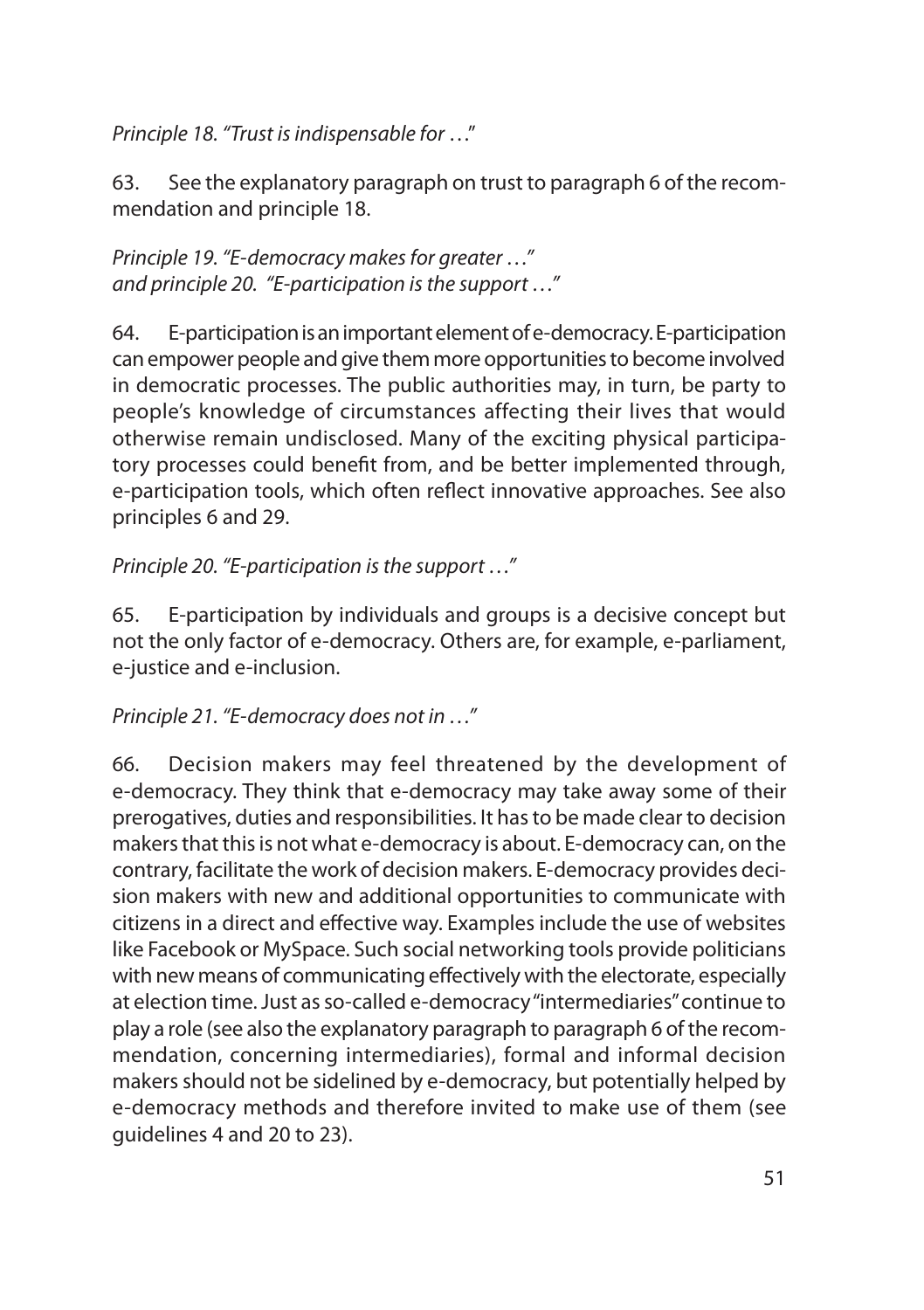### *Principle 22. "E-democracy requires information …"*

67. The enabling conditions listed in this principle require a culture in which freedom of expression and access to information can be enjoyed by everyone and are protected by democratic institutions and the legal system.

### *Principle 23. "The media play a crucial role …"*

68. E-democracy depends on support from the media. These include the traditional media, such as newspapers and television, but also new media that reach their users via the Internet and digital television. They inform people about the availability of e-democracy initiatives and tools and the opportunities they provide. In addition, many media provide scope for citizens and other stakeholders to voice their opinions and engage in discussion and debate.

#### *Principle 24. "New media and providers …" and principle 25. "E-democracy is an integral …"*

69. A number of e-democracy tools have been specifically developed for interaction between, for example, politicians and citizens. However, other applications for use on the Internet and other new technologies also deserve to be considered by stakeholders. Examples are social networking websites such as Facebook and MySpace or YouTube. These applications have not been designed specifically for e-democracy, but they can be, and are, widely used by stakeholders for issues and processes of democracy and thus play an increasingly important role in e-democracy. Community (e-)media are of special importance because of their relevance to any discussion about the right to communicate, to supporting and enhancing democracy, and to public participation in and through media. Community (e-)media is a necessary aspect of citizen participation in media and thus of practical importance in securing public partnership and in supporting and enhancing democracy.

#### *Principle 27. "If e-democracy is to …"*

70. This paragraph contains some key concepts that are used throughout the recommendation and the appendices. This terminology also needs to be taken into account when the recommendation or parts of it are translated into languages other than the official languages of the Council of Europe. A separate glossary contains explanations of the additional terms used.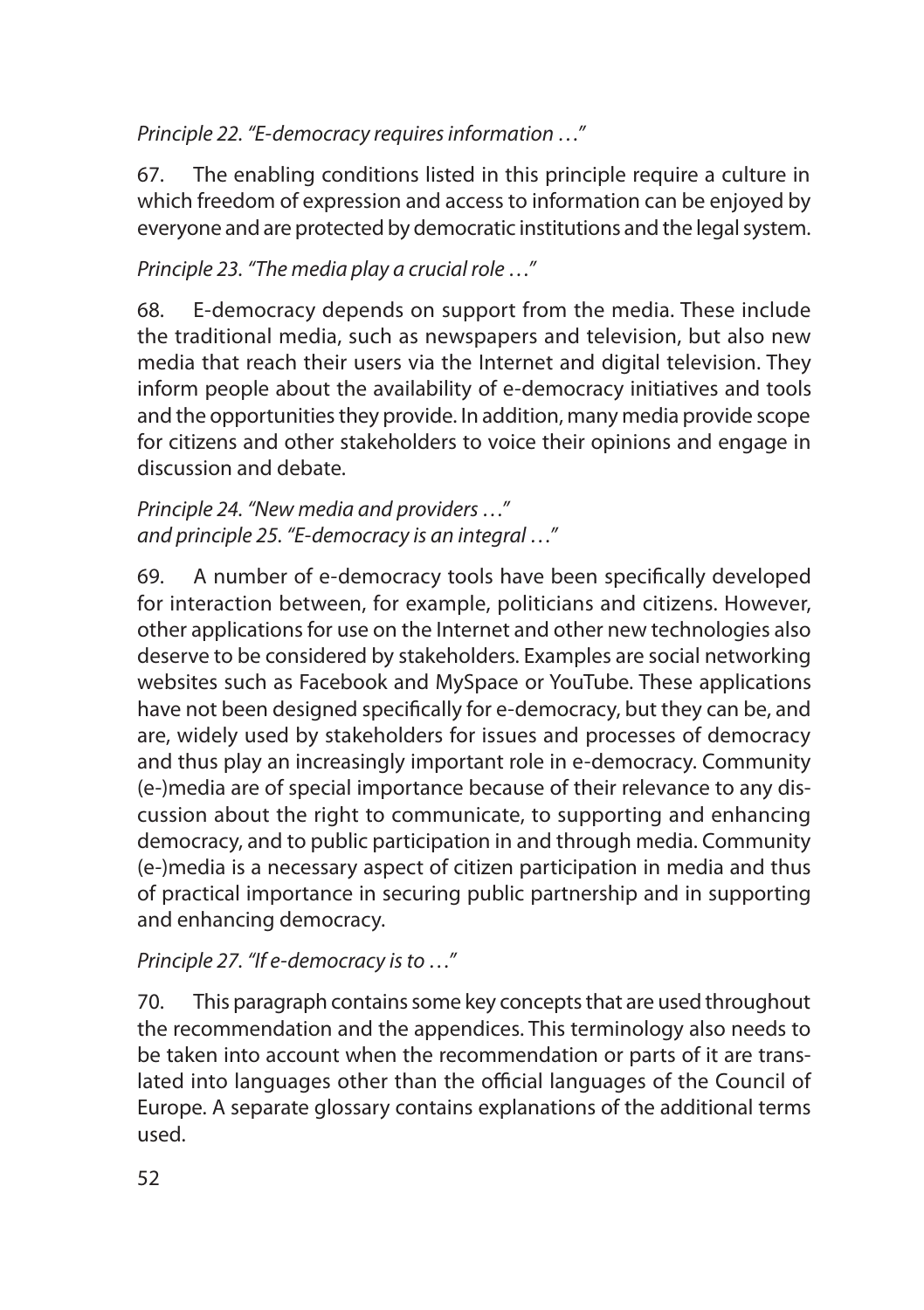*Principle 29. "E-democracy can bring together …"*

71. See principle 6.

*Principle 30. " Because it opens up …"*

72. As democracy is never accomplished or perfect, shortcomings or deficits in democratic practice exist. They may be caused by inflexible systems, a lack of effective control mechanisms, compliance deficits in respect of political promises and decisions, or corruption by state organs. Other causes include social, racial or regional segregation, strong barriers to access, communication and participation by ethnic minorities, long-term residents of foreign nationality and persons with special needs. Moreover, there is a widespread feeling in some countries that some mass media play an unduly dominating role in the public debate or that media are strongly under the control of political parties and/or market actors. The above-mentioned phenomena can lead to declining numbers of participants in democratic processes, low interest of young persons in public affairs, but also to the rise of populist political groups and of demagogic practices by various quarters of public life. Consequently there is declining legitimacy and relevance of democratic institutions and processes and a decline of trust in them as well as to an increasing feeling of political discontent and disaffection among citizens.

73. Such shortcomings and deficits may be mitigated by new means of information, communication, deliberation and participation− for example, by e-parliament, e-consultation and e-petitioning − as well as by enhancing transparency, accountability, reactivity, speed and ubiquitous accessibility, thus empowering people to engage in inclusive participation in formal and informal democratic processes, in particular in decision making − which e-democracy provides. (See also paragraph 9 of the preamble to this recommendation, and guidelines 35 to 37).

*Principle 31. "E-democracy has great …"*

74. E-democracy can be used to bring people together. This can be of great value, in particular, for minorities, especially those who live in different countries and depend on cross-border co-operation. The Council of Europe Framework Convention for the Protection of National Minorities (ETS No. 157) needs to be taken into account in this context (see principle 15).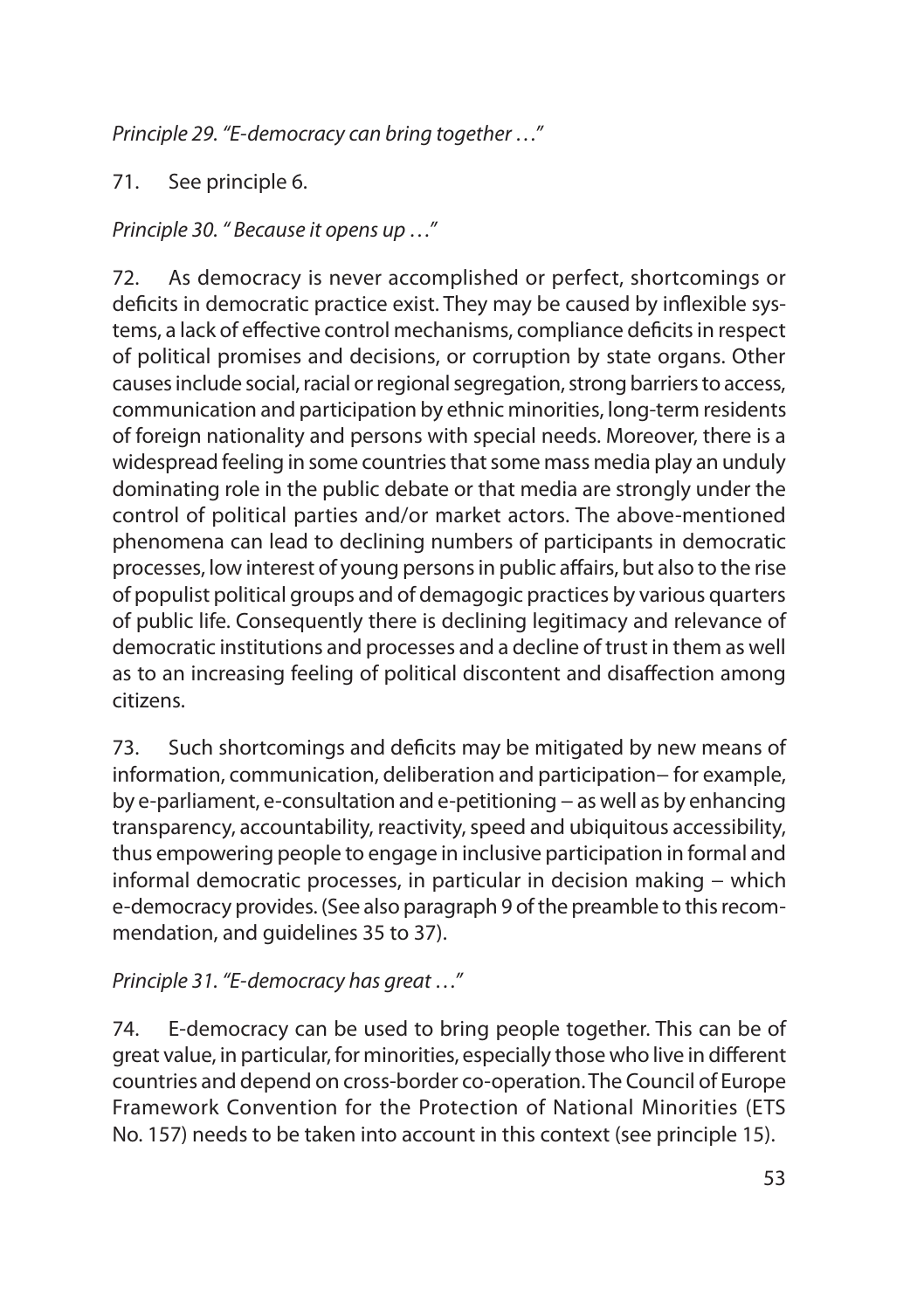### *Principle 32. "By providing a means …"*

75. E-democracy has the potential to involve groups that suffer from exclusion in democratic processes. In order to achieve this, special attention must be paid to those who need help in acquiring the skills required to become active e-citizens, in particular the ability to use the Internet, and to education for democratic citizenship.

*Principle 33. "E-democracy can enhance the …"*

76. E-democracy methods are particularly well suited to the cross-border and international level. See also guideline 38.

*Principle 34. "E-democracy requires inter-disciplinary …"*

77. Academia, in particular, needs to contribute to e-democracy. Academics need to work together when carrying out (international) research and publish their findings. Given the various approaches to and views on e-democracy in academic circles and the need to harness quality expertise from many sectors, representative assemblies, governments and the business sector, as well as international institutions, need to encourage and fund research on e-democracy.

# **Sectors of e-democracy**

*Principle 35. "E-democracy encompasses, in particular …"*

78. This list of sectors of e-democracy is indicative, not exhaustive, and includes only those aspects of (e-)government that have implications for democracy (for example, e-environment − see principle 40 − but not e-health, to take just one example*.*). Each of the sectors listed is explained above. The second indicative list (e-participation, e-deliberation, e-forums) refers to ways and means of serving e-democracy across different sectors. These terms are described in principle 20, principle 27 (last indent) and the glossary, respectively.

*Principle 36. "E-parliament is the use …"*

79. In this recommendation, the term "parliament" refers to any elected representative assembly at local, regional, national and international level. E-parliament concerns any person involved in such assemblies − members, political and administrative staff, electors, citizens and media − and encompasses in particular information, communication, deliberation,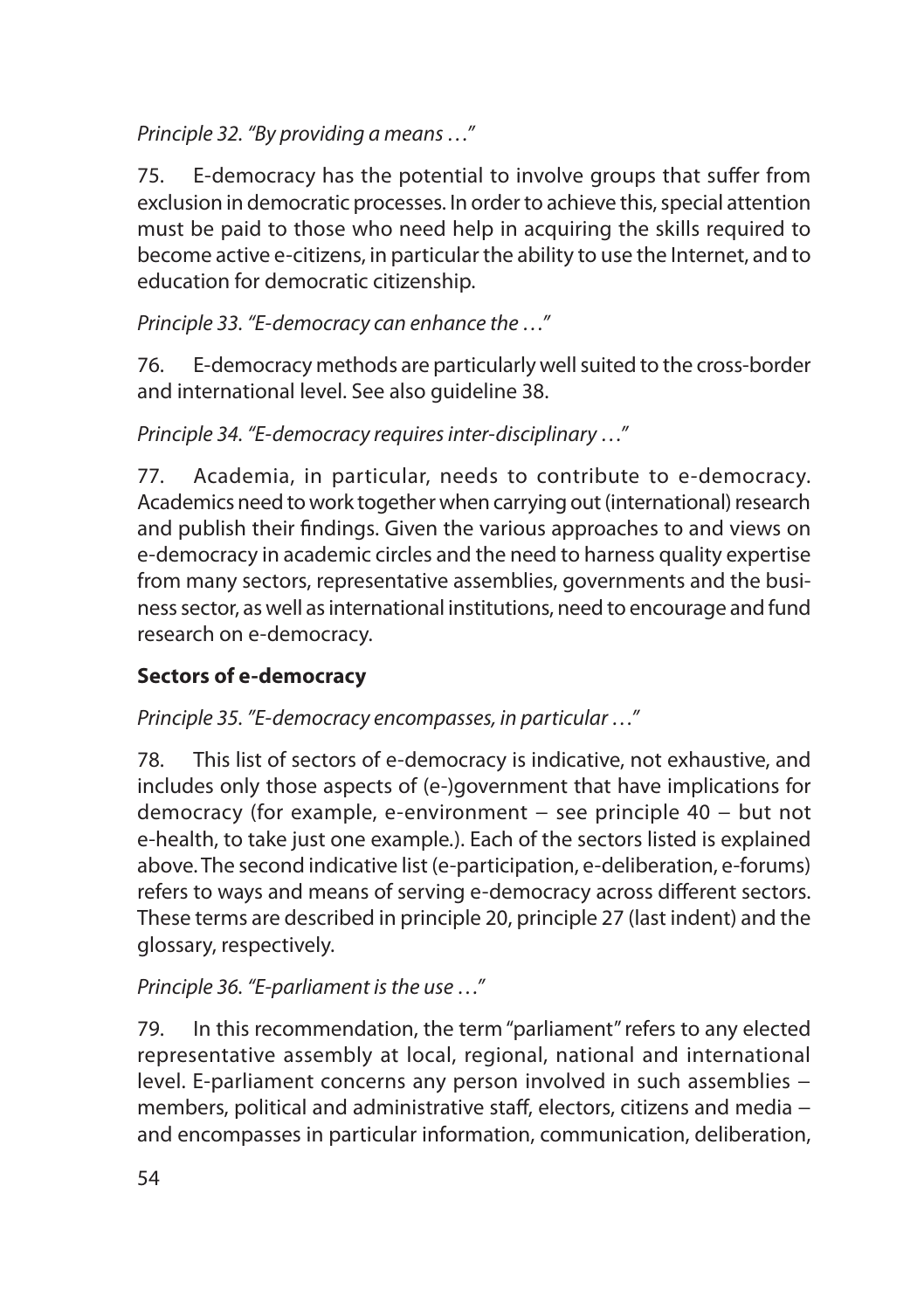participation, agenda-shaping and decision making as well as transparency and accountability.

80. E-parliament has to take account of the realities of today's information and communication society and provide tools to members, staff and administration as well as to electors, which are similar to tools used in the citizens' everyday lives, in order to place parliament prominently in the citizens' and electors' lives and their working habits.

81. E-parliament can, by enhanced transparency, participation and − thus − legitimacy counteract trends and impressions of a reduced role and declining legitimacy of parliaments.

*Principle 37. "E-legislation is the use …"*

82. The ICT-based drafting and introduction of legislation by elected representative assemblies is called "e-law".

*Principle 38. "E-justice is the use of ICT …"*

83. E-justice can play a large role in reducing the gap between citizens and the courts. E-justice is not about transferring judicial powers to Internet users. It is about offering resources to citizens, who will, for example, be better able to acquire information about the courts and legal procedures (from websites) and how to institute certain types of legal proceedings (electronic application forms), follow the progress of proceedings (through access to up-to-date information on the Internet) and pay court registry fees through online banking. Moreover, comprehensive, quality legal information makes it possible for citizens to exercise their rights consciously and effectively and take advantage of the safeguards established by the judicial system.

84. Another example of e-justice is the use of videoconferencing. This can not only lead to internal savings and improved efficiency of the courts themselves: it can also offer additional facilities to certain parties involved. Examples are victims of crime, persons covered by witness protection programmes, minors, etc. These people would not be obliged to attend trial, but could give their witness statements in a safe, individually-tailored environment.

85. E-justice can also facilitate the handling of cases involving people residing in different countries. It also provides citizens with quicker and easier access to legal proceedings in other countries and enables them to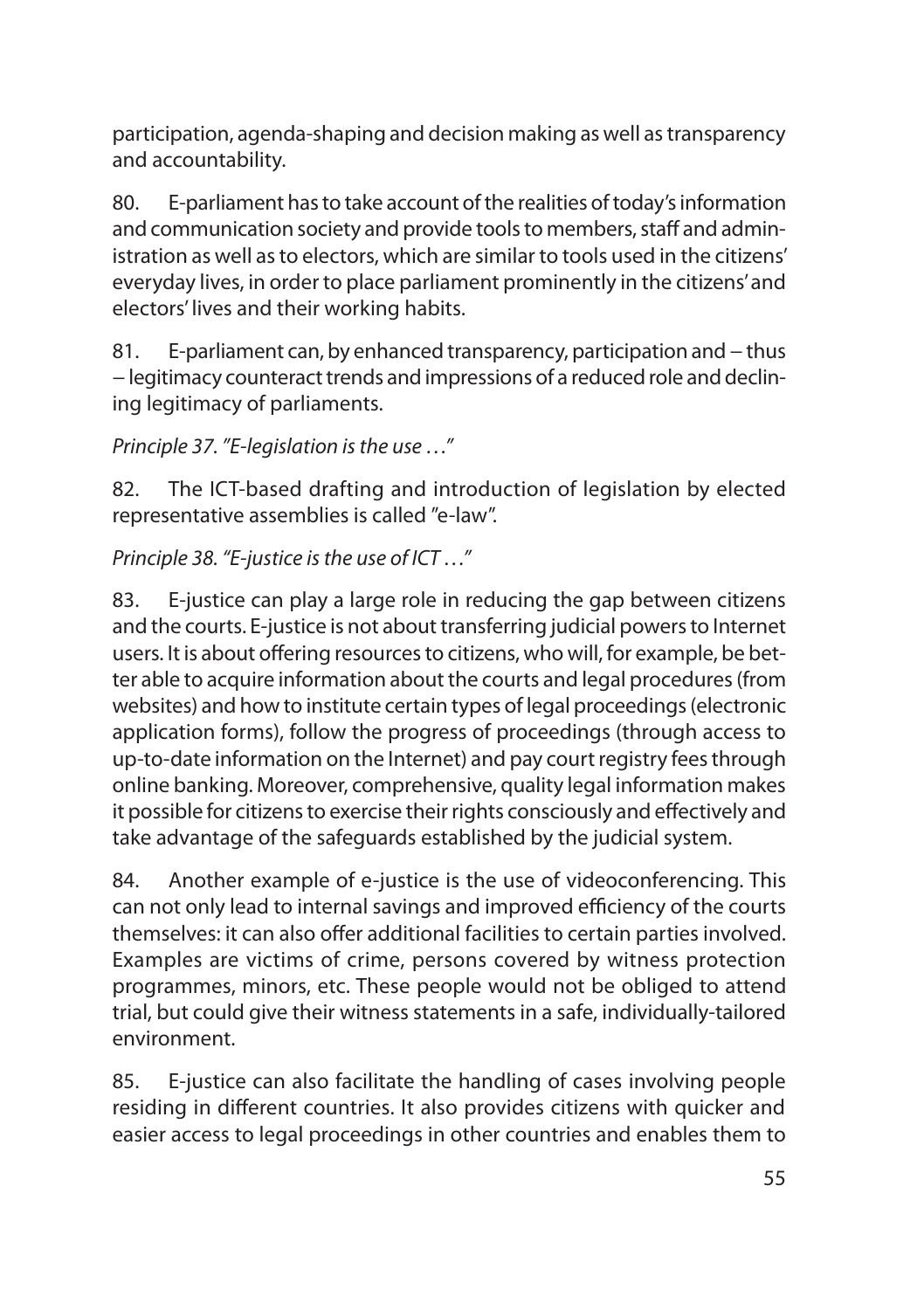find out which regulations apply. Another benefit may be to exchange data held, for example, in business registers and bankruptcy registers.

*Principle 39. "E-mediation is the use …"*

86. There are ICT-enabled methods emerging in the field of mediation that have the potential to defuse conflicts by not requiring the parties to physically face each other. Some methods provide for automated on-line mediation, whereby the tool (and not a person) acts as mediator, proposing options for resolving the conflictual issues.

*Principle 40. "E-environment is the use …"*

87. E-environment includes the use of ICT-based systems for access to and the dissemination of environmental data and information as well as the establishment of ICT-supported monitoring systems and repositories for environmental knowledge. E-environment thus makes it possible to forecast and monitor the impact of natural and manmade factors and other pressures on the environment, and to determine the current state of the environment, which in turn makes it easier to formulate potential responses because it is possible to call on a broader, more widely disseminated knowledge base.

88. Spatial planning and spatial cohesion are both basic components of the e-environment field, and ones that constitute major challenges for nation states and regional and local authorities. In May 2008, the Congress of Local and Regional Authorities of the Council of Europe adopted a report and recommendation on electronic democracy and deliberative consultation on urban projects.<sup>1</sup>

89. The UNECE Convention on Access to Information, Public Participation in Decision-making and Access to Justice in Environmental Matters includes provisions calling on contracting parties to use electronic information tools to provide public access to environmental information. To this end, the parties to the convention set up a task force to facilitate implementation of the Convention through the effective use of electronic information tools designed to provide public access to environmental information.

<sup>1.</sup> Link to recommendation (Recommendation 249 (2008)) and related documents: http://wcd.coe.int.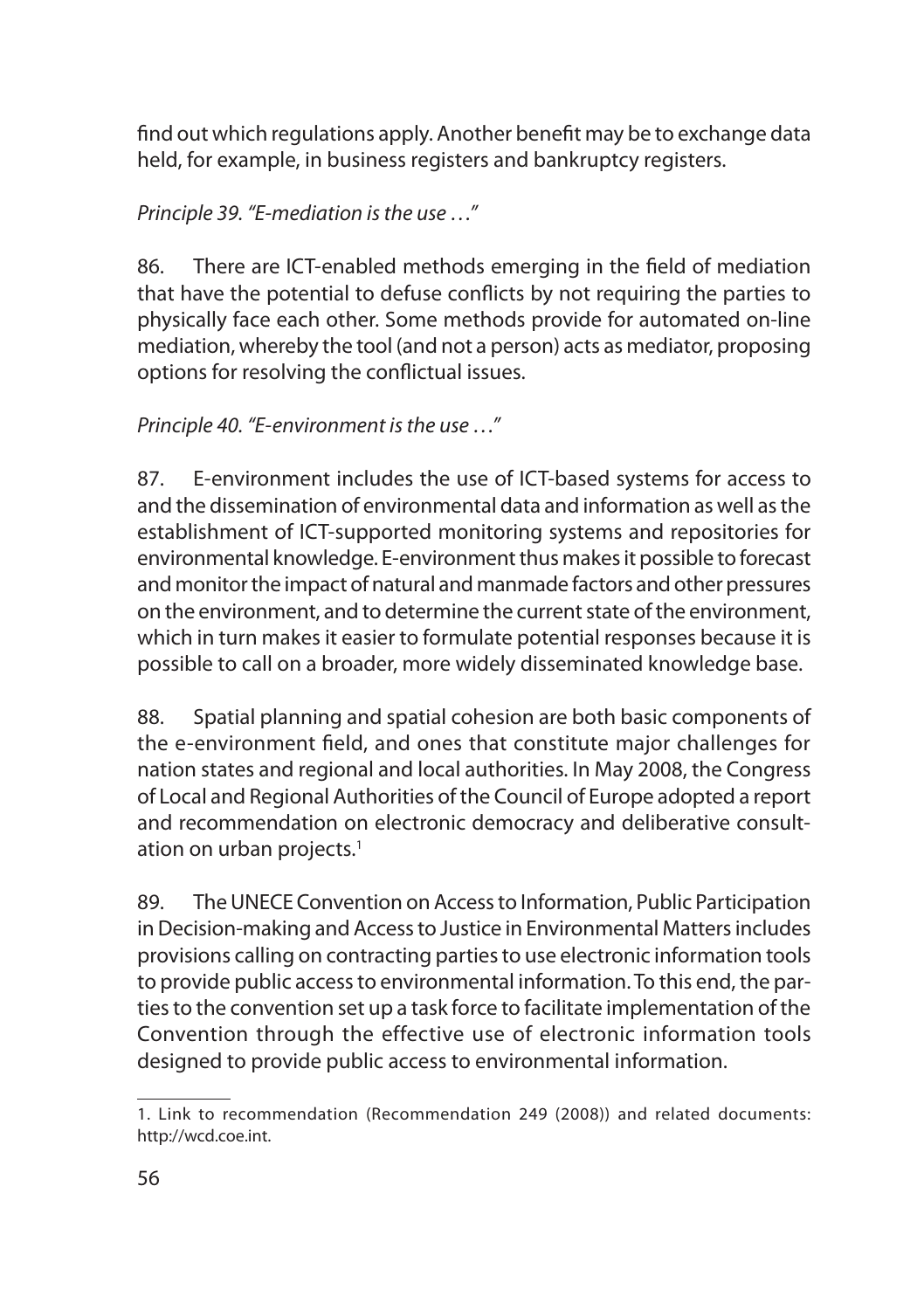*Principle 41. "E-elections, e-referendums and e-initiatives …" and principle 42. "E-voting is an election …"*

90. See explanatory paragraph to paragraph 7 of the recommendation.

*Principle 47. "E-polling/e-surveying allow opinions …"*

91. The term "e-poll(ing)" is used deliberately in this recommendation and the Council of Europe in general to describe the sounding out of opinions outside an election or referendum context (the term is synonymous with e-surveying). The terms "election", "referendum" and "ballot" are reserved for statutory participation activities. E-polling/e-surveying are thus non-binding in nature: they are merely opinion polls and can be undertaken by public authorities and private bodies alike.

# **Technology**

*Principle 48. "ICT has led to …"*

92. Studies show that there is a growing e-readiness, that is, readiness to use ICT, in European countries, albeit at significantly different levels. This trend is accompanied by the rapid emergence and launch of Web 2.0 services by civil society and businesses in a number of countries. People increasingly use mobile phones, the Internet and digital television to obtain information and conduct different types of transactions. They also expect public authorities to be accessible, available and approachable by these same means. By contrast, innovation in the public sector in this field is rather slow and problematical, and take-up of online public services is often low. There therefore appears to be a striking discrepancy between the widespread deployment and innovative use of ICT (for example the social web) in and by society on the one hand and awareness of, and engagement with, the social web by government departments on the other.

*Principle 49. " While e-democracy is dependent …" to principle 51. " Technology is of secondary …"*

93. The primary goal of e-democracy is not to get people to use technology: it is about using technology to improve democratic governance and participation. E-democracy has to be driven by requirements of democracy, not technology. Neither ICT itself nor more or better technology alone automatically support or enhance democracy, democratic institutions and processes. Agreed democratic and human values and ethical considerations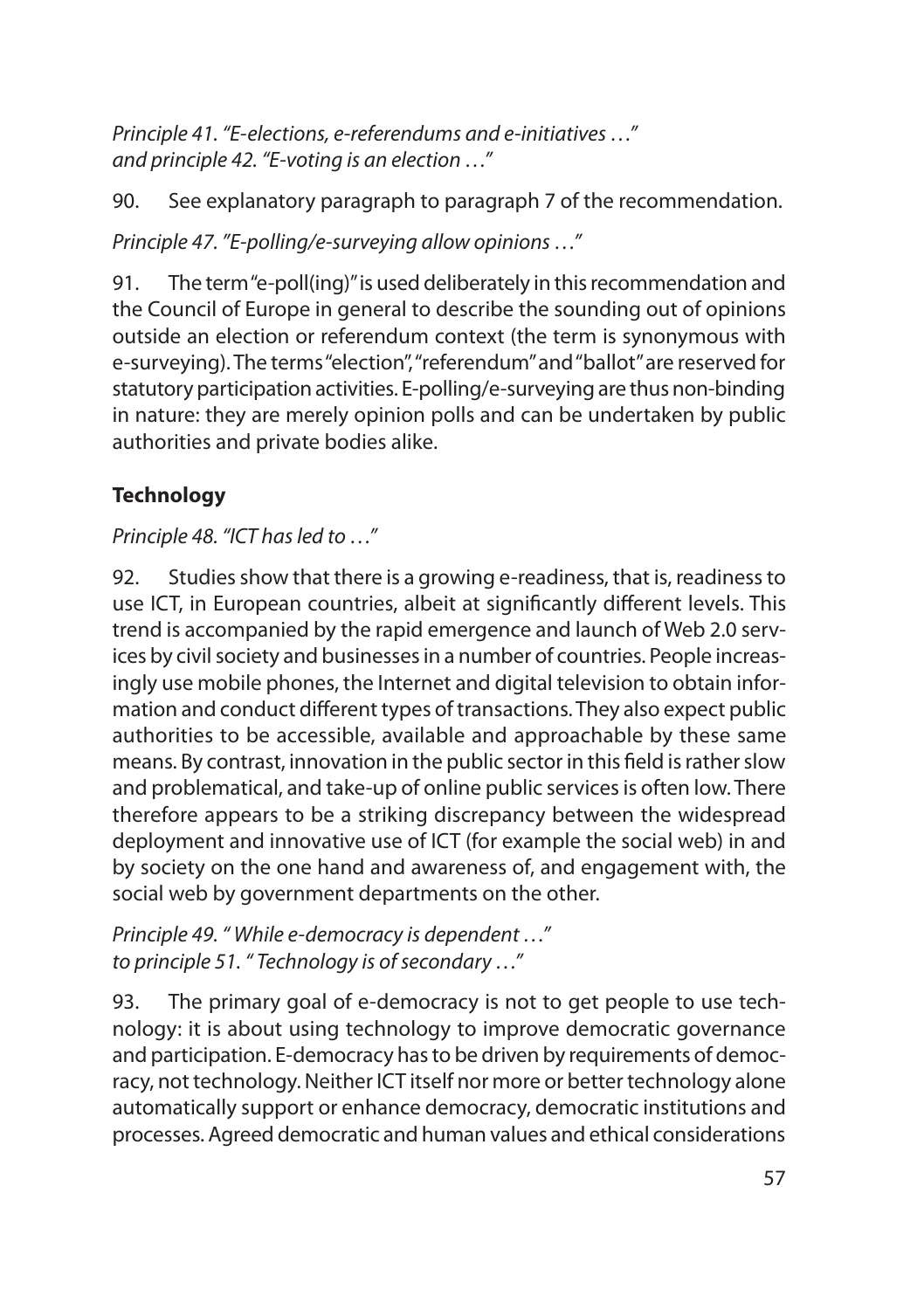are inalienable parts of the technological aspects of e-democracy. The choice of tools not only reflects the course of policy but also the implementation of values and ethical considerations. Beyond the role of ICT as means for exchanging and disseminating information, they also carry the capacity and vocation to improve the enjoyment of human rights.

94. There are different reasons for introducing technology in the democratic process, for example falling election turnout, lack of interest in politics among young people, declining legitimacy and the gap between politicians/ public authorities and citizens. However, technology must never be the reason for introducing e-democracy. Technology can be used to address these current challenges to democracy. E-solutions to these challenges include e-participation, e-parliament, e-petitioning and e-consultation.

*Principle 52. "Technology is not neutral …"*

95. Using technology in the field of public participation in democratic governance invariably entails a change in the way those who govern engage with those they govern, and vice versa. On the one hand, transparency tends to be enhanced and dialogue and debate facilitated; on the other hand, there are potential risks, such as a loss of privacy and threats to data protection, and growing individualism among participants, which could lead to the fragmentation of society.

96. Another aspect that is of importance when introducing technology in democracy is the fact that stakeholders need to be brought up to date with current developments and need to be able to understand and use the technology. If this is not the case, the public authorities need to take remedial action.

*Principle 53. "Responsibility for the technology …"*

97. The institution operating the e-democracy tool is responsible for all aspects of the tool, for example privacy and fairness. Particular attention needs to be paid to security. An unsecured tool could become a danger to democracy, and cause stakeholders to lose confidence in e-democracy altogether.

*Principle 54. "Making the source code available …" to principle 56. "The use of open-source solutions …"*

98. As explained earlier, transparency and trust are key factors in e-democracy (see principles 17 and 18 and guidelines 15, 16 and 79). In the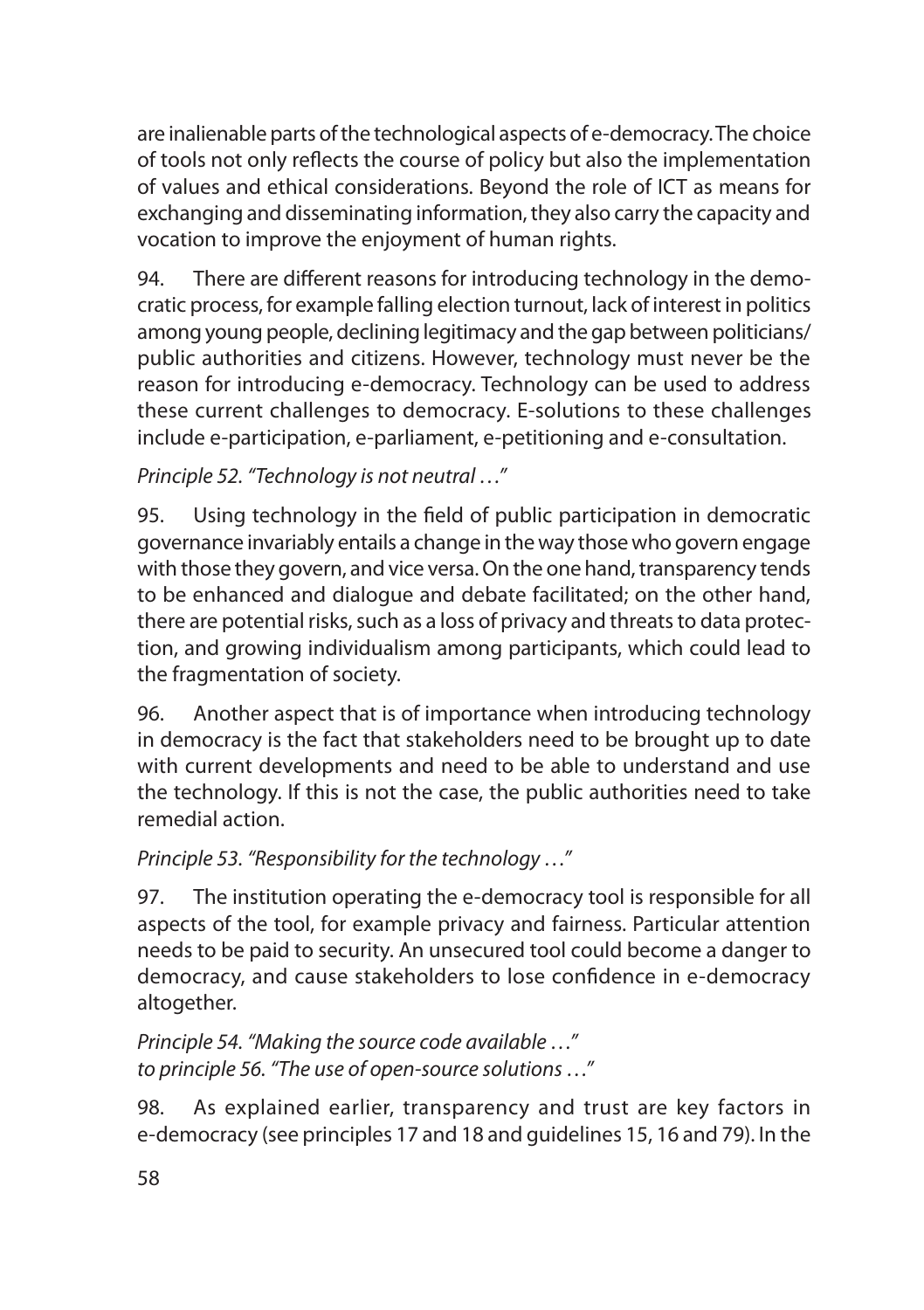case of technology, the use of open-source solutions, the availability of the source code and the use of open standards and specifications help to ensure transparency and trust. For further details, see guidelines 57 to 60.

# *Principle 57. "Applying the standards of …"*

99. When the Internet is used as an e-democracy tool, the relevant web pages need to be made available to a wider range of people with disabilities, including blindness and impaired vision, deafness and hearing loss, learning disabilities, cognitive limitations, restricted mobility, speech difficulties, photosensitivity and combinations of these. This paragraph therefore urges all member states to use the Web Content Accessibility Guidelines.<sup>1</sup>

### *Principle 58. "The use of environment-friendly, …"*

100. ICT systems account for a significant part of the carbon footprint of a modern public sector body and other organisations. Strategies need to be drawn up to reduce ICT energy use and heat emissions, reduce and manage ICT waste, embrace flexible and mobile working in order to cut transport requirements and use technology, including computer software and hardware, to decrease other emissions and waste.

### **Introduction of e-democracy**

#### *Principle 59. "E-democracy can be introduced …"*

101. A common misconception is that e-democracy can be devised and implemented only by public authorities. Special attention must be paid to grassroots e-democracy initiatives. Public authorities therefore need to ensure that an environment exists or, is created so that creativity at grassroots level can be explored, developed and tested.

#### *Principle 60. "In introducing e-democracy, account …"*

102. When introducing e-democracy, stakeholders will have to consider and decide what tools will best fit the form of democracy that prevails in the area in which they operate. Certain tools can, moreover, be used to emphasise certain features of the democratic system in question. For example, by using e-consultation or e-referenda, a country with direct democracy features could demonstrate that it values its direct democracy highly. See also the first indent of paragraph 6 of the recommendation.

<sup>1.</sup> See: www.w3.org/TR/WCAG20/.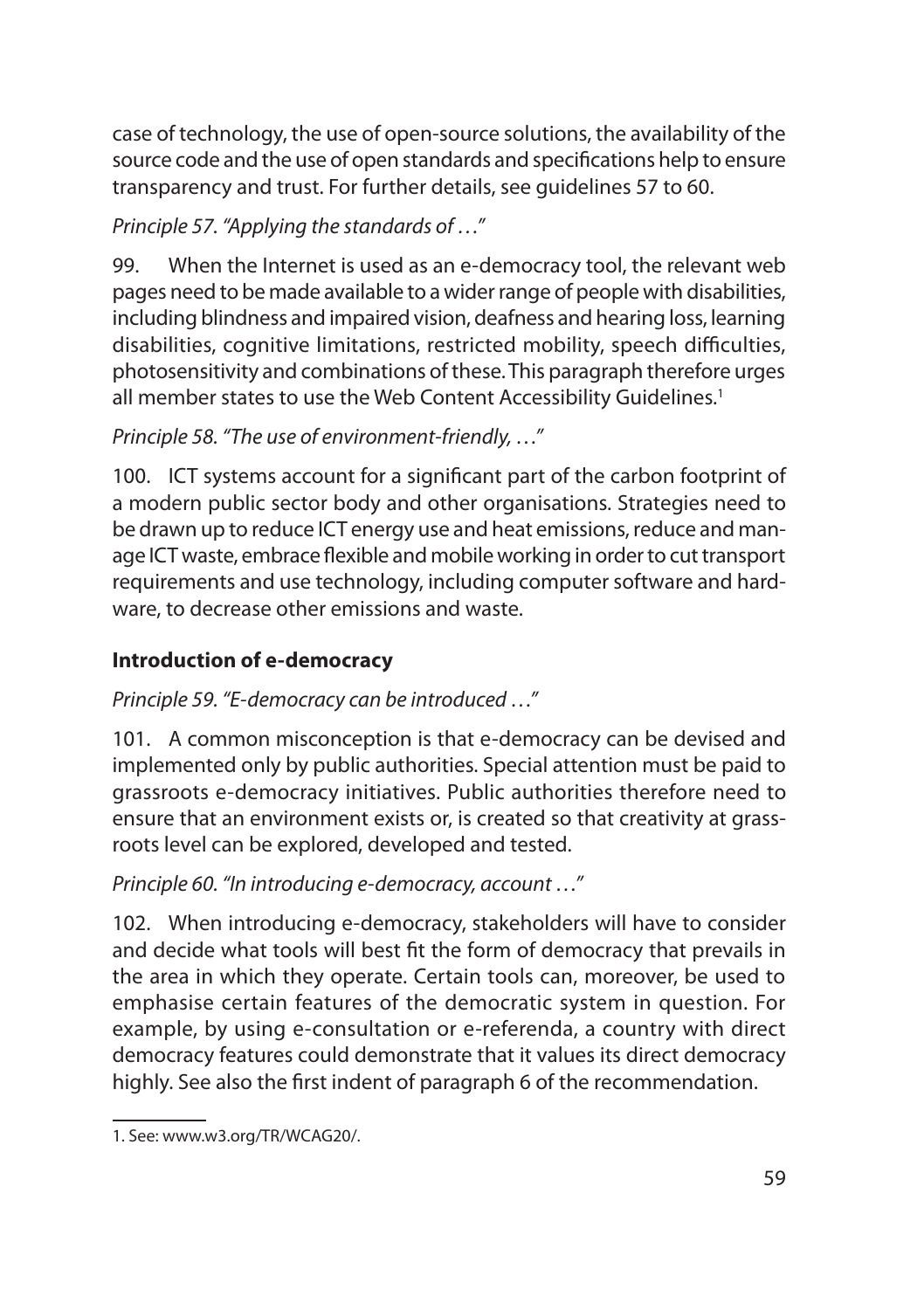### *Principle 61. "E-democracy requires a balanced …"*

103. When introducing e-democracy, it is important that stakeholders not only focus on its introduction, but also strive to adjust other parts of the democratic process accordingly. If participants in e-democracy feel, for example, that participants' contributions are not taken into account, they are unlikely to become involved through that channel in the future. It is therefore necessary to create an environment in which all contributions can be, and are, reflected in the decision-making process.

### *Principle 62. "The introduction and implementation …"*

104. E-democracy cannot be introduced overnight. Different e-tools will, for example, have to be tested, e-democracy tools will have to be interlinked with traditional methods that continue to be used, procedures will have to be adjusted, and monitoring and evolution processes put in place. It is also important to adjust any e-democracy method to the context, taking account of cultural and political differences, as well as technology preferences. A step-by-step approach to the introduction of e-democracy may therefore be considered appropriate.

### *Principle 63. "E-democracy flourishes best where …"*

105. A prerequisite for introducing e-democracy is the existence of political will and leadership. Since e-democracy is about democracy, the introduction of e-democracy will affect all the various aspects of democracy. Without political will and leadership, the necessary changes cannot be made. It is not sufficient to make public consultation available online; rather, it will be necessary to rethink the entire process of consulting the public. For example, the issue of how the multiple responses received online are to be dealt with and how feedback to those who participated should be organised, will have to be addressed.

#### *Principle 64. " E-democracy requires education …"*

106. Initial and further education, training and inclusion are preconditions for the implementation of e-democracy. E-inclusion means enabling all stakeholders, including, in particular, digitally disadvantaged persons and groups, to use the devices (hardware) and technology (software) required for participation in the information society easily and effectively. In the context of this recommendation, e-inclusion refers to inclusion not only in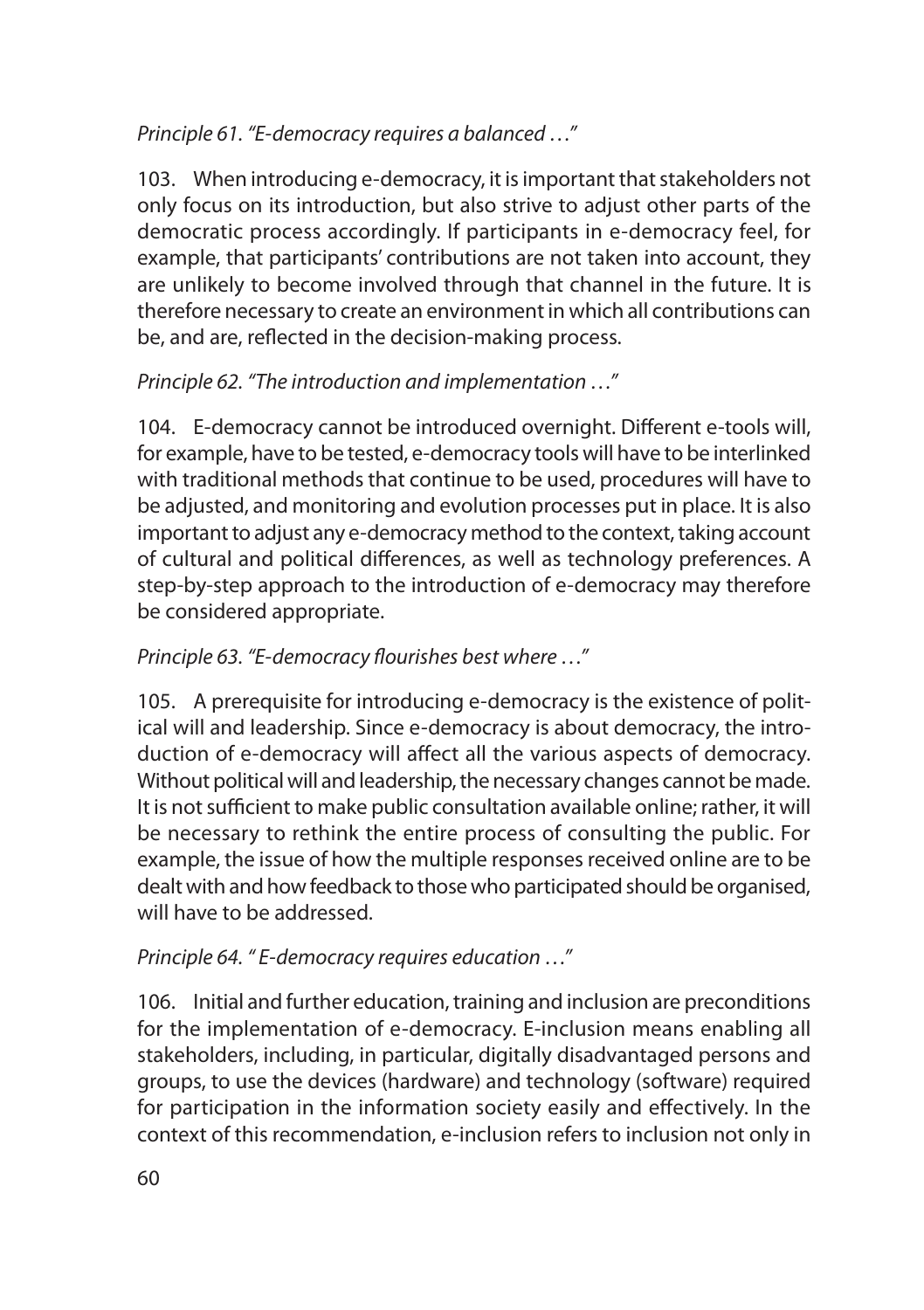technology but also in (e-)democracy (see guidelines 73, 76, 77 and 78 and paragraph 6, indent 10 of the recommendation).

107. There will always be groups that are willing to participate in e-democracy, but do not know how. These "unable willing" can become participants with access to, and training in, e-democracy. Special attention should be paid to supporting specific sections of society (for example the elderly and socially vulnerable groups). This can be done if local authorities help to set up local social solidarity networks to provide training and access to ICT without discrimination, irrespective of nationality, religion, gender, language and racial or social group. As some excluded people become digitally included, the digital divide will narrow. It should be realised, however, that digital inclusion may also deepen the digital divide – those who are still left behind may become more entrenched in their exclusion.

108. The "able unwilling" have access to, and the skills to use, e-democracy, but decide not to do so. For this group of people, other issues may be at stake, for example a general lack of trust in public authorities. Public authorities have to consider conducting research in order to find out how to involve this group and then take the necessary measures.

*Principle 66. "The introduction and operation …"* 

109. Given the existence of certain risks to e-democracy stemming from possible misuse and the fragmentation of communities (see principle 72 and guideline 70), some overview and/or control of e-democracy methods are necessary. It will be up to each public authority and society to determine ways and means of carrying out such an overview and/or control. Any such overview and/or control and any related procedures and institutions must be based on the principles of democracy.

*Principle 67. "International co-operation can greatly …"*

110. See guidelines 78 and 79.

# **Enablers, challenges, barriers and risks**

*Principle 68. "Enablers of e-democracy can …"*

111. E-democracy enablers are factors and players that are important for the emergence and successful deployment of meaningful e-democracy initiatives. Factors and players are interlinked: players are influenced by factors and, in turn, influence them. It is also important to understand that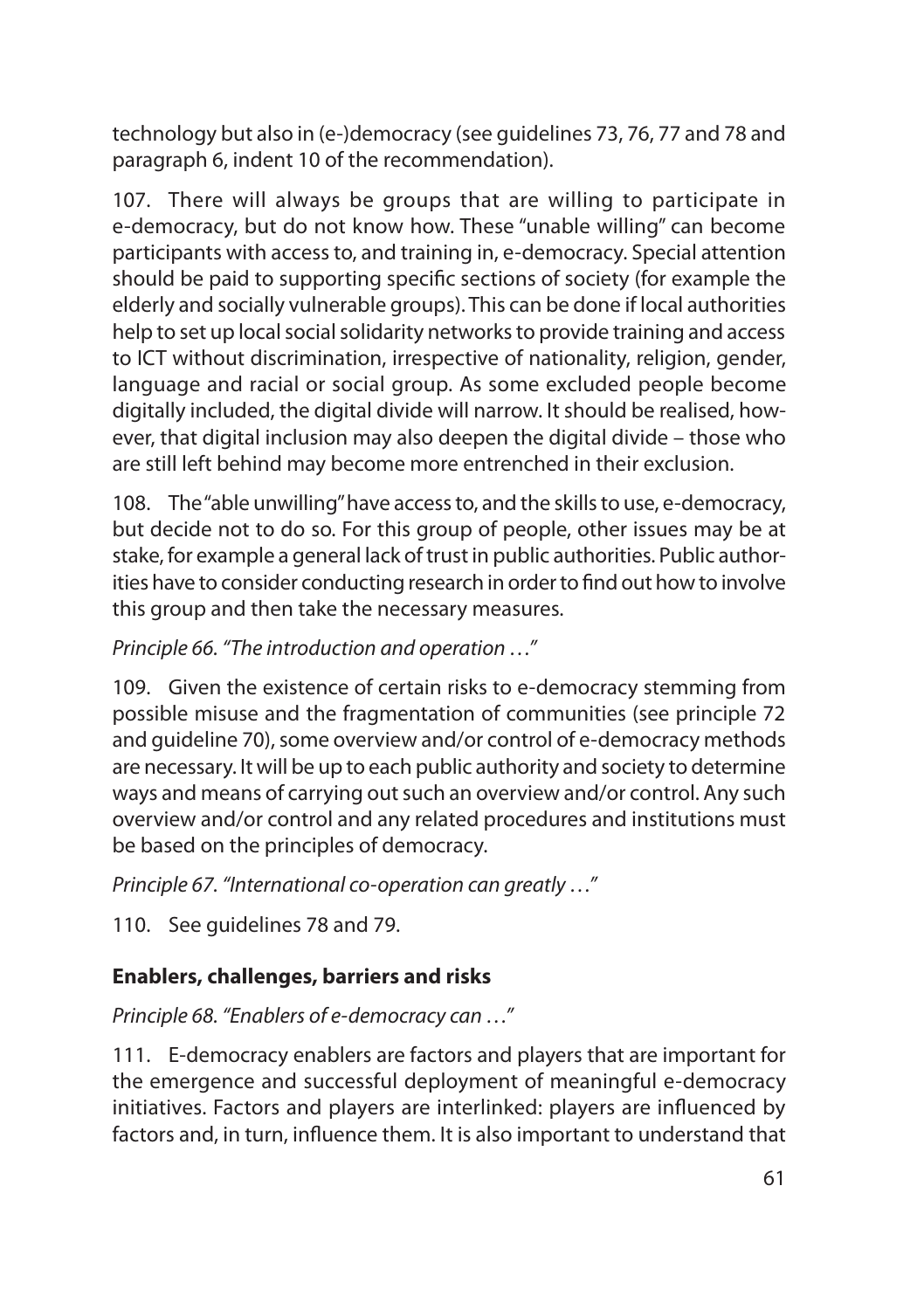e-democracy initiatives can emerge not only from a favourable environment and positive action on the part of the players concerned; they can also emerge in response to an unfavourable environment, the inadequacy of the players or flaws or weaknesses in the functioning of democracy in general.

### *Principle 72. The risks attached to …"*

112. Misuse of e-democracy can be deliberate or accidental. In both cases, safeguards and sanctions are needed. The same applies to the undemocratic use of e-democracy by public and private players and to the deliberate blocking or restriction by public authorities of access to existing e-democracy tools (see guideline 87).

113. The use of e-democracy methods may lead to the fragmentation of communities (and the media), which may, in turn, undermine democratic and community cohesion as well as the legitimacy of the opinions obtained by e-democracy methods (see guideline 70).

### **Rules and regulatory frameworks**

### *Principle 73. "E-democracy requires rules and …"*

114. There is a persistent call for regulation of e-democracy, but such regulation must be democracy-focused, that is, it must allow, and encourage, participation (see guidelines 82 and 94). There is a need for regulation in order, in particular, to fill the regulatory gaps created by the use of ICT for democracy purposes, and it is necessary to adapt existing regulations in the light of developments in e-democracy (see principle 77 and guidelines 90 and 91).

115. Regulation is also an important factor in helping stakeholders to maintain or regain their trust in e-democracy. It is important that rules and regulations should be in place in order to help protect the interests of stakeholders.

116. Rules and regulations governing e-democracy need to be designed in such a way that there is room to experiment with e-democracy. An open approach of this kind can work well only if an environment is created in which such experiments are not limited by strict rules or regulations, other than those designed to protect the rights of the individual and the general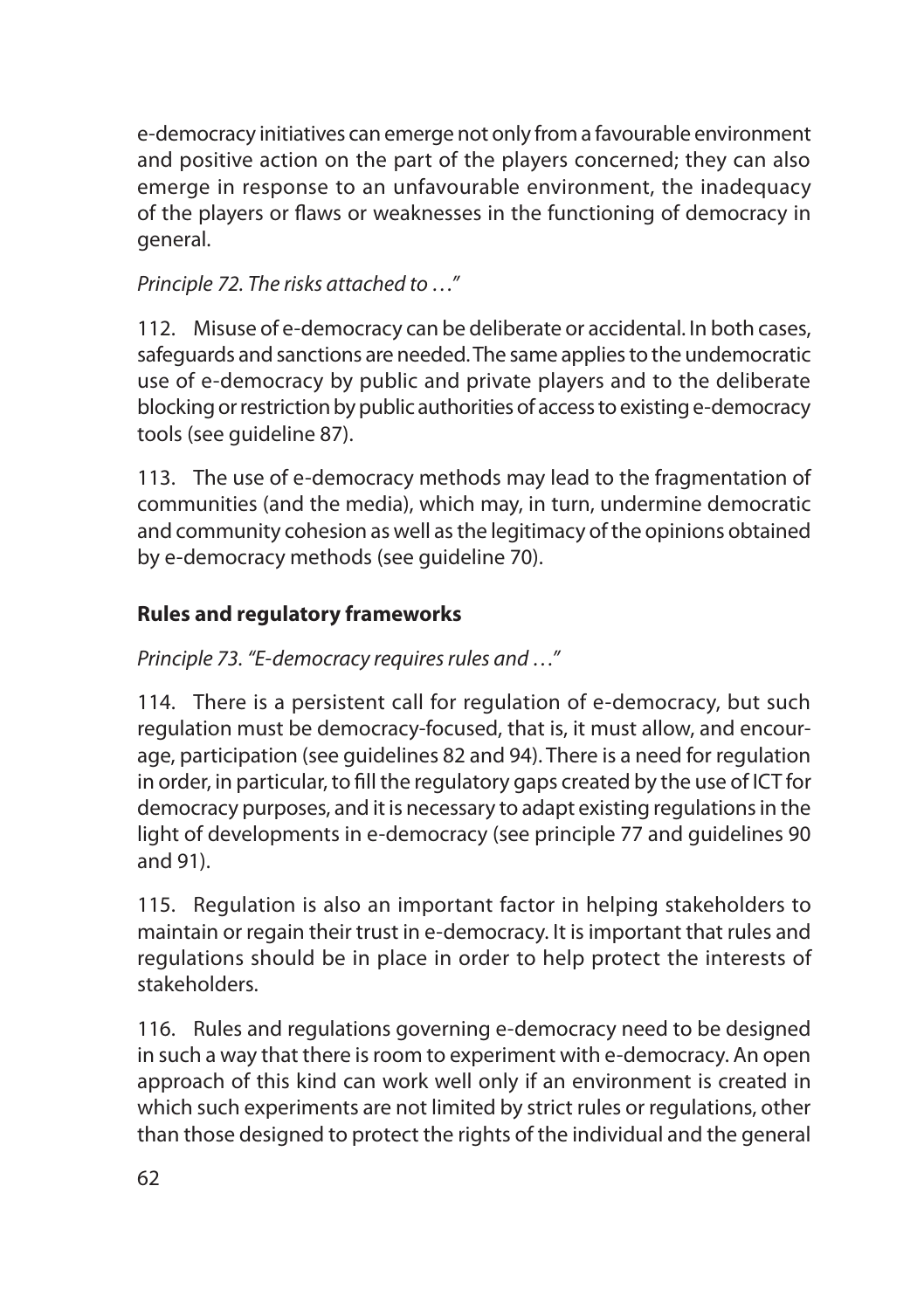regulations providing protection against all forms of abuse on the Internet and through other digital technologies.

*Principle 74. "Regulation of e-democracy entails …"*

117. Regulation should at the same time empower, that is, enable citizens to meaningfully participate, and safeguard the rights and legitimate interests of persons. These include the protection of personal data, the limitation of public authorities' powers and the prevention of and sanctions against misuse of e-democracy. Regulation is not limited to the domain of public authorities (for example, constitution, laws, regulations and soft-law options). As demonstrated in a number of member states, self-regulation by users and/or providers can represent good and effective regulation for e-democracy methods.

*Principle 75. "All e-democracy participants have to …"* 

118. Any person or institution engaging in e-democracy (for example, by setting up e-democracy tools or publishing opinions in the public electronic sphere) has to do so in a transparent way (that is, making it clear who undertook the activity and who is responsible for it) and shoulder all the legal consequences of such action (see guideline 80).

*Principle 76. "The human rights standards …"*

119. When designing e-democracy, it is necessary to uphold human rights. In an information society context, particular attention needs to be paid to the right to respect for private life and correspondence, the right to freedom of expression, the right to education and the right to free elections.

*Principle 77. "In the light of …"*

120. It also needs to be borne in mind that, before new rules are designed, existing rules and regulations should be reviewed to see if they need to be corrected.

*Principle 79. "E-democracy requires attention to …"*

121. It is important to establish semantic standards, particularly for the purposes of cross-border e-democracy.

*Principle 80. "Standardisation of terminology can…"* 

122. On the term "transborder" see explanatory paragraph to guideline 44.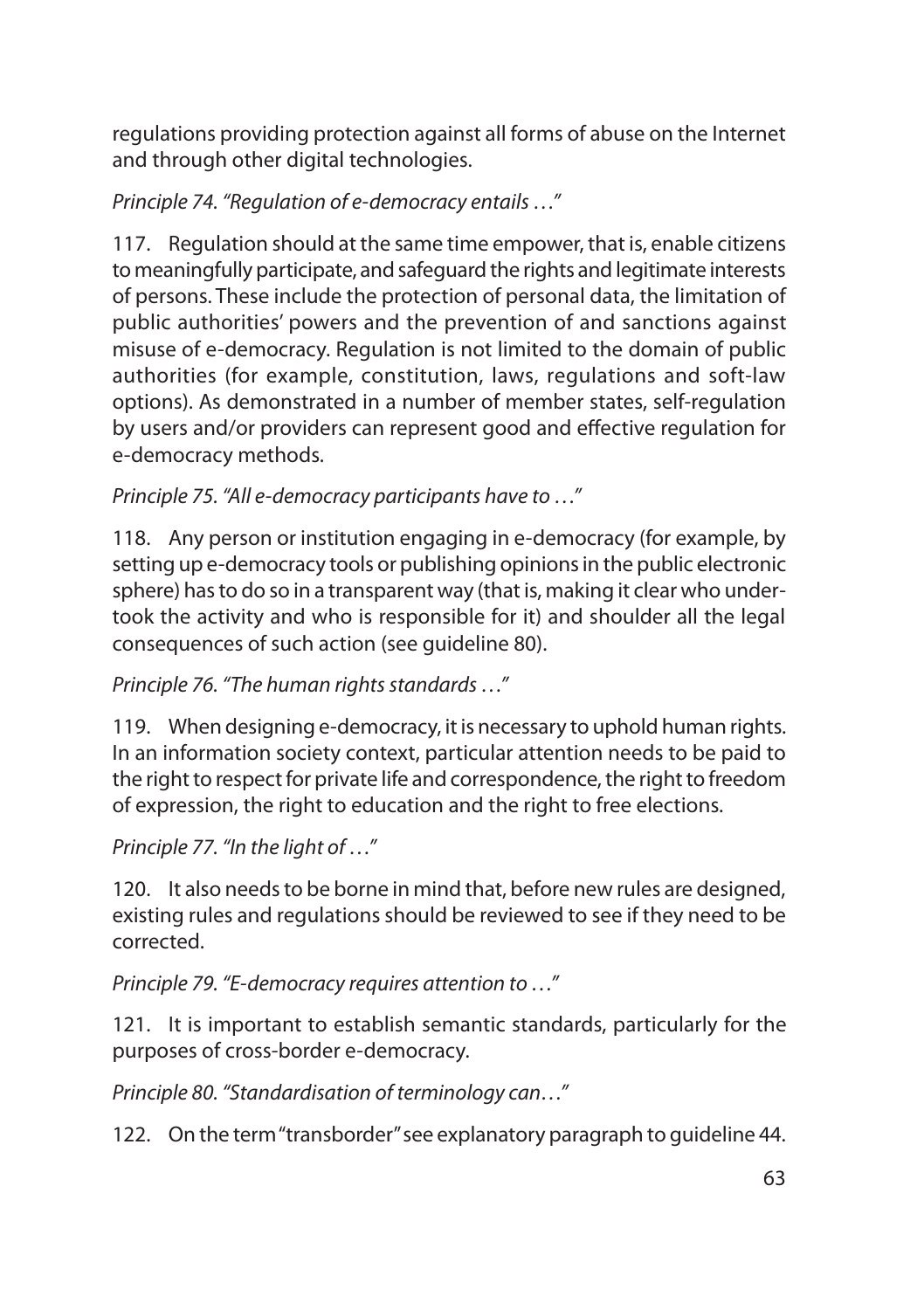### **Guidelines on e-democracy**

*Guideline 1. "When introducing, reviewing and …" and guideline 2. "Technology should not be …"*

123. When discussing e-democracy, there often is a tendency to focus on technology instead of democracy and its stakeholders. Technology should, however, be seen only as an enabling factor and facilitator. Technology should not, however, be the reason for introducing e-democracy. When designing or introducing e-democracy, stakeholders should be central to the whole development process. Stakeholders will be the ones using e-democracy and the focus should therefore be on their wishes and demands.

*Guideline 3. "E-democracy should be …"*

124. See explanatory paragraph to principle 4.

*Guideline 4. "E-democracy should bring benefits …"*

125. It has to be communicated clearly to all stakeholders what the expected benefits of the different tools are for the individual stakeholders.

*Guideline 5. "In order to enhance …"*

126. See explanatory paragraph to principle 2.

*Guideline 6. "The choice of specific…"*

127. See explanatory paragraph to principle 3.

*Guideline 7. "E-democracy should allow for …"*

128. One of the reasons for introducing e-democracy is to empower citizens and other stakeholders. One result of the implementation of e-democracy should therefore be that citizens have more influence on policy shaping and policy making.

*Guideline 8. "E-democracy, by overcoming barriers …"*

129. This constitutes a major benefit of e-democracy (see guideline 33; see guidelines 74 and 75 for other major benefits). By using the Internet, stakeholders will have more opportunities to become involved in democracy. Democracy is no longer dependent on the opening hours of public authority offices: stakeholders can become involved in their own time, when and where they want. The Internet also provides other opportunities, such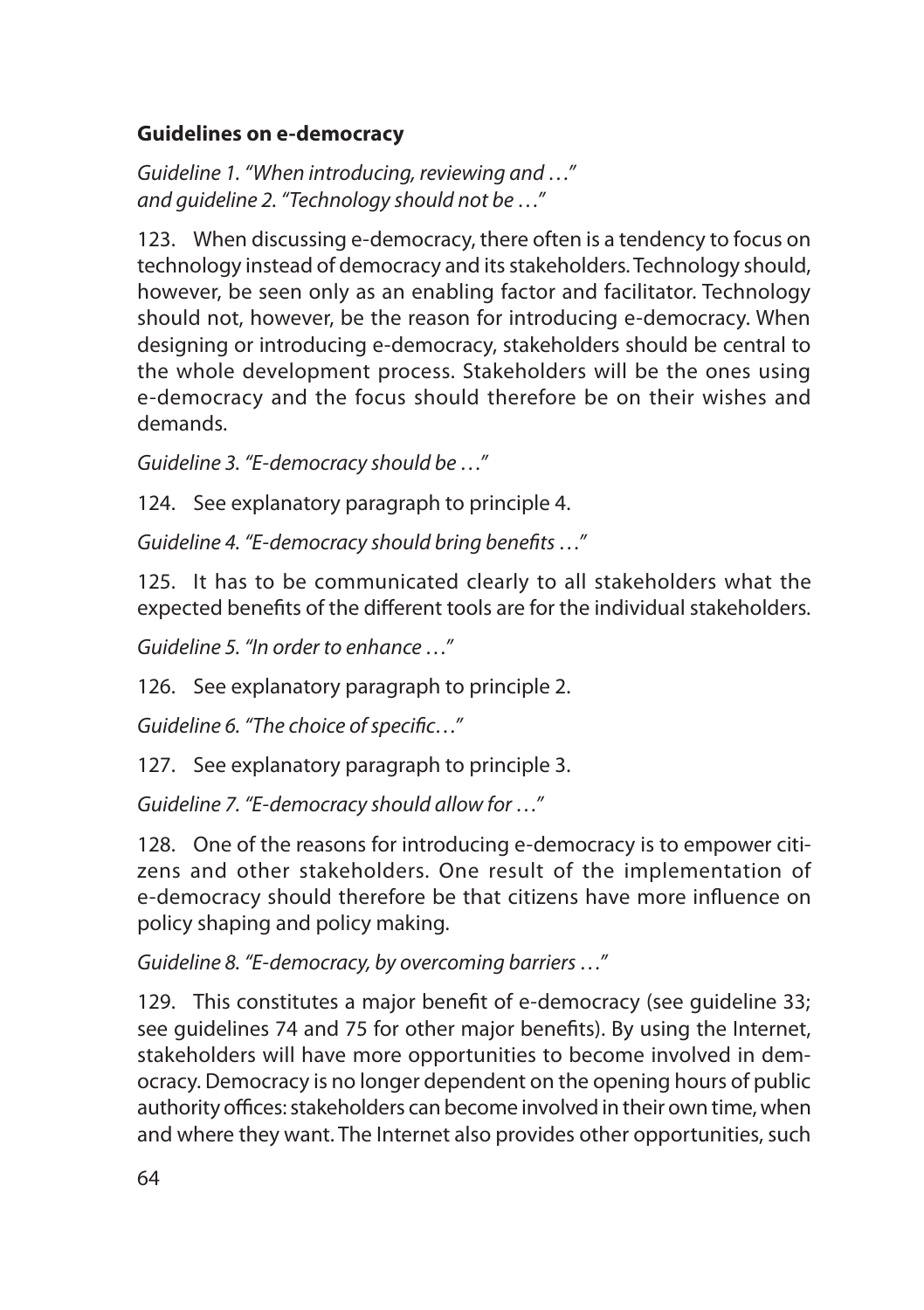as allowing many people to become involved in the same issue and/or at the same time. E-campaigning is a good example: an e-mail can be sent out or information can be placed on a web application to get people involved in the campaign or invite them to make a donation. This can be done much more quickly via the Internet, for example, than by sending out letters or going from door to door. Another example is YouTube, which allows a large audience to be reached within minutes.

*Guideline 9. "E-democracy should encompass a wide …"*

130. It is imperative that e-democracy should not only concern interaction among different stakeholders, but also focus on e-democracy-related matters, such as legislation, documentation and archiving. One example is e-justice.

*Guideline 10. "E-democracy stakeholders should …"*

131. See explanatory paragraph to principle 8.

*Guideline 11. "E-democracy should target children …"*

132. See explanatory paragraph to principle 13.

*Guideline 12. "NGOs, regardless of size …"*

133. See explanatory paragraph to principle 14.

*Guideline 13. " When specific e-democracy measures …"*

134. When designing or implementing e-democracy, it is necessary to take account of the current status of ICT development in the area in which the e-democracy tool is to be applied. Unless mobile phones, the Internet or digital television are widely used, e-democracy cannot flourish. If e-democracy is introduced, care should be taken to ensure that particular stakeholder groups are not being given an undue advantage over others.

*Guideline 14. "Public authorities and representative assemblies …"*

135. In order to understand the concerns of citizens better, politicians and civil servants should consider availing themselves of the information offered via social networking sites such as discussion forums, or provided by e-journalism. The opportunities offered by Web 2.0 are increasingly being embraced and those offered by Web 3.0 examined by public authorities and representative assemblies as a means of interacting with the public (see explanatory paragraph to principle 16).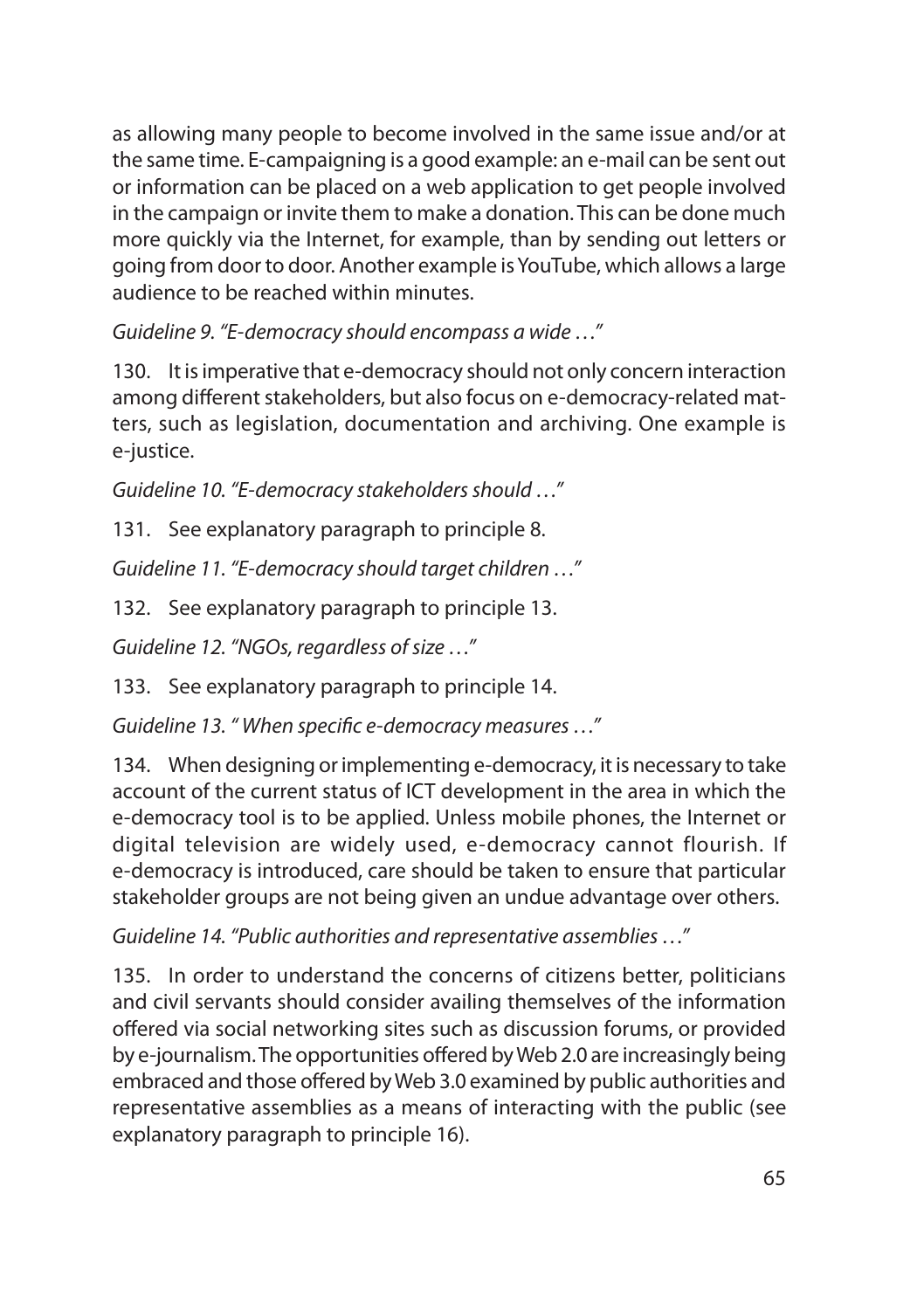*Guideline 15. "Transparency in e-democracy should …" and guideline 16. "Efforts to reach out …"*

136. Trust is a key factor in e-democracy. One way of establishing trust in e-democracy is to ensure transparency. It is therefore imperative that all stages in the process should be transparent to all stakeholders. This can be done by making sure that all information on procedures is available online and can be understood by everyone. Webcasts of meetings can also be used to ensure transparency. It should be clear to all involved what is happening at each stage of the process.

137. E-democracy is an opportunity for all stakeholders to become more involved in democracy. An effort should therefore be made to include everybody and make sure that all stakeholders have a chance to participate. If such participation is interactive and participants receive feedback on how their input is being used, they are much more likely to become and stay involved. In this way active citizenship can be established. This will benefit democracy as a whole, including democracy across borders.

*Guideline 17. "Public authorities and representative assemblies …"*

138. Dialogue and citizen-centred communication can be reinforced by e-democracy, for example by holding informal consultations, putting proposals on the Internet and seeking the opinions of citizens, or promoting transparency and accountability throughout the institutional system.

*Guideline 18. "Trust in democracy, politicians …"*

139. E-democracy can succeed only if stakeholders trust it. Trust has to be established in all aspects of e-democracy. It is important that trust is forged not only in the tool itself (the software and hardware) but also in the enterprise that makes the tool, the procedures surrounding the tool and the public authorities involved. This can be done by, for example, ensuring transparency of procedures and using open-source software (see explanatory paragraph to paragraph 6 of the recommendation).

*Guideline 20. "When e-democracy measures are …"*

140. Before any e-democracy measures are devised, an inventory of the wishes and demands of all stakeholders should be drawn up. There are e-tools available, for example e-forums, e-consultations, social networks, government-to-citizen (G2C) and citizen-to-citizen (C2C), to facilitate such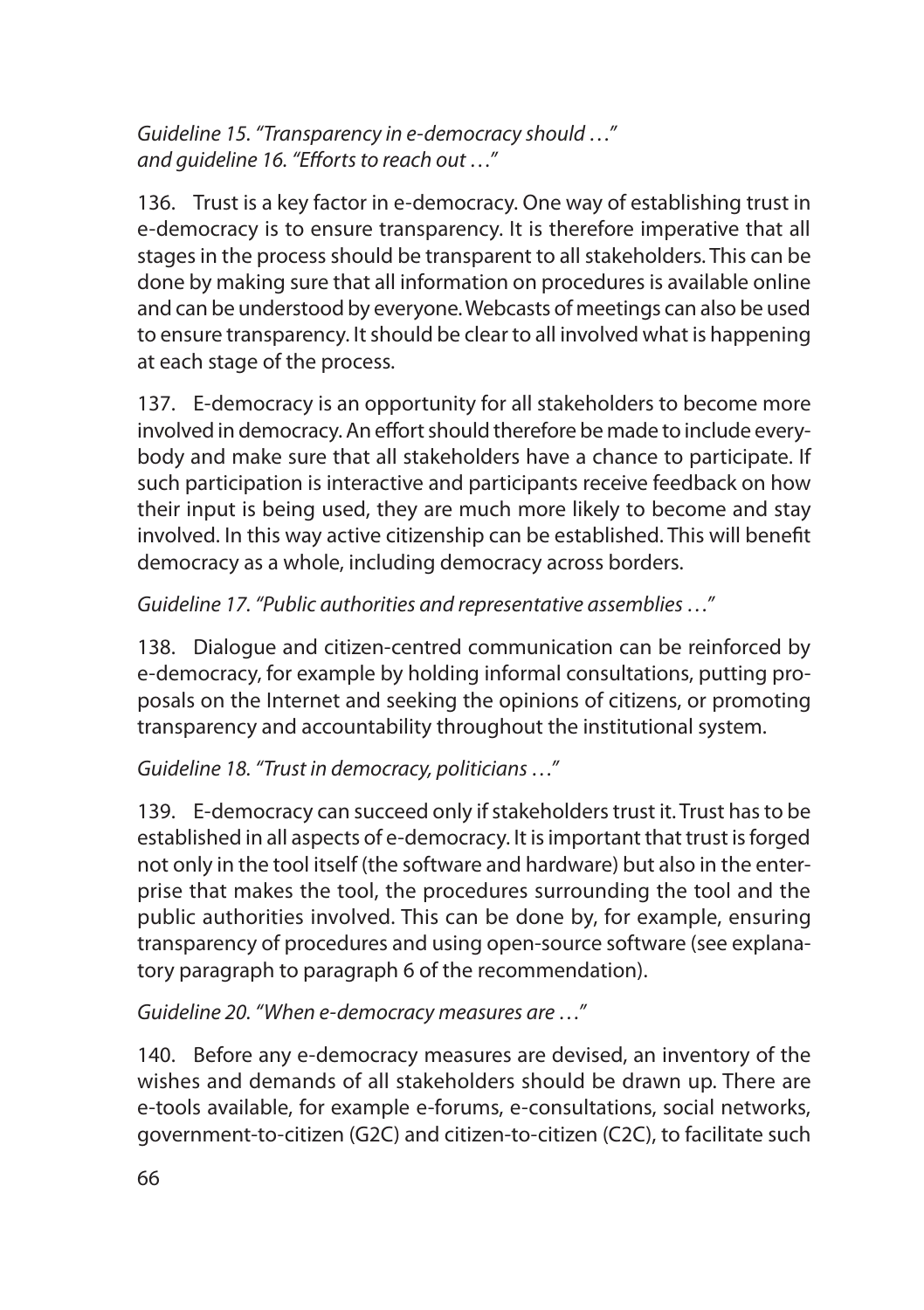a process. This will help establish trust in e-democracy and improve the use of the tools later on.

*Guideline 21. "The introduction of e-democracy…" to guideline 23. "In particular, politicians and …"*

141. See explanatory paragraph to recommendation 6 on intermediaries, principles 21 and 23 and guideline 4.

*Guideline 24. "The media are invited …"*

142. See explanatory paragraph to principle 24.

*Guideline 25. "The media are encouraged …"*

143. See explanatory paragraph to principle 23.

*Guideline 26. "The media, in particular the …"*

144. Public service media's democratic role includes being universally accessible and inclusive by providing different groups of citizens with a forum to articulate and develop their interests and facilitating the search for society-wide political consensus. For more information on the remit of public service media in the information society, see Committee of Ministers Recommendation Rec(2007)3 on the remit of public service media in the information society.

*Guideline 28. "As the information and …"* 

145. The Internet of tomorrow will not be the same as the Internet of today. Web 2.0 is currently widely used, but Web 3.0 is already being developed. The term "Web 2.0" is used to describe new web-based applications designed to enhance creativity, information-sharing and collaboration. Emerging technologies and tools include user-created content, social networking, social e-commerce, semantic web opportunities, crowdsourcing, personal publishing and citizen journalism. Some of the Web 2.0 applications have been very successful (Facebook, MySpace, Flickr, YouTube). Wikipedia shows how citizens can co-operate on content production and share knowledge by means of massive collaboration and crowdsourcing. An important issue related to Web 2.0 is what e-government and e-democracy can learn from social networking applications and how public authorities can tap into this new way of collaborating and sharing information.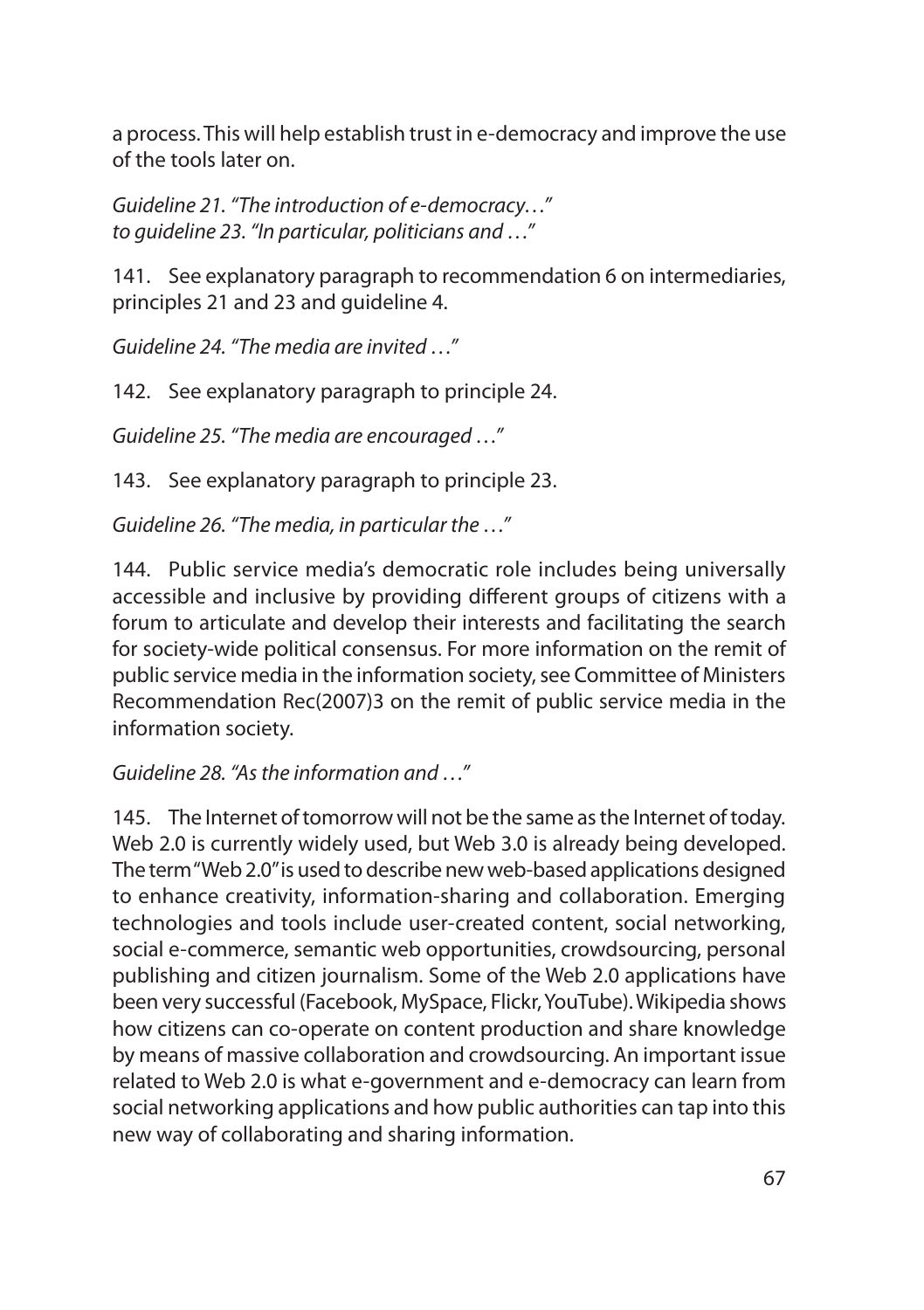*Guideline 29. "People should be able …" and guideline 30. "Public authorities should disclose …"* 

146. It is the responsibility of the public authorities to be transparent. This can be achieved by, for example, putting information about procedures and decisions online. Establishing a single public authority portal is also useful in this respect.

*Guideline 31. "As e-democracy is heavily …"*

147. Once it is adopted, the Council of Europe draft convention on access to official documents will have to be implemented in such a way as to take account of the consequences of the widespread use of ICT for the way in which public authorities and users of ICT interact.

*Guideline 32. "In order to create …"* 

148. Member states, in co-operation with the private sector and civil society, need to promote and enhance access to ICT infrastructure, in particular by creating an enabling environment that provides an incentive for the private sector to invest in ICT infrastructure and services. Such an environment entails rules and a stable regulatory framework, the provision of, and support for, adequate training, and measures to facilitate and promote the establishment of community-based networks and foster policies and partnerships that encourage the qualitative and quantitative development of ICT infrastructure, in order to ensure universal, affordable access to the Internet. Member states also need to provide more opportunities for obtaining access to information, as a public service, and encourage co-operation among stakeholders. Moreover, they need to facilitate policies and partnerships which promote the installation of Internet access points on the premises of public authorities and, where appropriate, in other public places, and ensure that public authorities increase the provision of online services for citizens and businesses and enhance their transparency, so as to allow everyone access to public information.

*Guideline 33. "E-democracy methods and tools …"*

149. E-democracy can lead to greater involvement of citizens in political life. In addition to allowing citizens to cast their votes periodically in elections, e-democracy provides an opportunity for stakeholders to express their views through participatory channels at a time and in a place convenient to them. E-government is based on the same principle. Citizens can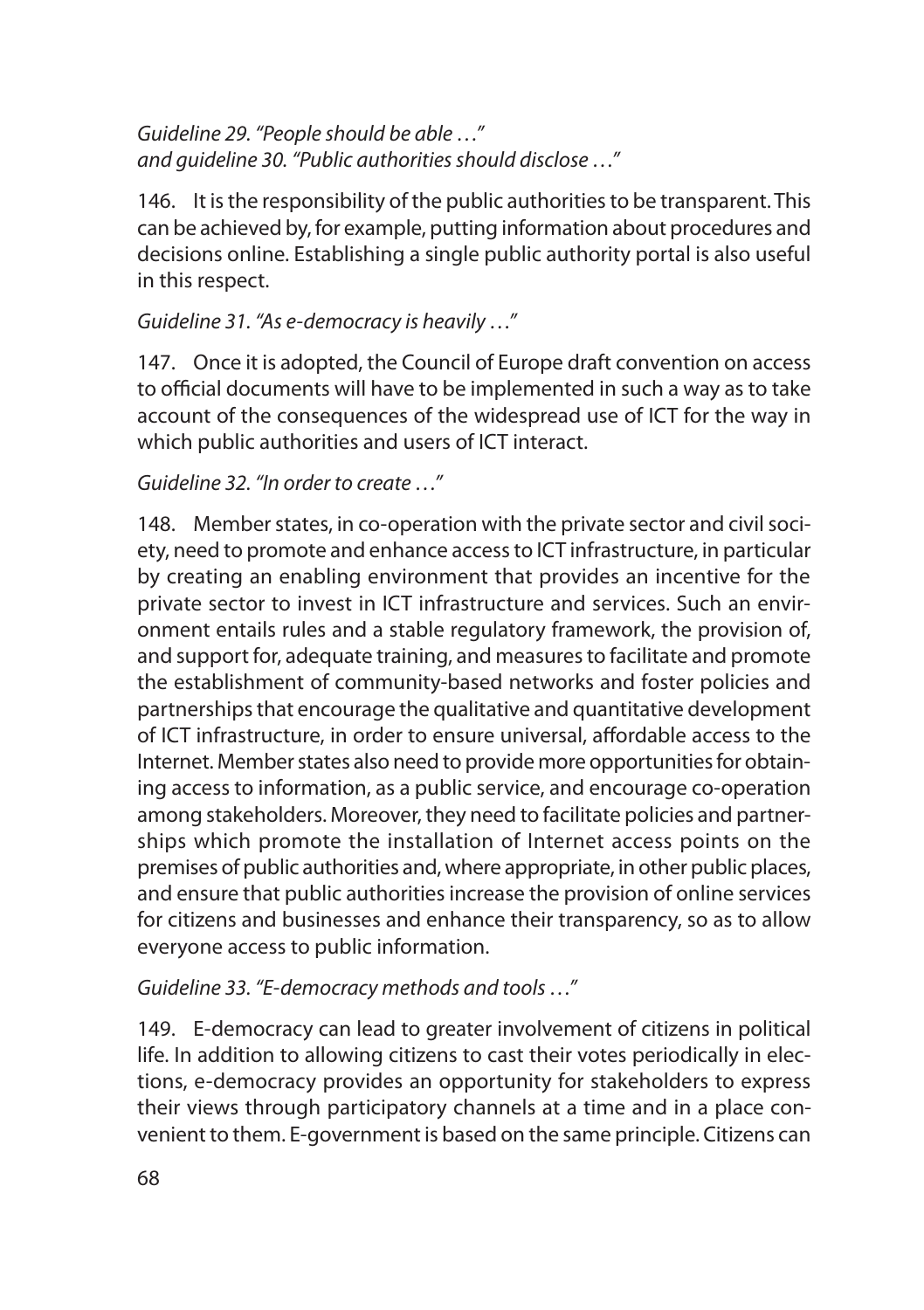request services from the public authorities when they want and in the way they want, with the result that there is a government that can be reached round the clock. E-democracy has the same potential.

*Guideline 34. "E-democracy games involving …"*

150. E-democracy games provide a good example of ways of informing the general public how policy making actually works. Such games therefore need to be designed in a way that the public can learn about the workings of democracy and public authorities.

*Guideline 35. "While e-democracy may not …"*

151. See explanatory paragraph to principle 30.

*Guideline 36. "E-democracy methods and tools …" and guideline 37. "In order to remedy …"*

152. Measures to improve transparency can include real-time information and lasting documentation. Along with other features of e-democracy mentioned in these paragraphs this can improve democratic practice and has the potential to counteract widespread apathy, disillusion with politics, a perceived lack of impact, disengagement, alienation, a lack of knowledge of politics and restrictive developments in the media.

*Guideline 38. "In the context of the …"*

153. See explanatory paragraph to principle 33.

*Guideline 39. "Given the various approaches …"*

154. E-democracy stakeholders need to encourage and fund research into e-democracy including, in particular, research on improving democracy through ICT, on (re-) engaging citizens in democracy and on the establishment of effective links between activities carried out by public authorities, social networking and bottom-up and top-down initiatives.

### **Sectors of e-democracy**

*Guideline 40. "E-parliament should be …"*

155. E-democracy can be of great benefit to the elected representative assembly and its members as it saves time, creates times for more and better thinking and interaction, leads to better informed members and citizens, and to better and higher legitimised political decisions and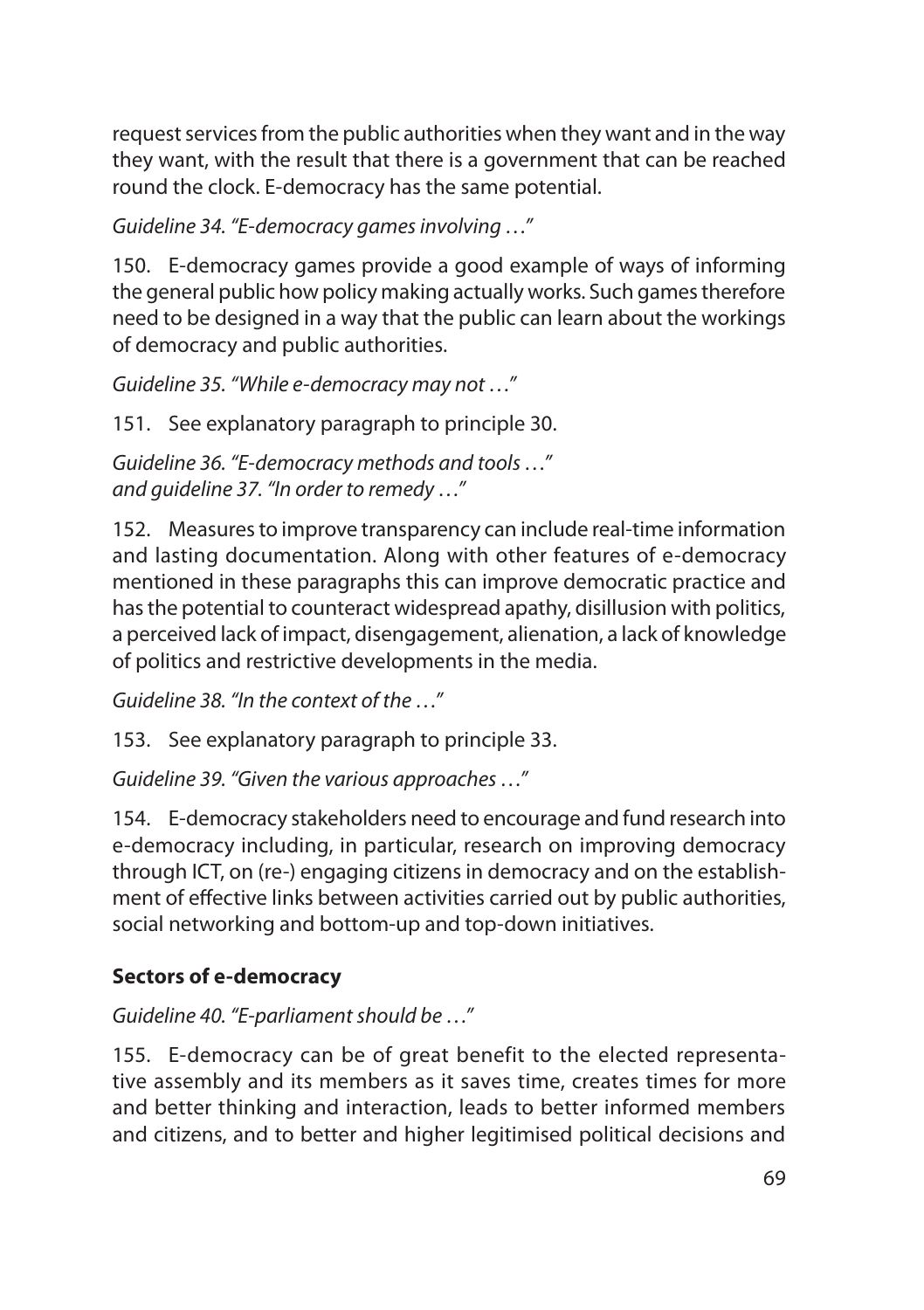institutions. Elected representatives can use e-parliament to communicate better with one another and with their electors and the media. E-parliament can also improve transparency and accountability, for example by webcasting debates online or by having votes and documentation available online. In respect of guidelines 40 to 45, see also explanatory paragraph to principle 36.

*Guideline 41. "E-parliament should be devised …"*

156. Methods of e-parliament include, *inter alia*, posting proposals on the Internet and seeking the opinion of citizens (e-consultations), providing for the handling of and feed-back to e-petitions, promoting transparency throughout the institutional system, making it possible for citizens to exercise widespread control more effectively, that is to engage in active citizenship.

157. ICT in e-parliament can provide new means to enhance the work and image of parliaments, enable and improve good governance of elected assemblies – efficiency, inclusiveness, openness and accountability – reduce unnecessary bureaucracy and provide user-centred services, increase transparency and accountability, and also encourage better communication and co-operation between all stakeholders.

*Guideline 42. "E-parliament should promote the …" and guideline 43. "E-parliament should enable citizens …"*

158. E-parliament also facilitates communication with citizens. By using social networking tools, elected representatives can easily find out exactly what their stakeholders require. E-parliament also provides elected representatives with a means of informing the public of their plans and ideas. Such methods may include member-specific software which may provide for distance participation in plenary, committee or political group meetings, distance participation in activities in the constituency and by the political party, distance voting in parliamentary votes (parliamentary e-voting) as well as for setting up of and participating in Internet forums, blogs and social networks of a political nature on the Internet. Furthermore, e-parliament provides citizens and other stakeholders with opportunities to make their voices heard and become involved in agenda-setting and decision making. E-petitioning is a tool which can be used to assist this process.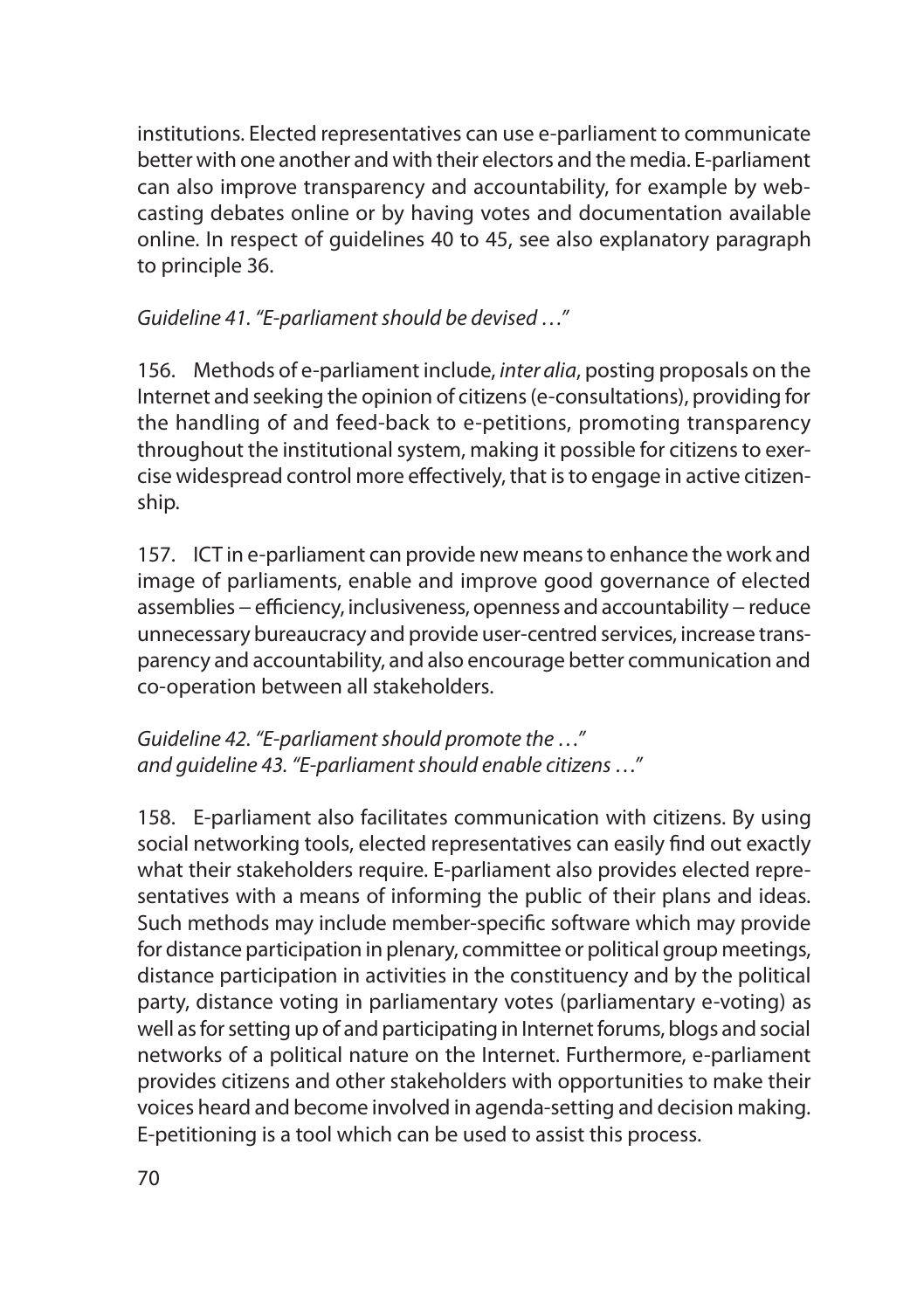*Guideline 44. "By overcoming geographical and …"*

159. The term "transborder" is used in this recommendation with the meaning of any transborder character, which can cover relations across borders between local, regional or national territorial entities and their respective representative assemblies, governments and administrative authorities. A transborder e-parliament may be organised through interparliamentary information exchange systems. In most cases, translations of parliamentary documents and acts of parliament are required in order to make such systems work.

*Guideline 45. "E-democracy should, by fostering …" to guideline 49. "To enable the judiciary …"*

160. See explanatory paragraph to principle 38.

*Guideline 50. "In order to create …"*

161. E-petitioning and e-consultation are means whereby people can express their opinions on a particular topic. Such tools need to be considered as a reliable way of sounding out the views of the electorate. Those involved in e-petitions or e-consultations need to be properly informed of the action taken on their input.

### **Technology**

*Guideline 52. "Stakeholders should promote and …"*

162. The view is still often taken that there remains a need to develop technology which is appropriate to e-democracy instead of using off-theshelf products.

*Guideline 54. "In addition to the …"*

163. E-democracy can facilitate the enjoyment of human rights by giving people a voice. An example would be an opposition politician who uses the web to make his or her voice heard, by writing a blog or setting up a website: more people, both in the country and abroad, will hear these views and they will find out more about him or her.

*Guideline 55. "The institution running an …"*

164. See explanatory paragraph to principle 53.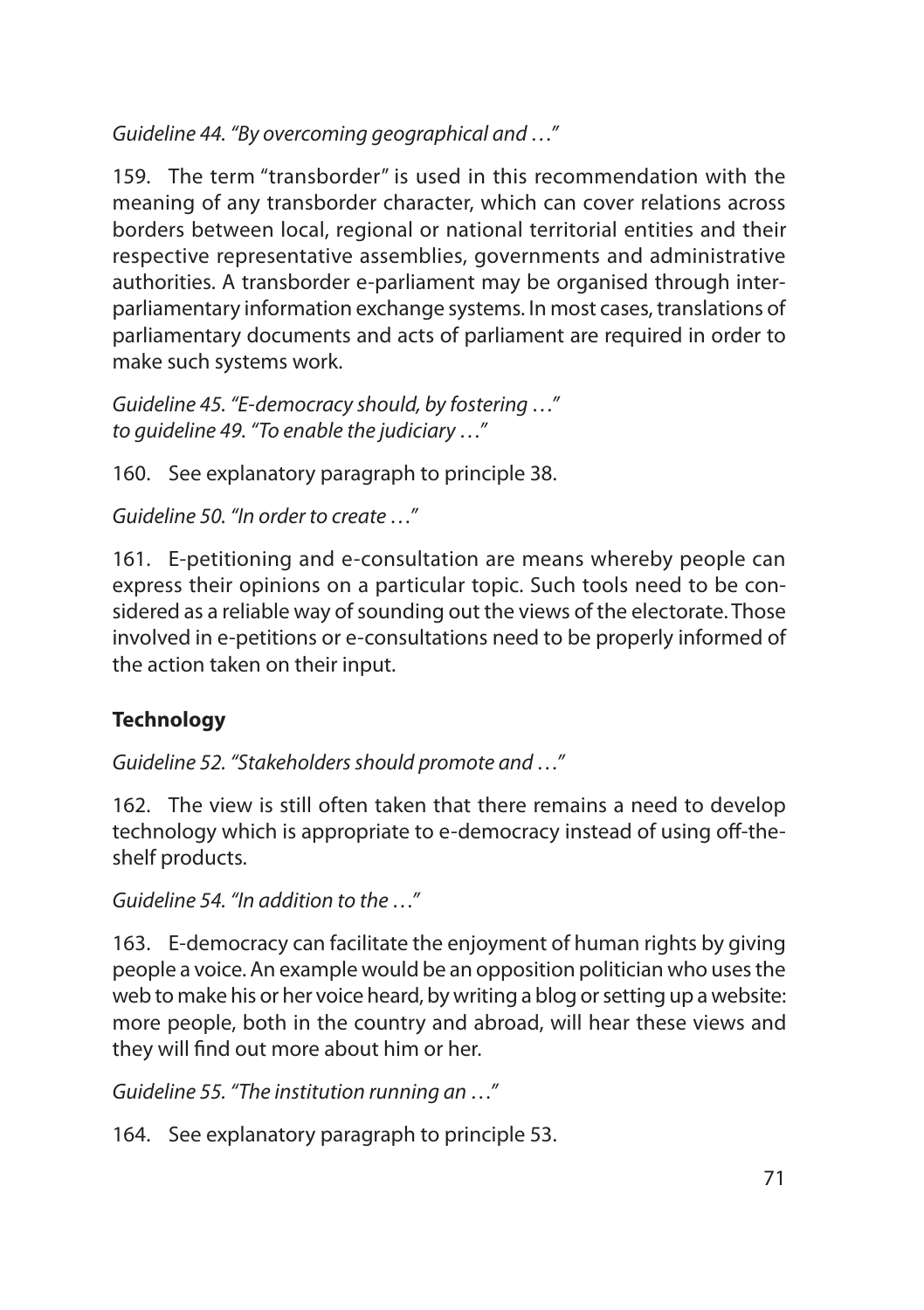*Guideline 56. "Whenever a method is …"*

165. See explanatory paragraph to principle 61*.*

*Guideline 57. "E-democracy software should either …"*

166. It is essential to assess whether e-democracy systems are functioning properly and whether they are secure. If the source code is not made publicly available, independent certification of the system as a whole or of all its components is necessary. See principles 54 to 56.

*Guideline 58. "Stakeholders should consider including …"*

167. Because of the above-mentioned advantages of open-source software, it needs to be considered as an alternative to proprietary software. This guideline therefore calls on all stakeholders to include an open-source software requirement in their tenders. See principles 54 to 56.

*Guideline 59. "Open standards and specifications …"*

168. See explanatory paragraph to principle 56. See principles 54 to 56.

*Guideline 60. "E–democracy solutions based on …"*

169. See explanatory paragraph to principles 54 to 56. On the term "transborder" see the explanatory paragraph to guideline 44.

## **Introduction of e-democracy**

*Guideline 61. "All stakeholders should consider …"*

170. See explanatory paragraph to principle 59.

*Guideline 62. "Generic e-democracy tools, based …"*

171. Guide No. 1 *(Generic tools and policies for an electronic democracy)* is intended to provide an overview of the manifold and diverse opportunities to establish e-democracy. The purpose of the guide is to assist anyone who is interested in introducing e-democracy and is looking for examples and ideas. To this end, 26 individual generic tools are described.

*Guideline 64. "The introduction, development and …"*

172. See explanatory paragraph to principle 62.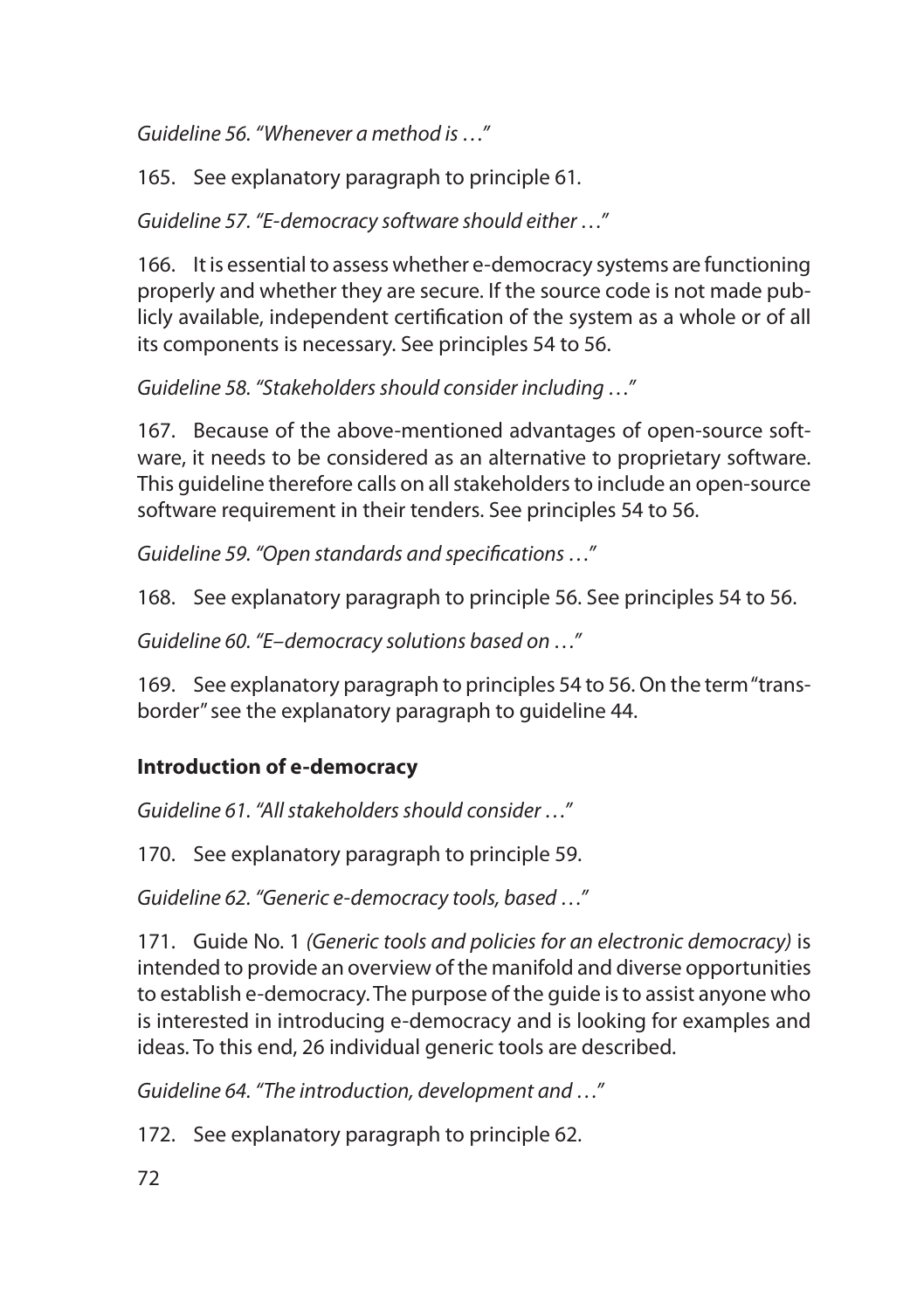*Guideline 65. "A roadmap can be …"*

173. Roadmaps can be useful as a pragmatic planning method, for the purposes of inspiring and guiding e-democracy initiatives. Roadmaps for e-democracy can be particularly useful, for example, for formulating an e-democracy strategy tailored to a particular country or region, or for organising and planning the development of a comprehensive e-democracy toolkit or project.

*Guideline 66. "A review and readjustment of …"*

174. E-democracy is not simply about adding ICT to existing democracy procedures. The design and introduction of new tools and procedures can provide an opportunity to review existing democratic procedures and practices and improve them. Such a review will be beneficial only if it is thorough and if a strategic plan is available.

*Guideline 67. "Processes of monitoring the …"*

175. In order to establish trust in e-democracy in general but also in specific tools, those responsible need to address the risks involved. The risk assessment must not focus only on technical risks but must include, for example, procedural risks.

*Guideline 68. "In order to decide …"*

176. The checklist for the introduction of e-democracy tools is designed to assist stakeholders in their decisions regarding the development of e-democracy. Conditions for the introduction of participatory tools differ depending on the objectives of particular democratic processes, which may range from information or consultation to active participation, and according to the perspectives of those involved.

*Guideline 69. "Reporting frameworks can be …"*

177. The framework for reporting e-democracy initiatives was used in the preparation of the recommendation. Member states used this framework to report on e-democracy initiatives in their country to CAHDE. Their contributions were essential to the preparation of the document "Generic tools and policies for an electronic democracy", mentioned in guideline 62.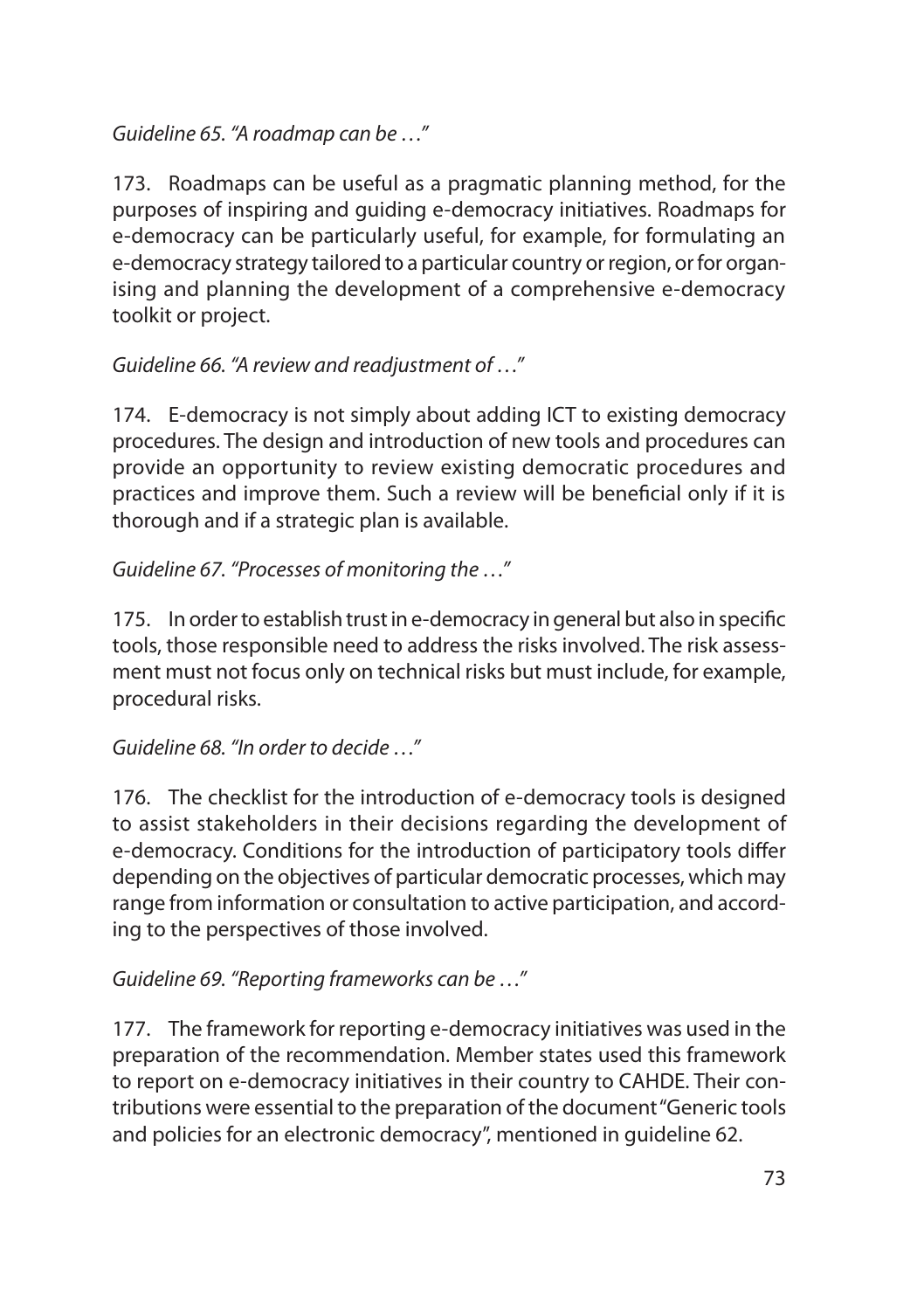*Guideline 70. "The same e-democracy method …"* 

178. There is no universal e-democracy method. The appropriate method and tool must be carefully chosen in the light of the target public and the issue to be addressed by e-democracy. There may be cases where e-democracy as a whole, (or e-democracy alone) is not an appropriate way of ensuring meaningful participation. With reference to the wider context of democracy, see the explanatory paragraph (second part) to principle 72.

*Guideline 71. "Before a public authority …"*

179. When an e-democracy tool is introduced to a broader public, it is essential that an independent party, appointed by the authority responsible for introducing the tool, provide an assessment of the tool. This assessment needs to be made public, and this operation needs to be carried out on a regular basis. This will facilitate trust in the tool and in e-democracy as a whole.

*Guideline 72. "E-democracy methods and tools …"*

180. Any e-democracy method or tool requires evaluation, if possible by a third party. It is recommended that audits and evaluations be carried out by external parties in order to enhance transparency and trust in the tool and in e-democracy as a whole.

*Guideline 73. "In order to counteract …"*

181. See explanatory paragraph to principle 64.

*Guideline 74. "E-democracy should offer special …"*

182. Because e-democracy establishes non-stop democracy, it provides opportunities for stakeholders to become engaged where this might not otherwise have been possible. For example, people with physical disabilities can now, by using the Internet, voice their opinions and participate in democracy.

*Guideline 75. "E-democracy should offer suitable …"*

183. See explanatory paragraph to principle 31.

74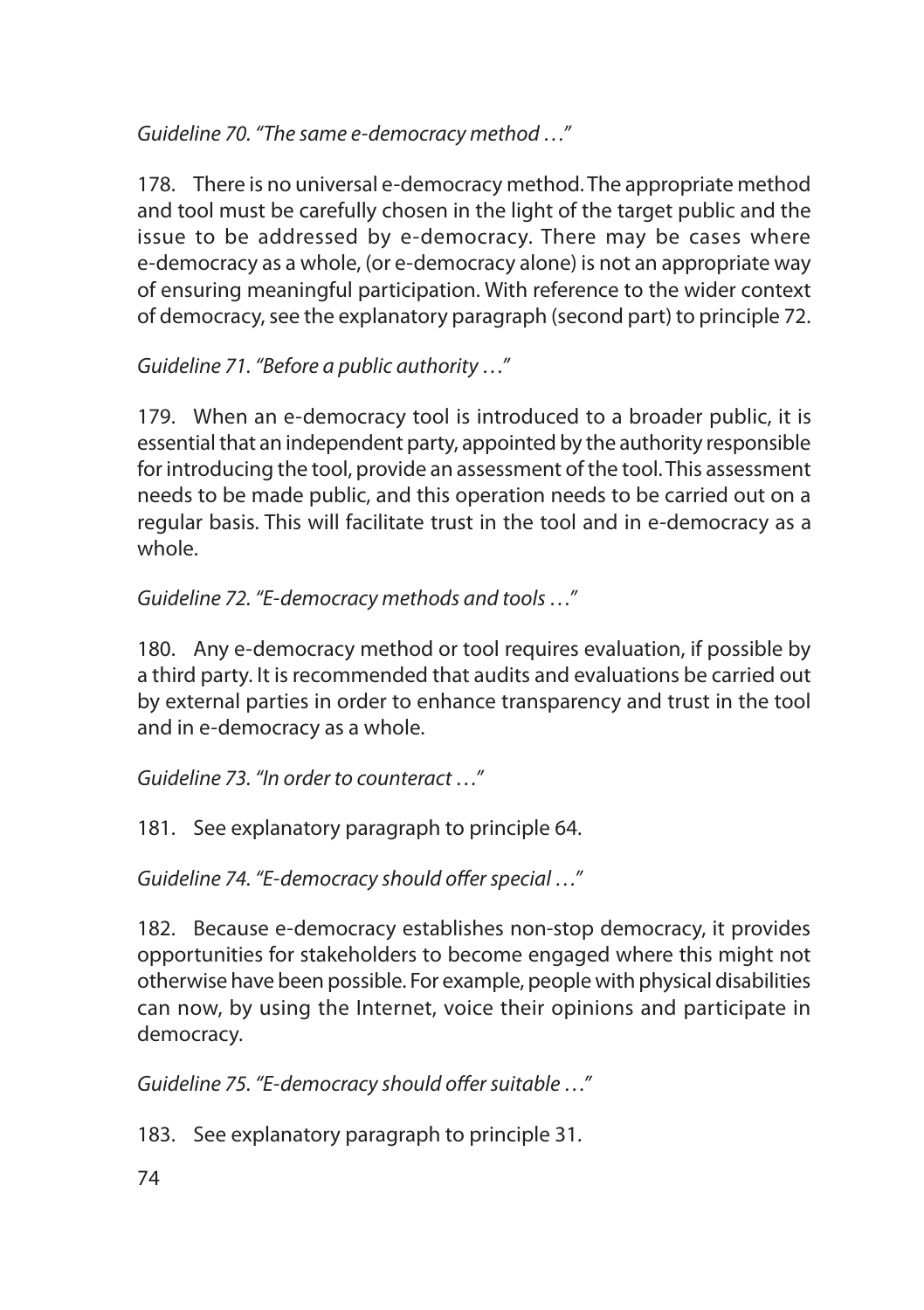*Guideline 76. "Ongoing training in the skills …" and guideline 77. "As the development of …"*

184. There will always be people who require training in order to engage in e-democracy, in particular training in ICT skills. It is therefore essential that training in e-democracy and ICT skills be provided by public authorities and employers. Training in e-democracy will help to overcome e-obstacles, and therefore give more stakeholders the opportunity to voice their opinions and become involved in democracy. Politicians, public authority officials and elected representatives also need training in dealing with e-democracy, because for most of them it is an uncharted domain. An e-training programme therefore needs to be set up by public authorities especially for the purpose.

## *Guideline 78. "Early guidance should be …"*

185. Traditional borders are disappearing and e-democracy is therefore no longer bound by them. When designing e-democracy, it is thus necessary to take account of the disappearance of borders. The use of open-source software and open standard specifications will extend interoperability and make it easier to establish cross-border co-operation as required.

## **Enablers, challenges, barriers and risks**

## *Guideline 79. "When devising and implementing …"*

186. There are many e-democracy enabling factors which need to be taken into account. It is important to realise that these enabling factors can also turn into challenges, barriers and risks to democracy in general. If, for example, there is no co-operation among the different stakeholders, the full potential of e-democracy will not be achieved.

## *Guideline 80. "Attention should be paid …"*

187. In order to protect stakeholders against harm from the Internet, it is important, when designing e-democracy, to address and counter the potential risks mentioned in this paragraph. One example of how to deal with discrimination is the use of a moderator in a discussion forum to make sure that inappropriate statements are not made on the Internet. Protection of these rights is the responsibility not only of the public authorities but of all stakeholders.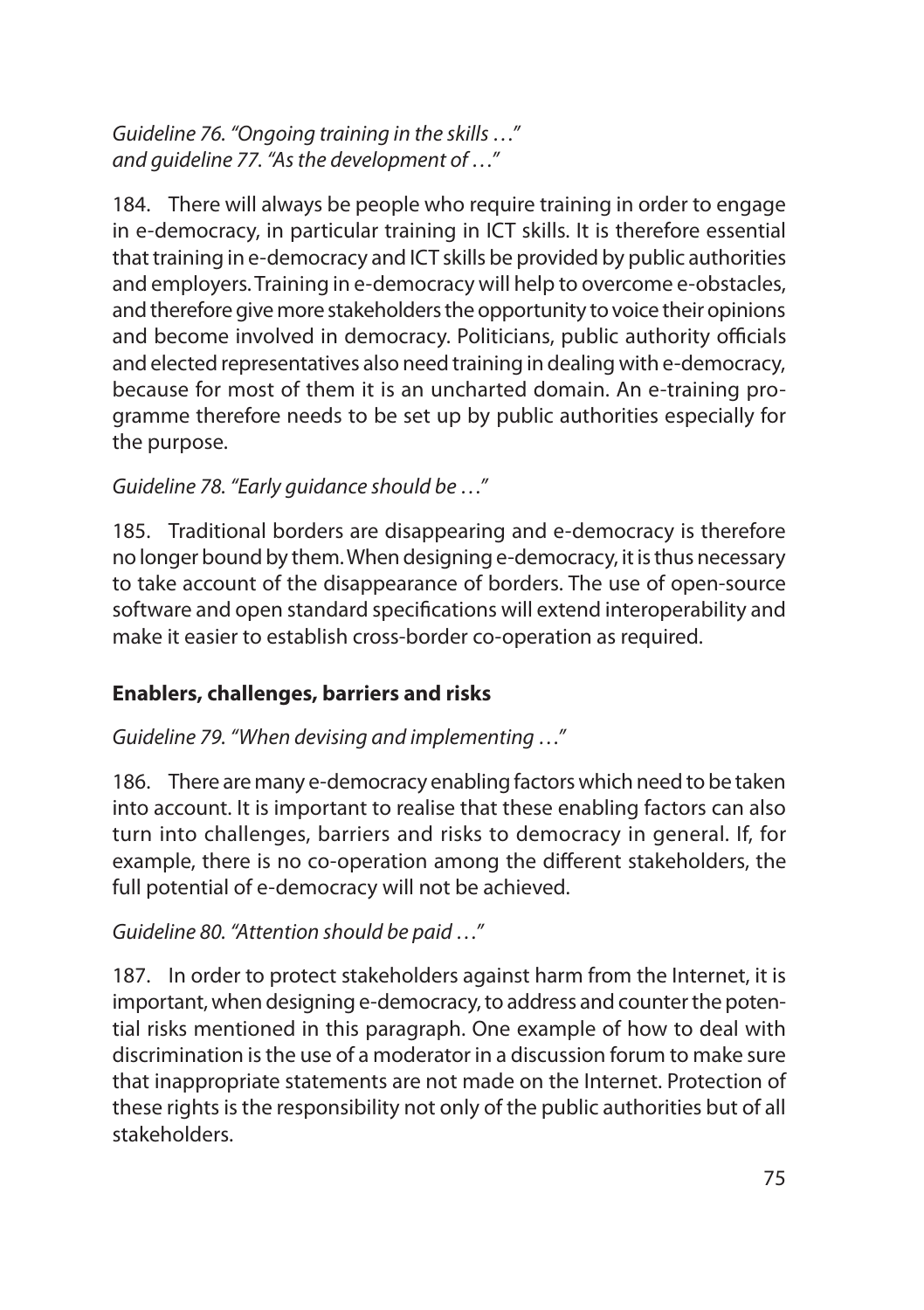## **Rules and regulatory frameworks**

*Guideline 81. "The main purpose of …"*

188. See explanatory paragraph to principle 74.

*Guideline 82. "The right of effective …"*

189. For the sake of their privacy and the privacy of information and personal data obtained from them, citizens must have the certainty that public authorities do not misuse information obtained from members of the public taking part in democratic processes. A legal framework could thus include a requirement that the person or institution responsible for an e-democracy method should publish legally binding privacy statements on how information can and will be used.

*Guideline 83. "The advantages and disadvantages …"*

190. A regulatory framework can help secure the rights of individuals taking part in democratic processes by means of information and communication technology. At the same time, a regulatory framework can be a barrier to use. It is therefore necessary to balance the public authorities' need for authentication and control against citizens' need for privacy and security.

191. In the case, for example, of e-voting, e-petitioning and e-consultation, the identity of the voter needs to be established and an authentication method therefore needs to be put in place. However, for the purposes of e-forums, for instance, it may not be necessary to establish the identity of the contributor. Therefore, when e-democracy is designed, an assessment needs to be made of the importance of establishing the identity of the user.

*Guideline 84. "The need to disclose …"*

192. Transparency is an essential part of e-democracy. It is vital to make information available to the public not only documents, but also information about procedures and upcoming events (for example the presence of political parties on the web). This is known as active transparency, whereas the freedom of information laws passed in many countries may be referred to as passive transparency. Privacy-sensitive information and state-security information are, however, generally protected under such legislation.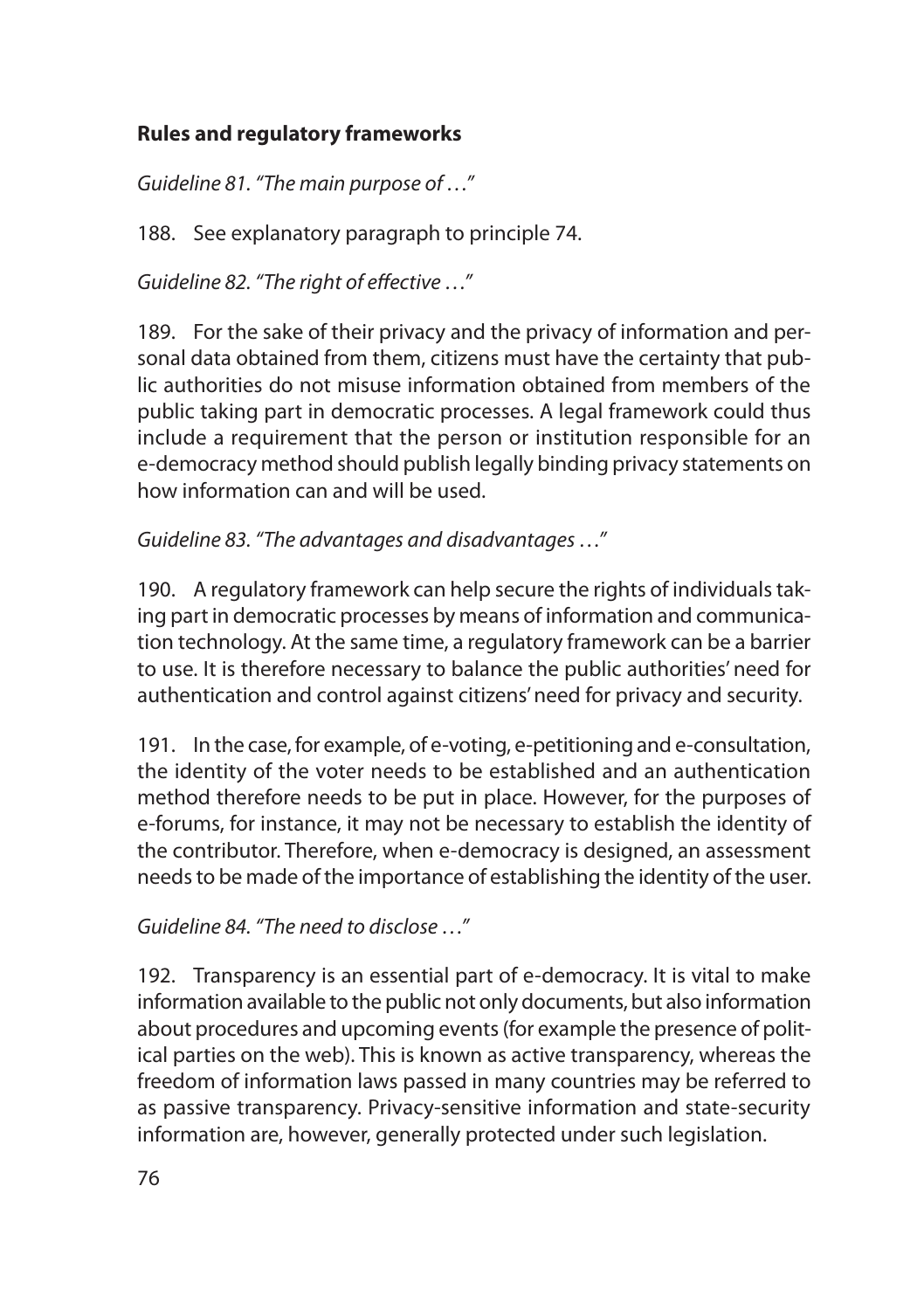## *Guideline 85. "Personal data held by …"*

193. People have a right to know if personal data concerning them which are used by public authorities are correct. They therefore need access to this information legally and must be able to change incorrect data themselves or inform the authorities easily so that the data can be corrected and/or updated.

## *Guideline 86. "Rules, concerning the editorial …"*

194. Election campaign rules that apply to the traditional media should also apply to the digital media. It is therefore necessary to review existing legislation, taking account of the relevant Committee of Ministers recommendations to member states, so that steps can be taken to this end if necessary. Public authorities must take action if legislation needs to be adapted.

## *Guideline 87. "There should be safeguards …"*

195. Throughout the history of democracy there have been people who have attempted to misuse it. E-democracy is subject to the same risk. In addition, e-democracy presents new opportunities for misuse. A thorough review of existing rules and regulations is required to make sure that there are safeguards against the misuse of e-democracy.

*Guideline 88. "Potential regulators of e-democracy …" and guideline 89. "All stakeholders should be …"*

196. Rules and regulations are not exclusively a matter for public authorities: all stakeholders need to be involved in devising them. Regulations can be introduced by means of formal legislation, but can also be based on agreements between stakeholders or be introduced by individual stakeholders. An example of the latter situation would be a website where stakeholders could express their opinions and the participants themselves set the rules on what constituted an acceptable contribution. The situation differs from tool to tool. E-voting, for example, needs clear regulations introduced by public authorities, while rules concerning, for example, e-forums could be agreed on amongst users themselves.

*Guideline 90. "Before new rules are …" and guideline 91. "Existing standards for e-government …"*

197. See explanatory paragraph to principle 77.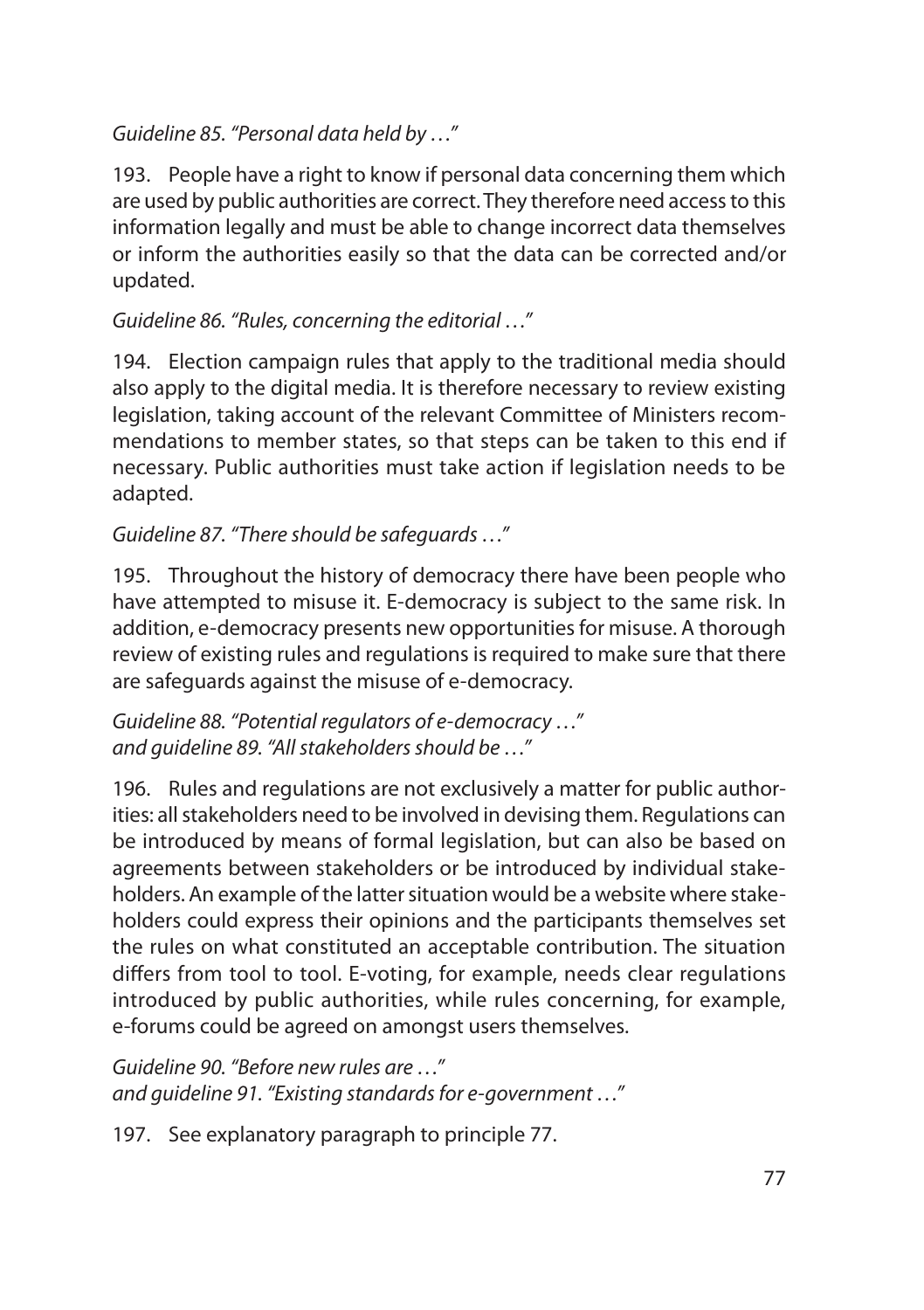*Guideline 92. "E-democracy rules and regulatory frameworks …"*

198. See explanatory paragraph to principle 76.

*Guideline 94. "Regulatory action should be …"*

199. There is increasing discussion of governance of the Internet itself. This is directly relevant to e-democracy, since good Internet governance includes openness and accessibility, particularly in the light of, for instance, measures to block content (which infringe freedom of speech), the logging of traffic (which undermines privacy) and the requirement that users identify themselves. The Internet is increasingly important in facilitating the lives of many individuals who use and depend on public services. The Internet, like other ICT services, carries high public service value in that it serves to promote the exercise and enjoyment of human rights and fundamental freedoms for all who use it. Their protection is a priority with regard to the governance of the Internet.

*Guideline 96. "When devising e-democracy methods …"*

200. See explanatory paragraph to principle 78.

*Guideline 97. "Appropriate levels of security …"*

201. There are different levels of security. For example, e-consultation and e-petitioning need a higher level of security, than e-forums. When developing e-democracy, it has to be decided which level of security is needed to ensure that the tool is safe without at the same time discouraging stakeholders from participating. This process is comparable to that of establishing the level of authentication required for a tool.

*Guideline 98. "Document formats, applications and …" and guideline 99. "Structured documents, with added …"*

202. See explanatory paragraph to principle 79.

*Guideline 100. "Local, regional, national and …"*

203. When establishing standards, stakeholders need not try to invent standards themselves as long as standards have been drawn up by institutions such as the United Nations and the European Committee for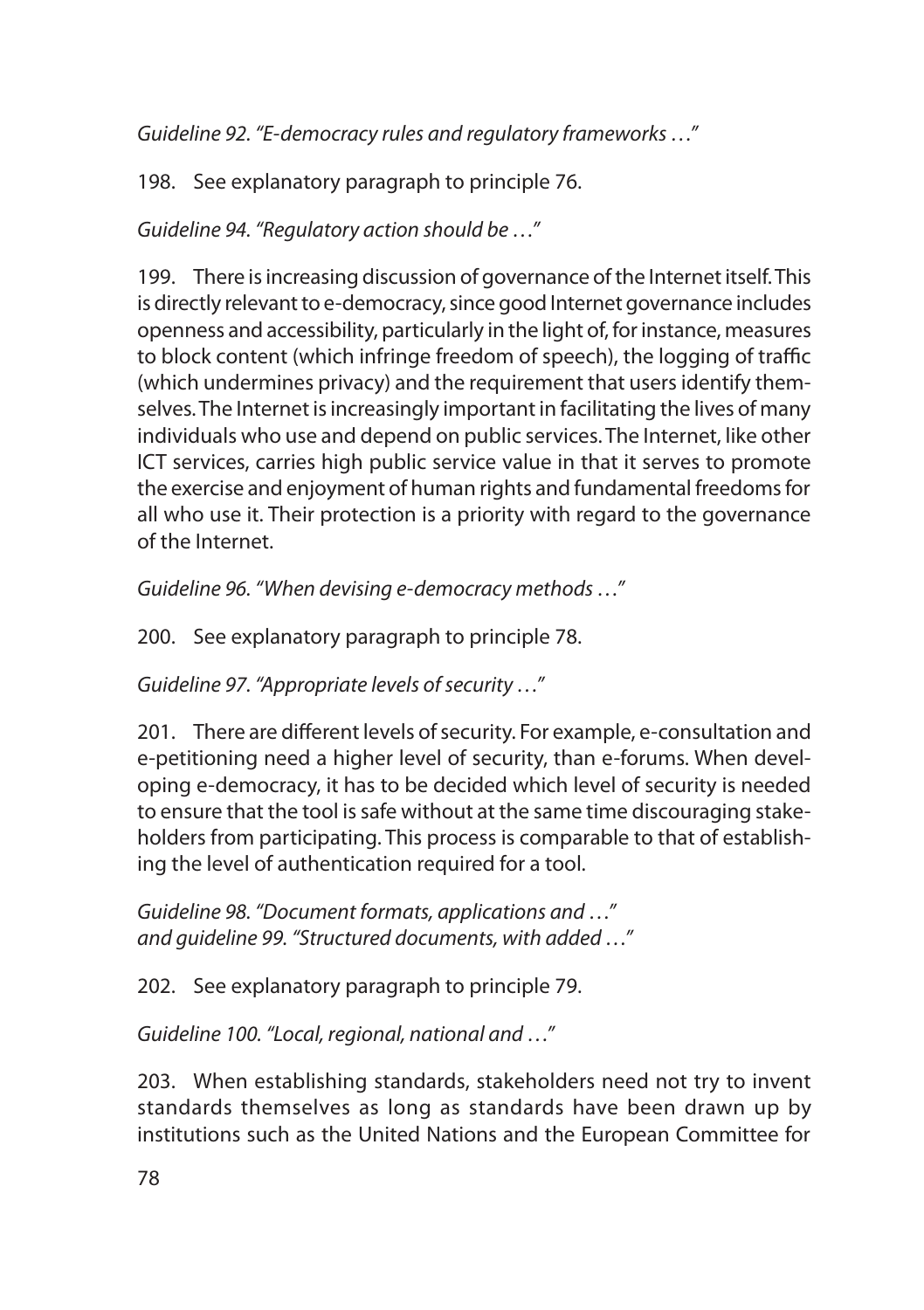Standardization.<sup>1</sup> When developing e-democracy, it is therefore necessary first of all to consider the standards of these institutions.

*Guideline 102. "Document format and technical …"*

204. Because technology progresses so quickly, an archiving challenge has arisen. Sometimes the law requires certain documents to be kept for a certain number of years. This will naturally lead to challenges in the digital sphere. How can it be ensured that electronic documents, for example legislation, will still be readable in many years' time? This aspect is therefore also important when devising e-democracy standards.

<sup>1.</sup> See: www.cen.eu/cenorm/homepage.htm.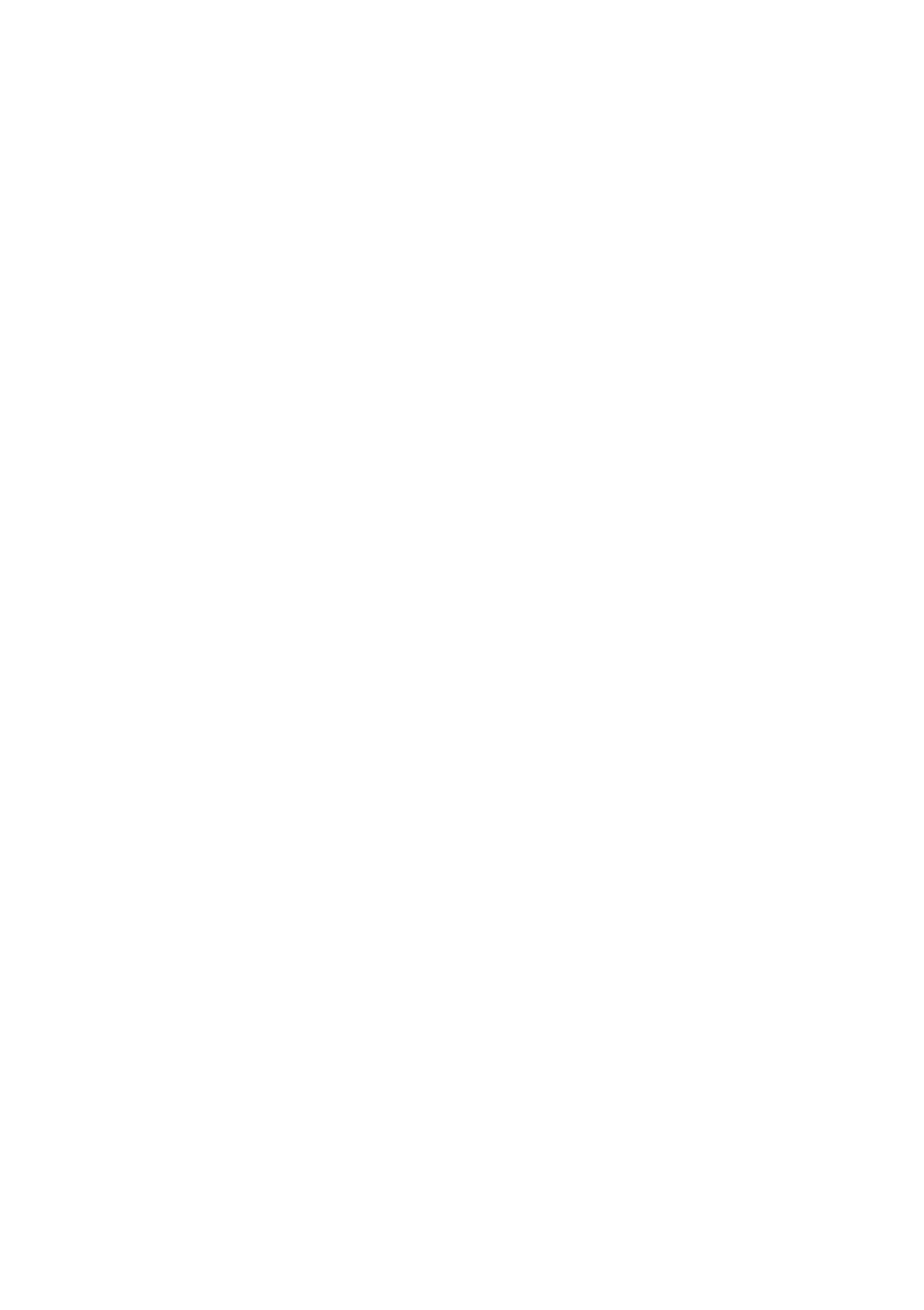# **Appendix**

## **Council of Europe texts relevant to e-democracy<sup>1</sup>**

## *Conventions<sup>2</sup>*

Additional Protocol to the Convention on Cybercrime, concerning the criminalisation of acts of a racist and xenophobic nature committed through computer systems (ETS No. 189) 28 January 2003

Convention on Cybercrime (ETS No. 185) 23 November 2001

Additional Protocol to the Convention for the Protection of Individuals with regard to Automatic Processing of Personal Data, regarding Supervisory Authorities and Transborder Data Flows (ETS No. 181) 8 November 2001

Convention on Information and Legal Co-operation concerning "Information Society Services" (ETS No. 180) 4 October 2001

Convention on the Legal Protection of Services based on, or consisting of, Conditional Access (ETS No.178) 24 January 2001

European Convention on Human Rights, as amended by Protocol No. 11, (ETS No. 155) 1 November 1998

Convention for the Protection of Individuals with regard to Automatic Processing of Personal Data (ETS No. 108) 28 January 1981

<sup>1.</sup> See: www.coe.int/democracy for version with hyperlinked text.

<sup>2.</sup> See: www.conventions.coe.int.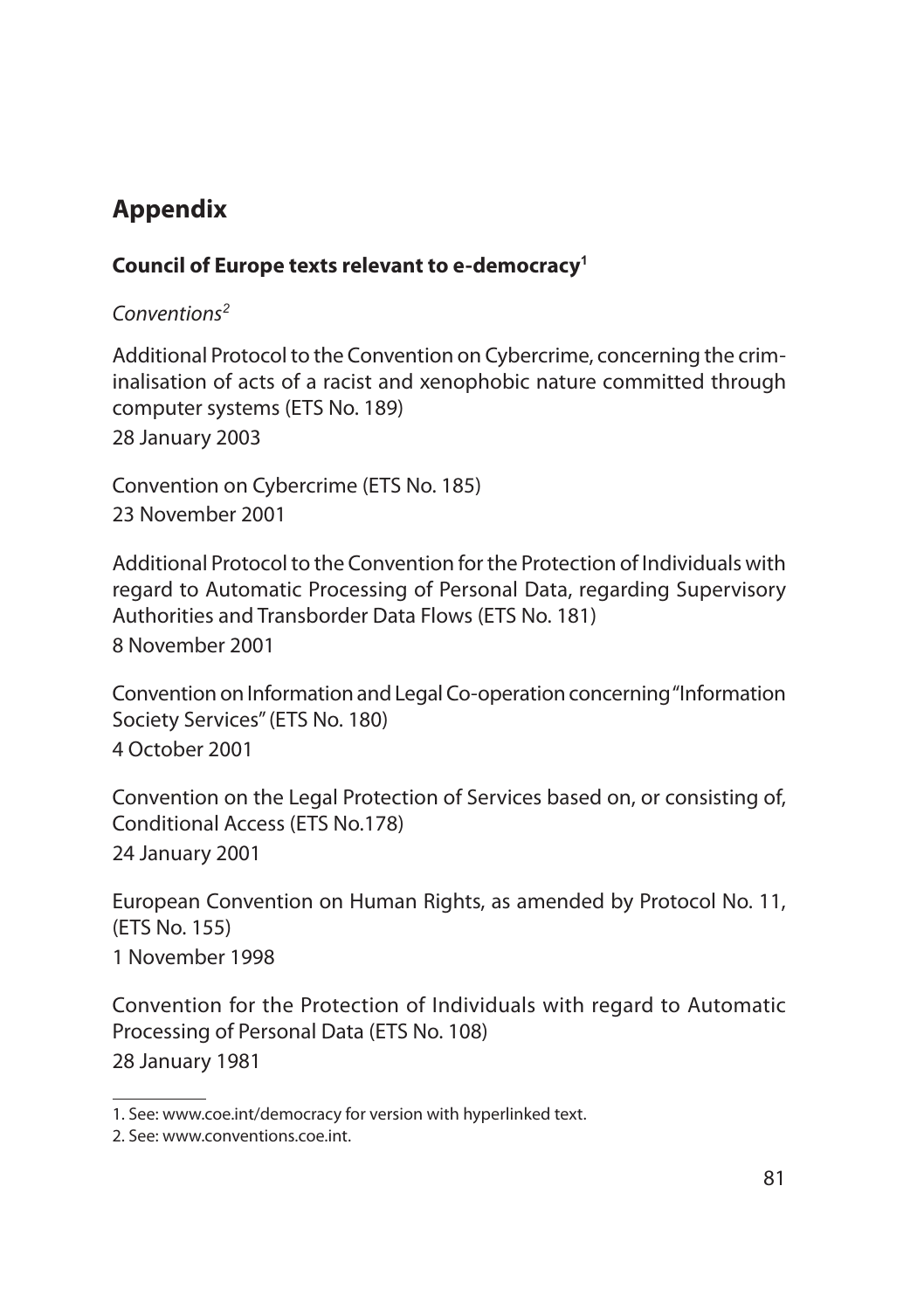### *Recommendations*

Recommendation CM/Rec(2008)6 on measures to promote the respect for freedom of expression and information with regard to Internet filters. Adopted on 26 March 2008 at the 1022nd meeting of the Ministers' Deputies

Recommendation CM/Rec(2007)16 on measures to promote the public service value of the Internet

Adopted on 7 November 2007 at the 1010th meeting of the Ministers' **Deputies** 

Recommendation CM/Rec(2007)15 on measures concerning media coverage of election campaigns

Adopted on 7 November 2007 at the 1010th meeting of the Ministers' **Deputies** 

Recommendation CM/Rec(2007)12 on capacity building at local and regional level

Adopted on 10 October 2007 at the 1006th meeting of the Ministers' **Deputies** 

Recommendation CM/Rec(2007)11 on promoting freedom of expression and information in the new information and communications environment Adopted on 26 September 2007 at the 1005th meeting of the Ministers' Deputies

Recommendation CM/Rec(2007)7 on good administration Adopted on 20 June 2007 at the 999bis meeting of the Ministers' Deputies

Recommendation CM/Rec(2007)4 on local and regional public services Adopted on 31 January 2007 at the 985th meeting of the Ministers' Deputies

Recommendation CM/Rec(2007)3 on the remit of public service media in the information society

Adopted on 31 January 2007 at the 985th meeting of the Ministers' Deputies

Recommendation Rec(2004)15 on electronic governance ("e-goverance") Adopted on 15 December 2004 at the 909th meeting of the Ministers' **Deputies** 

Recommendation Rec(2004)11 on legal, operational and technical standards for e-voting

Adopted on 30 September 2004 at the 898th meeting of the Ministers' Deputies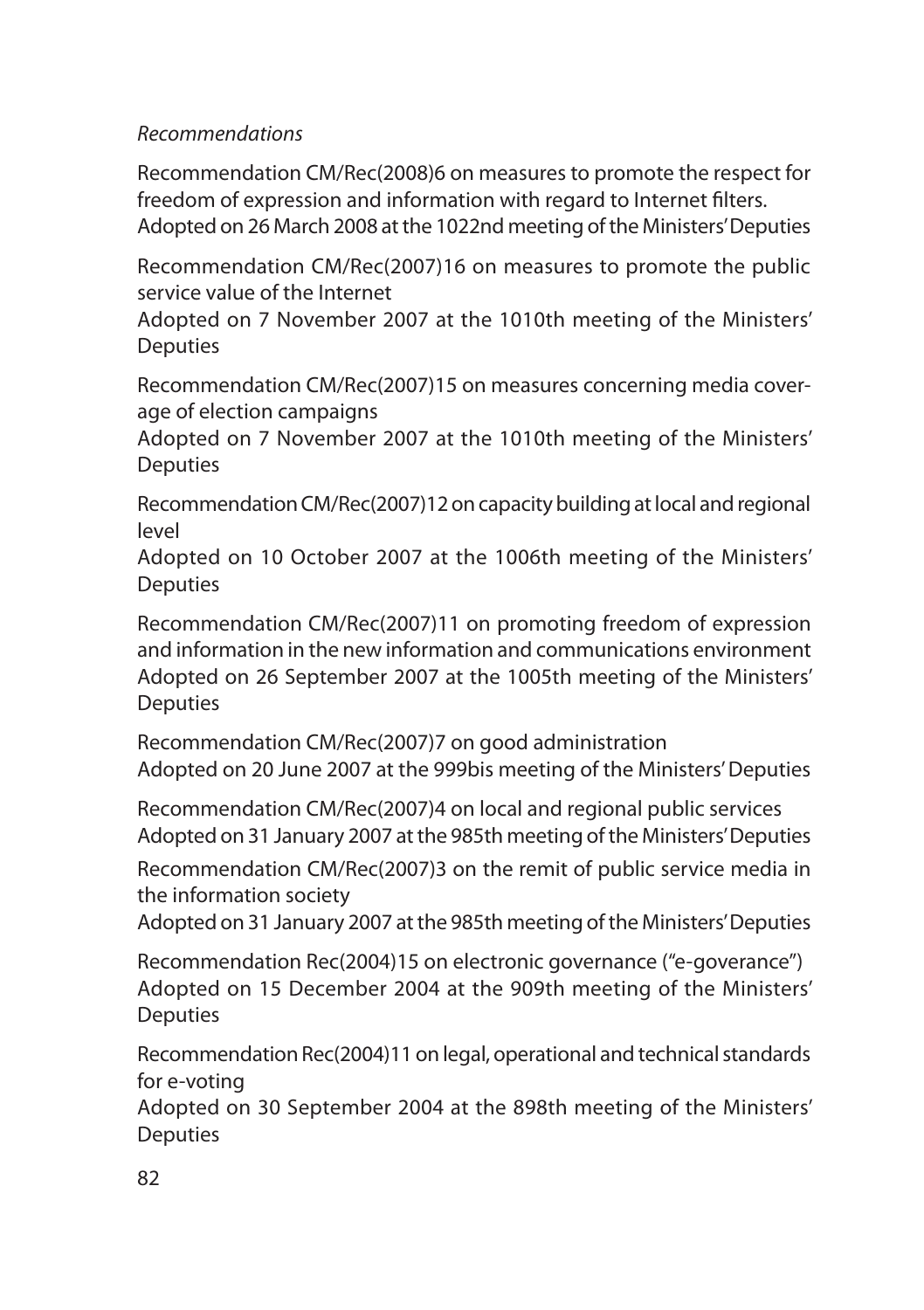Recommendation Rec(2003)9 on measures to promote the democratic and social contribution of digital broadcasting

Adopted on 28 May 2003 at the 840th meeting of the Ministers' Deputies

Recommendation Rec(2002)12 on education for democratic citizenship Adopted on 16 October 2002 at the 812th meeting of the Ministers' Deputies

Recommendation Rec(2002)2 on access to official documents Adopted on 21 February 2002 at the 784th meeting of the Ministers' Deputies

Recommendation Rec(2002)1 on guiding principles for sustainable spatial development of the European continent

Adopted on 30 January 2002 at the 781st meeting of the Ministers' Deputies

Recommendation Rec(2001)19 on the participation of citizens in local public life

Adopted on 6 September 2001 at the 776th meeting of the Ministers' Deputies

Recommendation Rec(2001)8 on self-regulation concerning cyber content Adopted on 5 September 2001 at the 762nd meeting of the Ministers' **Deputies** 

Recommendation Rec(2001)7 on measures to protect copyright and neighbouring rights and combat piracy, especially in the digital environment Adopted on 5 September 2001 at the 762nd meeting of the Ministers' **Deputies** 

Recommendation Rec(99)14 on universal community service concerning new communication and information services

Adopted on 9 September 1999 at the 678th meeting of the Ministers' **Deputies** 

Recommendation Rec(99)5 on the protection of privacy on the Internet Adopted on 23 February 1999 at the 660th meeting of the Ministers' Deputies

Recommendation Rec(97)18 concerning the protection of personal data collected and processed for statistical purposes

Adopted on 30 September 1997 at the 602nd meeting of the Ministers' **Deputies** 

Recommendation Rec(89)9 on computer-related crime Adopted on 13 September 1989 at 428th meeting of the Ministers' Deputies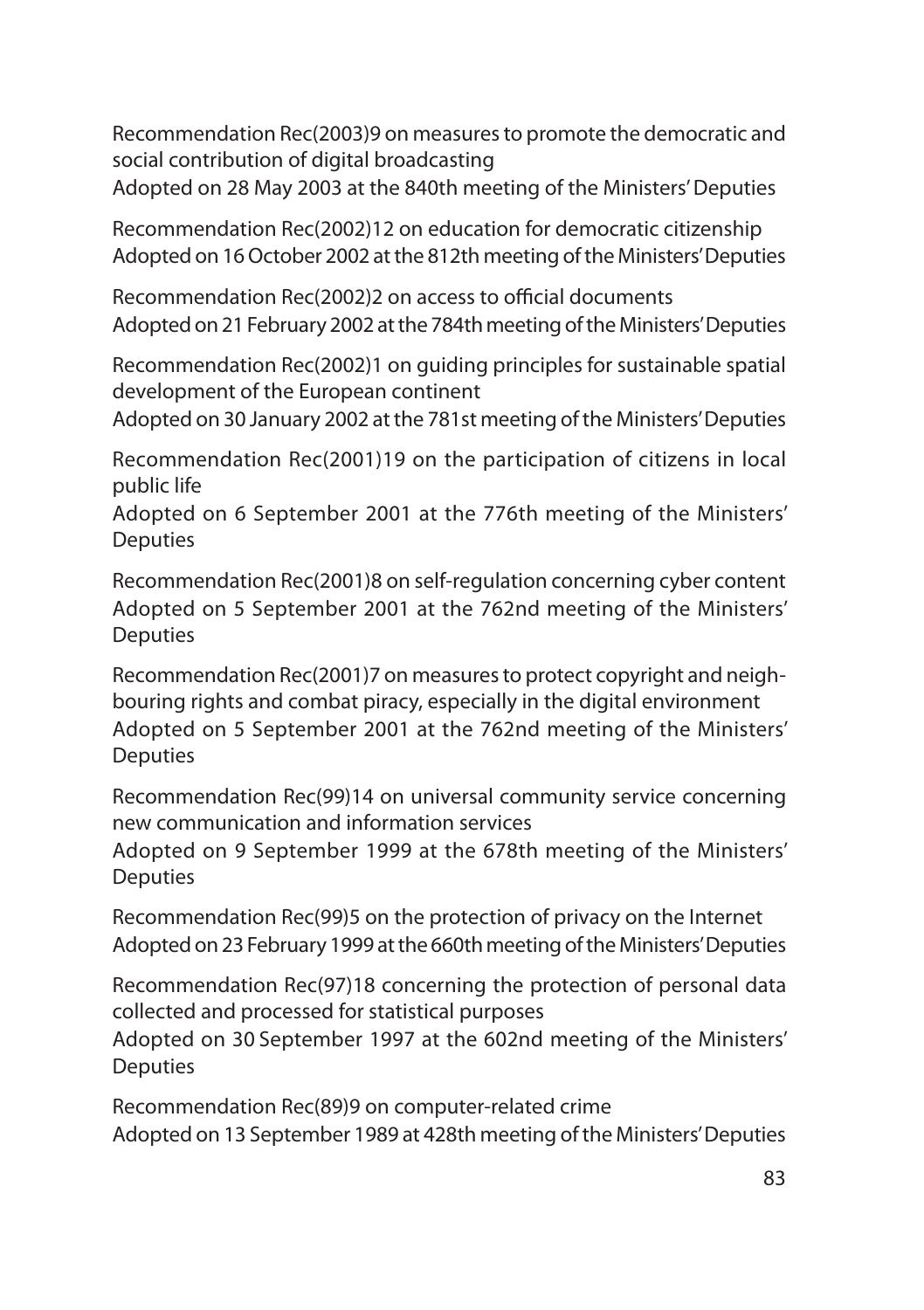Recommendation Rec(86)1 on the protection of personal data used for social security purposes

## Adopted on 23 January 1986 at the 392nd meeting of the Ministers' Deputies

## *Resolutions*

Resolution ResAP(2001)3 Towards full citizenship for persons with disabilities through inclusive new technologies

Adopted on 25 October 2001 at the 770th meeting of the Ministers' Deputies

Resolution Res(74) 29 on the protection of the privacy of individuals vis-à-vis electronic data banks in the public sector

Adopted on 20 September 1974 at the 236th meeting of the Ministers' **Deputies** 

## *Declarations and other texts*

The role of public service media for widening individual participation European democracy (2008)

www.coe.int/t/dghl/standardsetting/media/Doc/H-Inf(2008)012\_en.pdf

CM(2005) 56 Declaration on human rights and the rule of law in the information society

Adopted on 13 May 2005 at the 926th meeting of the Ministers' Deputies

Declaration on freedom of communication on the Internet (2003) Adopted on 28 May 2003 at the 840th meeting of the Ministers' Deputies

Declaration on a European policy for new information technologies (1999) Adopted on 7 May 1999 at the 104th meeting of the Ministers' Deputies

Political message from the Committee of Ministers to the World Summit on the Information Society (WSIS) (Geneva, 10-12 December 2003) Adopted by the Committee of Ministers on 19 June 2003 at the 844th meeting of the Ministers' Deputies

## **Parliamentary Assembly**

## *Recommendations*

Recommendation 1791 (2007) State of human rights and democracy in Europe Adopted by the Assembly on 18 April 2007 (15th sitting)

84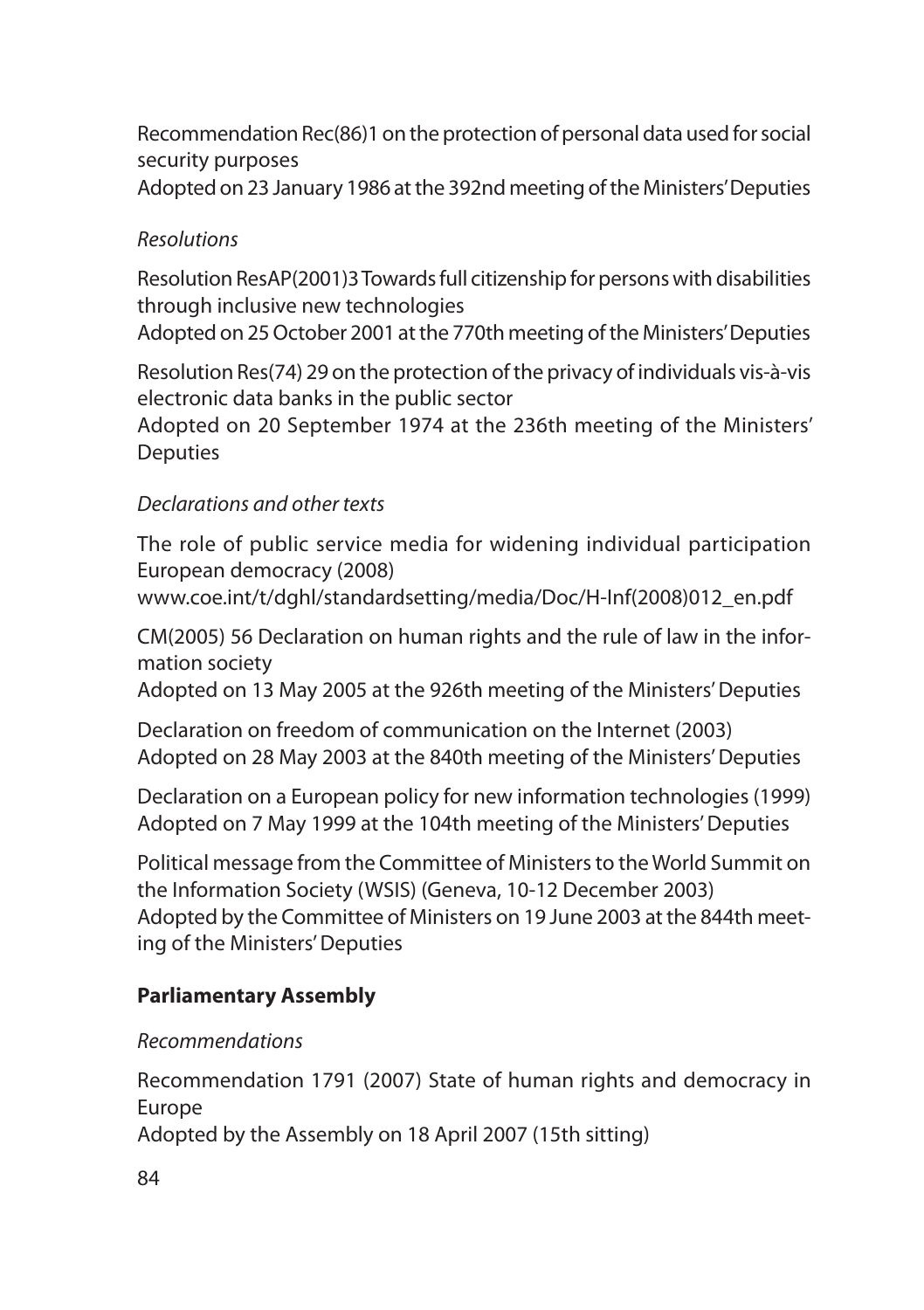Recommendation 1680 (2004) New concepts to evaluate the state of democratic development Adopted by the Assembly on 8 October 2004 (32nd sitting)

Recommendation 1629 (2003) Future of democracy: strengthening democratic institutions

Adopted by the Standing Committee, acting on behalf of the Assembly, on 25 November 2003

Recommendation 1586 (2002) The digital divide and education Adopted by the Standing Committee, acting on behalf of the Assembly, 18 November 2002

Recommendation 1438 (2000) Threat posed to democracy by extremist parties and movements in Europe Adopted on 25 January 2000 (2nd sitting)

Recommendation 1379 (1998) Basic education in science and technology Adopted on 25 June 1998 (23rd sitting).

Recommendation 1122 (1990) Revival of the countryside by means of information technology

Adopted on 2 February 1990 (29th sitting)

## *Resolutions*

Resolution 1547 (2007) State of human rights and democracy in Europe Adopted by the Assembly on 18 April 2007 (15th sitting).

Resolution 1407 (2004) New concepts to evaluate the state of democratic development

Adopted by the Assembly on 8 October 2004 (32nd sitting).

Resolution 1353 (2003) Future of democracy: strengthening democratic institutions

Adopted by the Standing Committee, acting on behalf of the Assembly, on 25 November 2003

Resolution 1191 (1999) Information society and a digital world Adopted by the Standing Committee, acting on behalf of the Assembly, on 26 May 1999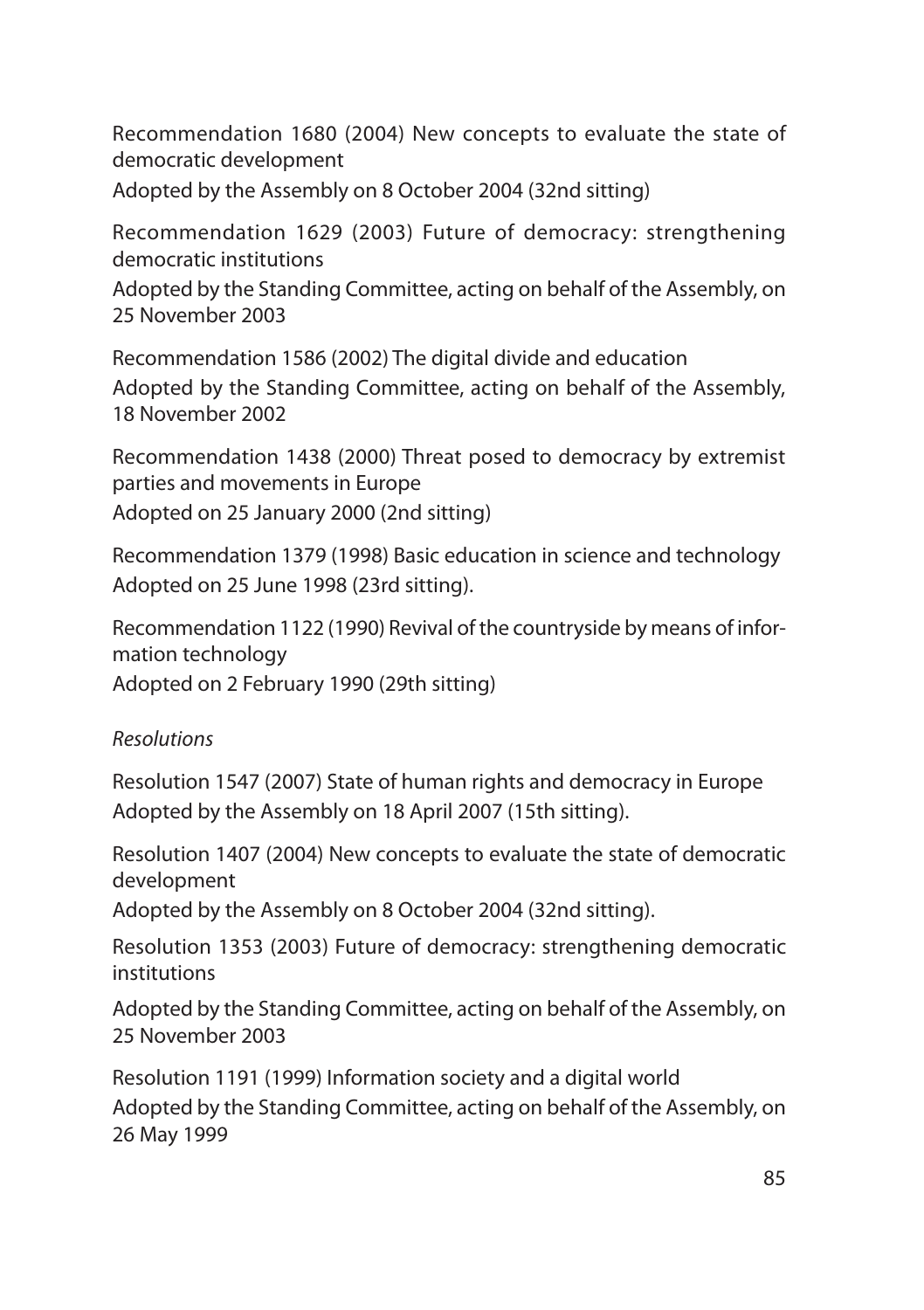Resolution 1121 (1997) Instruments of citizen participation in representative democracy Adopted by the Assembly on 22 April 1997 (11th sitting)

Resolution 1120 (1997) Impact of the new communication and information technologies on democracy Adopted by the Assembly on 22 April 1997 (11th sitting)

## *Orders*

Parliamentary Assembly Order 531 (1997) Impact of the new communication and information technologies on democracy Adopted by the Assembly on 22 April 1997 (11th sitting)

## **Congress of Local and Regional Authorities of the Council of Europe**

## *Recommendations*

Recommendation 249 (2008) on electronic democracy and deliberative consultation on urban projects Adopted on 29 May 2008 (3rd sitting)

Recommendation 248 (2008) on e-tools: a response to the needs of local authorities

Adopted on 29 May 2008 (3rd sitting)

Recommendation 128 (2003) on the revised European Charter on the Participation of Young People in Local and Regional Life Adopted on 21 May 2003 (2nd sitting)

Recommendation 54 (99) on local and regional information society Adopted on 16 June 1999 (2nd sitting)

## *Resolutions*

Resolution 267 (2008) on electronic democracy and deliberative consultation on urban projects Adopted on 29 May 2008 (3rd sitting)

Resolution 266 (2008) on e-tools: a response to the needs of local authorities Adopted on 29 May 2008 (3rd sitting)

Resolution 76 (1999) on local and regional information society Adopted on 16 June 1999 (2nd sitting)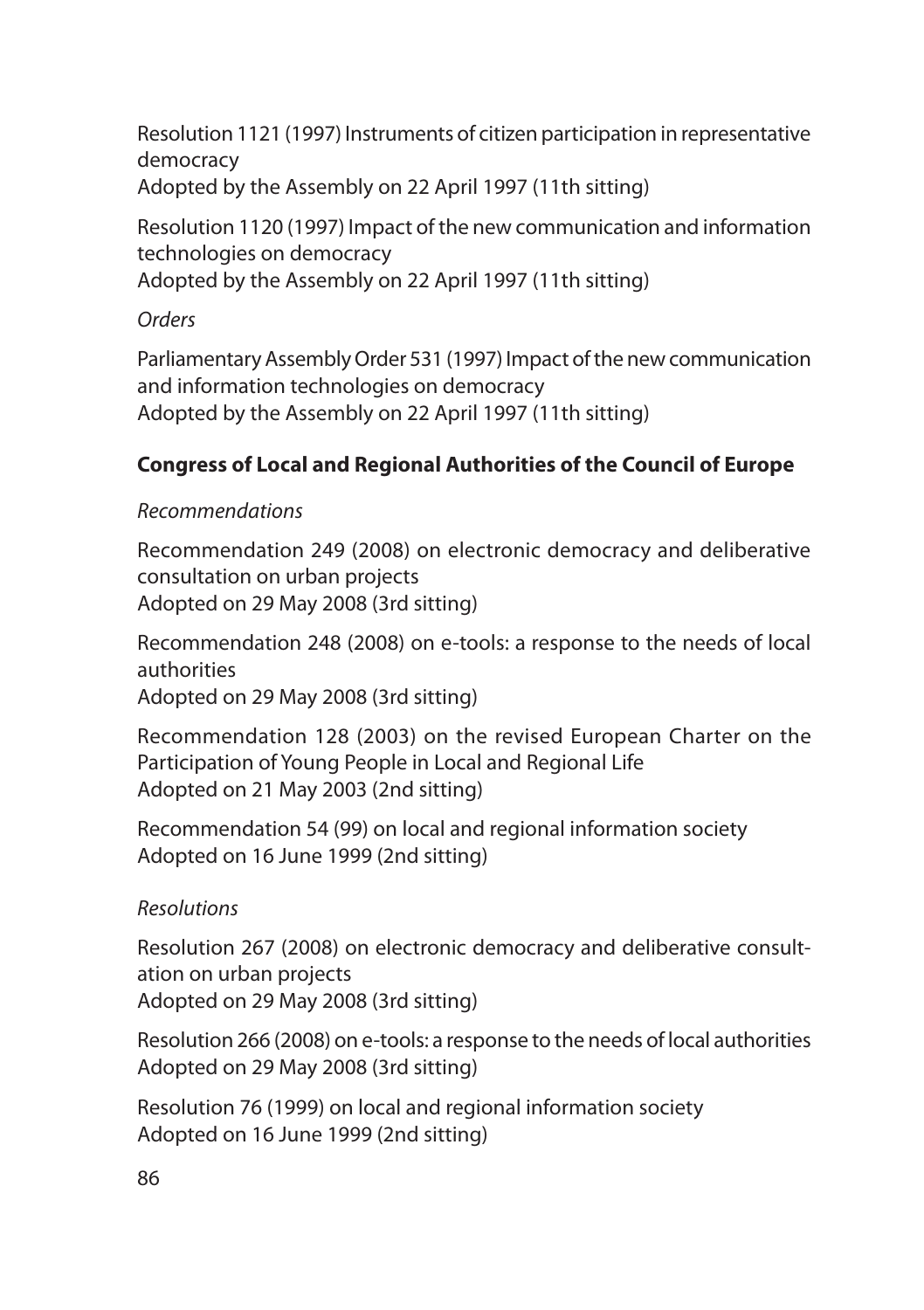## **Venice Commission**

Code of Good Practice in Electoral Matters

Adopted by the Council for Democratic Elections of the Council of Europe and the European Commission for Democracy through Law on 18-19 October 2002 (52nd session)